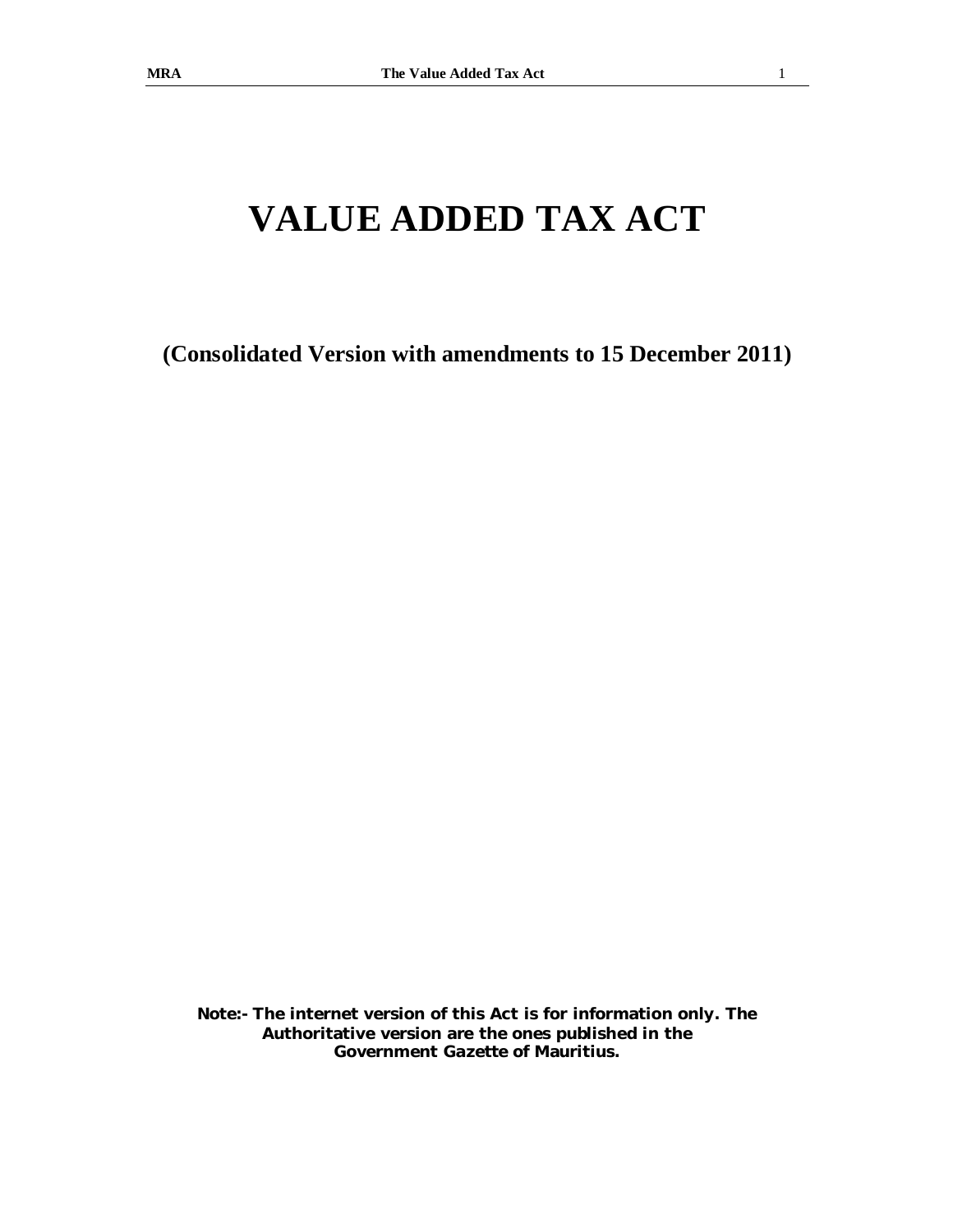## **VALUE ADDED TAX ACT**

#### **(Consolidated Version with amendments to 15 December 2011)**

#### ARRANGEMENT OF SECTIONS

*Section* 

#### **PART I- PRELIMINARY**

- 1. Short title
- 2. Interpretation
- 3. Meaning of business
- 4. Meaning of supply
- 5. Time of supply
- 6. Application of the Act

#### **PART II - ADMINISTRATION**

- 7. [*Commissioner for Value Added Tax]* Deleted **1\***
- 8. Confidentiality

#### **PART III - LIABILITY TO VALUE ADDED TAX**

- 9. Charge to value added tax
- 10. Rate of VAT
- 11. Zero-rating
- 12. Value of taxable supplies
- 13. Value of imported goods
- 14. Reverse charge on supply of services received from abroad

## **PART IV - REGISTRATION**

- 15. Compulsory registration
- 15A Penalty for failure to apply for compulsory registration **<sup>2</sup>\***
- 16. Voluntary registration
- 17. Certificate of registration
- 18. Cancellation of registration

## **PART V - RECORD AND VAT INVOICE**

- 19. Record
- 20. VAT invoice

#### **PART VI - RETURN, PAYMENT AND REPAYMENT OF TAX**

- 21. Credit for input tax against output tax
- 22. Return and payment of tax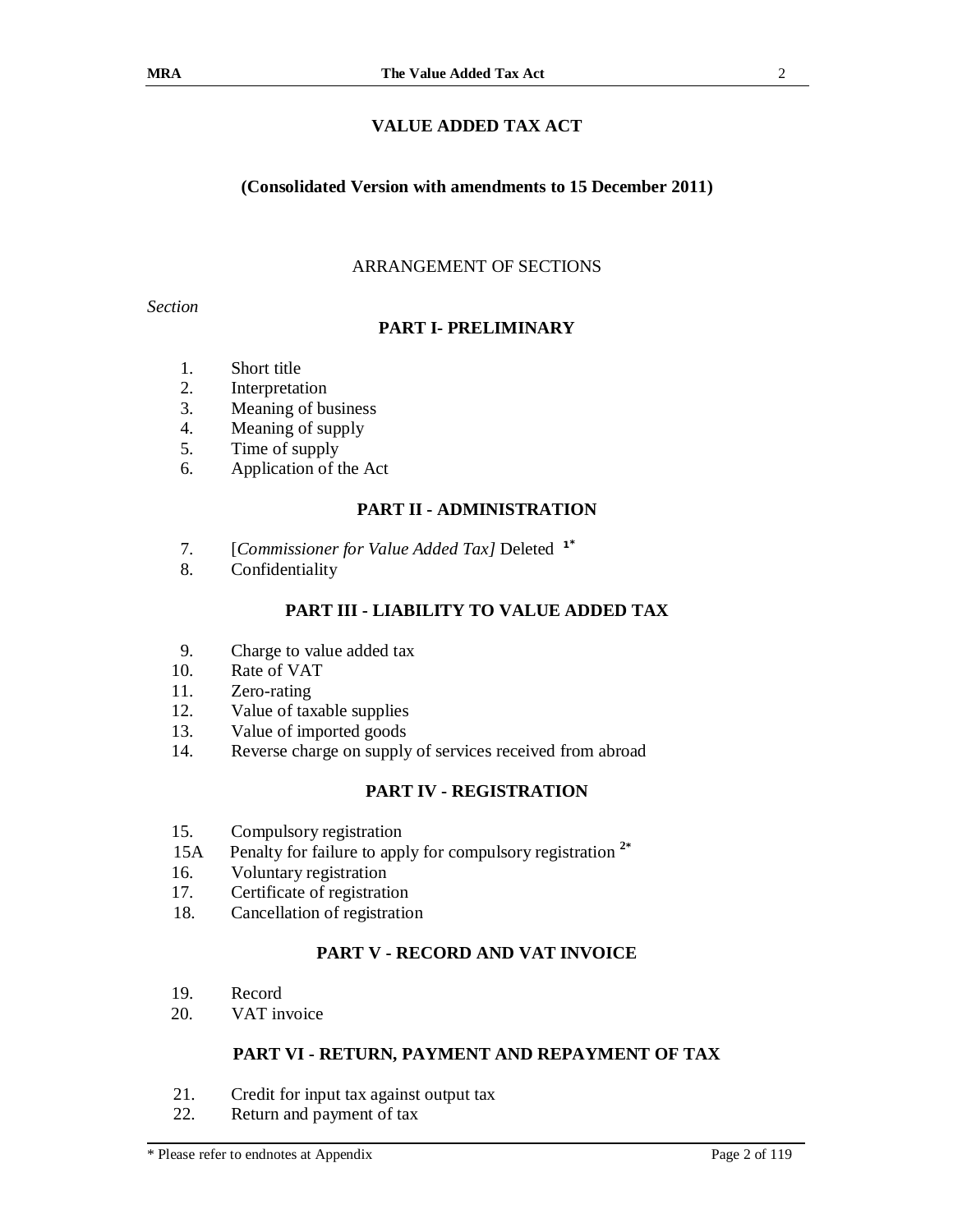- 23. Tax liability prior to date of registration
- 24. Repayment of tax
- 25. Change in taxable period
- 26. Penalty for non-submission of return by due date **3\***
- 26A. Penalty for failure to join electronic system **<sup>4</sup>\***
- 27. Penalty for late payment of tax
- 27A. Interest on tax unpaid or amount repaid or refunded in excess **5\***

#### **PART VII - POWERS OF DIRECTOR-GENERAL**

- 28. Power to require information
- 29. Obligation to furnish information
- 30. Use of computer system
- 31. Production of books and records
- 32. Power to inspect books, records and goods
- 32 A. Power to access computers and other electronic services **<sup>6</sup>\***
- 33. Time limit to require information, books or records
- 34. Power to require security
- 34A. Power to waive penalty or interest **7\***
- 35. Warrant to search and seize
- 36. Proceedings for temporary closing down of business
- 36A Anti-avoidance provisions **8\***

## **PART VIII - ASSESSMENTS, OBJECTIONS AND REVIEW OF ASSESSMENTS <sup>9</sup>\***

- 37. Director-General may make assessments **10\***
- 37A. Penalty on amount claimed in assessment **11\***
- 38. Objection to assessments
- 39. Determination of objections
- 40. Representations to Assessment Review Committee
- 41. Conclusiveness of assessments

#### **PART IX - RECOVERY OF TAX**

- 42. Priority for VAT charged by a registered person
- 43. Recovery of tax by attachment
- 44. Recovery of tax by distress and sale
- 45. Inscribed privilege
- 46. Uninscribed privilege
- 47. Contrainte
- 48. No limitation of action for recovery of tax

## **PART IXA – [***COMMISSIONER, LARGE TAXPAYER DEPARTMENT* **] Deleted <sup>12</sup>**\*

- 48A. [*Interpretation of Part IX A*] Deleted
- 48B [*Administration of Value Added Tax enactments by Commissioner, Large Taxpayer Department*] Deleted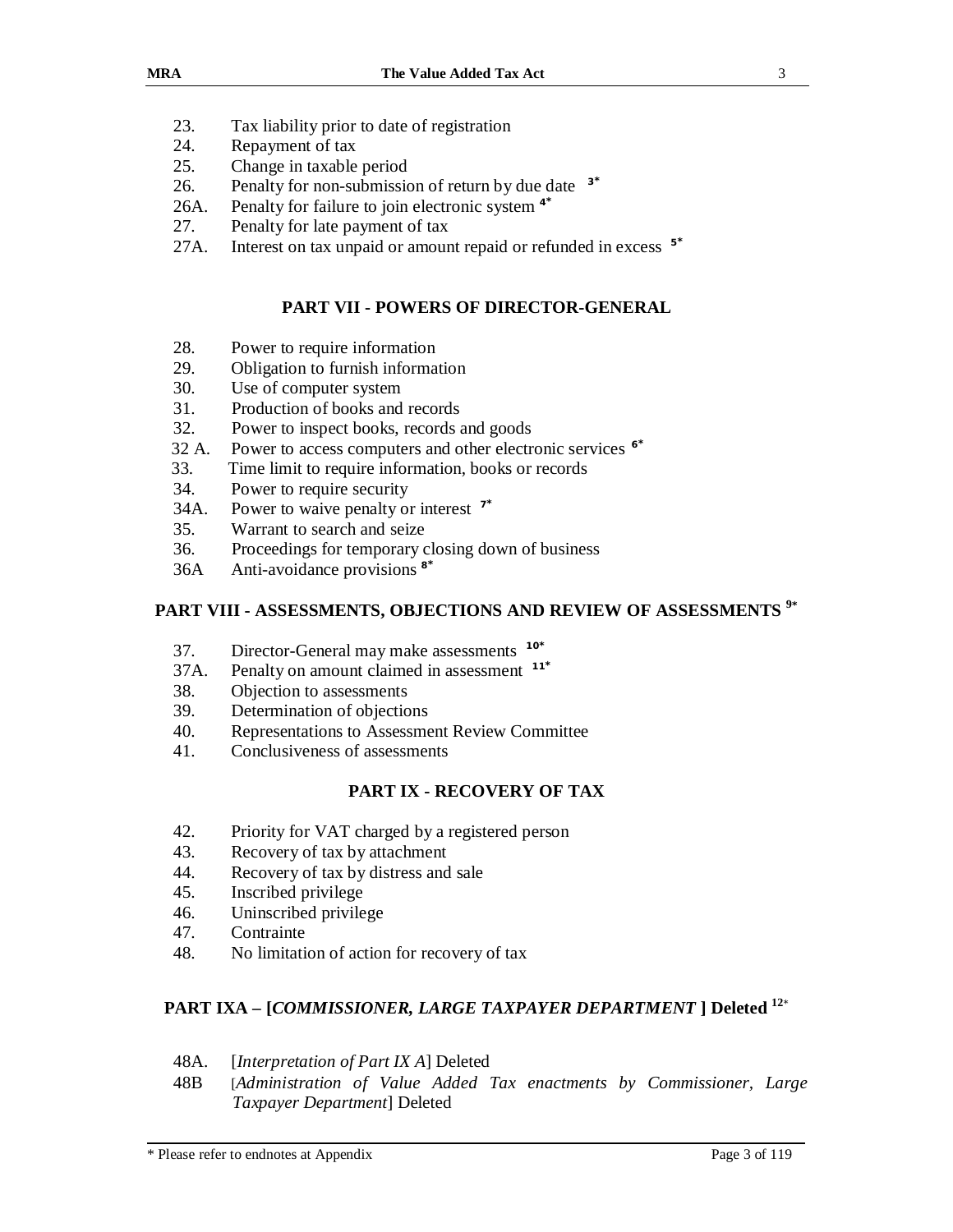## **PART X - VAT RELATING TO BONDED WAREHOUSES, FREEPORT ZONE AND DUTY FREE SHOPS OR SHOPS UNDER THE DEFERRED DUTY AND TAX SCHEME <sup>13</sup>\***

- 49. VAT relating to a bonded warehouse or an excise warehouse
- 50. VAT relating to a freeport zone
- 51. [*VAT relating to an export processing zone*] Deleted **14\***
- 52. [*VAT relating to a pioneer status enterprise]* Deleted **15\***
- 53. VAT relating to a duty free shop or shop under the Deferred Duty and Tax Scheme.**<sup>16</sup> \***

## **PART XA - SOLIDARITY LEVY <sup>17</sup>**\*

- 53A. Purpose of solidarity levy **18\***
- 53B. Liability to solidarity levy **19\***
- 53C Payment of solidarity levy **20\***
- 53D Circumstances in which no levy is payable **21\***
- 53E Adjustment of levy **22\***
- 53F Late payment of levy **23\***
- 53G Assessment and recovery of levy **24\***
- 53h Interpretation **25\***

#### **PART XI - OFFENCES**

- 54. Failure to register or pay tax
- 55. Failure to submit return and pay tax
- 56. Failure to keep records or to issue VAT invoice
- 57. Incorrect return or information
- 58. False returns, books, records or VAT invoices
- 59. Other offences
- 60. Penalties for offences
- 61. Compounding of offences
- 62. Tax payable notwithstanding prosecution

## **PART XII - MISCELLANEOUS**

- 63. Cessation or transfer of business
- 64. Tax liability of appointed person
- 65. Refund of tax
- 66. Exempt bodies or persons
- 67. Erroneous refund, exemption or reduction
- 68. Service of documents
- 69. Admissibility of documents produced by computer
- 69A. Rulings **<sup>26</sup>\***
- 70. Jurisdiction of Magistrate
- 71. Burden of proof
- 72. Regulations
- 73. Transitional provisions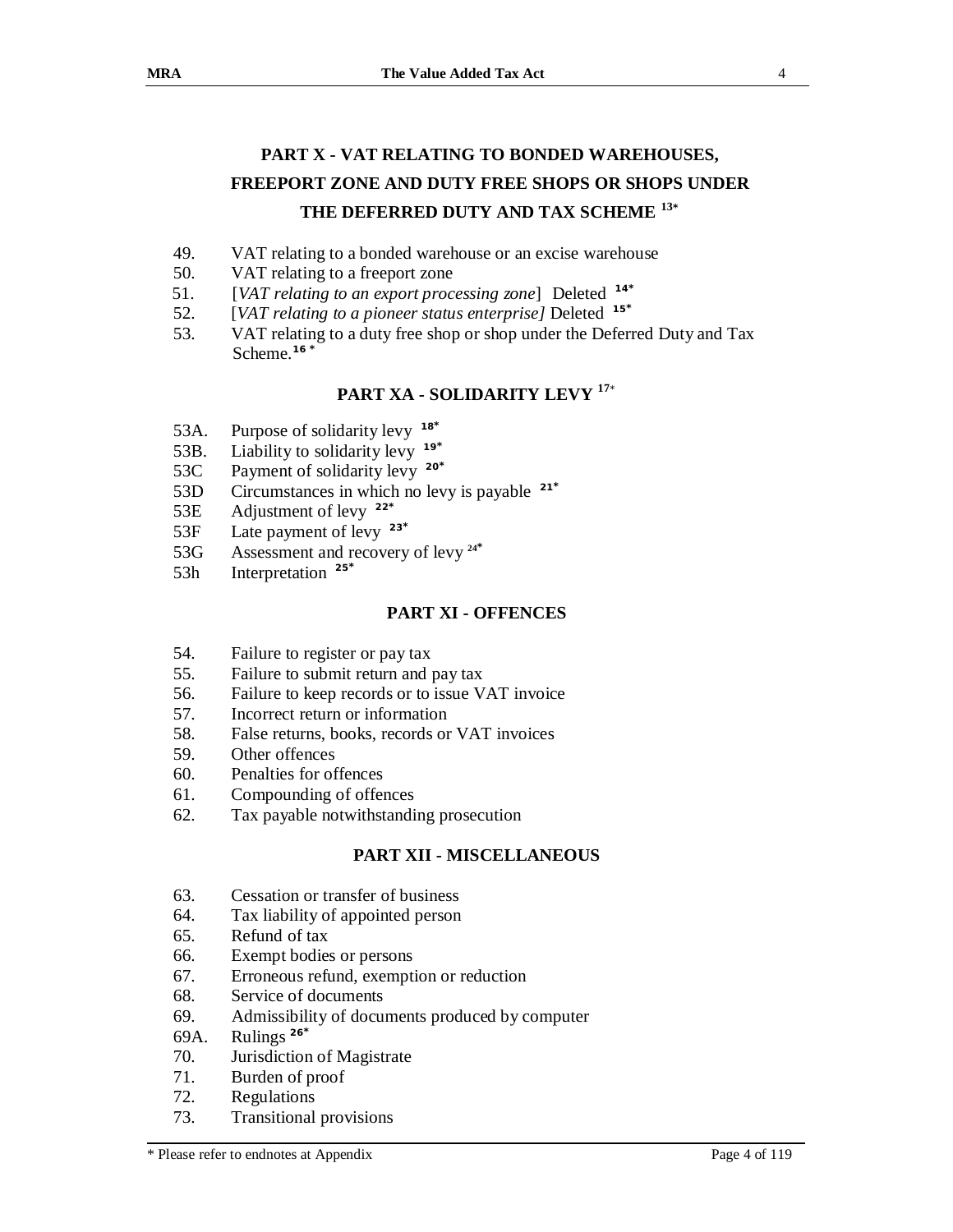- 74. Consequential amendments
- 75. Repeal and savings
- 76. Commencement

## **An Act**

**To provide for the replacement of the sales tax on goods by a value added tax on goods and services and for the purposes connected therewith and incidental thereto.** 

ENACTED by the Parliament of Mauritius, as follows -

#### **PART I - PRELIMINARY**

#### **1. Short title**

This Act may be cited as the Value Added Tax Act 1998.

#### **2. Interpretation**

In this Act -

"appointed day" means 7 September 1998;

"Authority" means the Mauritius Revenue Authority established under the Mauritius Revenue Authority Act 2004; **<sup>27</sup>\***

"business" has the meaning given to it by section 3;

"business registration number" has the same meaning as in the Business Registration Act;**<sup>28</sup> \***

"certificate" means a certificate of registration issued under section 17;

"CO<sub>2</sub> levy" has the same meaning as in the Excise Act;<sup>29</sup>  $*$ 

[*"Commissioner"* ] Definition deleted **<sup>30</sup>\***

[*"Committee"*] Definition deleted **<sup>31</sup>\***

[*"Customs"* ] Definition deleted **<sup>32</sup>\***

"customs duty" means the duty leviable under the Customs Act 1988 and the Customs Tariff Act;

"customs laws" has the same meaning as in the Customs Act 1988;

"customs value", in relation to goods, means the value as determined under the Customs Act 1988;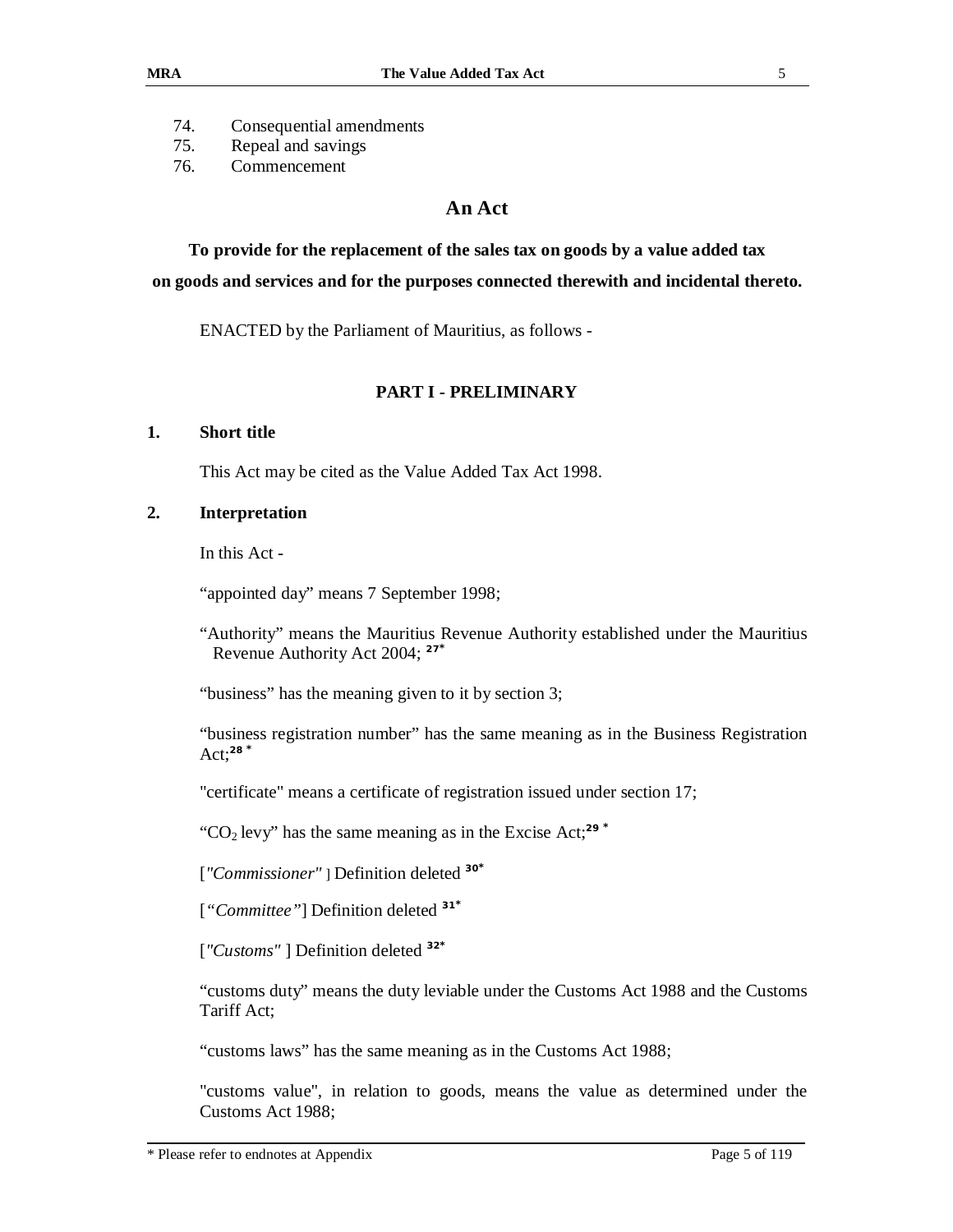"Director-General" means the Director-General of the Authority; **<sup>33</sup>\***

"document" means any document and includes information stored in a computer, disc, cassette, or on microfilm, or preserved by any mechanical or electronic device;

"duty free shop" has the same meaning as in the Customs Act 1988;

"excise duty" means the excise duty chargeable under the Excise Act 1994 on the excisable goods specified in Part I of the First Schedule to that Act;

"exempt supply" means a supply of such goods or services exempted from the payment of VAT as are specified in the First Schedule;

[*"export enterprise"* ] Definition deleted **<sup>34</sup>\***

[*"export processing zone"* ] Definition deleted **35\***

"freeport zone" has the same meaning as in the Freeport Act 1992;

"goods"-

- (a) means any movable or immovable property; and
- (b) includes animals; but
- (c) does not include money;

"hire purchase agreement" has the same meaning as in the Hire Purchase and Credit Sale Act;

"import" means bring or cause to be brought within Mauritius;

"input tax", in relation to a taxable person, means -

- (a) VAT charged on the supply to him of any goods or services; and
- (b) VAT paid by him on the importation of any goods,

being goods or services used or to be used in the course or furtherance of his business;

"input tax allowable" means the input tax allowable under section 21;

"invoice" -

- (a) means a document notifying an obligation to make payment; and
- (b) includes any document similar to an invoice; but
- (c) does not include a VAT invoice;

"local authority" has the same meaning as in the Local Government Act 1989;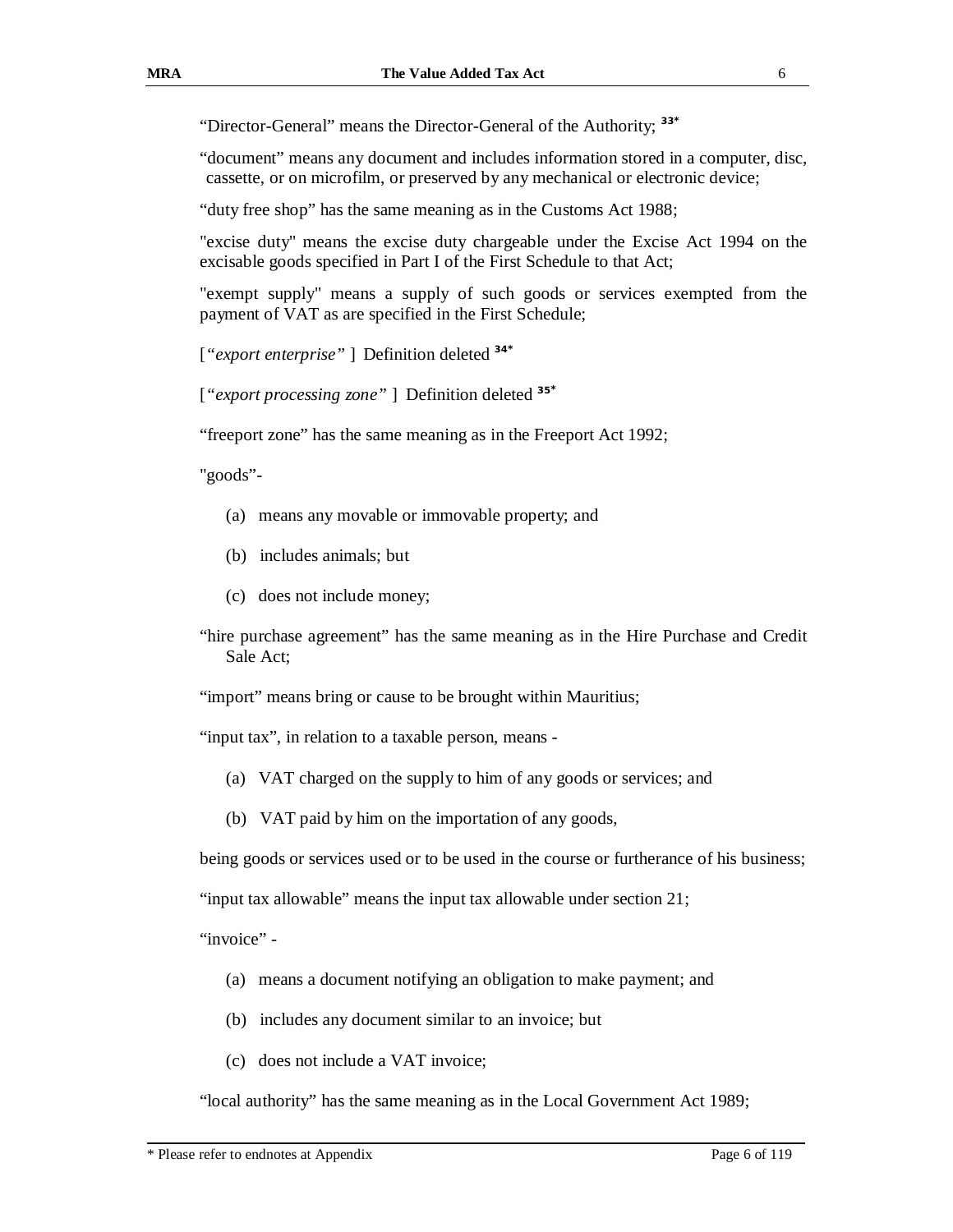"MID levy"<sup>36</sup> \* means the MID levy chargeable under section 3A of the Excise Act;

- "Minister" means the Minister to whom responsibility for the subject of finance is assigned;
- "money" includes currencies whether of Mauritius or any other country but does not include a collector's piece, investment article or item of numismatic interest;

"non-resident",**<sup>37</sup> \***

- (a) in the case of an individual, means a person
	- (i) whose permanent place of abode is outside Mauritius; and
	- (ii) who is outside Mauritius at the time the services are supplied;
- (b) in the case of any other person
	- (i) means a person whose centre of economic interest is located outside Mauritius; and
	- (ii) includes a company incorporated in Mauritius in so far as its banking transactions carried out through a permanent establishment outside Mauritius are concerned; but
	- (iii) does not include a company incorporated outside Mauritius in so far as its banking transactions carried out through a permanent establishment in Mauritius are concerned;

"officer" means an officer of the Authority; **38\***

- "output tax", in relation to a taxable person, means VAT on the taxable supplies he makes in the course or furtherance of his business;
- "person" includes any *société*, trust, economic entity or similar organisation, club or association, Ministry or Government department and any local authority;

"private company" has the same meaning as in the Companies Act;**<sup>39</sup> \***

- "qualified auditor" has the same meaning as in the Companies Act 1984;
- "quarter" means a period of 3 months ending at the end of March, June, September or December;

"registered person" means a person who is registered under section 15 or 16;

"record" -

- (a) means a record specified in section 19; and
- (b) includes copies of VAT invoice specified in section 20;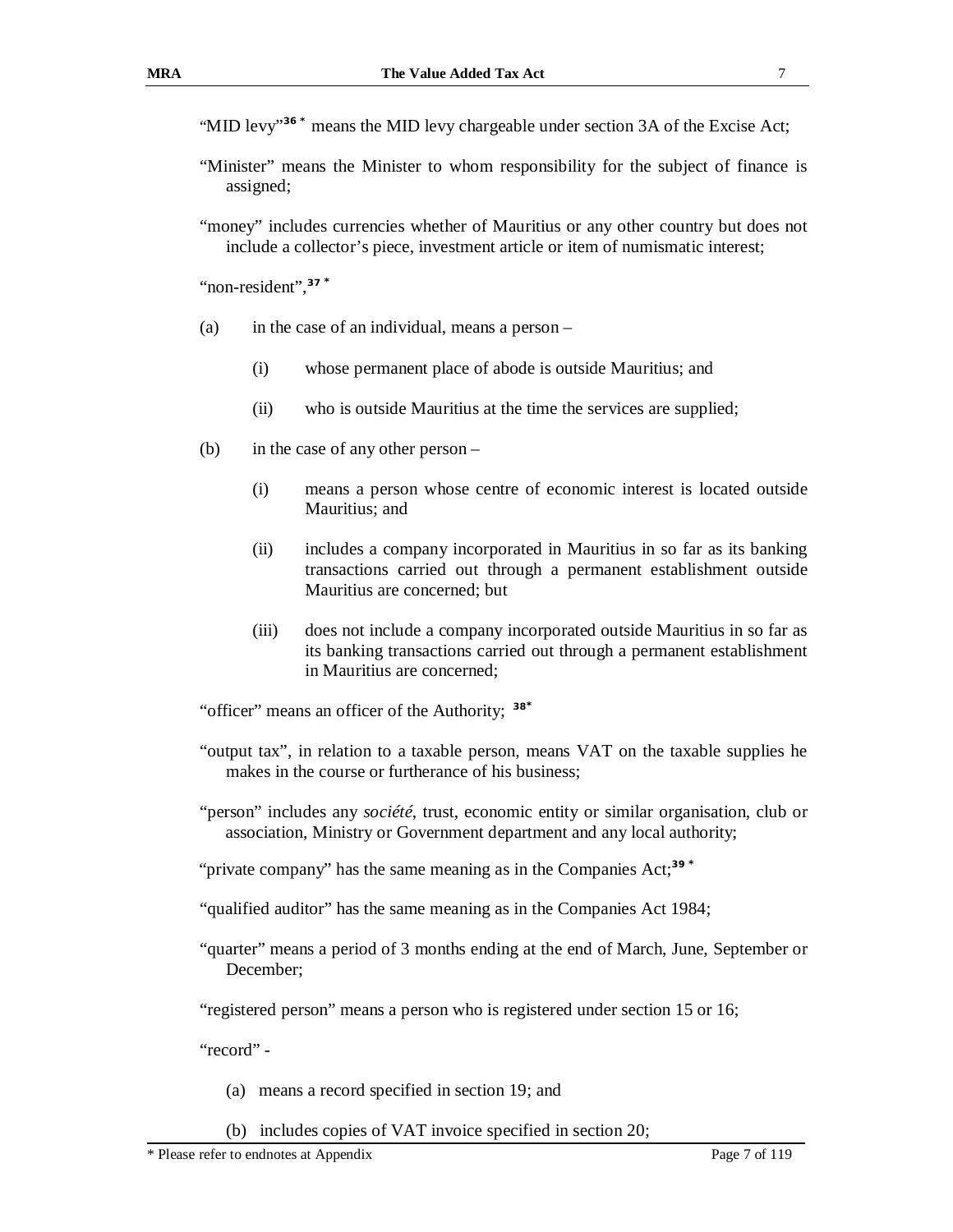"return" means a return specified in section 22;

"services" means anything which is not goods or money;

"*société"* -

- (a) means a *société* formed under any enactment in Mauritius; and
- (b) includes -
- (i) a *société de fait* or a *société en participation*;
- (ii) a joint venture; or
- (iii) a *société* or partnership formed under the law of a foreign country;

"supply" has the meaning given to it by section 4;

#### " $\text{tax}"$  -

- (a) means the value added tax specified in section 9; and
- (b) includes any penalty and any interest imposed under this Act; but **\***
- (c) does not include any fine;

"taxable period", in relation to a taxable person, means -

- (a) in the case where his annual turnover of taxable supplies exceeds the amount specified in the Second Schedule, a month or part of a month; or
- (b) in any other case, a quarter or part of a quarter;

"taxable person" -

- (a) means any person who is required to be registered under section 15; and
- (b) includes a registered person;
- "taxable supply" means a supply of goods in Mauritius, or a supply of services performed or utilised in Mauritius; and
	- (a) includes a supply which is zero-rated; but
	- (b) does not include an exempt supply,

made by a taxable person in the course or furtherance of his business;

[*"traveller"* ] Definition deleted **41\***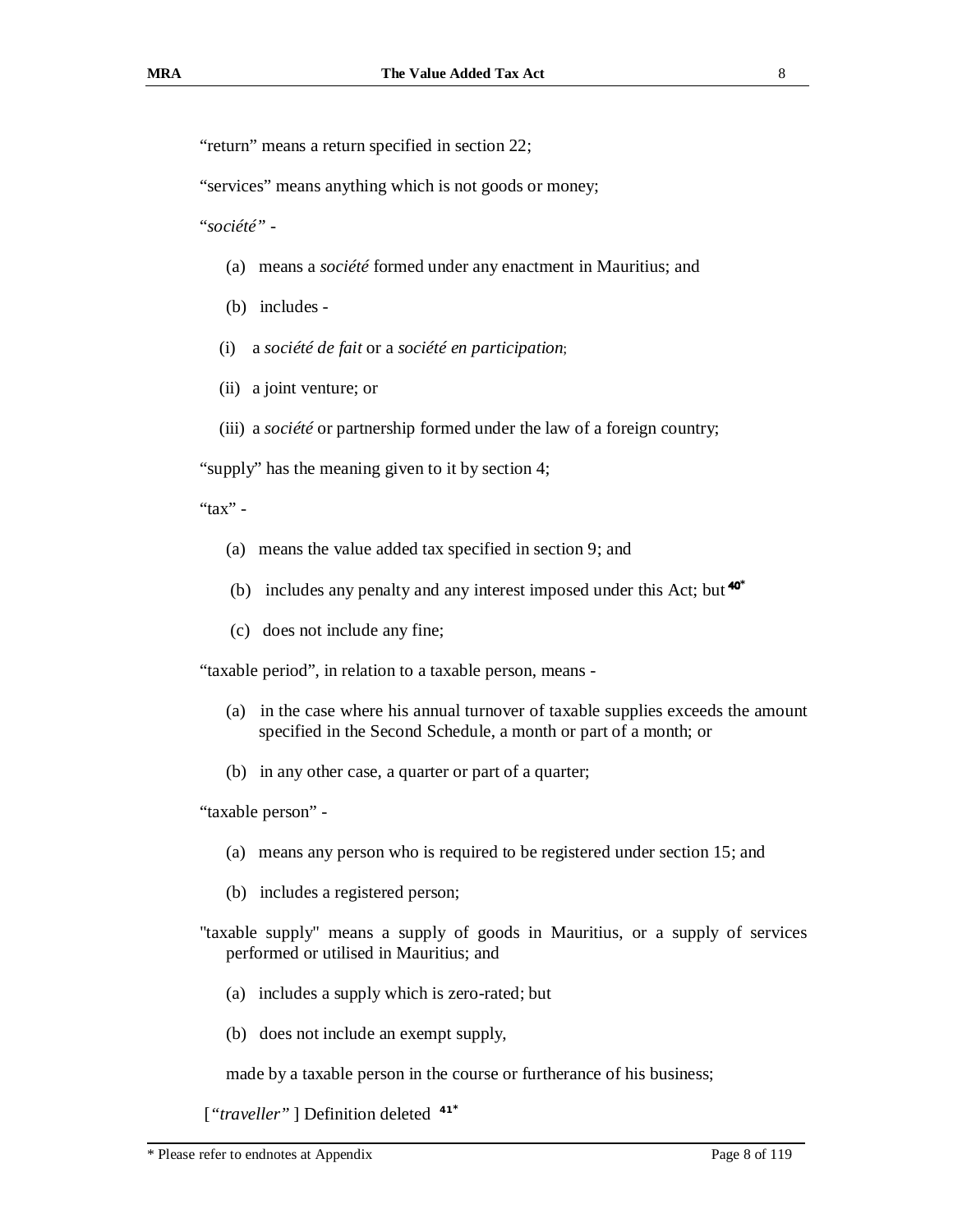" Tribunal" definition deleted; **<sup>42</sup>\***

"trust" means any trust constituted under any enactment;

"value added tax" means the value added tax charged in accordance with this Act;

"VAT" means value added tax and any reference in this Act to VAT is a reference to value added tax;

"VAT Exemption Card" means a card issued under item 9(b) of the Ninth Schedule;**<sup>43</sup>**

"VAT invoice" -

- (a) means a VAT invoice under section 20; but
- (b) does not include a receipt or invoice under section 19;
- "VAT Registration Number" means the VAT Registration Number allocated to a person under section 17;

"visitor" means a person holding - **44\***

- (a) a foreign passport; and
- (b) a valid ticket for travel by air or sea to a foreign airport or port.

#### **3. Meaning of business**

- (1) In this Act, "business"
	- (a) means
		- (i) any trade, commerce or manufacture, profession, vocation or occupation; or
		- (ii) any other activity in the nature of trade, commerce or manufacture, profession, vocation or occupation; and
	- (b) includes any activity carried on by a person, whether or not for gains or profit, and which involves in part or in whole the supply of goods or services to other persons for a consideration.

(2) Anything done in connection with the termination or intended termination of a business is treated as being done in the course or furtherance of that business.

(3) Where in the case of a business carried on by a taxable person, goods forming part of the assets of the business are, under any power exercisable by another person, sold by the other in or towards satisfaction of a debt owed by the taxable person, they shall be deemed to be supplied by the taxable person in the course or furtherance of his business.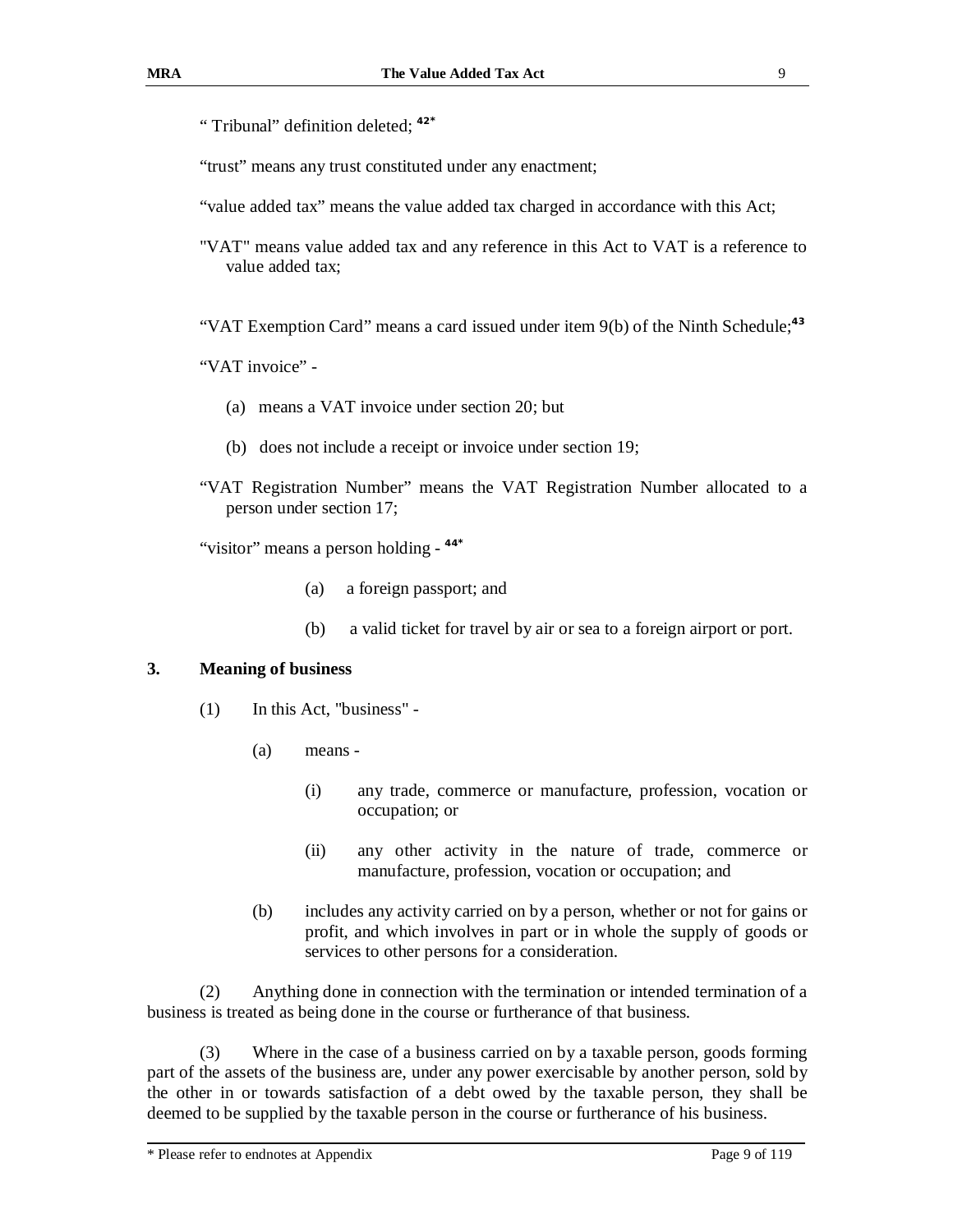(4) The disposal of a business as a going concern, or of its assets or liabilities, whether or not in connection with its re-organisation or winding up, is a supply made in the course or furtherance of the business.

#### **4. Meaning of supply**

- (1) Subject to the other provisions of this Act, "supply" means
	- (a) in the case of goods, the transfer for a consideration of the right to dispose of the goods as the owner; or
	- (b) in the case of services, the performance of services for a consideration.

(2) Without prejudice to the provisions of the Third Schedule and to any regulations made under subsection (4) -

- (a) "supply" in this Act includes all forms of supply, but not anything done otherwise than for a consideration;
- (b) anything which is not a supply of goods but is done for a consideration (including, if so done, the granting, assignment or surrender of any right) is a supply of services.

(3) The Third Schedule shall apply for determining what is, or is to be treated as, a supply of goods or a supply of services.

(4) Without prejudice to section  $72(1)(b)$ , the Minister may, by regulations, amend the Third Schedule to provide, with respect to any transaction, whether -

- (a) it is to be treated as a supply of goods and not as a supply of services;
- (b) it is to be treated as a supply of services and not as a supply of goods; or
- (c) it is to be treated as neither a supply of goods nor a supply of services.
- (5) (a) A supply of goods incidental to the supply of services is part of the supply of the services.
	- (b) A supply of services incidental to the importation of goods is part of the importation of the goods.
	- (c) A supply of services incidental to the supply of goods is part of the supply of the goods.

(6) A supply of services made by a person in performing the duties of his office or employment is not a supply made by that person.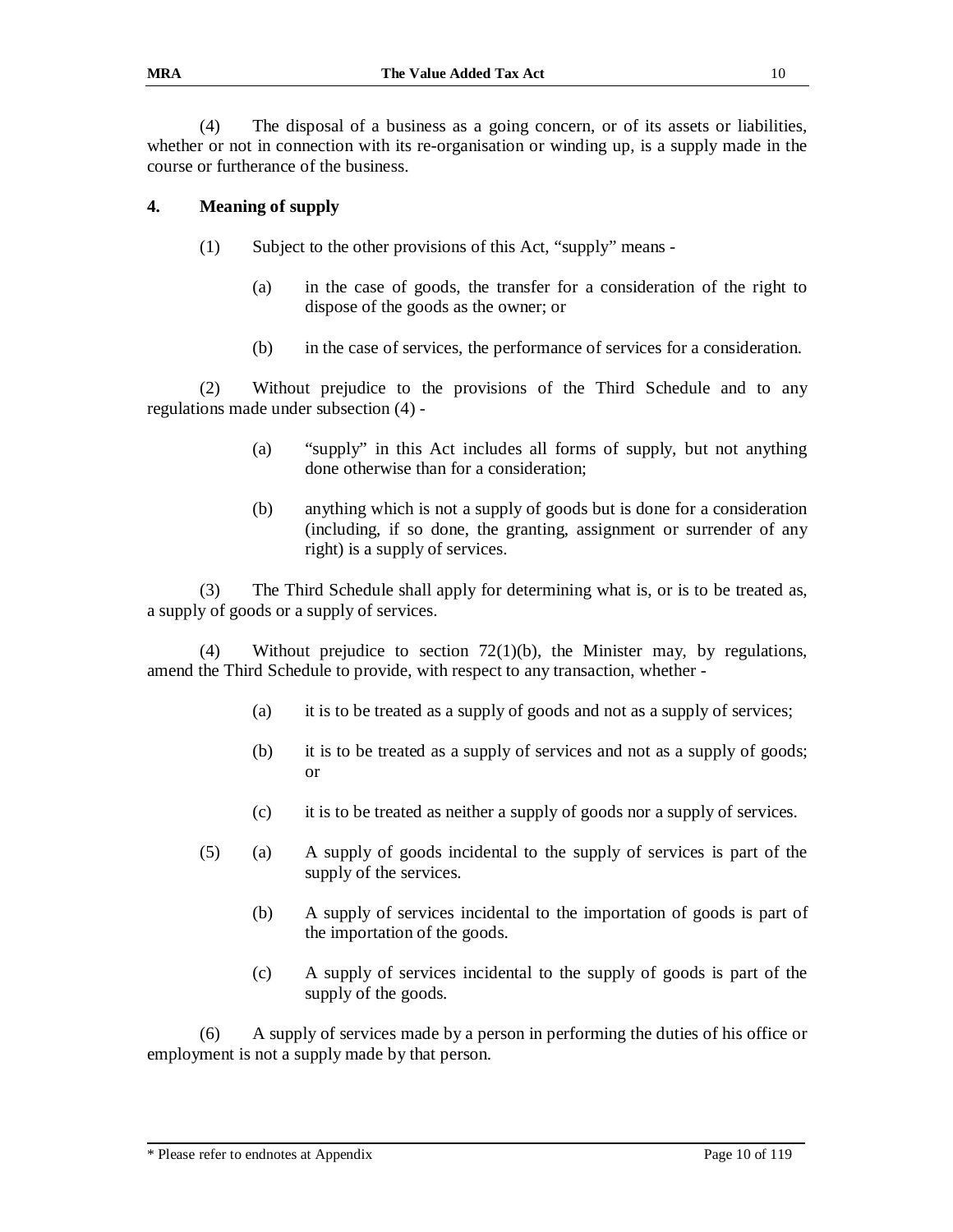## **5. Time of supply**

(1) Subject to the other provisions of this Act, a supply of goods or services shall be deemed to take place -

- (a) at the time an invoice or a VAT invoice in respect of that supply is issued by the supplier; or
- (b) at the time payment for that supply is received by the supplier,

whichever is the earlier.

(2) Where services are supplied for a continuous period under any enactment or agreement which provides for periodic payments, the services are treated as successively supplied for successive parts of the period as determined by the enactment or agreement and each successive supply shall be deemed to take place -

- (a) at the time an invoice or a VAT invoice in respect of that supply is issued by the supplier; or
- (b) at the time payment for that supply is received by the supplier,

whichever is the earlier.

- (3) Where a taxable supply is made
	- (a) under a hire purchase agreement, the supply shall be treated as a supply of goods and it shall be deemed to be supplied at the time the agreement is made; or
	- (b) under a lease agreement, the supply shall be treated as a supply of services and it shall be deemed to be supplied -
		- (i) at the time an invoice or a VAT invoice in respect of that supply is issued by the supplier; or
		- (ii) at the time payment for that supply is received by the supplier, whichever is the earlier.

(4) Where any goods specified in Part II of the Seventh Schedule are supplied at the stage in the chain of distribution immediately before the retail stage, the time of supply of those goods shall, subject to subsection (1), be treated, for all intents and purposes, as if the supply at the retail stage has taken place. **45\***

(5) Notwithstanding the other provisions of this section, the Minister may ,by regulations, make provision with respect to the time at which a supply is to be treated as taking place in cases where it is a supply of goods or services for a consideration, the whole or part of which, is payable periodically or from time to time, or at the end of any period.

\* Please refer to endnotes at Appendix Page 11 of 119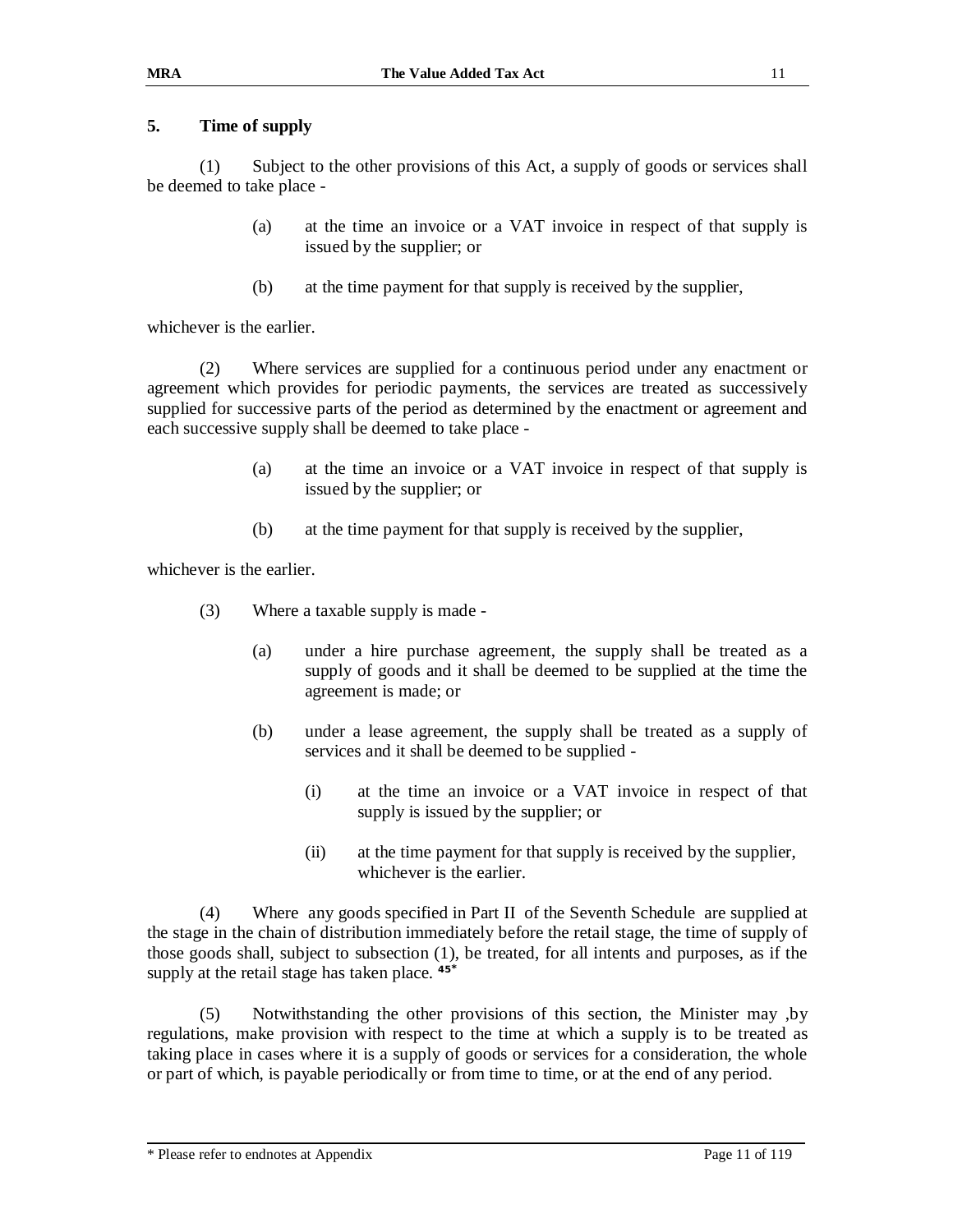## **6. Application of the Act**

(1) This Act shall bind the State.

(2) Where in any enactment or agreement made before or after the commencement of this Act, it is provided that notwithstanding any other enactment a statutory corporation or any other person shall be exempt from the payment of the whole or part of any tax, that provision shall not be construed as an exemption from the payment of VAT under this Act.

(3), (4) and (5) Deleted **46\***

## **PART II - ADMINISTRATION**

## **7. [***Commissioner for Value Added Tax***] Deleted 47 \***

#### **8. Confidentiality**

(1) Subject to subsection (2), every officer shall maintain the confidentiality of any return, assessment, document or other matter that comes to his knowledge or possession in the performance of his duties and functions under this Act and any regulations made thereunder.

(2) Except for the purposes of this Act, any other revenue law, the Prevention of Corruption Act 2002 or where so authorised to do so by the Minister, no officer shall communicate to any person any matter relating to this Act and any regulations made thereunder.**<sup>48</sup> \***

(3) Any officer who, without lawful excuse, contravenes this section shall commit an offence and shall, on conviction, be liable to a fine not exceeding 5,000 rupees and to imprisonment for a term not exceeding 2 years.

## **PART III - LIABILITY TO VALUE ADDED TAX**

#### **9. Charge to value added tax**

(1) VAT shall be charged on any supply of goods or services made in Mauritius, where it is a taxable supply made by a taxable person in the course or furtherance of any business carried on by him.

(2) VAT on any taxable supply is a liability of the person making the supply and becomes due at the time of supply.

(3) Where food or drink, cooked or prepared in any manner, is supplied, such food or drink shall, notwithstanding the other provisions of this Act, be deemed to be a taxable supply.

(4) Subject to the other provisions of this Act, every person who -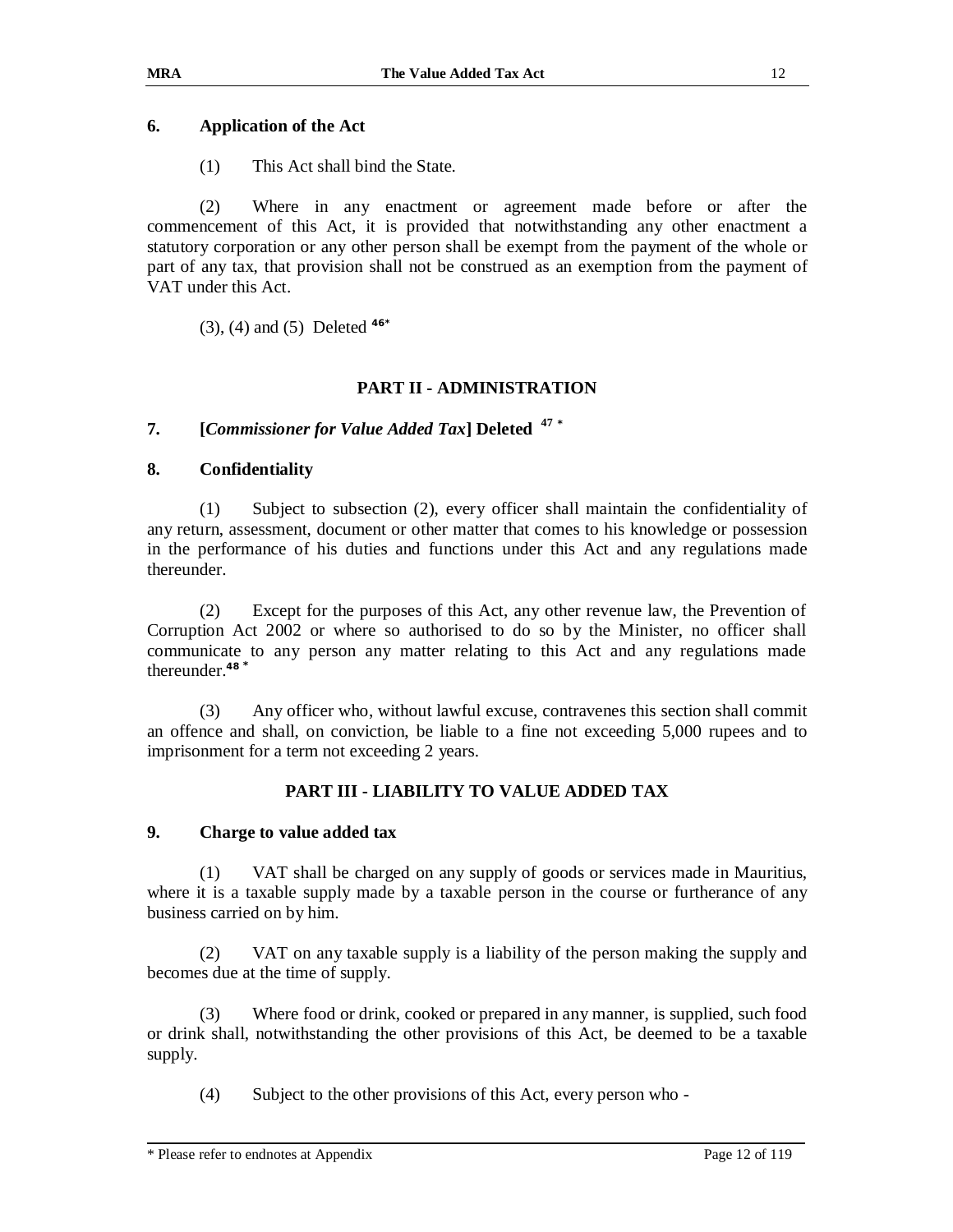- (a) imports goods, other than goods specified in the First Schedule, shall pay a value added tax on those goods; or
- (b) being a taxable person, makes taxable supplies, shall, after the end of the taxable period in which those supplies are made, pay to the Director-General, within such time as may be prescribed, a value added tax on those supplies. **49\***

(5) VAT on the importation of goods shall be charged, levied and payable as if it were customs duty, excise duty, MID levy or  $CO<sub>2</sub>$  levy and as if all goods imported into Mauritius are dutiable and liable to customs duty , excise duty , MID levy or CO<sub>2</sub> levy.<sup>50\*</sup>

(6) Every taxable person shall be liable to pay to the Director-General VAT on all his taxable supplies as from the date he is required to be registered as a registered person under this Act. **51 \***

(7) The liability under the Act of a *société*, club, association, or similar organisation, as a taxable person shall not be affected by any change in its associateship or membership, as the case may be.

 (8) No person shall charge VAT on any supplies of goods or services he makes unless he is a registered person at the time the supplies are made.

- (9) Notwithstanding the other provisions of this section, where
	- (a) any goods specified in Part II of the Seventh Schedule; or
	- (b) prepaid cards in respect of any services,

are supplied at any stage in the chain of distribution immediately before the retail stage, the supply shall be deemed to have been made at the retail stage and VAT on such supply shall be charged on such value as includes the retail margin. **<sup>52</sup>\***

#### **10. Rate of VAT**

(1) Subject to section 51, VAT shall be charged at the rate specified in the Fourth Schedule and shall be charged - **53\***

- (a) on any taxable supply by reference to the value of the supply as determined under section 12; and
- (b) on the importation of any goods, other than those specified in the First Schedule, by reference to the value of the goods as determined under section 13.

(2) Notwithstanding any other enactment or agreement and subject to subsections (3) and (4), where the rate of tax is varied before the supply of any goods or services takes place pursuant to section 5, the rate of tax on the supply of those goods or services shall be varied as from the date of the variation. **54\***

<sup>\*</sup> Please refer to endnotes at Appendix Page 13 of 119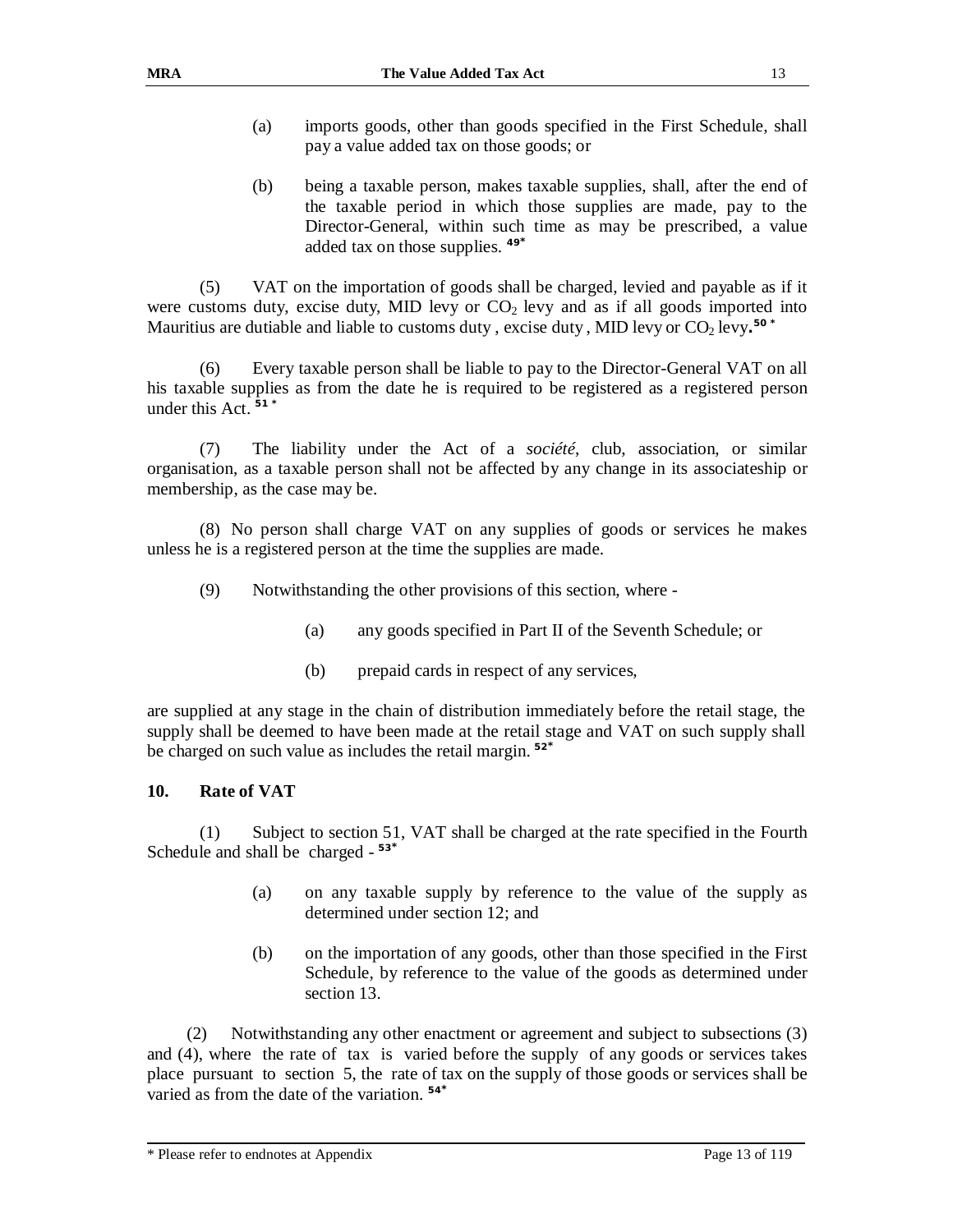(3) Where, in the course of the execution of a contract for the supply of any goods or services, the rate of tax is varied, the rate of tax on the supply of those goods or services shall be varied with respect to the remaining part of the contract as from the date of the variation. **55\***

(4) Where, in respect of a continuous supply of services, invoices are issued at regular intervals and the rate of tax is varied, the rate of tax on the supply of those services shall be varied as from the date of the variation. **56\***

#### **11. Zero-rating**

- (1) Where a taxable person supplies goods or services and the supply is zero-rated
	- (a) no VAT shall be charged on the supply; but
	- (b) it shall in all respects be treated as a taxable supply, and

accordingly the rate at which VAT is treated as charged on the supply shall be nil.

(2) A supply of goods or services is zero-rated by virtue of this section if the goods or services are of a description specified in the Fifth Schedule.

#### **12. Value of taxable supplies**

(1) For the purposes of this Act, the value of any taxable supply made by a taxable person shall, subject to the other provisions of this Act, be determined in accordance with the provisions of this section and shall be expressed in Mauritius currency **<sup>57</sup> \*** .

(2) If the supply is for a consideration in money, its value shall be taken to be such amount as, with the addition of the VAT chargeable, is equal to the consideration.

(3) If the supply is for a consideration not consisting or not wholly consisting of money, the value of the supply shall be taken to be the open market value of the supply.

(4) Where a taxable supply is not the only matter to which a consideration in money relates, the supply shall be deemed to be for such part of the consideration as is properly attributable to it.

(5) For the purposes of subsection (3), the open market value of a supply of goods or services shall be taken to be the amount that would fall to be taken as its value under subsection (2) if the supply were for such consideration in money as would be payable by a person who has no relationship with any person which would affect that consideration.

(6) Where a supply of any of the goods specified in Part I of the Seventh Schedule is made by a registered person - **58\***

> (a) at the stage in the chain of distribution immediately before the stage of retail, VAT shall be calculated on such value of the supply as excludes the retail margin.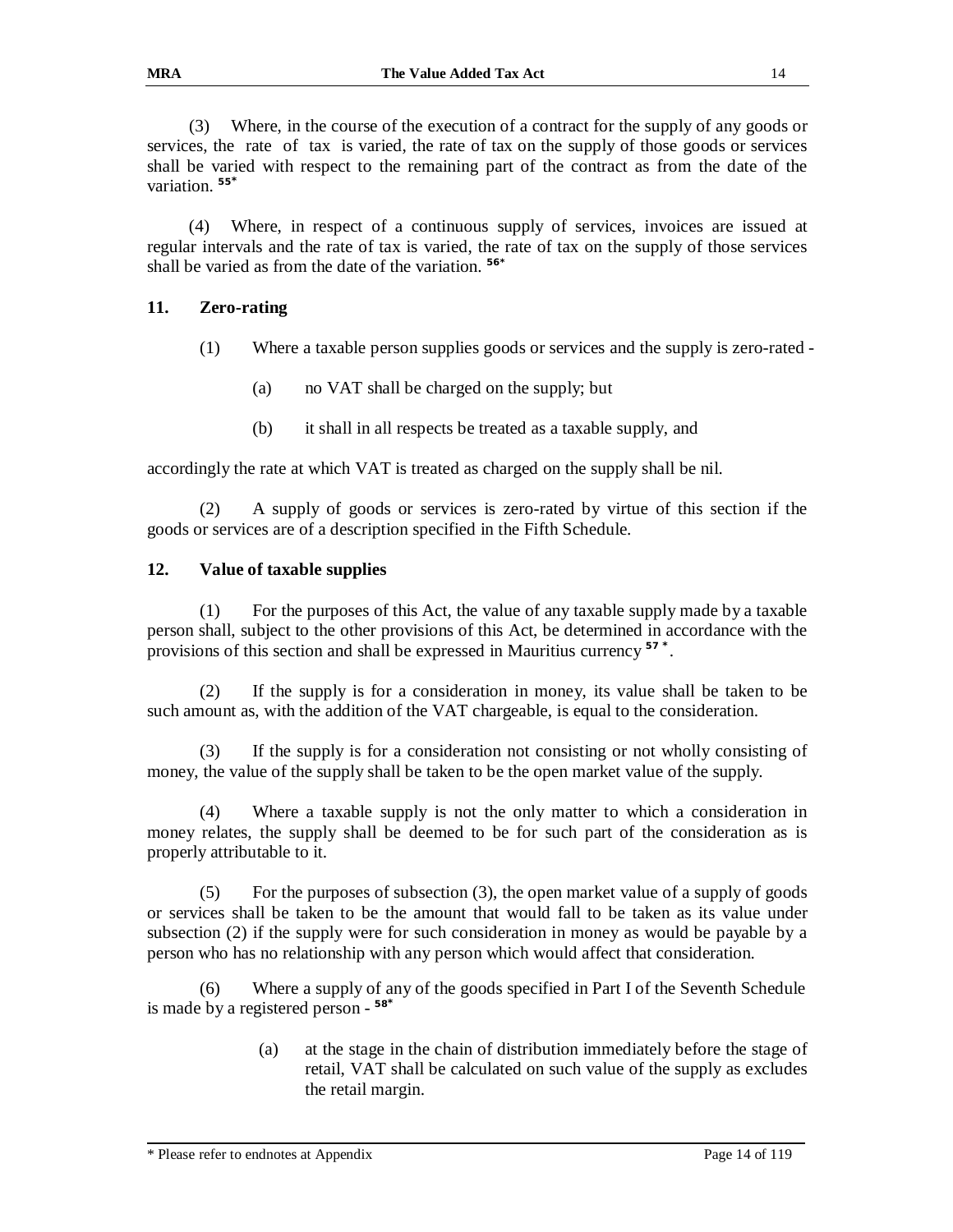(b) at the stage of retail, VAT shall be calculated on the value of the supply as specified in paragraph (a).

(7) Where a supply of any of the goods specified in Part II of the Seventh Schedule is made by a registered person - **59\***

- (a) at the stage in the chain of distribution immediately before the stage of retail, VAT shall be calculated on such value of the supply as includes the retail margin.
- (b) at the stage of retail, VAT shall be calculated on the value of the supply as specified in paragraph (a)

#### **13. Value of imported goods**

The value shall, in respect of goods imported by any person, be the sum of –

- (a) the customs value of the goods;
- (b) the customs duty and excise duty payable on the goods;
- (c) the MID levy; and **<sup>60</sup> \***
- (d) the  $CO_2$  levy.<sup>61</sup>

#### **14. Reverse charge on supply of services received from abroad**

(1) Where a person who does not belong in Mauritius makes a taxable supply of services which are performed or utilised in Mauritius, to a registered person, then all the same consequences shall follow under this Act as if the registered person had himself supplied the services in Mauritius and that supply were a taxable supply. **62\***

(2) Where a supply of services which is treated as made by a registered person under subsection (1), then the provisions of section 21 shall apply and the registered person may claim the tax on the supply of those services as input tax.

(3) The invoice or other documentation from the person making the supply shall be treated as a VAT invoice.

(4) The value of the supply under this section shall be the amount paid or payable for the services.

(5) For the purposes of this section, a person does not belong in Mauritius if that person -

- (a) has no permanent establishment in Mauritius for the carrying on of his business; or
- (b) has his place of abode outside Mauritius.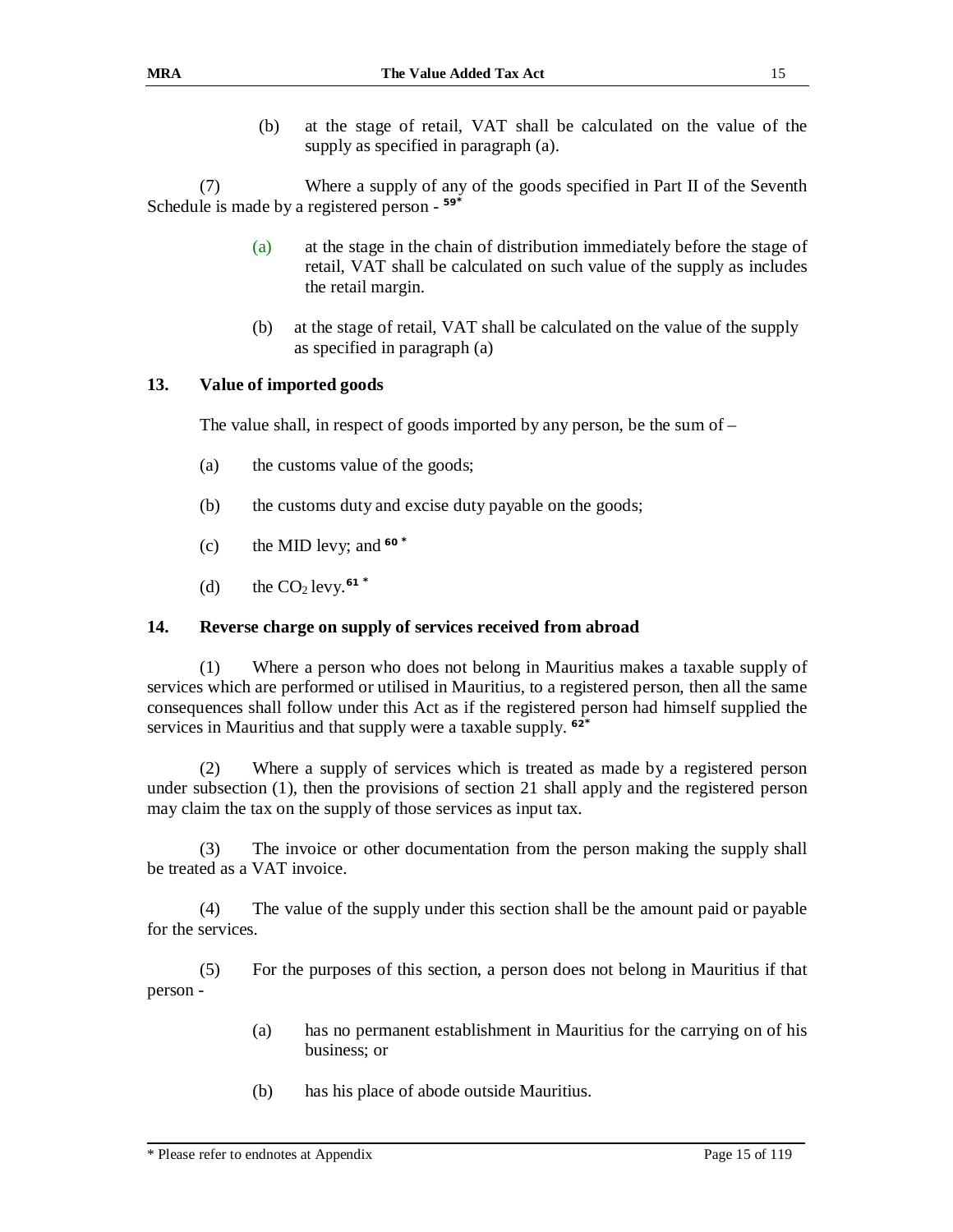## **PART IV - REGISTRATION**

## **15. Compulsory registration**

- (1) Subject to the other provisions of this section, every person
	- (a) who, in the course or furtherance of his business, makes taxable supplies; and
	- (b) whose turnover of taxable supplies exceeds or is likely to exceed the amount, specified in the Sixth Schedule, **63\***

shall apply to the Director-General, in such form and in such manner as may be approved by him, for compulsory registration as a registered person under the Act. **64\***

- (2) (a) Notwithstanding section 16, every person engaged in **65\***
	- (i) any business or profession specified in Part I of the Tenth Schedule and whose turnover of taxable supplies does not exceed or is not likely to exceed the amount specified in the Sixth Schedule; or **66**
	- (ii) any business specified in Part II of the Tenth Schedule, irrespective of his turnover of taxable supplies,

shall apply to the Director-General, in such form and in such manner as may be approved by him, for compulsory registration as a registered person under the Act.

(b) Paragraph (a) (i) shall not apply to a person holding an office or employment, unless the person, otherwise than by virtue of any enactment, is also engaged, in addition to his office or employment, in any business or profession specified in Part I of the Tenth schedule.

(2A)**<sup>67</sup> \***Notwithstanding the other provisions of this Act, the registration of a person engaged in the business specified in item 1 of Part II of the Tenth Schedule shall be in respect  $of -$ 

- (a) the banking services referred to
	- (i) in subparagraph (A), (B) and (C) of item  $50(a)(ii)$  of the First Schedule;
	- (ii) in item  $6(b)(ii)$  of the Fifth Schedule; and
- (b) his other taxable supplies, irrespective of the amount of his turnover.
- (3) Where the turnover of a person is made up exclusively of
	- (a) zero-rated supplies; or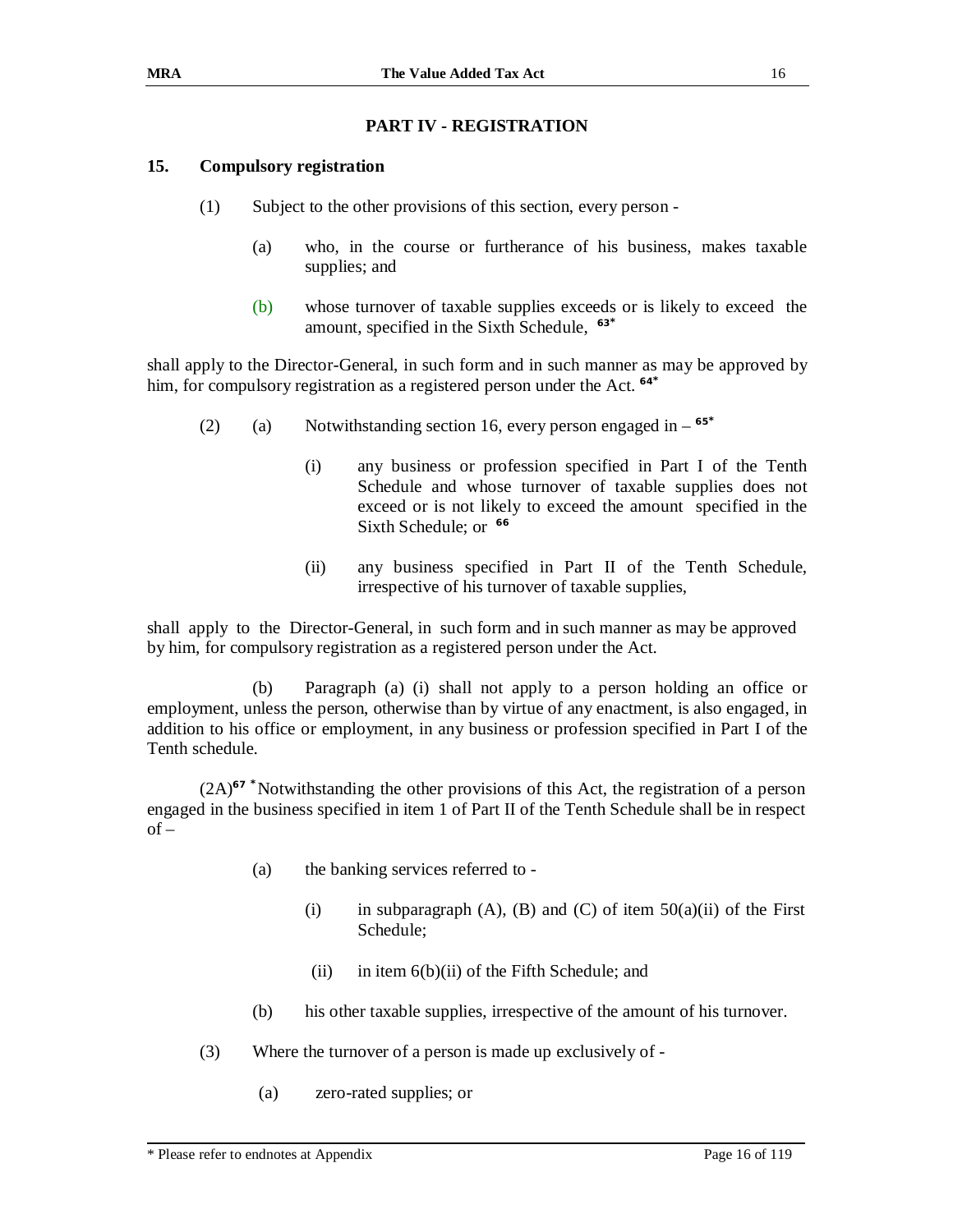(b) zero-rated supplies and exempt supplies,

that person shall not be bound to apply for registration under this section.**<sup>68</sup> \***

(4) Where the Director-General is satisfied that the applicant is required to be registered, he shall register the applicant as a registered person under the Act. **69\***

- (5) Where the Director-General is satisfied that
	- (a) a person, in the course or furtherance of his business, makes taxable supplies;
	- (b) the taxable supplies made by certain other persons should properly be regarded as those made by that person;
	- (c) upon the taxable supplies referred to in paragraphs (a) and (b) being together taken into account, that person would be liable to be registered; and
	- (d) the main reason or one of the main reasons for that person carrying on business in the way he does is the avoidance of a liability to be registered,

the Director-General may issue a direction to that person directing that the persons named therein shall be treated as a single taxable person and that single taxable person shall be liable to be registered under this section.

#### **15A. Penalty for failure to apply for compulsory registration**

Any taxable person who does not apply for compulsory registration under section 15 shall be liable to pay to the Director-General a penalty of 5,000 rupees for every month or part of the month from the taxable period in respect of which he is liable to be registered as a registered person up to the month immediately preceding the month in which the application for registration is submitted, provided that the total penalty payable shall not exceed 50,000 rupees. **70\***

#### **16. Voluntary registration**

(1) Notwithstanding section 15, any person who, in the course or furtherance of his business, makes taxable supplies may apply to the Director-General, in such form and in such manner as may be approved by him, for voluntary registration as a registered person under the Act. **71\***

- (2) Where the applicant satisfies the Director-General that
	- (a) he currently keeps and maintains a proper record of his business;
	- (b) he has kept and maintained a proper record of his business for a period of at least one year preceding the year in which the application for registration is made; and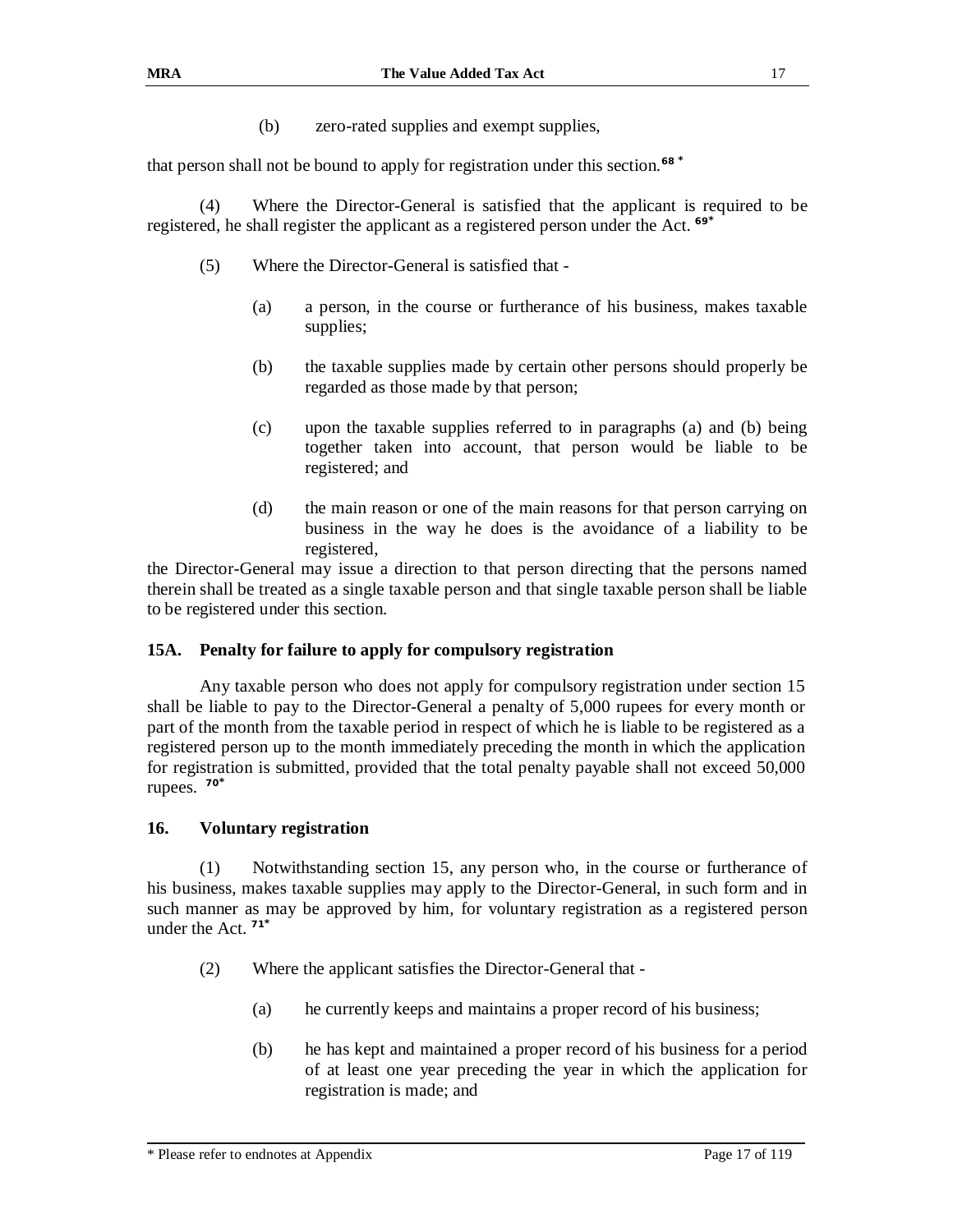(c) he has been discharging his obligations under the revenue laws,

the Director-General may register the applicant as a registered person under the Act. **72\***

#### **17. Certificate of registration**

(1) Where a person has been registered under section 15 or 16, the Director-General shall allocate to that person a VAT Registration Number and issue to him a certificate of registration in a form approved by the Director-General on such terms and conditions as he thinks fit.

(2) The Director-General shall, in the certificate of registration issued to a person under subsection (1), specify the VAT Registration Number allocated to that person. **73\***

#### **18. Cancellation of registration**

(1) Where the Director-General is satisfied that a registered person should cease to be registered under the Act, he may, by notice in writing, require the registered person, within 14 days of the date of the notice, to show cause why he should not cease to be registered and if the Director-General is satisfied that, having regard to all circumstances of the case, it is expedient to do so, he may cancel the registration with effect from such date as the Director-General may determine and give notice thereof to the person. **74\***

(2) Where the registration of a registered person is cancelled under subsection (1), the person shall -

- (a) cease to hold himself out to be a registered person;
- (b) submit a return and pay all tax due including the tax due on any goods forming part of the assets of the business other than those specified in section 21 (2) (b); and **75\***
- (c) immediately return to the Director-General his certificate of registration and all its copies. **76\***

#### **PART V - RECORD AND VAT INVOICE**

#### **19. Record**

(1) Every person shall, for the purposes of this Act, keep in the course of his business, a full and true written record, whether on computer or otherwise, in the English or French language of every transaction he makes.

- (2) Every person referred to in subsection (1) who
	- (a) imports or exports goods shall keep, in respect of those goods, a copy of his Customs declarations, either electronic through the TradeNet or otherwise, in chronological order;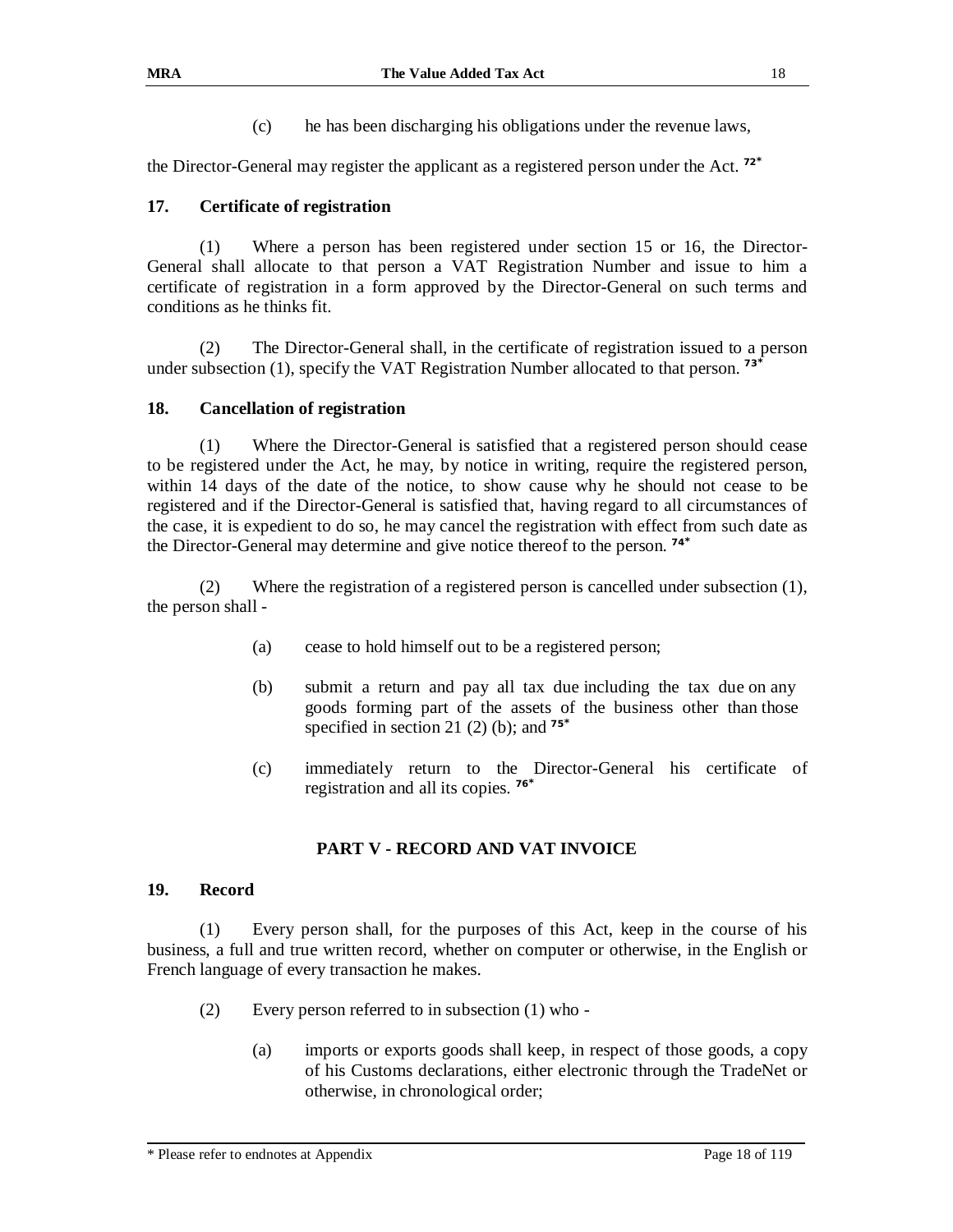- (b) receives goods or to whom services are supplied shall keep receipts, invoices or VAT invoices in respect of those goods or services in chronological order they are received or supplied; and
- (c) makes supplies of goods or services shall, subject to section 20, issue to the purchaser a receipt or invoice in respect of those goods or services and keep legible copies thereof, either on computer or otherwise, in chronological order,

in such manner as may be prescribed.

(3) Subsection (2) (c) shall not apply to the business specified in item 6 (b) (ii) of the Fifth Schedule and items I and 4 of the Part II of the Tenth Schedule. **77\***

(4) Every record under subsection (1) or (2) shall be kept for a period of at least 5 years after the completion of the transaction to which it relates. **78\***

(5) For the purposes of subsection  $(2)(a)$ , "TradeNet" has the same meaning as in the Customs (Use of Computer) Regulations 1997. **79\***

#### **20. VAT invoice**

(1) Every registered person who makes a taxable supply to any person (the words to any person shall replace the words to another registered person on 1 October 2012) **<sup>80</sup>\*** shall issue to that person a VAT invoice in respect of that supply.

(2) A registered person who issues a VAT invoice under subsection (1) shall specify in that VAT invoice -

- (a) the words "VAT INVOICE" in a prominent place;
- (b) his name, business address, VAT Registration Number and business registration number **<sup>81</sup> \***;
- (c) its serial number and date of issue;
- (d) the quantity and description of the goods or the description of the services;
- (e) the value of the supply, indicating whether the value is inclusive or exclusive of VAT;<sup>82</sup> <sup>\*</sup> (amendment shall come into operation on 1 October 2012, please see endnote 80).
- (f) where the value of the supply is exclusive of VAT, the amount of VAT chargeable and the rate applied; **<sup>83</sup>\*** (amendment shall come into operation on 1 October 2012, please see endnote 81).
- (g) where the purchaser is a registered person, the name, business address, business registration number and the VAT Registration Number of the purchaser.**<sup>84</sup> \*** (amendment shall come into operation on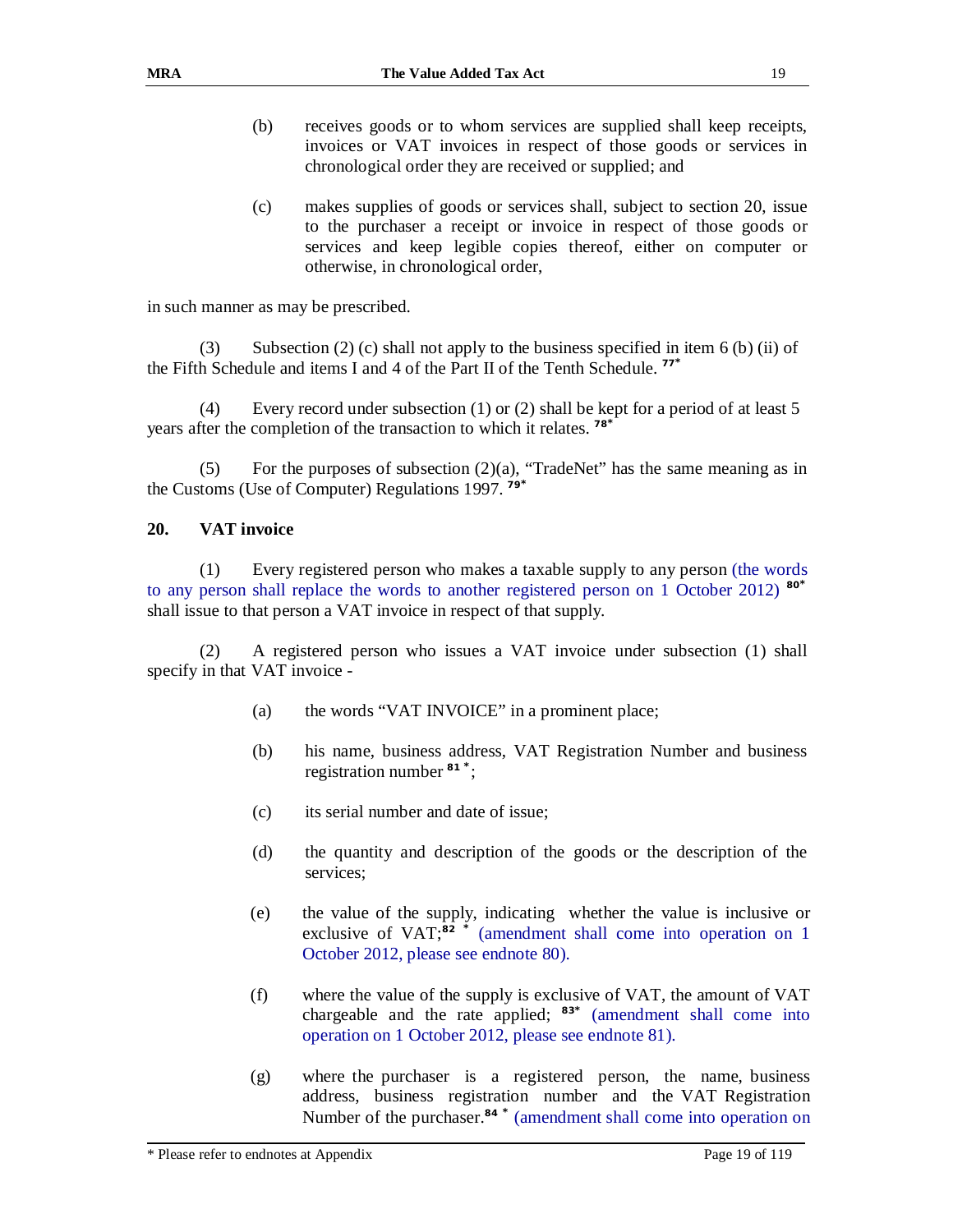## 1 October 2012, please see endnote 82).

(3) Every person who issues a VAT invoice under this section shall keep legible copies thereof, either on computer or otherwise, in chronological order.

(4) Every copy of a VAT invoice under this section shall be kept for a period of at least 5 years after the completion of the transaction to which it relates.

(5) No person shall issue a VAT invoice or any other document indicating an amount which purports to be VAT on the supply of any goods or services unless -

- (a) he is registered as a registered person under this Act; and
- (b) the supply is a taxable supply.

(6) No VAT invoice shall be issued to a person unless, at the time the VAT invoice is issued, that person is registered as a registered person under this Act.

(7) This section shall not apply to the business specified in item 6(b)(ii) of the Fifth Schedule and items I and 4 of Part II of the Tenth Schedule. **85\***

## **PART VI - RETURN, PAYMENT AND REPAYMENT OF TAX**

#### **21. Credit for input tax against output tax**

(1) Subject to the other provisions of this section, any person may, if he is a taxable person, take, either in his return referred to in section 22 or in his statement referred to in section 23, as a credit against his output tax in any taxable period, the amount of input tax allowable to him during that period.

- (2) No input tax shall be allowed as a credit under this section in respect of
	- (a) goods or services used to make an exempt supply; **<sup>86</sup>\***
	- (b) motor cars and other motor vehicles for the transport of not more than 9 persons including the driver, motorcycles and mopeds, for own use or consumption, and their spare parts and accessories;
	- (c) accommodation or lodging, catering services, receptions, entertainment, and the rental or lease of motor cars and other vehicles specified in paragraph (b);
	- (d) maintenance or repairs of motor cars and other vehicles specified in paragraph (b);
	- (e) petroleum oils and other oils or preparations of heading No. 27.10 of Part I of the First Schedule to the Customs Tariff Act, except – **87\***
		- (i) fuel oils;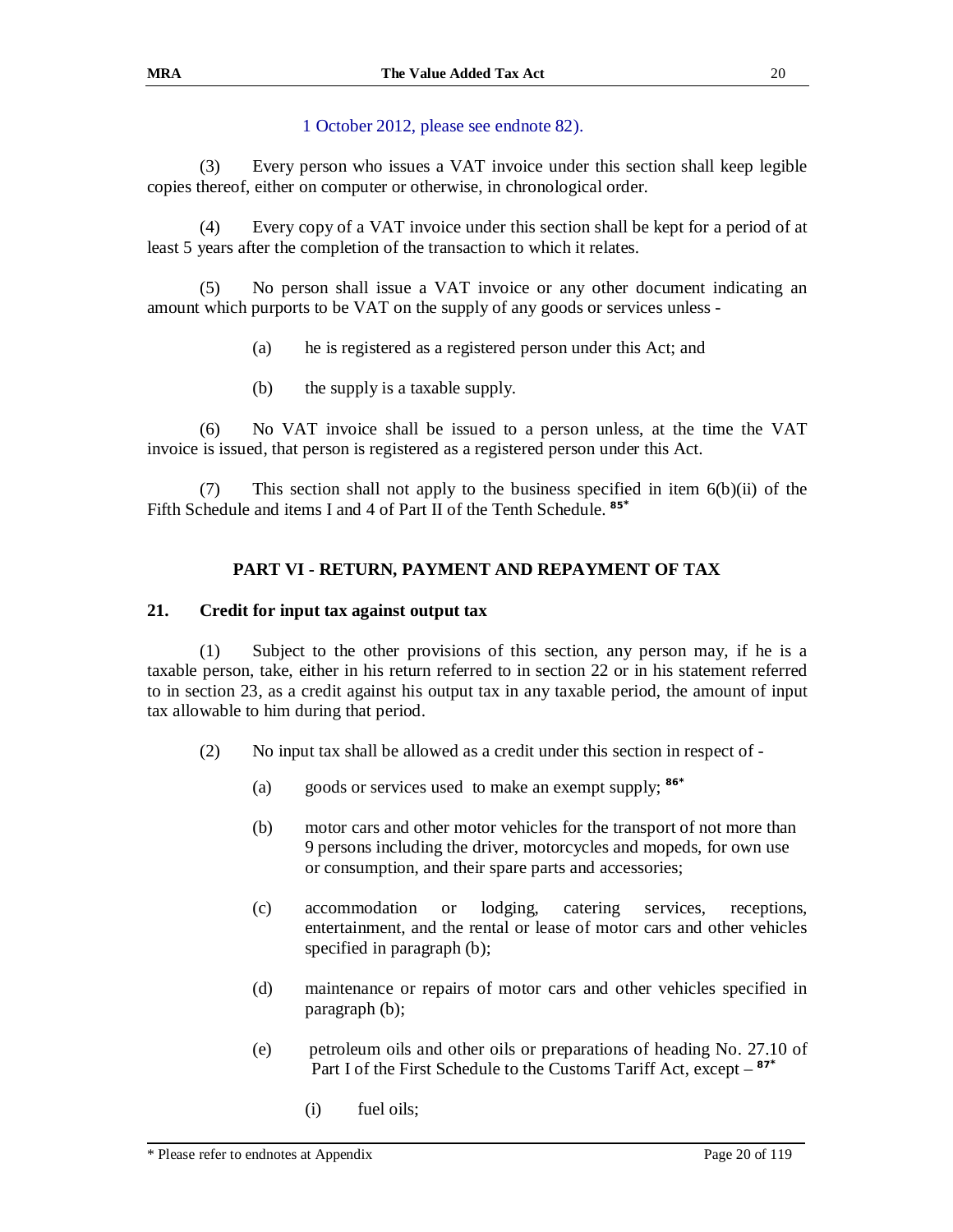- (ii) oils or preparation used for resale; and
- (iii) gas oils for use in stationary engines, boilers and burners;
- (f) petroleum gas of heading No. 27.11 of Part I of the First Schedule to the Customs Tariff Act and used for the running of motor cars and other vehicles specified in paragraph (b);
- (g) goods and services used by banks holding a banking licence under the Banking Act 2004 for providing banking services other than to nonresidents and corporations holding a Global Business Licence under the Financial Services Development Act 2001; **88\***
- (ga) banking services provided by banks holding a banking licence under the Banking Act 2004 other than to non-residents and corporations holding a Global Business Licence under the Financial services Development Act 2001; and **<sup>89</sup>\***
- (h) goods and services used by persons for the purpose of providing services specified in item 4 of Part II of the Tenth Schedule, or services specified in item 4 of Part II of the Tenth Schedule. **90\***
- (3) (a) Where goods or services are used to make a taxable supply, the credit in respect of those goods or services shall be allowed in full; **91\***
	- (b) Subject to paragraphs (c) and (d) where goods or services are used to make both taxable supplies and exempt supplies, the credit in respect of those goods or services shall be allowed in the proportion of the value of taxable supplies to total turnover on the basis of  $-$ <sup>92\*</sup>
		- (i) in the case of a new business, the estimated figures for the current accounting year; or
		- (ii) in any other case, the actual figures for the previous accounting year.
	- (c) The amount of input tax taken in accordance with paragraph  $(b)^{93*}$ shall be adjusted by the person at the end of his accounting year and an adjustment shall be made by him in his return for the taxable period immediately following the end of that accounting year.
	- (d) Where it is proved to the satisfaction of the Director-General that the apportionment in accordance with paragraph (b) is, having regard to the nature of the business, not fair and reasonable, the Director-General may approve such alternative basis of apportionment as he considers appropriate in the circumstances, subject to such conditions as may be prescribed. **94\***

(4) The amount of any input tax or output tax shall be adjusted to take into account any debit note or credit note or a bad debt.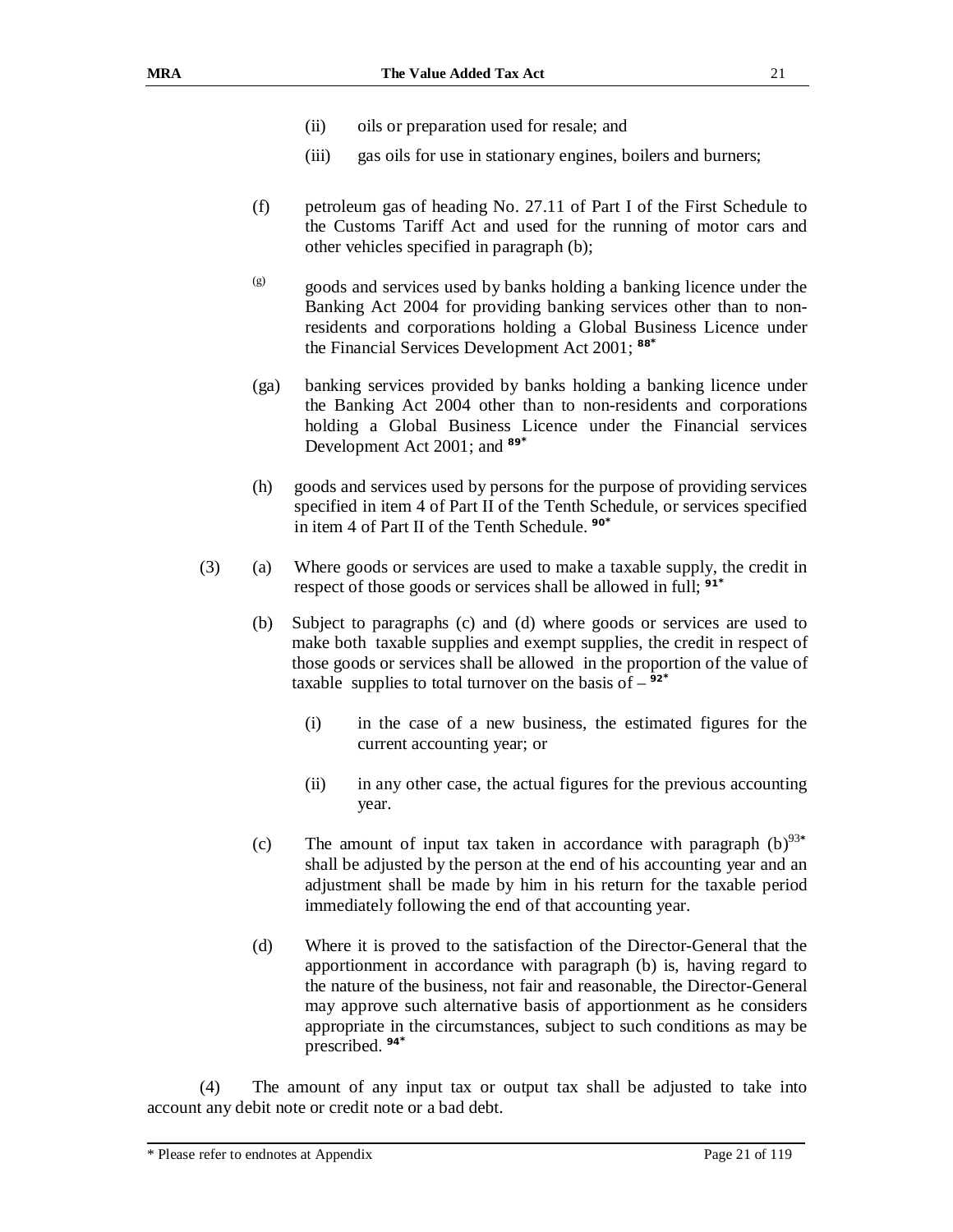- (5) No credit for input tax shall be allowed unless
	- (a) VAT invoices issued by suppliers legally authorised to charge VAT; or
	- (b) Customs import declarations, either electronic or otherwise, in support of the credit,

are made available to the Director-General for examination on demand. **95\***

(6) Where credit for any input tax has not been taken in the taxable period in which it ought to have been taken, a registered person may take such credit within a period of 24 months of the date the input tax ought to have been taken. **96\***

- (7) (a) Where, in respect of a building (including extension and renovation) forming part of the fixed assets of a registered person, a credit for input tax has been taken, and before the end of the nineteenth year following the year in which it was acquired -
	- (i) that building is sold;
	- (ii) the person transfers his business or ceases to carry on business; or
	- (iii) the Director-General is satisfied that the person should cease to be registered under the Act,

the registered person shall, subject to subsection (7A), be liable to pay back to the Director-General, in respect of the remaining portion of that period, the proportionate amount of the credit allowed.

- (b) The registered person shall treat the proportionate amount referred to in paragraph (a) as output tax in his return for the taxable period in which -
	- (i) the building is sold;
	- (ii) he transfers his business or ceases to carry on business; or
	- (iii) his registration as a registered person is cancelled pursuant to paragraph (a)(iii),

whichever is the earliest. **97\***

(7A) Subsection (7) shall not apply where a business is transferred as a going concern and involves a transfer of immovable property.**98 \***

(8) For the purposes of determining the proportion of the value of taxable supplies to total turnover under subsection  $(3)$  (b), the value of taxable supplies shall exclude the value of capital goods. **99\***

<sup>\*</sup> Please refer to endnotes at Appendix Page 22 of 119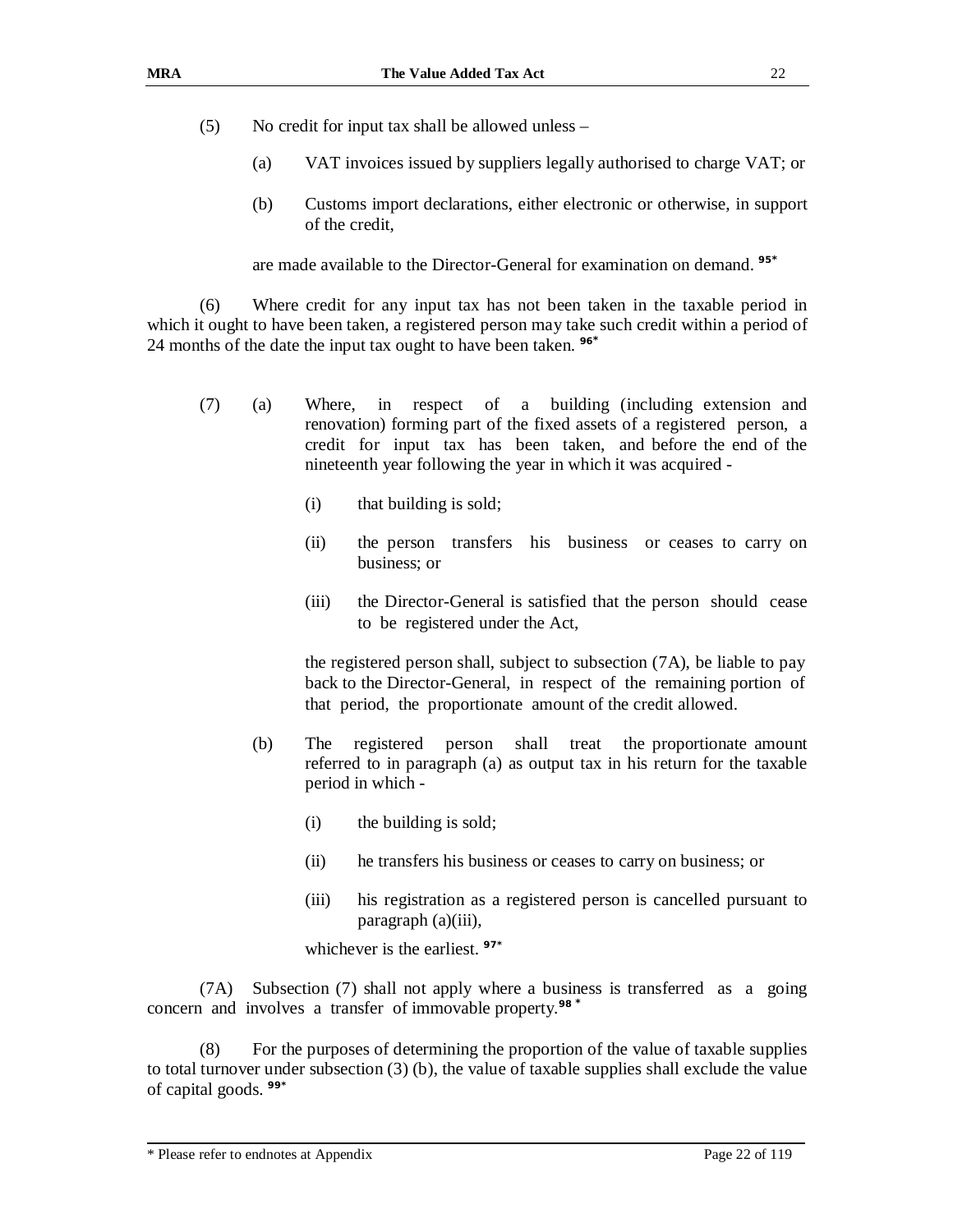(9) Notwithstanding subsection (5), but subject to subsection (10), where a person is registered for VAT under section 15, he may, subject to subsection (2), take credit in his first VAT return of the VAT paid or payable on his trading stocks and capital goods, being plant, machinery or equipment of a capital nature, held on the date immediately preceding the date of his registration. **100\***

- (10) No credit shall be allowed under subsection (9) unless
	- (a) the registered person submits to the Director-General at the time of submission of his first VAT return, an inventory duly certified by a qualified auditor, of -
		- (i) his trading stocks; and
		- (ii) his capital goods, being plant, machinery or equipment of a capital nature,

on the date immediately preceding the date of his registration;

- (b) the goods forming part of his trading stocks and the capital goods were acquired within a period not exceeding 3 months immediately preceding the date of his registration;
- (c) the VAT paid or payable is substantiated by receipts or invoices issued by VAT registered persons or by customs import declarations; and
- (d) credit for input tax in respect of the goods has not been taken under section 23.

#### **22. Return and payment of tax**

(1) Every registered person shall, after the end of every taxable period, within such time as may be prescribed, submit to the Director-General in respect of that period a return, in such manner and in such form as may be approved by the Director-General, specifying -

- (a) the amount of output tax payable;
- (b) the amount of input tax allowable;
- (c) the value of all taxable supplies made by him;
- (d) the value of goods imported and the value of all taxable supplies made to him;
- (e) the amount of solidarity levy under section 53B; and **101\***
- (ea) the amount of levy under section 53J; and **102\***
- (f) such other particulars as may be required in the form of the return. **103\***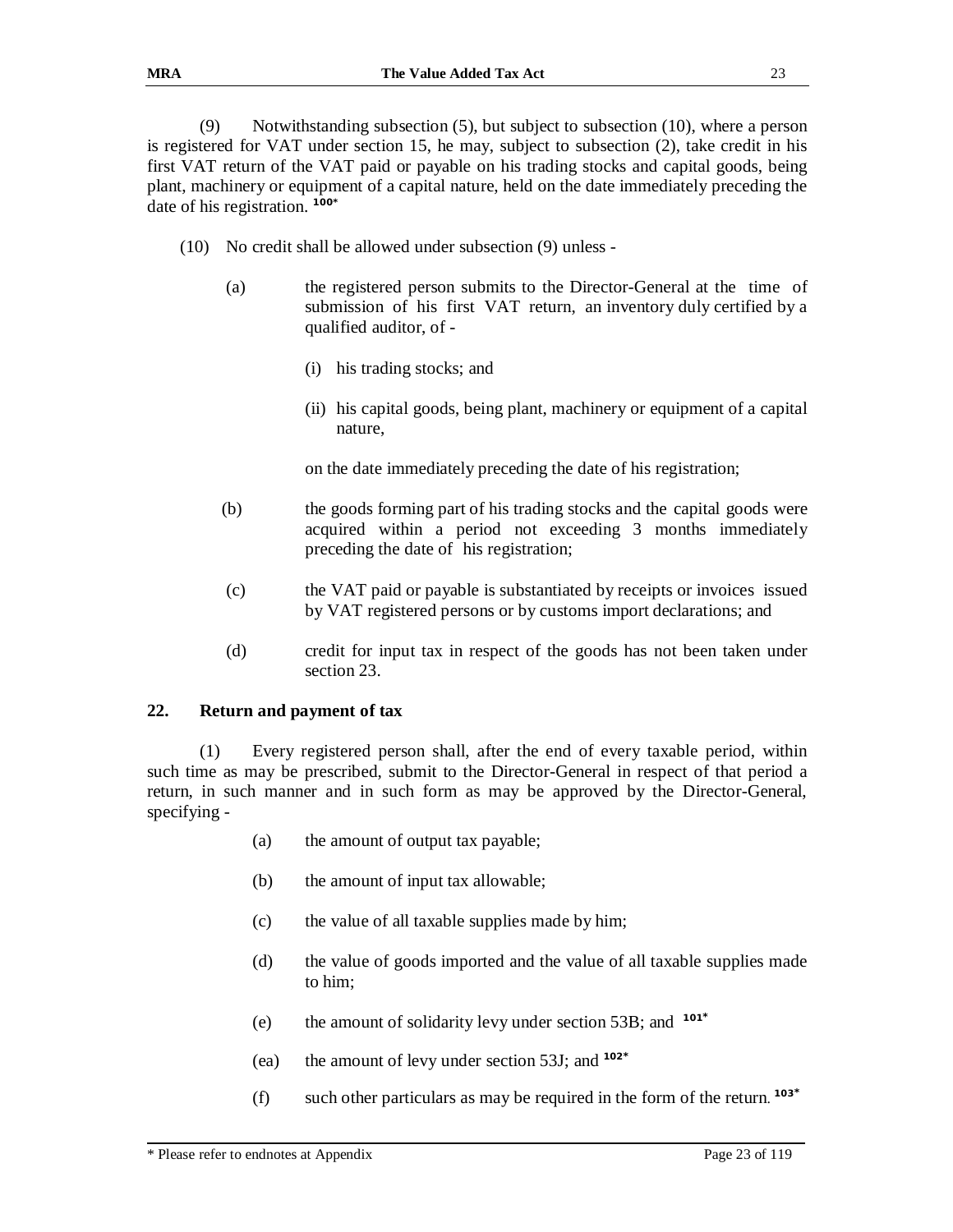(1A) Where the annual turnover of taxable supplies does not exceed the amount specified in the Second Schedule, a registered person may, notwithstanding subsection (1), by irrevocable notice in writing to the Director-General, elect the taxable period in relation to him be a period of a month or part of a month. **104\***

(1B) Where a registered person has made an election under subsection (1A), he shall submit a return in accordance with this section as from the end of the quarter in which the election is made. **105\***

(1C) Where a registered person submits his return electronically, he shall also submit electronically a summary of the value of supplies made to any person, other than a final consumer, in such format as may be determined by the Director-General. (shall come into operation on 1 July 2012.)**<sup>106</sup>\***

- (2) Where a registered person submits a return under subsection (1)or (1B) and-**107\***
	- (a) the output tax exceeds the input tax, the difference representing the amount of tax payable shall be paid to the Director-General at the time the return is submitted; or
	- (b) the input tax exceeds the output tax which would have been payable if the credit has not been taken, the excess amount shall, subject to section 24, be retained to be carried forward onto the return for the following taxable period for the payment of any VAT that is for the time being payable or may become payable by the registered person.

(3) Where a registered person does not make any supply of goods or services and does not receive any goods or services, he shall submit a nil return.

#### **23. Tax liability prior to date of registration**

(1) Where a registered person ought to have been registered on a day prior to the date of his registration, he shall, not later than 30 days after the date of his registration - **108\***

- (a) submit a statement, in a form approved by the Director-General, giving the information and particulars specified in section 22 in respect of the taxable periods commencing on the date the person was required to be registered and ending on the date immediately preceding the date of his registration, provided that such periods do not exceed 5 years; and **<sup>109</sup>\***
- (b) at the same time, pay any tax due in accordance with the statement together with any interest under section 27A. **110\***

(2) Notwithstanding section 21(5)(a), any registered person may, in the statement under subsection (1), take as a credit against his output tax for the taxable period, the amount of input tax allowable to him during that period provided that -

> (a) the amount of tax is duly supported by receipts or invoices issued by VAT registered persons and the amount of VAT is separately shown thereon; and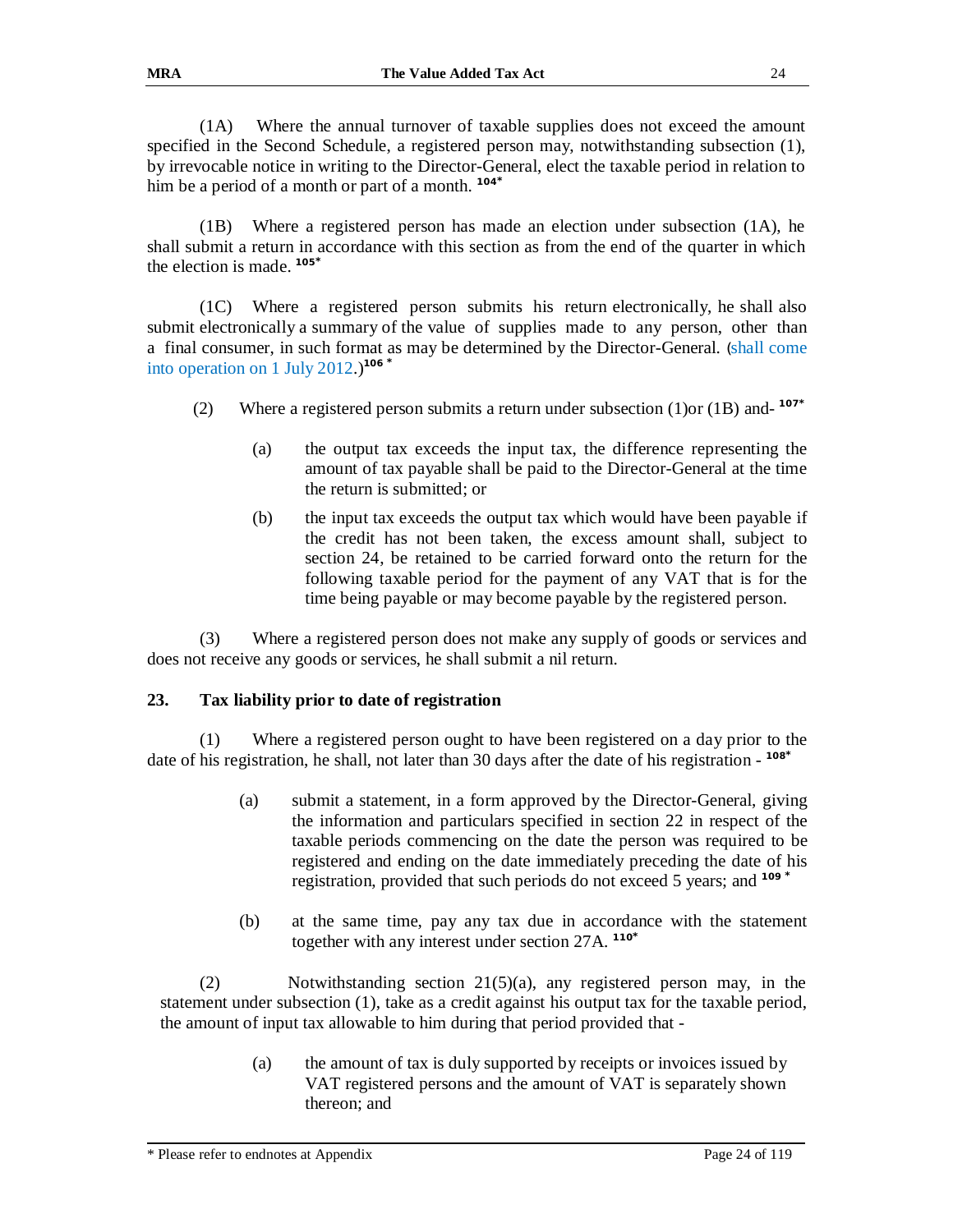(b) credit has not been taken under section 21(9).**<sup>111</sup> \***

## **24. Repayment of tax**

(1) Where a registered person submits a return under section 22 and the excess amount includes input tax amounting to more than 100,000 rupees or such other amount as may be prescribed, on capital goods being building or structure (including extension and renovation), plant, machinery or equipment, of a capital nature, the registered person may, in that return, make a claim to the Director-General for a repayment of the amount of input tax allowable in respect of those capital goods. **112\***

(2) Subject to subsections (3) and (4), where, in respect of a taxable period, a return shows an excess amount, the registered person may, in that return, make a claim to the Director-General for repayment, in addition to any amount repayable under subsection (1), of that part of the excess amount which corresponds to the proportion of the value of zero-rated supplies to the total value of taxable supplies in that taxable period. **113\***

(3) For the purposes of subsection (2), the excess amount in a return shall not include any input tax for capital goods, whether repayable under subsection (1) or not.

- (4) (a) Where a return shows an excess amount and the registered person is mainly engaged in making zero-rated supplies, he may, in that return, make a claim to the Director-General for a repayment of the whole or part of the excess amount. **114\***
	- (aa) Where a registered person proves to the satisfaction of the Director-General that any excess amount in his VAT return is unlikely to be set off against subsequent output tax, the Director-General may allow, in such circumstances as may be prescribed, the repayment of the whole or part of the excess amount. **115\***
	- (b) On receipt of a claim under paragraphs (a) and (aa), the Director-General may - **116\*** 
		- (i) repay the whole or part of the excess amount; or
		- (ii) retain the excess amount to be carried forward onto the return for the following taxable period.

(5) Any claim for repayment under this section shall be made in such manner and in such form as may be approved by the Director-General and shall be submitted together with the return.

(6) Where a claim for repayment is made under this section, the amount claimed shall not be carried forward onto the return for the following taxable period and the Director-General may, on being satisfied that the registered person is entitled to the repayment, proceed to make the repayment.

(7) A repayment under this section shall be made within 45 days of the date of receipt by the Director-General of the return and the claim referred to in subsection (5).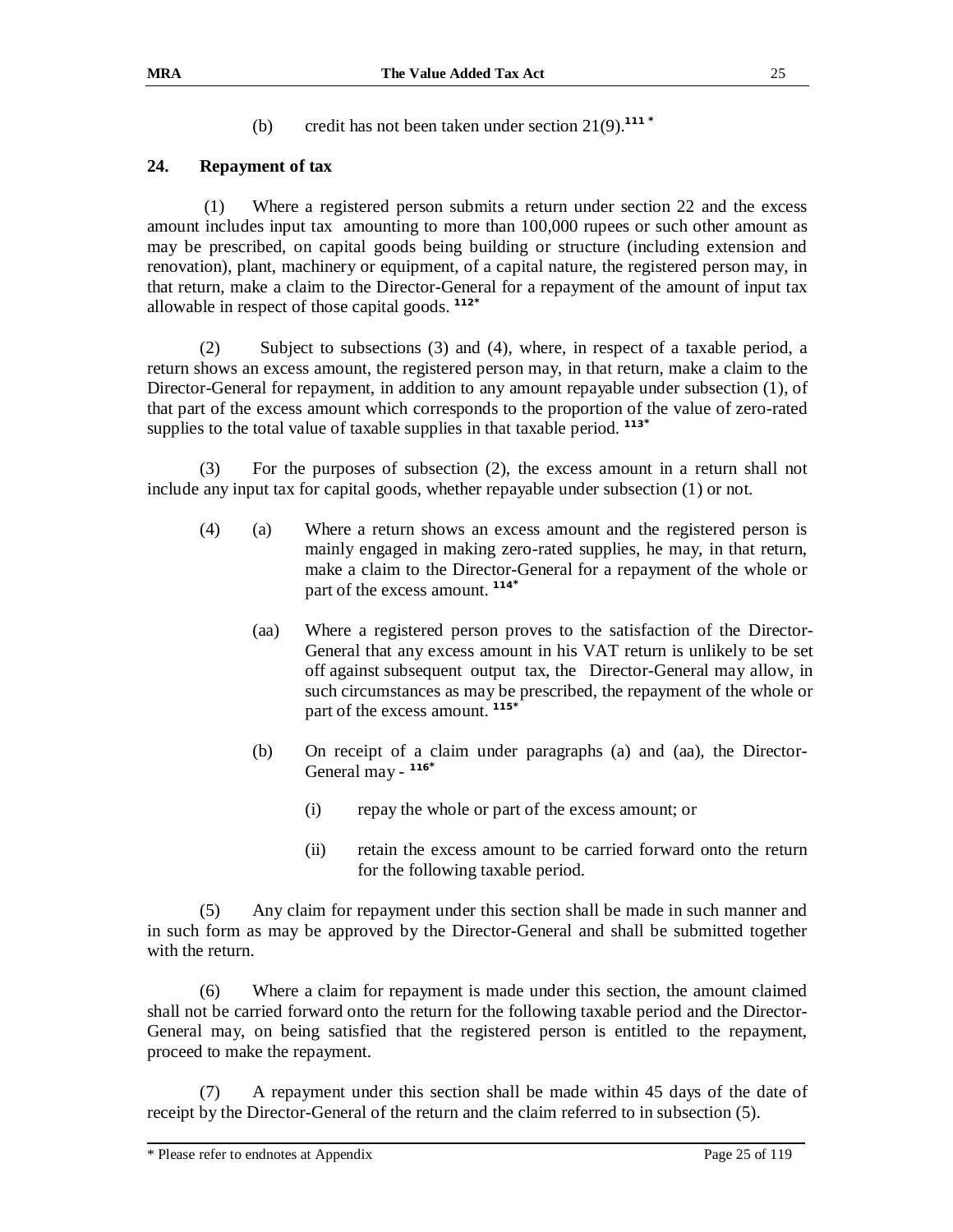(8) Where the repayment is made after the period specified in subsection (7), the repayment shall carry interest at the prevailing Bank rate.

(9) Where in respect of a claim for repayment under this section, it is found that an amount has been overclaimed, the registered person shall, subject to subsection (10), be liable to pay to the Director-General a penalty representing 20 per cent of the amount overclaimed provided that the penalty shall not exceed 200,000 rupees. **117\***

(10) Subsection (9) shall not apply where the amount of penalty does not exceed 250 rupees. **118\***

(11) Subject to subsection (12), the penalty under subsection (9) shall be payable to the Director-General within 28 days of the date of the notification for payment of the penalty.**<sup>119</sup> \***

(12) Any penalty payable under subsection (9) shall be applied and set off against any amount of tax which is for the time being repayable to the registered person. **120\***

#### **25. Change in taxable period**

(1) Where the annual turnover of taxable supplies of a registered person whose taxable period is a quarter exceeds the amount specified in the Second Schedule, he shall -

- (a) within 15 days of the date of the closing of his annual accounts, notify the Director-General of that fact in writing; and **<sup>121</sup>\***
- (b) change his taxable period from a quarter to a month as from the month immediately following that quarter.

(2) Where the annual turnover of taxable supplies of a registered person whose taxable period is a month does not exceed the amount specified in the Second Schedule, he may -

- (a) within 15 days of the date of the closing of his annual accounts, notify the Director-General of that fact in writing; and **<sup>122</sup>\***
- (b) change his taxable period from a month to a quarter as from the quarter immediately following that month.

(3) Where a registered person changes his taxable period under subsection  $(1)$  or  $(2)$ , he shall submit the return under section 22 in accordance with his new taxable period.

#### **26. Penalty for non-submission of return by due date**

Where, in respect of a taxable period, a registered person fails to submit a return on or before the last day on which the return is required to be submitted, he shall be liable to pay to the Director-General, in addition to any tax which may be payable, a penalty of 2,000 rupees for every month or part of the month until the return for that taxable period is submitted, provided that the total penalty payable shall not exceed 20,000 rupees. - **123\***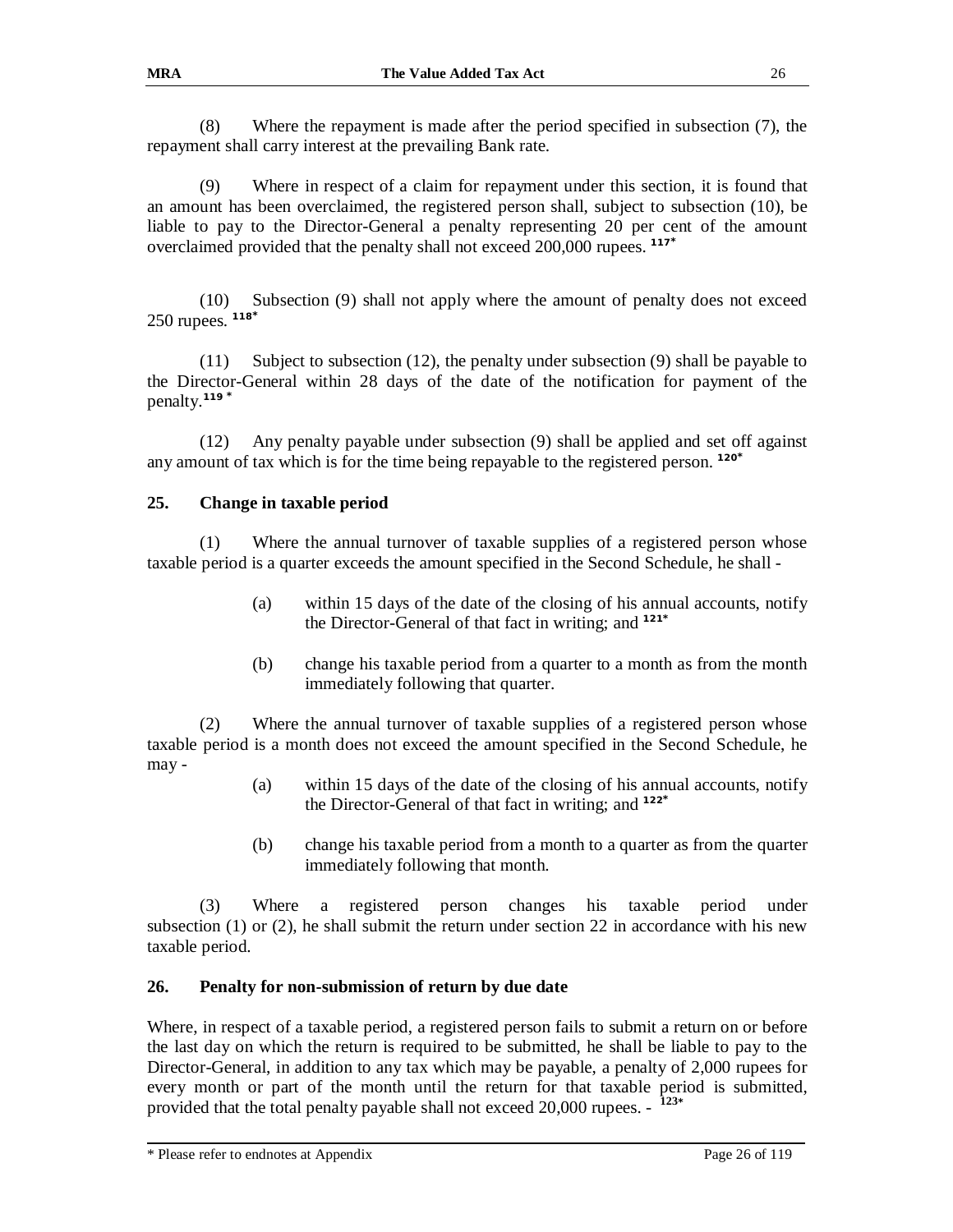#### **26A. Penalty for failure to join electronic system 124\***

Any registered person who is required under regulations made under the Act to submit his return and make any payment of tax due electronically but fails to join the electronic system, after written notice being given to him by the Director-General, shall be liable to pay to the Director-General on his failure within a period of 7 days from the date of the notice to justify the failure to join the system, a penalty of 5,000 rupees, for every month or part of the month from the taxable period specified in the notice, up to the taxable period immediately preceding the taxable period in respect of which he submits his return, and to make any payment of tax due electronically, provided that the total penalty payable shall not exceed 50,000 rupees.

## **27. Penalty for late payment of tax 125\***

(1) Where a taxable person fails to pay any tax due on or before the last day on which it is payable under section  $21(7)$ ,  $22$ ,  $23$ ,  $37$ ,  $39$  or  $67$ , he shall be liable to pay to the Director-General, in addition to the tax and any penalty under sections 15A, 24(9), 26, 26A and 37A, a penalty of 5 per cent of the tax.

 (2) The penalty under the subsection (1) shall apply to the tax excluding any penalty under sections 15A, 24(9), 26, 26A and 37A and any interest under section 27A.

## **27A. Interest on tax unpaid or amount repaid or refunded in excess 126\***

(1) Interest at the rate of one per cent per month or part of the month shall be paid to the Director-General on -

(a) any tax unpaid under section 9 or 21(7) from the date the tax remained unpaid to the date of payment;

(b) any amount claimed by the Director-General in respect of tax repaid in excess and on any amount paid thereon as interest under section 24 from the date of the repayment up to the date of payment of the amount claimed; or

(c) on any amount claimed by the Director-General under section 67 in respect of tax refunded, exempted or reduced erroneously from the date of the erroneous refund, exemption or reduction to -

(i) the date specified in the notice under section 67; and

(ii) in the case of non-payment by the date specified in the notice under section 67, from that date to the date of payment of the amount claimed.

(2) The interest under subsection (1) shall not apply to any penalty under section 15A, 24(9), 26, 26A, 27 or 37A.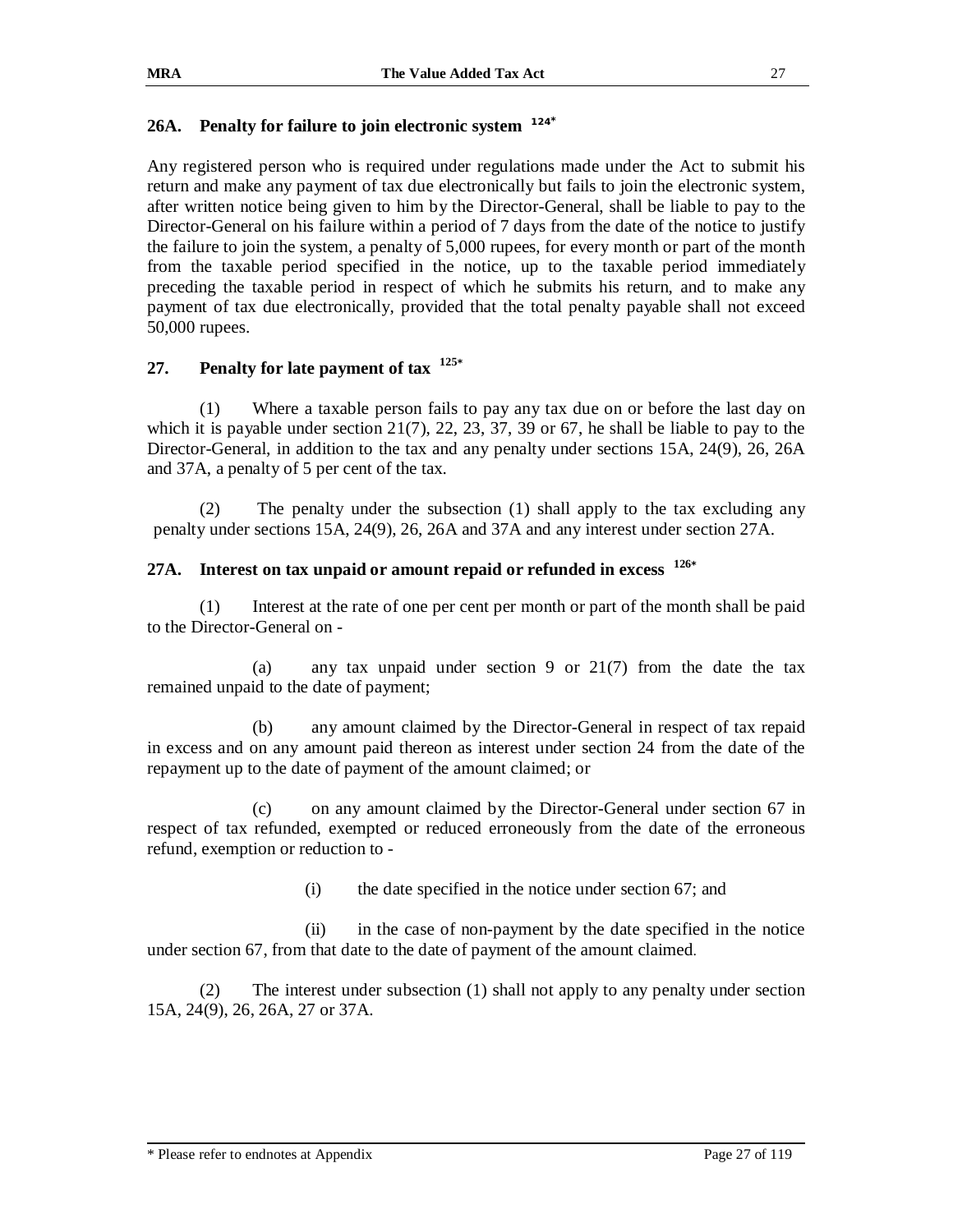## **PART VII - POWERS OF DIRECTOR-GENERAL <sup>127</sup>\***

#### **28. Power to require information**

(1) Subject to section 33, the Director-General may, by notice in writing, require any person to furnish to him, within such time as may be specified in the notice, information and particulars relating to -

- (a) the supply of any goods or services made to the person by any other person;
- (b) the supply of any goods or services made by the person to any other person;
- (c) contracts for the supply of any goods or services;
- (d) the amount owed by the person to any other person; and
- (e) such other transactions,

which the Director-General considers necessary or relevant for the purposes of this Act and which may be in the possession or custody, or under the control, of that person.

(2) Where a notice under subsection (1) is issued to a person, that person shall comply with the requirements of that notice.

#### **29. Obligation to furnish information**

(1) Every person, when so required by the Director-General shall, for the purposes of this Act, within the time fixed by the Director-General, give orally or in writing, as may be required, all such information as may be demanded of him by the Director-General for the purpose of enabling the Director-General to ascertain his tax liability, make an assessment or collect tax. **128\***

(2) Subject to section 33, any person, when so required by notice in writing, shall, for the purposes of this Act, furnish to the Director-General, within the time specified in the notice -

- (a) a certified copy of the profit and loss account and balance sheet or such other statement of account as may be required, duly audited by a qualified auditor;
- (b) details of transactions in all the bank accounts of the person, his spouse and minor children; and
- (c) a certified statement of all assets and liabilities of the person, his spouse and minor children.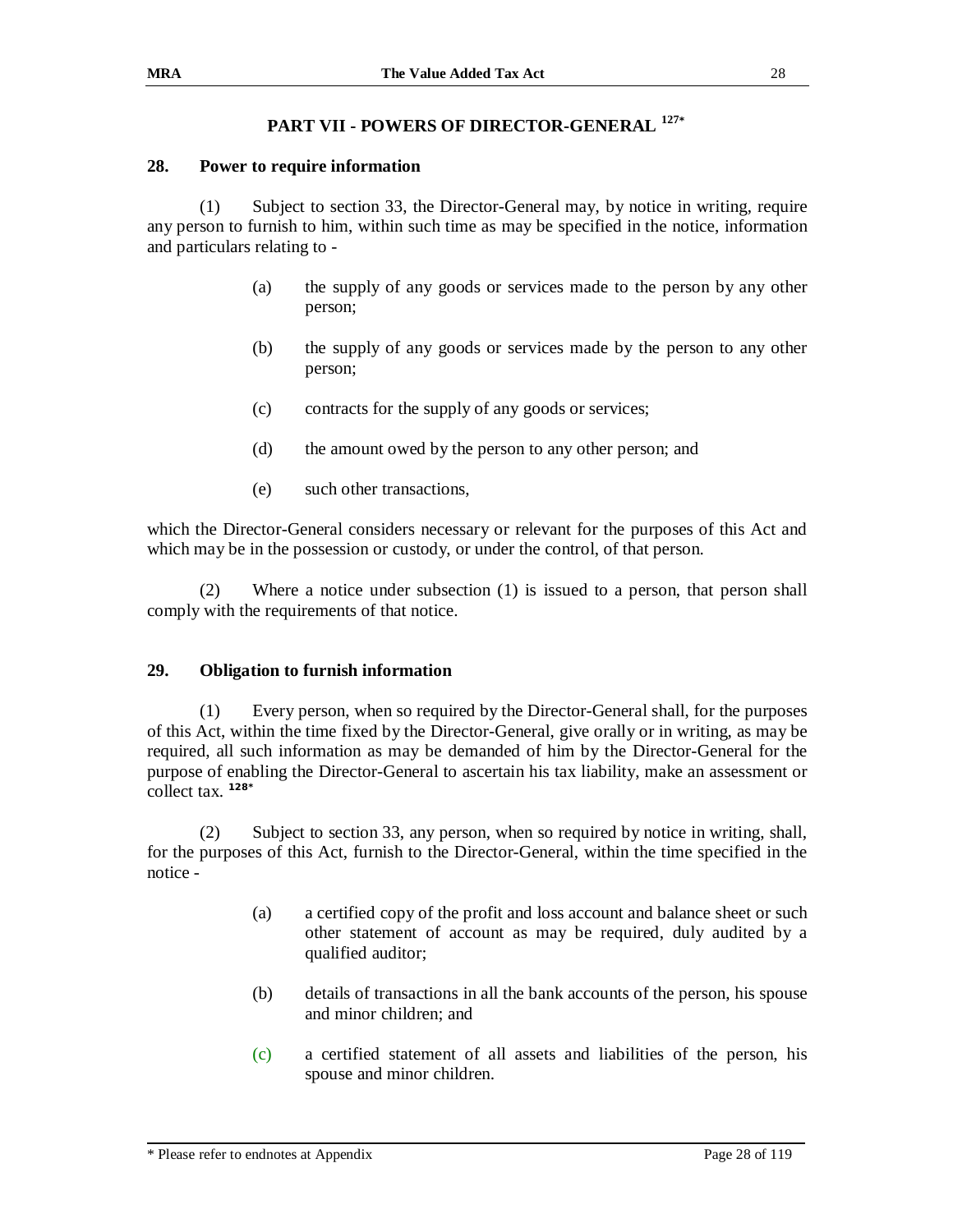#### **30. Use of computer system**

(1) Notwithstanding the other provisions of this Act and subject to section 8D of the Unified Revenue Act 1983, the Director-General may authorise - **129\***

- (a) an application for registration under Part IV;
- (b) a return under section 22 or a statement under section 23;
- (c) any payment or repayment of tax under the Act; or
- (d) any act or thing which is required to be done under the Act,

to be made, submitted or done electronically through such computer system as may be approved by him.

(2) With effect from such date as may be notified in the *Gazette*, the Director-General may direct that any matter, act or thing referred to in subsection (1) shall be made, submitted or done electronically or otherwise.

(3) Any certificate of registration under section 17, any assessment of tax under section 37, or any act or thing which is required to be done by the Director-General under the Act, may be issued, made or done electronically through computer or other mechanical or electronic device.

 (4) A person who submits a return and pays tax in the manner specified in subsection (1) shall continue to submit returns and pay tax in that manner unless otherwise authorised by the Director-General. **130\***

 (5) Where, immediately before the commencement of this section, a person has been submitting a return and has been paying tax electronically, the computer system of that person shall be deemed to have been approved by the Director-General for the purposes of subsection (1). **131\***

## **31. Production of books and records**

The Director-General may, for the purposes of ascertaining the tax liability of any person, require that person - **132\***

- (a) to produce for
	- (i) examination, either at the business premises of that person or at the Office of the Director-General, books, records, copies of VAT invoices, contracts for the supply of goods or services, bank statements, or other documents, whether on computer or otherwise, which the Director-General considers necessary and which may be in the possession or custody or under the control of that person;
	- (ii) retention, for such period as the Director-General considers necessary, any record or document specified in subparagraph (i) and for taking copies of or extracts therefrom;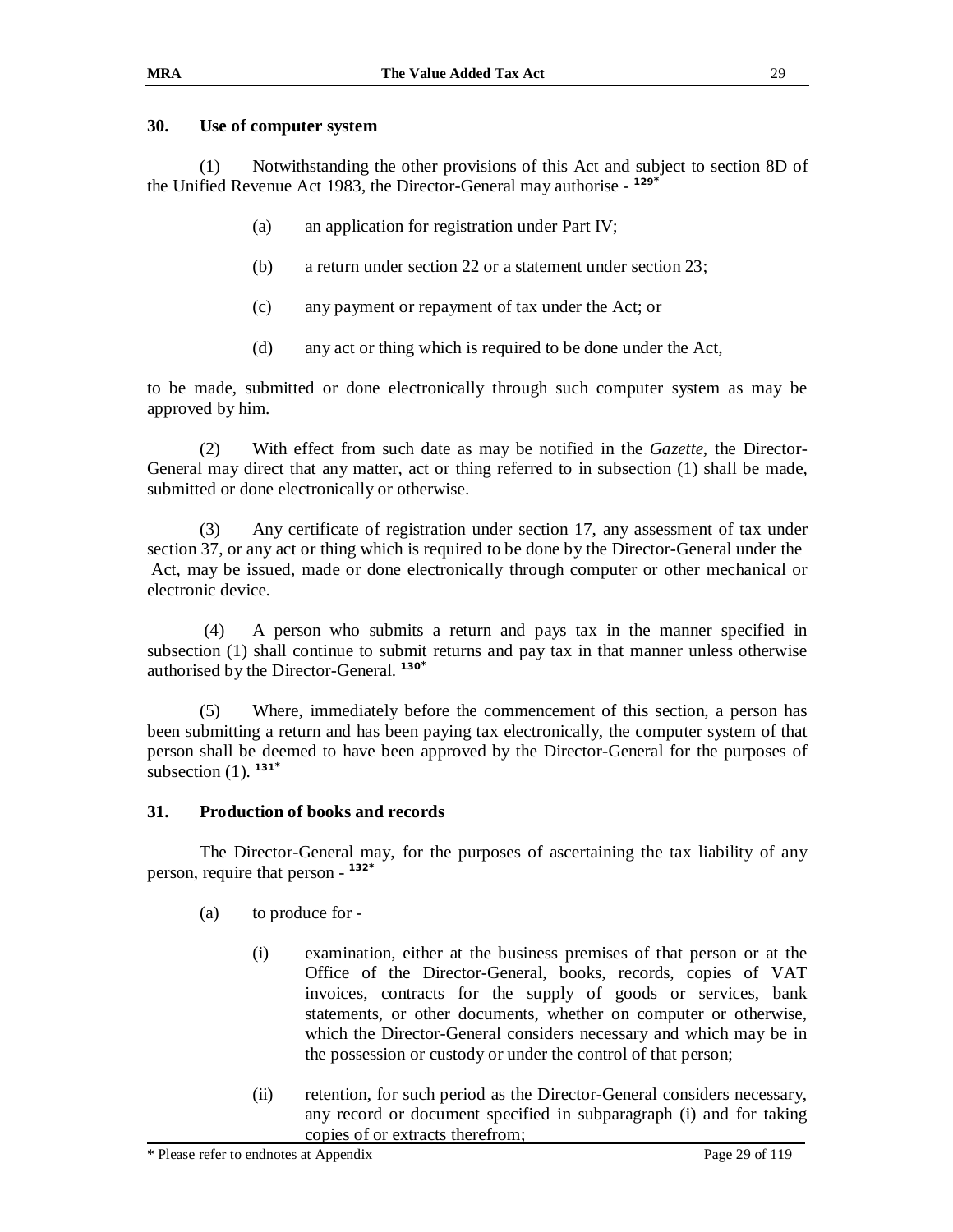(b) to call, either at the business premises of the person or at the Office of the Director-General, for the purpose of being examined in respect of any transaction or matter relating to the tax liability of that person.

## **32. Power to inspect books, records and goods**

(1) Subject to subsection (3), the Director-General or any officer authorised by him in writing may, for the purposes of this Act, at all reasonable times, enter any business premises or place where any business is carried on or anything is done in connection with the business and - **133\***

- (a) may require the person carrying on the business or any person on those premise or in that place who is employed by the person carrying on the business to produce any books, records, copies of VAT invoice, balance sheet, stock sheet, contracts for the supply of goods or services, bank statements or other documents relating to the business, whether these are recorded in a computer system or otherwise, and may remove and retain any such records or other documents, for such period as may be considered reasonable for their examination or inspection;
- (b) may examine any such records or other documents and take copies of or extracts therefrom;
- (c) may inspect any goods;
- (d) may require the person
	- (i) to produce any goods for inspection; or
	- (ii) to carry out a cash count; and
- (e) may require the person carrying on the business or any person on those premises or in that place who is employed by the person carrying on the business to give to the Director-General or the authorised officer all reasonable assistance and to answer all proper questions either orally or in writing. **134\***

(2) For the purposes of this Act, the Director-General may, at any time, cause a physical stocktaking of the goods of a registered person to be carried out.

- (3) Subsection (1) shall not apply to any person
	- (a) who carries on any banking business, or the business of dealings in foreign currency, regulated by the Banking Act 2004, the Bank of Mauritius Act 2004, or any other enactment relating thereto; or **<sup>135</sup>\***
	- (b) who carries on the business of providing financial services regulated by the Financial Services Development Act 2001**136\*** .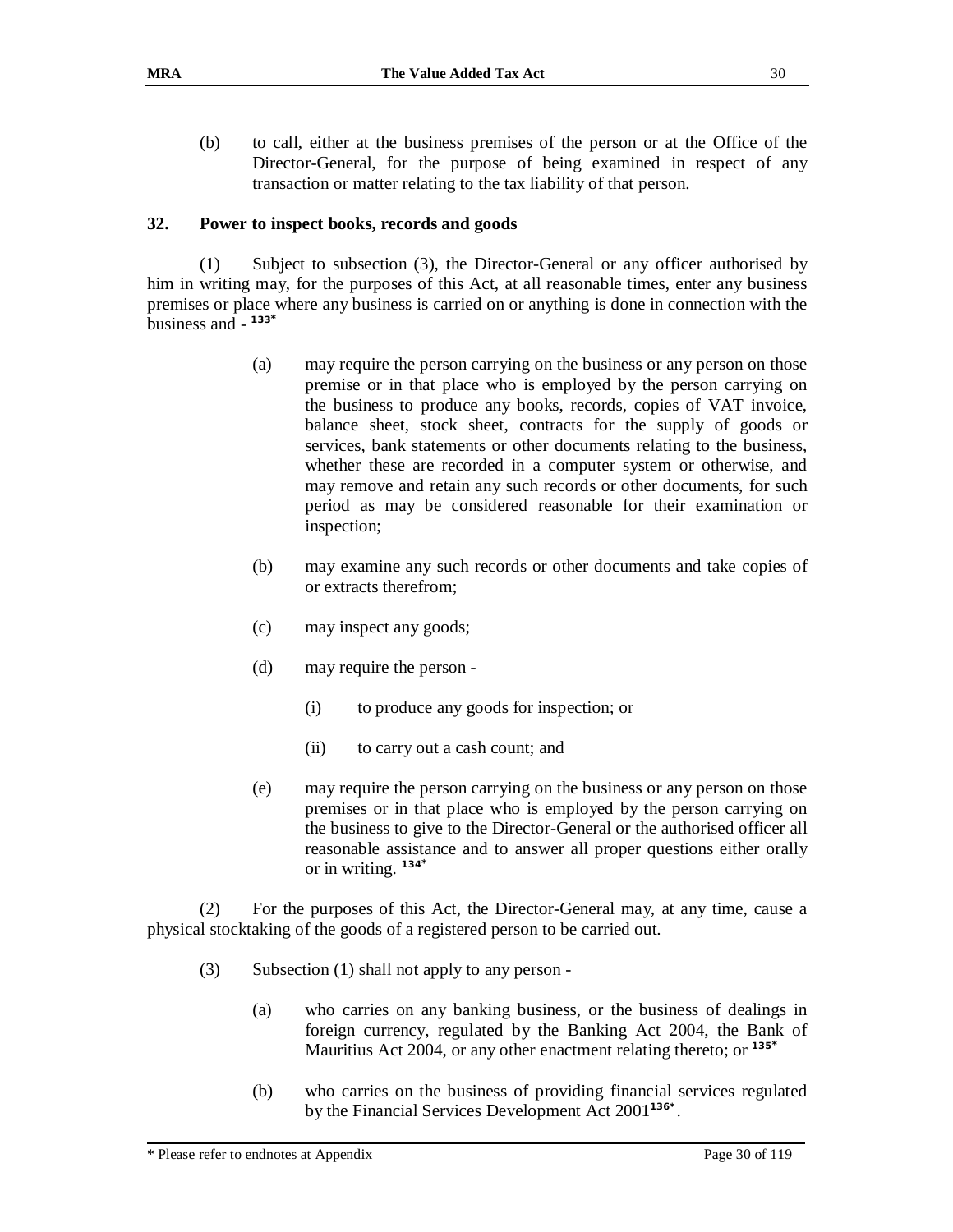- (4) Any person who
	- (a) fails to provide such assistance or to answer such questions as may be required under this section; or
	- (b) obstructs the Director-General or any officer in the exercise of his powers under this section, **137\***

shall commit an offence and shall, on conviction, be liable to a fine not exceeding 200,000 rupees and to imprisonment for a term not exceeding 5 years.

## **32A. Power to access computers and other electronic devices 138\***

(1) For the purposes of ascertaining the tax liability of any person under this Act, the Director-General may, subject to subsection (2), at any reasonable time –

- (a) have access to  $-$ 
	- (i) any computer, computer software, whether installed in the computer or otherwise, electronic till or any other device, used connection with any document which the person is required to produce for the purpose of ascertaining his tax liability: or
	- (ii) any information, code or technology which has the capability of retransforming or unscrambling encrypted data contained or available to such computers or devices into readable and comprehensive format or text;
- (b) inspect and check the operation of any such computer, electronic till or other device and make extracts of any computer software, computer output or such other documents used in connection therewith;
- (c) require any person by whom or on whose behalf the computer or other electronic device is operated, or any person concerned with the operation of the equipment, to give such assistance as is necessary for the purposes of this section; and
- (d) require any person in possession of decryption information to grant him access to such decryption information necessary to decrypt data required for the purposes of this section.
- (2) Subsection (1) shall not apply to any person referred to in section 32(3).

#### **33. Time limit to require information, books or records**

- (1) Subject to subsection (2), no person shall be required
	- (a) to furnish or give any information under section 28 or 29; or
	- (b) to produce any books or records under section 31 or 32,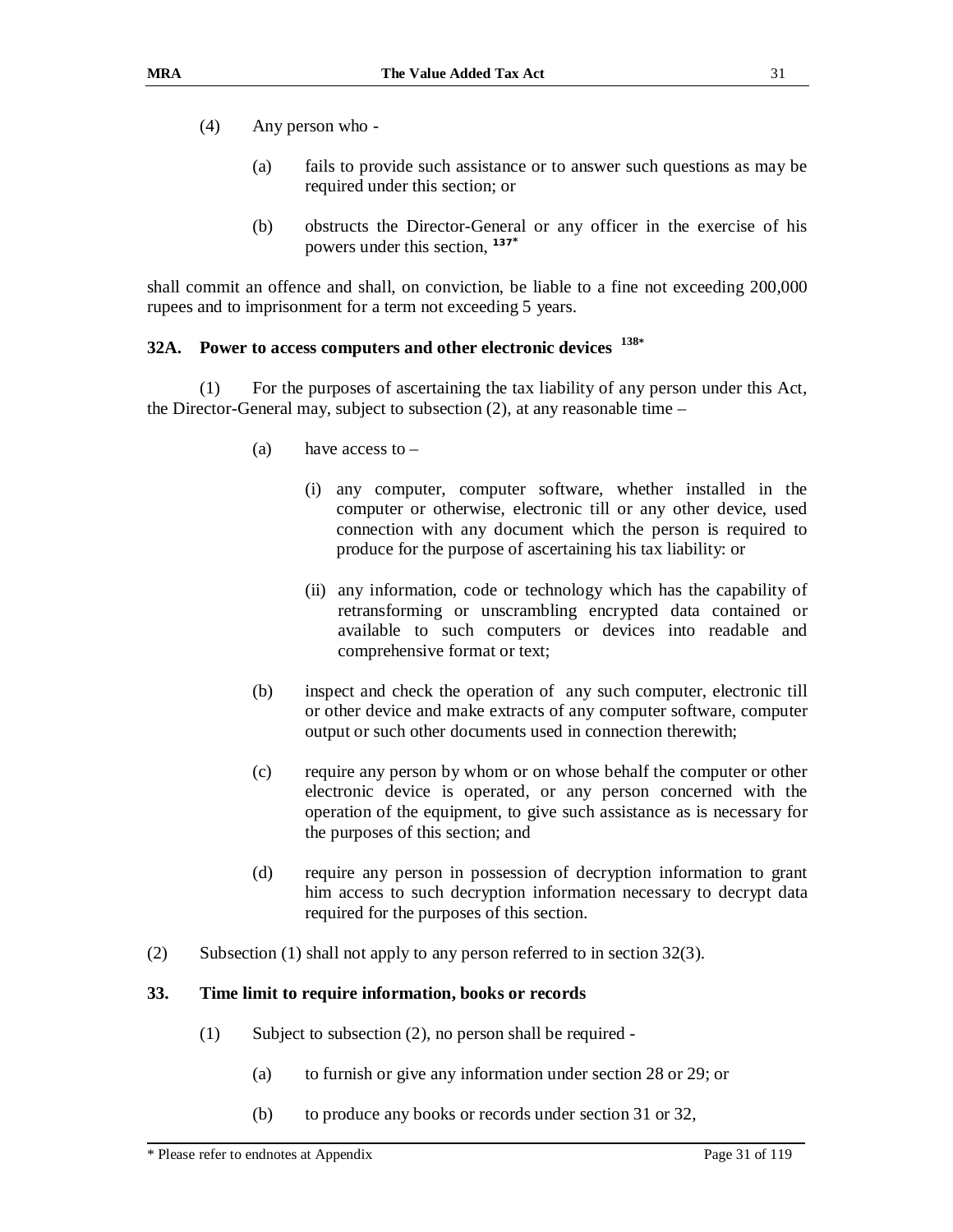after 5 years immediately following the last day of the taxable period in which any related transaction took place.

(2) Subsection (1) shall not apply in case of wilful neglect, evasion or fraud.

## **34. Power to require security**

(1) The Director-General may, for the purposes of securing payment of any tax due, require a person to give security in such amount and in such manner as the Director-General thinks fit. **139\***

(2) Any person who, without any reasonable cause, fails to give such security as is required under subsection (1) shall commit an offence.

## **34A. Power to waive penalty or interest 140\***

(1) The Director-General may waive the whole or part of any penalty or interest imposed under this Act where he is satisfied that failure to comply with this Act was attributable to a just or reasonable cause.

(2) In the exercise of his power under subsection (1), the Director-General shall, in writing, record the reasons for waiving the whole or part of the penalty or interest.

#### **35. Warrant to search and seize**

(1) Subject to subsection (2), where the Director-General has reasonable ground to believe that an offence has been, is being or is likely to be committed under this Act, he may apply to a District Magistrate for the issue of a warrant to an officer -

- (a) to enter and search any business premises or place where any business is carried on or anything is done in connection with the business;
- (b) to inspect or examine any goods or books, records or other documents, whether kept on computer or otherwise, found therein; and
- (c) to seize those goods, books, records or other documents or any computer, device, apparatus, materials or computer software used in connection with the business, where such seizure is necessary for any examination or investigation. **141\***
- (2) Subsection (1) shall not apply to any person referred to in section 32(3).

(3) Any goods, books, records or other documents or computer, device, apparatus, material or computer software seized under subsection  $(1)(c)$  shall be returned to the person from whom they were seized when no longer required. **142\***

## **36. Proceedings for temporary closing down of business <sup>143</sup>\***

- (1) "Where, in respect of a taxable period
	- (a) a registered person fails to submit a return under section 22 or fails to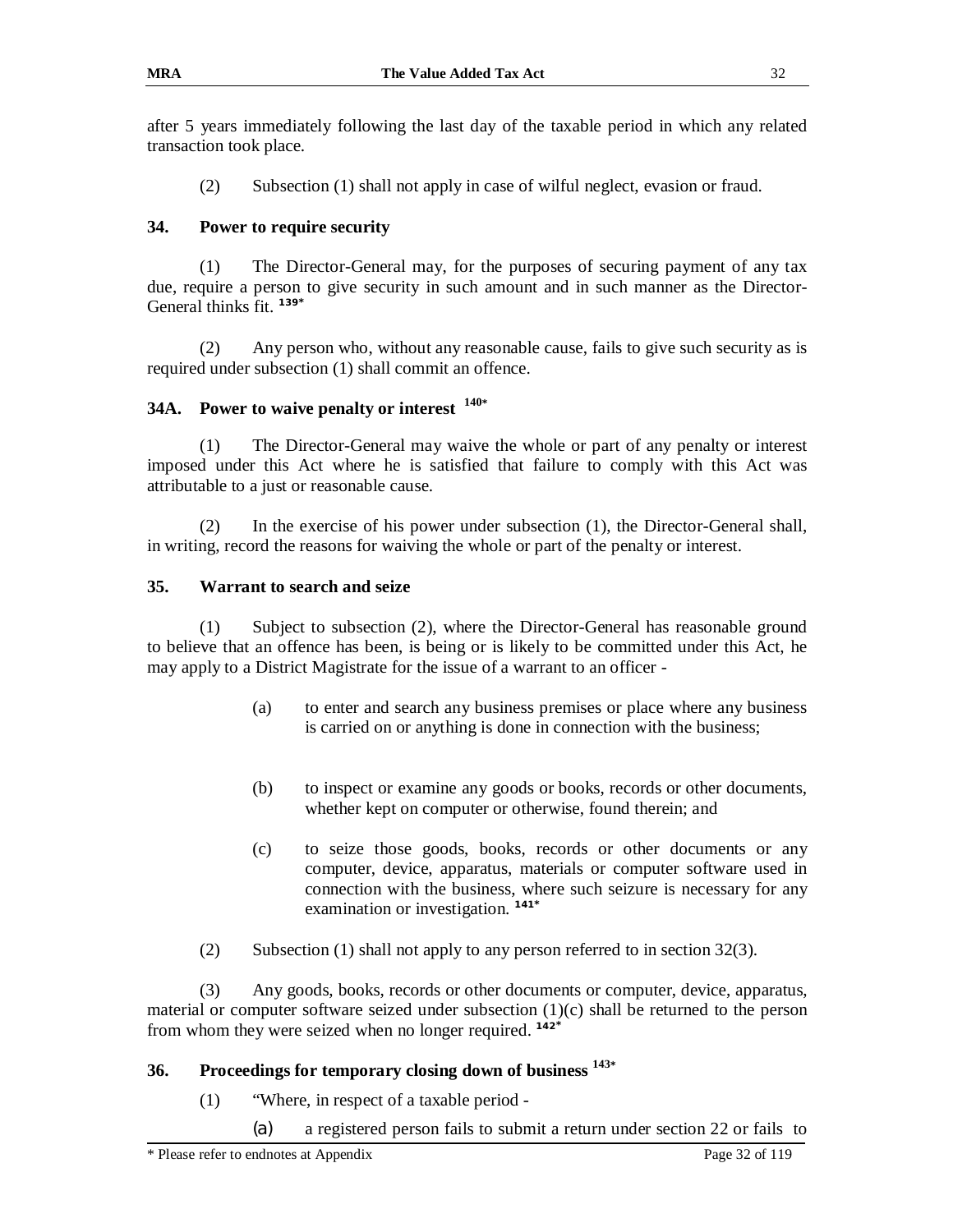pay the tax payable under that section on or before the last day on which the return is required to be submitted and payment of tax made; and

- (b) the Director-General is of the opinion that tax ought to have been paid by the registered person for that taxable period; or
- (c) a taxable person fails to pay any amount of tax assessed or claimed under this Act,

the Director-General may notify the person in writing of his intention to close down part or the whole of the business of that person for a temporary period not exceeding 14 days, unless the person complies with the requirement of that section within a period of 7 days of the date of the notice.

- (2) (a) Where the registered person fails to comply with the notice issued under subsection (1), the Director-General may make an application under oath, in such form as may be prescribed, to a District Magistrate for an order to close down part or the whole of the business of that person for a period not exceeding 14 days.
	- (b) Where an application under oath is made to a Magistrate in the manner specified in paragraph (a), the Magistrate may forthwith grant the application.
	- (c) Upon granting an application under paragraph (b), the Magistrate shall issue an order to an Usher, in such form as may be prescribed, to close down the business of the person in accordance with the provisions of this section.

(3) Where an Usher executes an order under subsection (2), he shall affix in a conspicuous place on the front of the premises of the business or part of the business which has been closed, a notice duly certified by the Director-General bearing the words "CLOSED TEMPORARILY FOR NOT SUBMITTING VAT RETURN AND NOT PAYING VAT"; or the words "CLOSED TEMPORARILY FOR NOT PAYING VAT", as the case may be.

(4) Where an order under subsection (2) has been executed and the registered person complies with the requirements of –

- (a) section 22; or
- (b) section 22(1) and gives security to the satisfaction of the Director-General for the payment of any tax due,

the order shall lapse and the Director-General shall, in writing, notify the registered person accordingly.

(5) Any person who, contrary to the order, carries on the business or part of the business concerned or who commits any act in breach of the order under this section, shall commit an offence.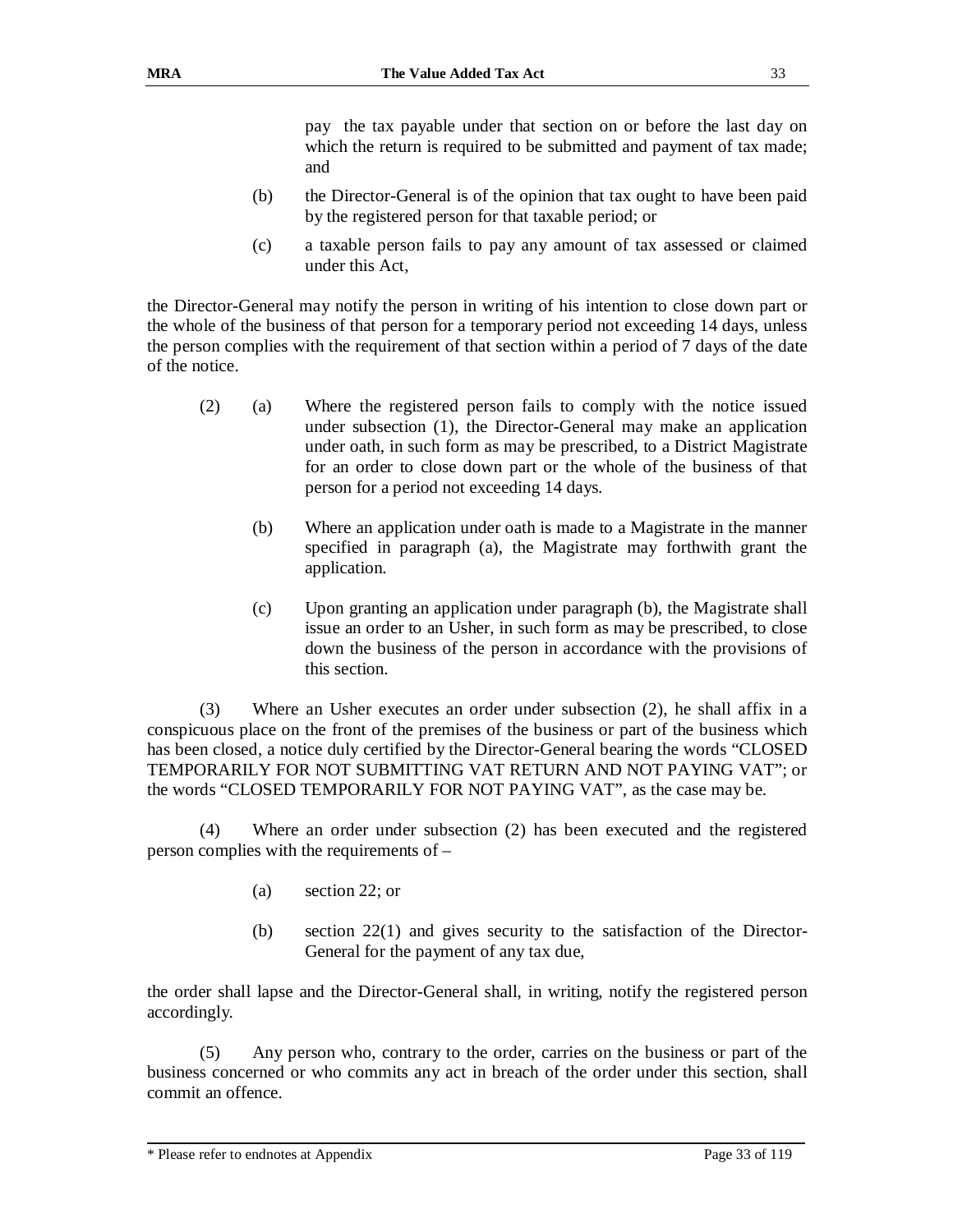#### **36A. Anti-avoidance provisions <sup>144</sup>**\*

(1) Where the Director-General is satisfied that the purpose or effect of any arrangement or transaction is directly or indirectly –

- (a) to reduce or avoid any liability imposed or which would otherwise have been imposed on any person by this Act;
- (b) to relieve any person from any liability to tax;
- (c) to alter the incidence or postpone the time due of any tax which is payable by or which would otherwise have been payable by any person; or
- (d) to obtain credit for any input tax or repayment of any tax which would not otherwise have been obtained.

the Director-General may, without prejudice to such validity as it may have in any other respect or for any other purpose, disregard or vary, for the purposes of this Act, the arrangement or transaction and make such adjustments as he considers appropriate so as to counteract any tax advantage obtained or obtainable by that person from or under that arrangement or transaction.

(2) This section shall not apply to any arrangement or transaction carried out for bona fide commercial reasons and does not have as one of its main purposes: the avoidance or reduction of tax or the obtaining of any tax advantage.

- (3) For the purposes of this section, "tax advantage" includes
	- (a) any reduction in the liability of any person to pay tax;
	- (b) any reduction in the total consideration payable by any person in respect of any supply of goods or services;
	- (c) any postponement of the time when tax is due or payable; or
	- (d) any increase in the entitlement of a person to a credit for input tax or repayment of tax.

#### **PART VIII - ASSESSMENTS, OBJECTIONS AND REVIEW OF ASSESSMENTS <sup>145</sup>\***

#### **37. Director-General may make assessments <sup>146</sup>\***

- (1) Subject to subsections (3) and (4), where
	- (a) a person
		- (i) fails to submit a return under section 22 or a statement under section 23;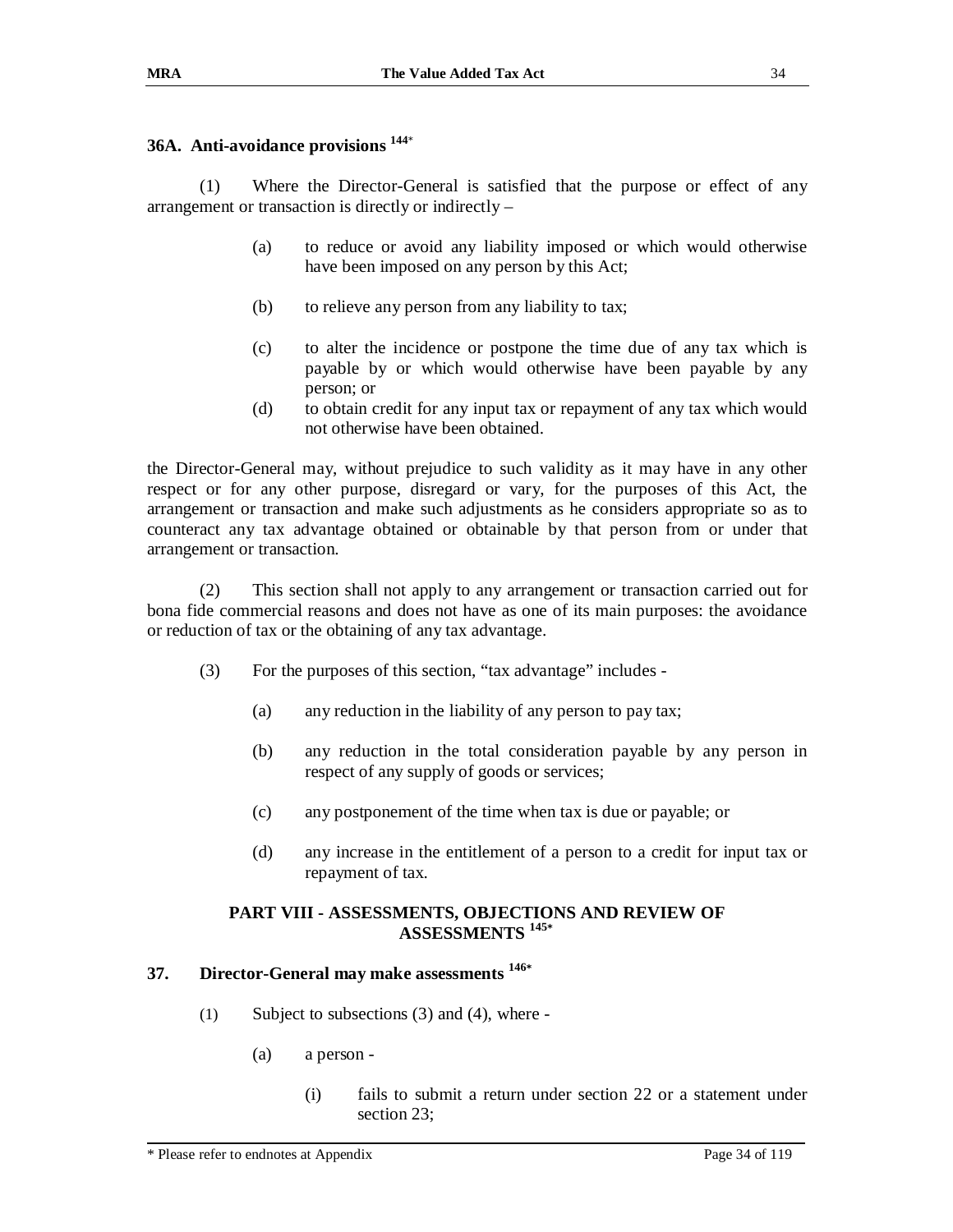- (ii) fails to keep proper records;
- (iii) fails to comply with any of the requirements under section 29, 31 or 32;
- (iv) being a taxable person, fails to apply for registration as a registered person under the Act;
- (v) benefits from a repayment of tax under section 24 and it is subsequently found that the tax or part of the tax ought not to have been repaid; or
- (vi) fails to remit to the Director-General any VAT charged on any supply made by him; or
- (b) the Director-General is not satisfied
	- (i) with a return submitted under section 22 or a statement under section 23; or
	- (ii) with the adequacy or correctness of the records kept,

the Director-General may, on such information as is available to him, make an assessment of the tax due and payable by that person or of the excess amount to be carried forward in case the input tax exceeds the output tax and give to that person written notice of the assessment.

(2) Where the Director-General has given notice of assessment to any person under subsection (1), that person shall, subject to section 38, pay the amount of tax specified in the notice, not later than 28 days of the date of the notice.

(3) Subject to subsection (5), an assessment under subsection (1) shall not be made after 5 years immediately following the last day of the taxable period in which the liability to pay tax arose.

(4) No assessment under subsection (1) shall be made where the amount of tax or the reduction in the excess amount to be carried forward does not exceed 250 rupees. **147** 

(5) Subsection (3) shall not apply in case of wilful neglect, evasion or fraud.

#### **37A. Penalty on amount claimed in assessment 148\***

(1) Where an assessment is made under section 37, the amount of tax claimed in the assessment shall carry a penalty not exceeding 50 percent and such penalty shall be deemed to be part of the tax claimed.

(2) For the purposes of subsection (1), "tax claimed", in relation to the relevant taxable period -

(a) means the difference between the amount of tax payable in the assessment and tax declared in the return under section 22 or statement under section 23; but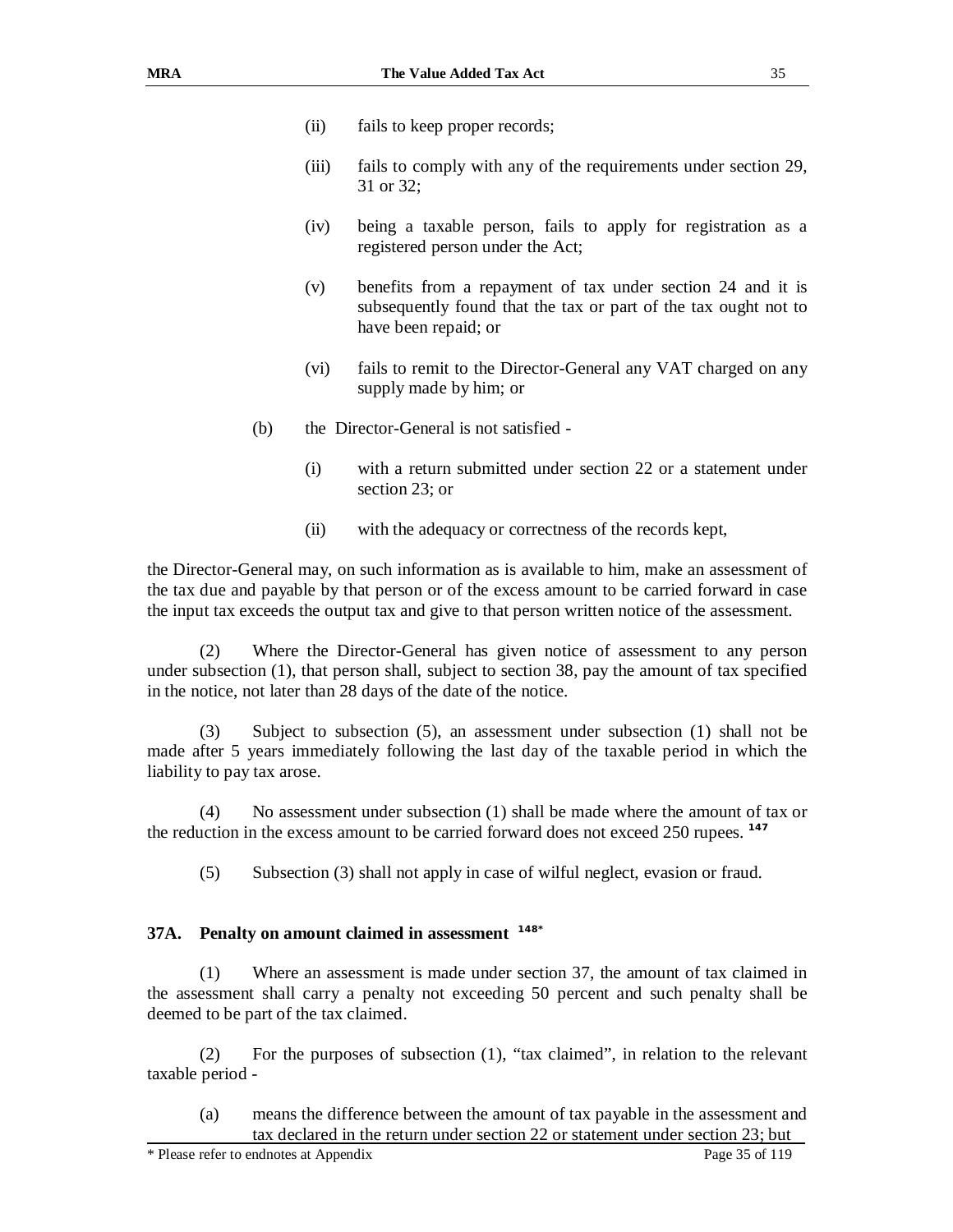- (b) does not include
	- (i) any penalty under sections 15A, 24(9), 26, 26A, and 27; and
	- (ii) any interest under section 27A.

#### **38. Objection to assessments**

- (1)**<sup>149</sup> \*** (a) Where a person assessed to tax under section 37 is dissatisfied with the assessment, he may, within 28 days of the date of the notice of assessment, object to the assessment in a form approved by the Director-General.
	- (b) The form referred to in paragraph (a), duly filled in, shall be sent by the person objecting, by registered post, to the Director-General.
- (2) Any person who objects **<sup>150</sup> \*** under subsection (1) shall
	- (a) specify in the form, in respect of each of the items in the notice of assessment, the detailed grounds **<sup>151</sup> \*** of objection and the adjustments that are required to be made and the reasons therefor;
	- (b) submit, at the time of his objection **<sup>152</sup> \*** in respect of each of the taxable periods covered by the assessment, any return required under section 22 or any statement required under section 23;
	- (c) at the time of his objection, pay any amount of tax specified in the return or statement referred to in paragraph (b) together with any penalty under sections 15A, 24(9), 26, 26A and 27 and any interest under section 27A; and **153\***
	- (d)**<sup>154</sup>\*** in addition, pay, at the time of his objection, the difference, if any, between 30 per cent of the amount of tax claimed in the notice of assessment and the amount of tax paid under paragraph (c).

(2A)**<sup>155</sup>\*** Where the person, within the time limit referred to in subsection (1), satisfies the Director-General on reasonable grounds that he is unable to pay the amount of tax under subsection  $(2)(c)$  and  $(d)$  in one instalment, the person shall –

- (a) pay that amount; or
- (b) give security by way of a bank guarantee,

on such terms and conditions as may be determined by the Director-General.

(3) Where it is proved to the satisfaction of the Director-General that, owing to illness or other reasonable cause, a person has been prevented from making**<sup>156</sup>\*** an objection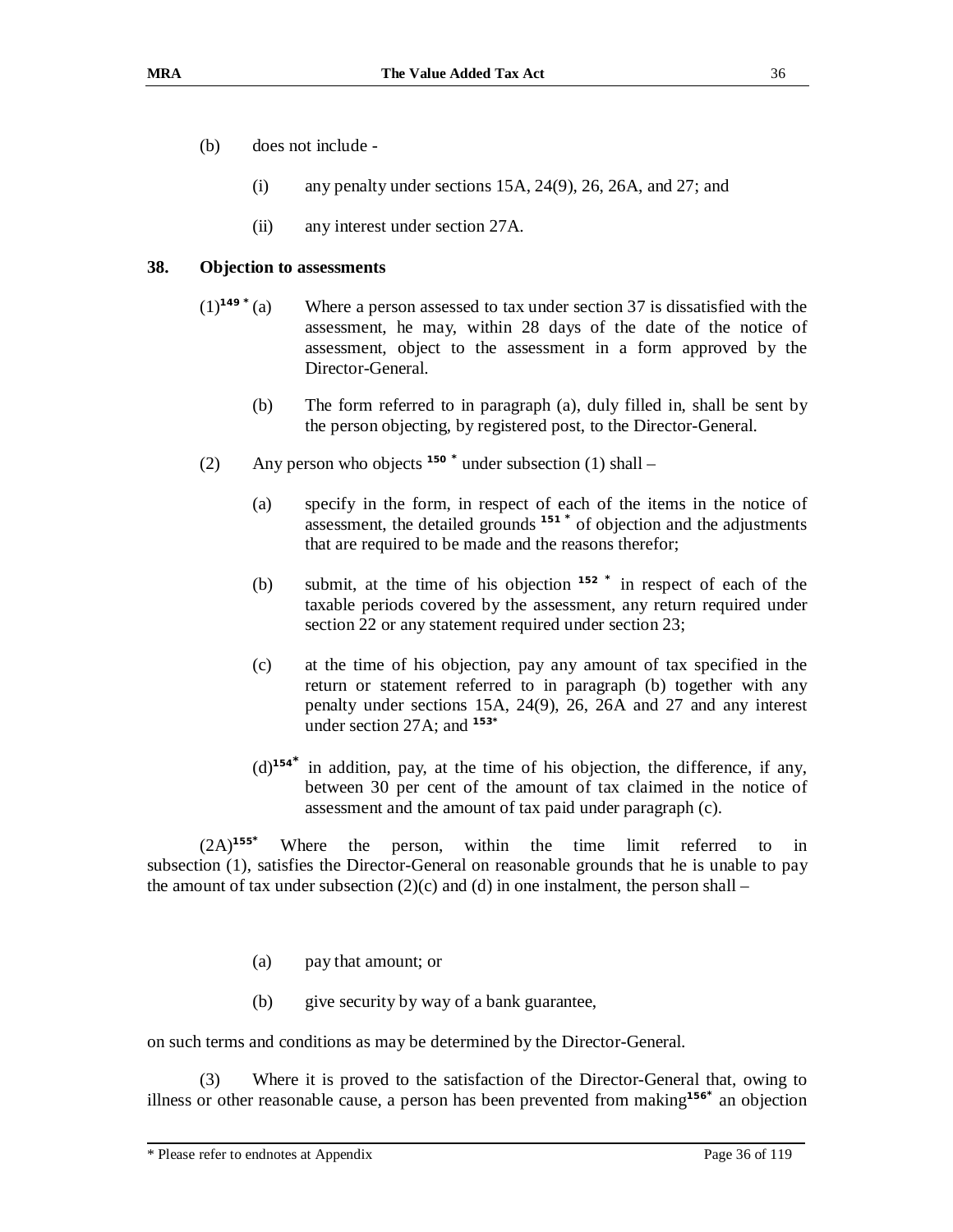within the time specified in subsection (1), the Director-General may consider the objection as a valid objection under that subsection.

(4) Where the Director-General refuses to consider a late objection he shall, within 28 days of the date of receipt of the letter of objection, give notice of the refusal to the person.

(5) Where the person fails to comply with subsection (2) the objection shall be deemed to have lapsed and the Director-General shall, give notice thereof to that person. **157\***

(6) Where a notice under subsection (4) or (5) is given, the tax specified in the notice of assessment together with any penalty under sections 15A, 24(9), 26, 26A, 27 and 37A and any interest under section 27A shall be paid within 28 days of the date of the notice or the excess amount as assessed shall be deemed to be the excess amount to be carried forward, as the case may be. **158\***

### **39. Determination of objections**

(1) For the purposes of considering an objection, the Director-General may, by notice in writing, require the person, within the time fixed by the Director-General, to furnish or give any information, or produce any books or records, specified in sections 29 and 31.

- (2) After considering an objection, the Director-General shall
	- (a) disallow or allow it, in whole or in part;
	- (b) determine the objection;
	- (c) where appropriate, amend the assessment accordingly, and

give notice of his determination to the person.

(3) Where a notice of determination under subsection (2) is given, the tax specified in the notice together with any penalty under sections 15A, 24(9), 26, 26A, 27 and 37A and any interest under section 27A shall be paid within 28 days of the date of the notice, or the excess amount of input tax against output tax as determined shall be carried forward, as the case may be. **159\***

(3A) Where an assessment is reduced pursuant to a determination under subsection (2), any amount of tax paid under section 38 (2) (d) in excess of the amount payable in accordance with that determination, shall be refunded, together with interest at the prevailing Bank rate, free of income tax, from the date the payment is received by the Director-General to the date it is refunded. **160\***

- (4) A notice of determination under subsection (2) in respect of an assessment-**161\***
	- (a) made prior to 1 October 2006, shall be given to the person within 6 months of the date on which the objection is lodged; or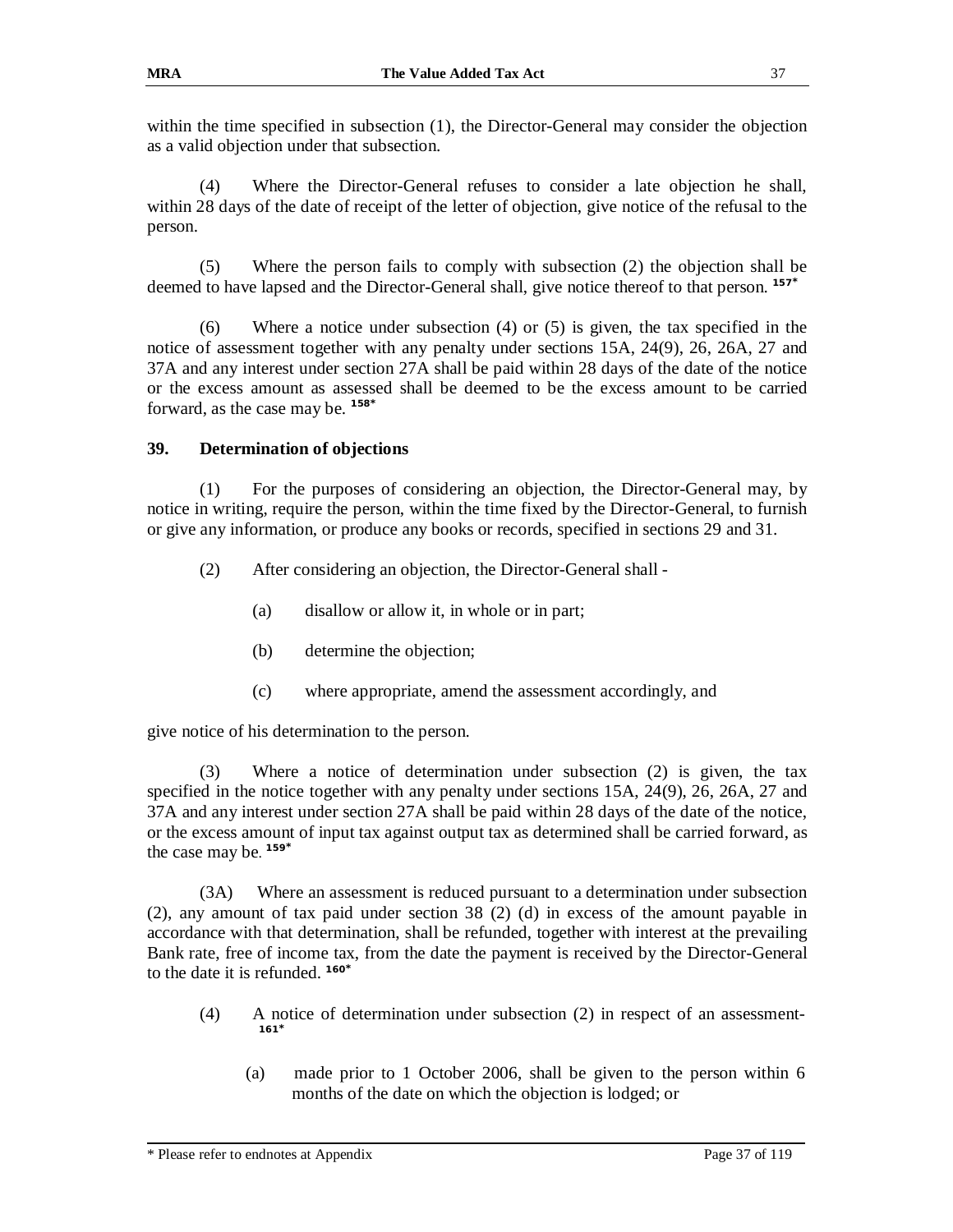(b) made on or after 1 October 2006, shall be given to the person within 4 months of the date on which the objection is lodged.

(5) Where an objection is not determined by the Director-General within the period specified in subsection (4), the objection shall be deemed to have been allowed by the Director-General.

(6) No objection under section 38 shall be dealt with in any manner whatsoever by an officer who has been directly involved in making the assessment.

### **40. Representations to Assessment Review Committee**

Any person who is aggrieved by a decision of the Director-General -

- (a) as to whether or not a supply of goods or services is a taxable supply;
- (b) relating to the registration or cancellation of registration of any person;
- (c) under section  $38(4)$  and  $(5)$ , 39 or 67,

may lodge written representations with the Clerk to the Assessment Review Committee in accordance with section 19 of the Mauritius Revenue Authority Act 2004 **<sup>162</sup>\***

### **41. Conclusiveness of assessments**

Except during a hearing of representations before the Assessment Review Committee

**163\***

- (a) no assessment under section 37, decision under section 38(4) or (5), determination under section 39, an agreement under section 61 or a notice under section 67, shall be disputed in any court or in any proceedings either on the ground that the person affected is not liable to tax or the amount of tax due and payable is excessive or on any other ground; and
- (b) every such assessment, decision, determination, agreement or notice, shall be final and conclusive.

### **PART IX - RECOVERY OF TAX**

### **42. Priority for VAT charged by a registered person**

(1) Notwithstanding any other enactment, VAT due and payable by a registered person under this Act -

- (a) shall be held on behalf of the Government of Mauritius; and
- (b) shall not be subject to attachment in respect of any debt or liability of the registered person.

(2) In the event of the liquidation or bankruptcy of the registered person, the amount of tax due and payable by that person shall not form part of the estate in liquidation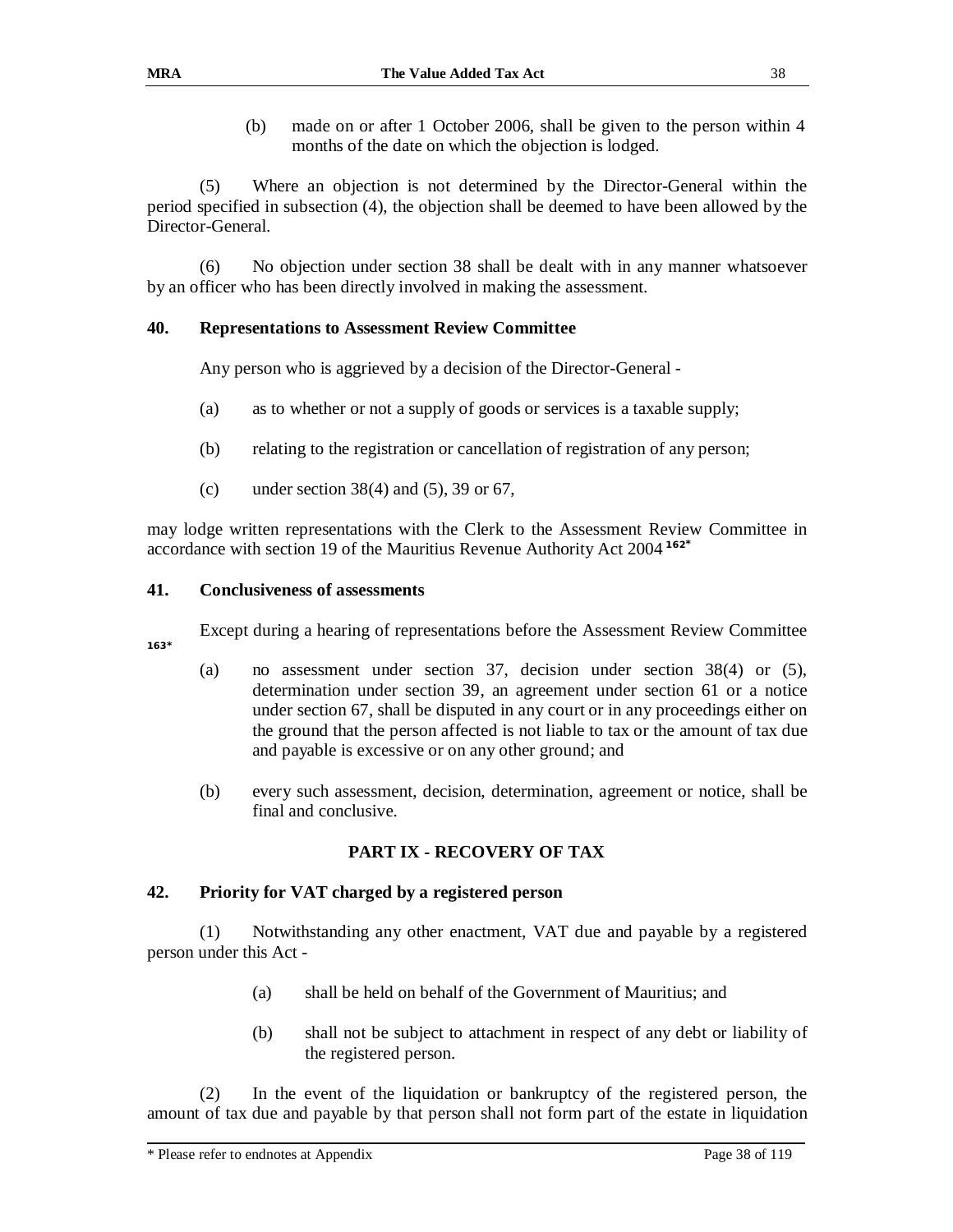or bankruptcy and shall be paid in full to the Director-General before any distribution of property is made.

### **43. Recovery of tax by attachment**

The Director-General may, without prejudice to any other action which he may take, enforce payment of any tax payable under this Act by attachment in the same manner as is provided in the Attachment (Rates and Taxes) Act. **164\***

### **44. Recovery of tax by distress and sale**

(1) The Director-General may issue a warrant in a form as may be prescribed to an Usher of the Supreme Court to recover tax payable under this Act by distress and sale of the goods, chattels and effects of the person charged or of the person answerable for its payment.

(2) Three days' notice of such sale shall be given in the *Gazette*.

### **45. Inscribed privilege**

(1) The Government shall have, in respect of any tax payable under this Act and so long as the tax is not paid in full or the tax liability is not discharged, a privilege on all immovable properties belonging to the person by whom the tax is payable. **165\***

(2) Where the Director-General thinks it necessary for securing the recovery of any tax payable under this Act to inscribe the privilege provided for under subsection (1), he shall deposit with the Conservator of Mortgages 2 identical memoranda in a form as may be prescribed and shall forthwith notify the person by whom the tax is payable, of the deposit of the memoranda.

(3) The Conservator of Mortgages shall, upon deposit of the memoranda, inscribe the privilege generally on all immovable properties belonging, or which may subsequently belong, to the person by whom the tax is payable, and shall return one of the memoranda to the Director-General with a statement written or stamped on it to the effect that the privilege has duly been inscribed. **166\***

(4) Where a privilege is inscribed under this section, it shall take effect from the date of the inscription.

(5) Where any tax in respect of which an inscription has been taken under this section is paid in full or the tax liability is discharged, the Director-General shall forthwith send to the Conservator of Mortgages a request in a form as may be prescribed to erase the inscription.

(6) The inscription of a privilege under this section shall be erased by the Conservator of Mortgages at the request of the Director-General.

(7) Any inscription or erasure of inscription which is required to be taken or made under this section shall be free from stamp duty under the Stamp Duty Act 1990 or registration dues leviable under the Registration Duty Act or any other costs.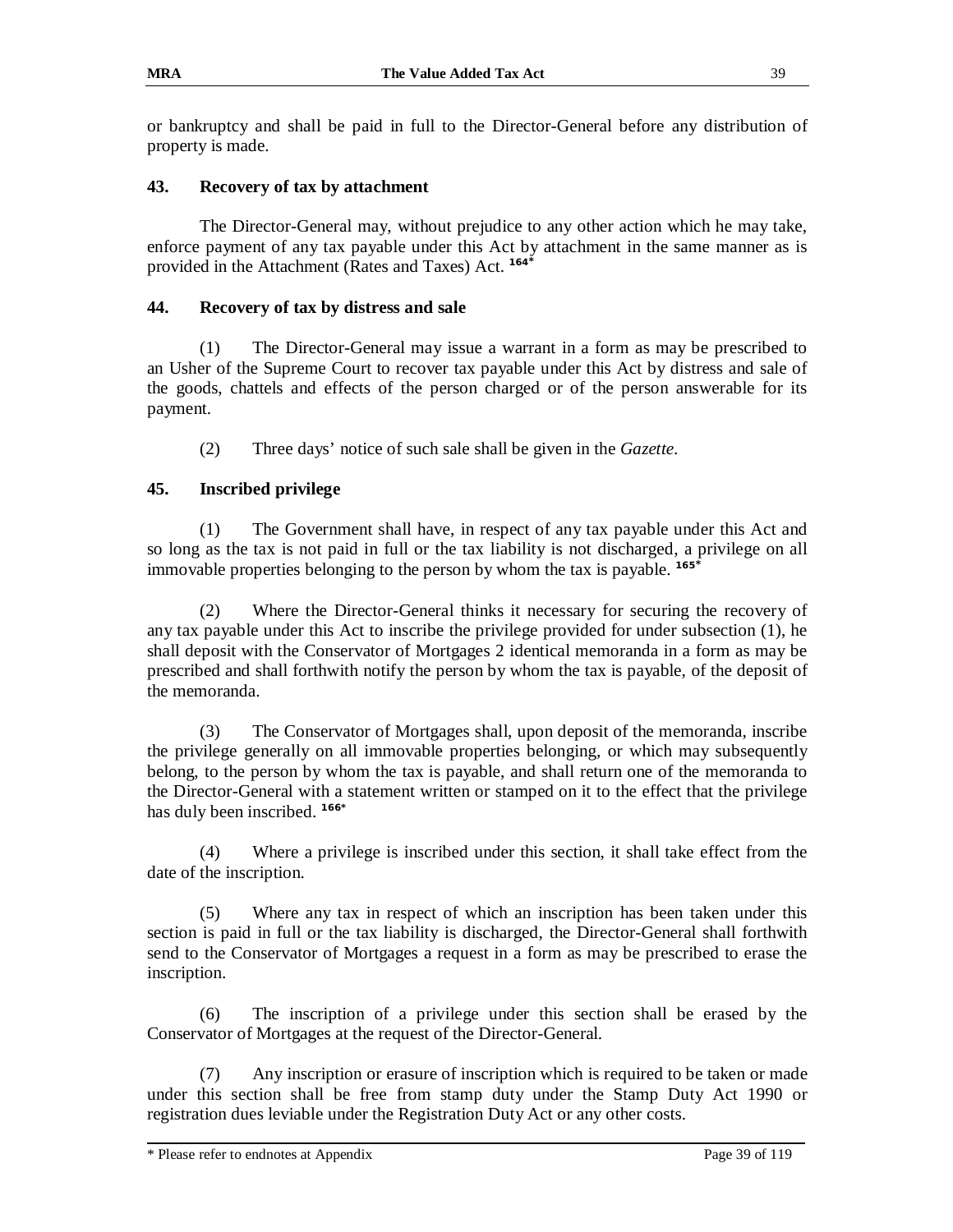#### **46. Uninscribed privilege**

(1) Notwithstanding section 45, but subject to subsection (2), the privilege for the recovery of taxes under Articles 2148 and 2152 of the Code Napoleon shall operate on account of tax payable under this Act independently of and without the necessity for inscription, upon -

- (a) personal property wherever found;
- (b) the proceeds of the sale of immovable property; and
- (c) the crops, fruits, rents and revenues,

belonging to the person owing the tax.

(2) The privilege conferred under subsection (1) shall operate only in respect of tax payable for a period of 12 months, at the discretion of the Director-General, and shall rank immediately after the privilege for judicial costs. **167\***

### **47. Contrainte**

(1) Where any tax is payable under this Act, the Director-General may apply to a Judge in Chambers for an order (Contrainte) to issue against the debtor.

- (2) Any order issued under subsection (1) shall
	- (a) be served on the debtor; and
	- (b) be executory.

(3) Any debtor aggrieved by an order issued under subsection (1) may, within 21 days of the service of the order, appeal to the Supreme Court.

(4) No costs shall be awarded against an unsuccessful party except disbursement for -

- (a) stamp duty under the Stamp Duty Act 1990;
- (b) service of the order; and
- (c) execution of the order.

#### **48. No limitation of action for recovery of tax**

No law relating to the limitation of action shall bar or affect any action or remedy for the recovery of tax payable under this Act.

### **PART IXA – [***COMMISSIONER ,LARGE TAXPAYER DEPARTMENT***] Deleted <sup>168</sup>**\*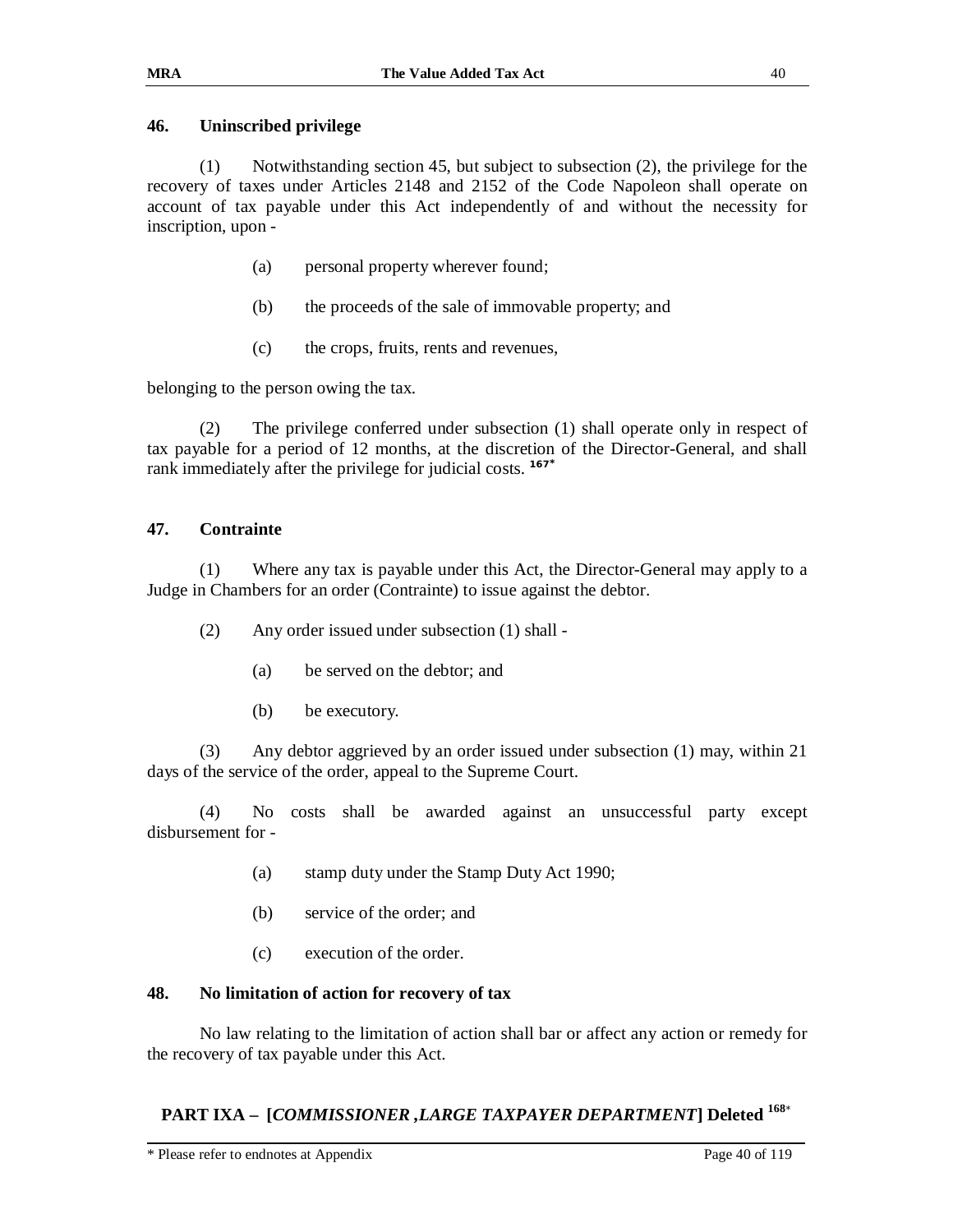### **PART X - VAT RELATING TO BONDED WAREHOUSES, FREEPORT ZONE AND DUTY FREE SHOPS OR SHOPS UNDER THE DEFERRED DUTY AND TAX SCHEME <sup>169</sup>\***

### **49. VAT relating to a bonded warehouse or an excise warehouse**

(1) Subject to the other provisions of this Act, no VAT shall be chargeable on any goods entering a bonded warehouse or an excise warehouse.

(2) VAT shall be chargeable on any goods, other than those specified in the First Schedule, upon their removal from a bonded warehouse to any other place in Mauritius.

(3) For the purposes of this section -

"bonded warehouse" has the same meaning as in the Customs Act 1988; and

"excise warehouse" has the same meaning as in the Excise Act 1994.

### **50. VAT relating to a freeport zone**

(1) Notwithstanding the other provisions of this Act, no VAT shall be payable on any goods imported into a freeport zone.

(2) Where a licensee in a freeport zone makes any taxable supply to any person in Mauritius at any place outside the freeport zone, the taxable supply shall be deemed to be imported goods and VAT shall be chargeable thereon.

**51** *[ VAT relating to an export processing zone***] Repealed**  $170*$ **,**  $171*$ **,**  $172*$ 

- **52. [***VAT relating to a pioneer status enterprise* **] Repealed 173\***
- **53. VAT relating to a duty free shop or shop under the Deferred Duty and Tax Scheme 174\***
	- (1) Notwithstanding the other provisions of this Act, no VAT shall be payable
		- (a) on any goods imported for sale in a duty free shop;
		- (aa) on jewellery manufactured by a VAT registered company and supplied to a duty free shop; **<sup>175</sup>\***
		- (b) on any goods supplied by a registered person to a duty free shop for sale; and **<sup>176</sup>\***
		- (c) on any goods supplied to a passenger by an operator of a duty free shop.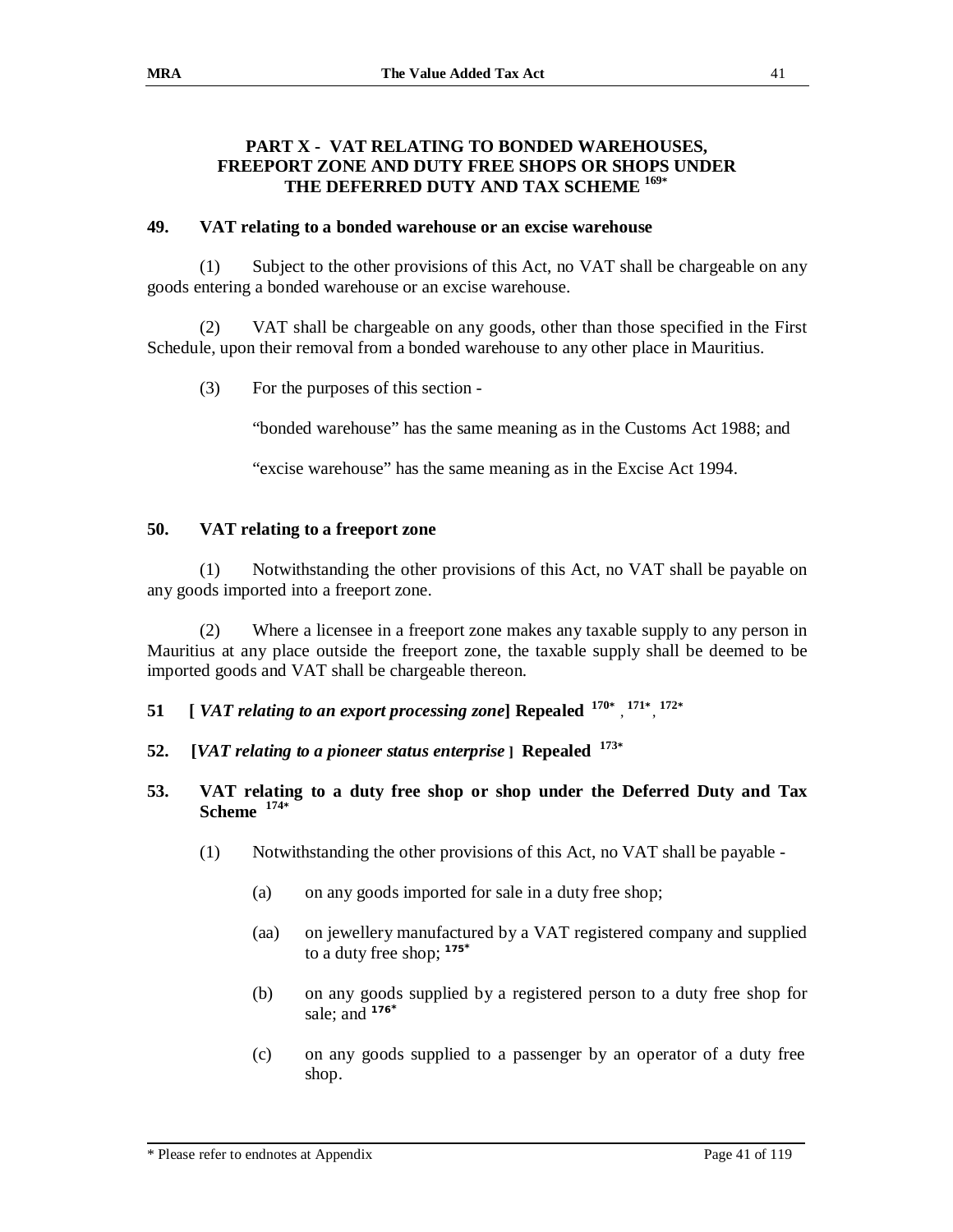- (2) No VAT shall be payable on
	- (a) any goods imported for sale in; or
	- (b) jewellery manufactured by a VAT registered company and supplied to,

a shop operating under the Deferred Duty and Tax Scheme referred to in section 22 of the Customs Act. **177** 

### **PART XA - SOLIDARITY LEVY <sup>178</sup>**\*

### **53A Purpose of solidarity levy**

The purpose of the solidarity levy raised under this Part shall be to finance the Empowerment Programme referred to in the 2006-2007 Budget Speech

### **53B. Liability to solidarity levy**

(1) Subject to other provisions of this Part, every operator shall be liable to pay to the Director-General a solidarity levy calculated on his turnover at the rate specified in Part II of the Eleventh Schedule.

(2) The levy under this Part shall be raised in respect of the 4 financial years ending 30 June 2010.

(3) The liability to solidarity levy shall be suspended in respect of the taxable period from 1 January 2009 to 30 June 2010.**<sup>179</sup>\***

### **53C. Payment of solidarity levy**

Every operator shall, after the end of every taxable period, within such time as may be prescribed, pay to the Director-General, in respect of that period, the levy in such manner as may be approved by the Director-General.

#### **53D Circumstances in which no levy is payable**

No levy shall be paid in a financial year where -

- (a) the operator had incurred a loss; or
- (b) the profit of the operator before tax does not exceed 5 per cent of his turnover,

in respect of the accounting year immediately preceding the commencement of the financial year.

### **53E. Adjustment of levy**

(1) Where no levy is payable by an operator in a financial year by virtue of section 53D and at the end of the financial year, it is found that his profit before tax in respect of the accounting year immediately preceding the end of the financial year exceeds 5 per cent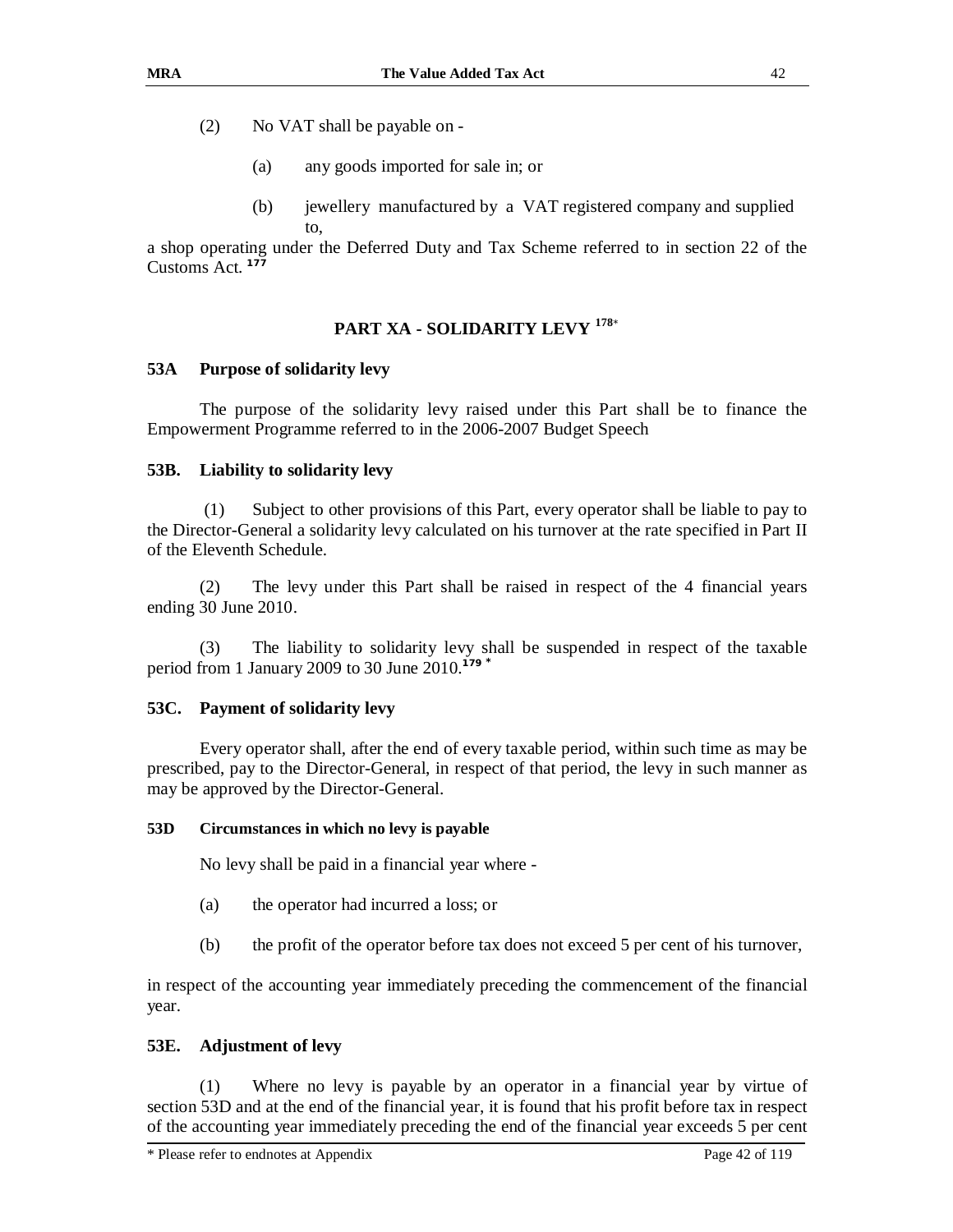of his turnover for that accounting year, the operator shall pay to the Director-General the total levy in respect of that financial year within such time as may be prescribed.

- (2) Where levy is payable by an operator during a financial year and it is found that -
	- (a) the operator had incurred a loss; or
	- (b) the profit of the operator before tax does not exceed 5 per cent of his turnover,

in respect of the accounting year immediately preceding the end of the financial year, the levy paid during that financial year shall be refunded to the operator within such time as may be prescribed.

#### **53F. Late payment of levy**

Where the operator fails to pay the levy on or before last day on which it is payable under section 53C, he shall be liable to pay to the Director General, in addition to the levy –

- (a) a penalty of 5 per cent of the levy; and
- (b) interest on the levy, excluding the penalty under paragraph (a), at the rate of one per cent per month or part of the month in which the levy remains unpaid.

#### **53G. Assessment and recovery of levy <sup>180</sup>\***

The provisions of Parts VII, VIII, and IX and sections 65, 67, 68, 69, 70 and 71 of the Value Added Tax Act shall apply to the levy with such modifications, adaptations and exceptions as may be necessary to bring them in conformity with this Part.

#### **53H. Interpretation**

In this Part - "levy" – (a) means the solidarity levy referred to in section 53B; and

(b) includes the penalty and interest referred in section 53F;

"**operator**" means a taxable person engaged in any business specified in Part I of the Eleventh Schedule.

### **PART XB - LEVY ON MESSAGES<sup>181</sup> \***

#### **53I. Interpretation**

In this Part -

**"levy"** -

- (a) means the levy referred to in section 53J; and
- (b) includes any penalty and interest imposed under this Act;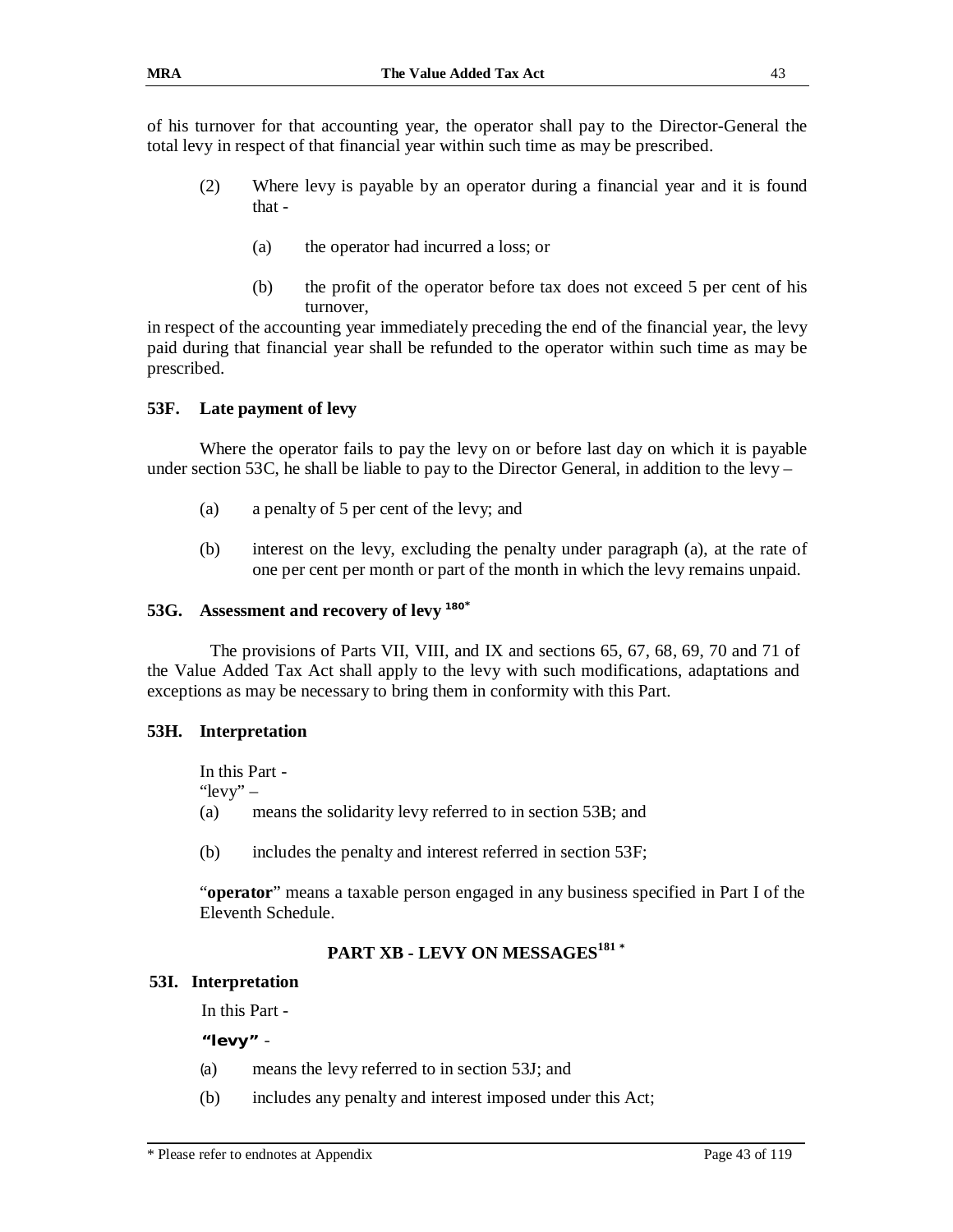**"message"** means a message sent through MMS or SMS;

**"MMS"** or "**Multimedia Messaging Service**" means a system that enables the transmission of -

- (a) visual communication, voice communication or electronic mail; or
- (b) a picture or an animation rich message, including Zlango or other icons, from a fixed or mobile telephone to -
	- (i) another fixed or mobile telephone; or
	- (ii) an electronic mail address;

#### "**operator**" -

- (a) means a provider of public fixed or mobile telecommunication networks and services; and
- (b) includes a provider of information and communication services such as value added services and mobile internet; but
- (c) does not include a engaged exclusively in the provision of internet services or internet telephony services or international long distance services as referred to in the Information and Communication Technologies Act;

"**SMS**" or "**Short Messaging Service**" means a system that enables the transmission of short text messages from a fixed or mobile telephone to another fixed or mobile telephone.

#### **53J. Liability to levy**

(1) Subject to subsection (2), every operator shall be liable to pay to the Director-General a levy on the total number of messages it sends during a taxable period, at the rate specified in Part III of the Eleventh Schedule.

(2) In calculating the total number of messages for the purpose of subsection (1), every message which is not originally sent by the operator shall not be taken into account.

- (3) A message is considered not to be originally sent by an operator where
	- (a) the transmission of the message was initiated by another operator; and
	- (b) the operator referred to in subsection (2) merely delivers the message to the recipient, whether or not the message is actually received.

#### **53K. Payment of levy**

Every operator shall, after the end of every taxable period, within such time as may be prescribed, pay to the Director-General the levy in respect of that taxable period, in such form and manner as may be determined by the Director-General.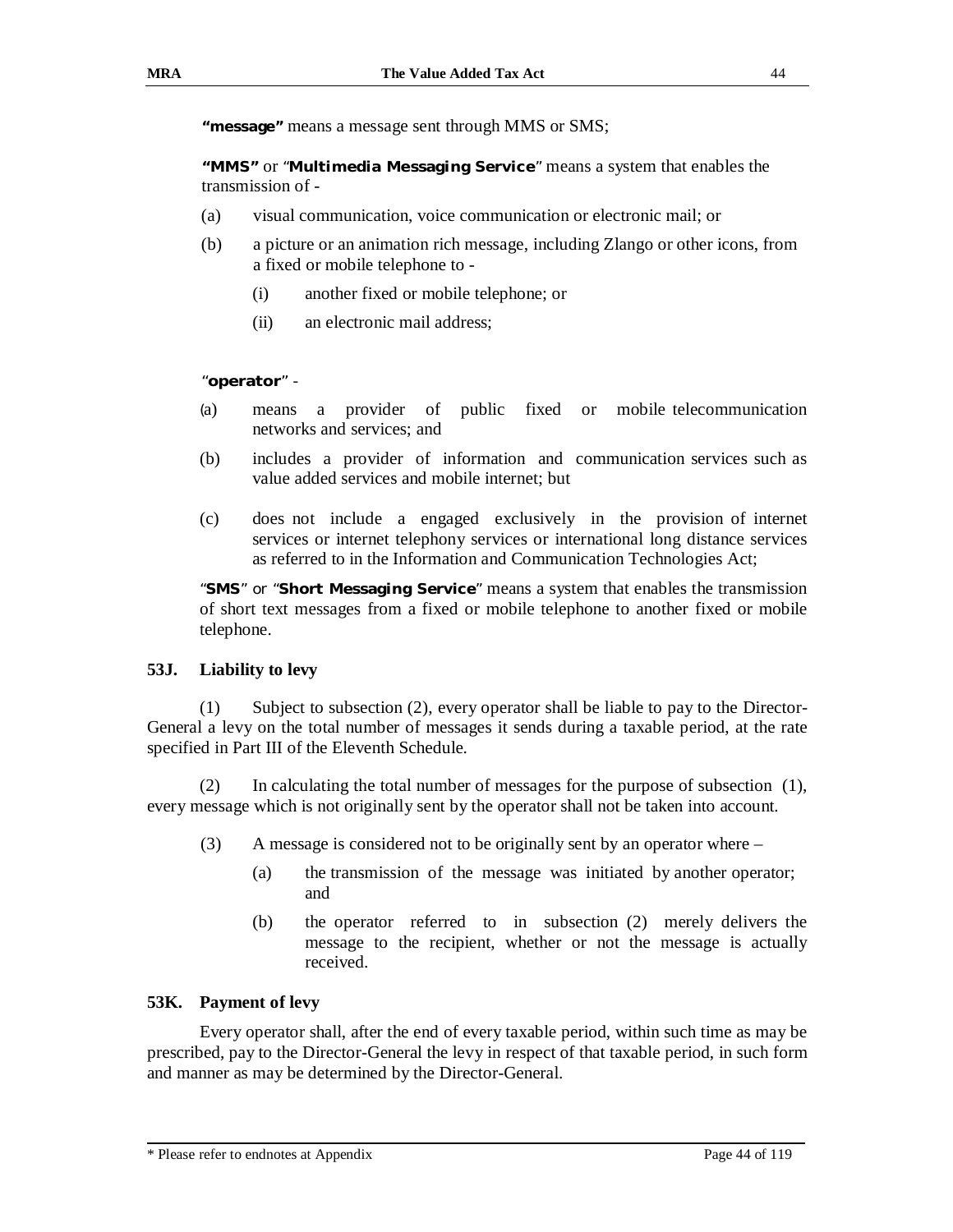#### **53L. Late payment of levy**

Where the operator fails to pay the levy on or before the last day on which it is payable under section 53K, it shall be liable to pay to the Director-General, in addition to the levy -

- (a) a penalty of 5 per cent of the levy; and
- (b) interest on the levy, excluding the penalty under paragraph (a), at the rate of one per cent per month or part of the month during which the levy remains unpaid.

#### **53M. Assessment and recovery of levy**

The provisions of Parts V to IX and XI and sections 67 to 71 shall apply to the levy with such modifications, adaptations and exceptions as may be necessary to bring them in conformity with this Part.

### **PART XI - OFFENCES**

#### **54. Failure to register or pay tax**

Any person who -

- (a) being a taxable person
	- (i) fails to apply for registration under section 15; or
	- (ii) fails to pay any tax due; or
- (b) being a registered person, fails to include in his return any VAT charged,

shall commit an offence.

### **55. Failure to submit return and pay tax**

Any person who, being a registered person -

- (a) fails to submit any return, including a nil return, under section 22;
- (b) fails to submit a statement under section 23; or
- (c) fails to pay tax in accordance with his return or statement,

shall commit an offence.

#### **56. Failure to keep records or to issue VAT invoice**

Any person who -

- (a) being a registered person, fails to issue a VAT invoice under section 20;
- (b) for the purposes of this Act -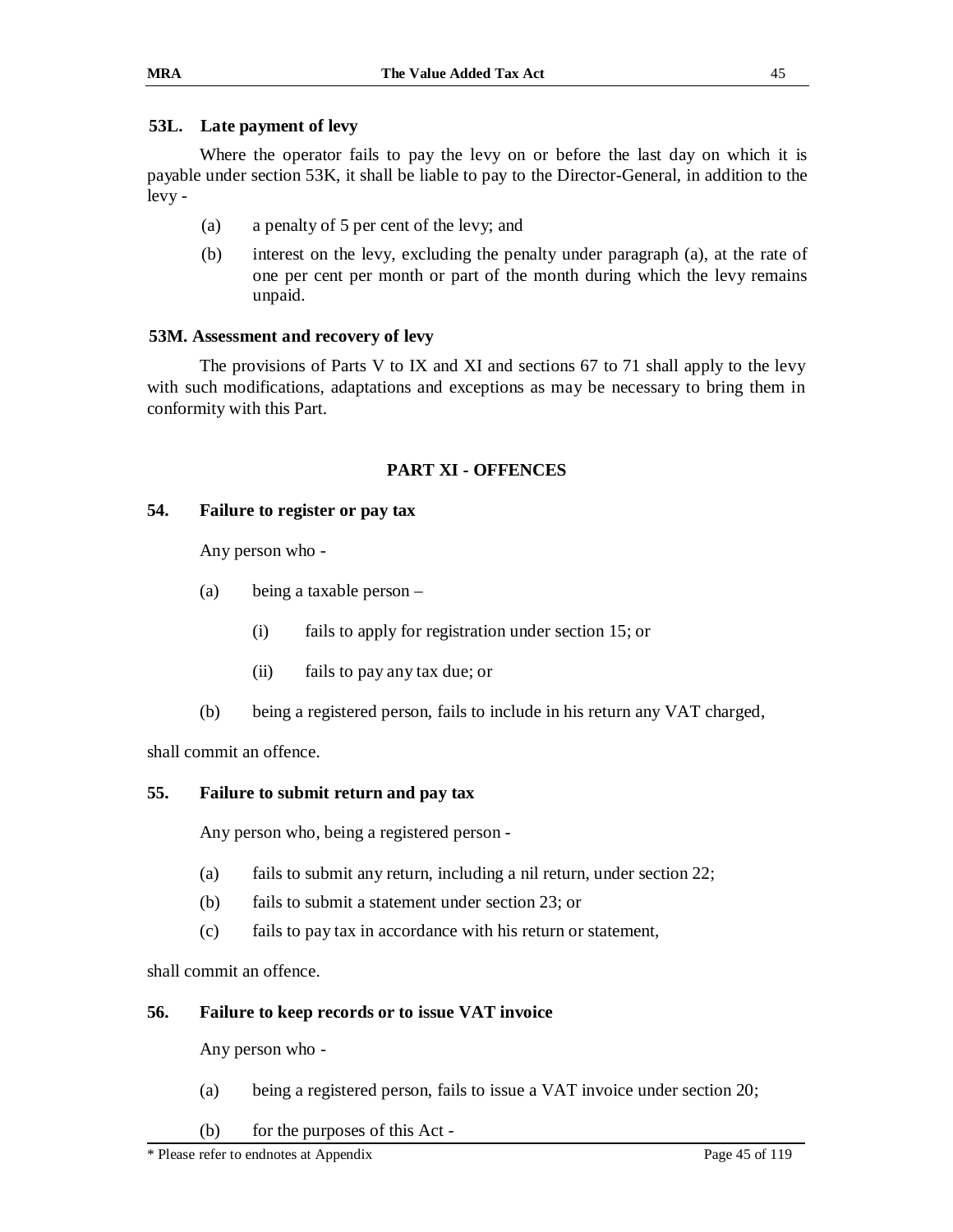- (i) fails to keep records or to issue a receipt or an invoice under section 19; or
- (ii) fails to furnish information under section 29 or to produce books, records or other documents under section 31,

shall commit an offence.

#### **57. Incorrect return or information**

Any person who, for the purposes of this Act -

- (a) makes an incorrect return or statement by omitting or understating any output tax or by overstating any input tax;
- (b) makes an incorrect claim for repayment under section 24; or
- (c) gives any incorrect information in relation to any matter affecting his own tax liability or the tax liability of any other person,

shall commit an offence.

#### **58. False returns, books, records or VAT invoices**

Any person who wilfully and with intent to evade VAT -

- (a) submits a return under section 22 or a statement under section 23, which is false in any material particular;
- (b) makes a false claim for repayment under section 24;
- (c) gives any false information to the Director-General;
- (d) makes to the Director-General any statement which is false or incomplete in any material particular;
- (e) prepares or maintains or authorises any other person to prepare or maintain any false books, records, VAT invoices or other documents;
- (f) falsifies or authorises any other person to falsify any books, records, VAT invoices or other documents; or
- (g) misleads or attempts to mislead the Director-General in relation to any matter or thing affecting his own or any other person's liability to VAT,

shall commit an offence.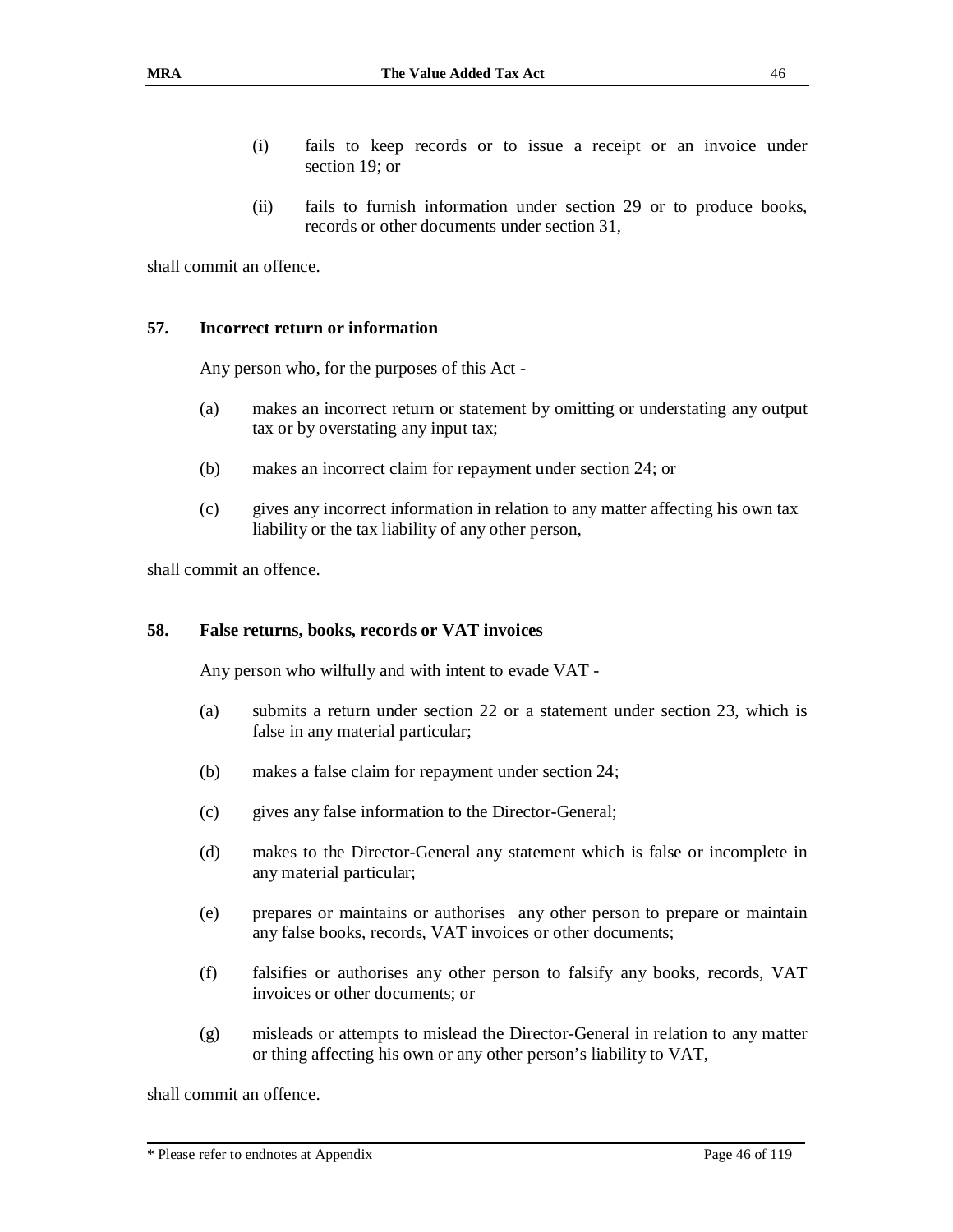#### **59. Other offences**

Any person who -

- (a) fails to comply with any of the requirements under section  $25(1)$ ,  $29$ ,  $31$  or  $32$ ;
- (b) not being a registered person or being a person who has ceased to be a registered person, holds himself out to be a registered person;
- (c) obstructs any officer in the performance of his functions under the Act or any regulations made thereunder; or
- (d) otherwise contravenes any other provisions of this Act or any regulations made thereunder,

shall commit an offence.

#### **60. Penalties for offences**

(1) Any person who commits an offence under section 36(5), 56, 59(a) or (d) shall, on conviction, be liable to a fine not exceeding 50,000 rupees and to imprisonment for a term not exceeding 3 years.

(2)**182\*** Any person who commits an offence under section 57 or 59(b) or (c) shall, on conviction, be liable to a fine which shall not exceed double the amount of tax involved and to imprisonment for a term not exceeding 5 years.

(3) (a)**183 \*** Subject to paragraph (b), any person who commits an offence under section 54, 55 or 58 shall, on conviction, be liable to a fine which shall not exceed treble the amount of tax involved and to imprisonment for a term not exceeding 8 years.

(b) Where a person is convicted for an offence under section 55(a) or (b), he shall, in addition to any penalty imposed under paragraph (a), be ordered by the court to submit the return or statement, as the case may be, within such time as the court may determine.

#### **61. Compounding of offences**

(1) (a) The Director-General may compound any offence committed by a person under this Act or any regulations made thereunder, where such person agrees in writing to pay such amount acceptable to the Director-General representing - **184\***

- (i) any tax unpaid; and
- (ii) an amount not exceeding the maximum pecuniary penalty imposable under this Act for such offence.

(b) For the purposes of paragraph (a), the Director- General shall chair a committee which shall consist of 3 other officers of the management team of the Authority.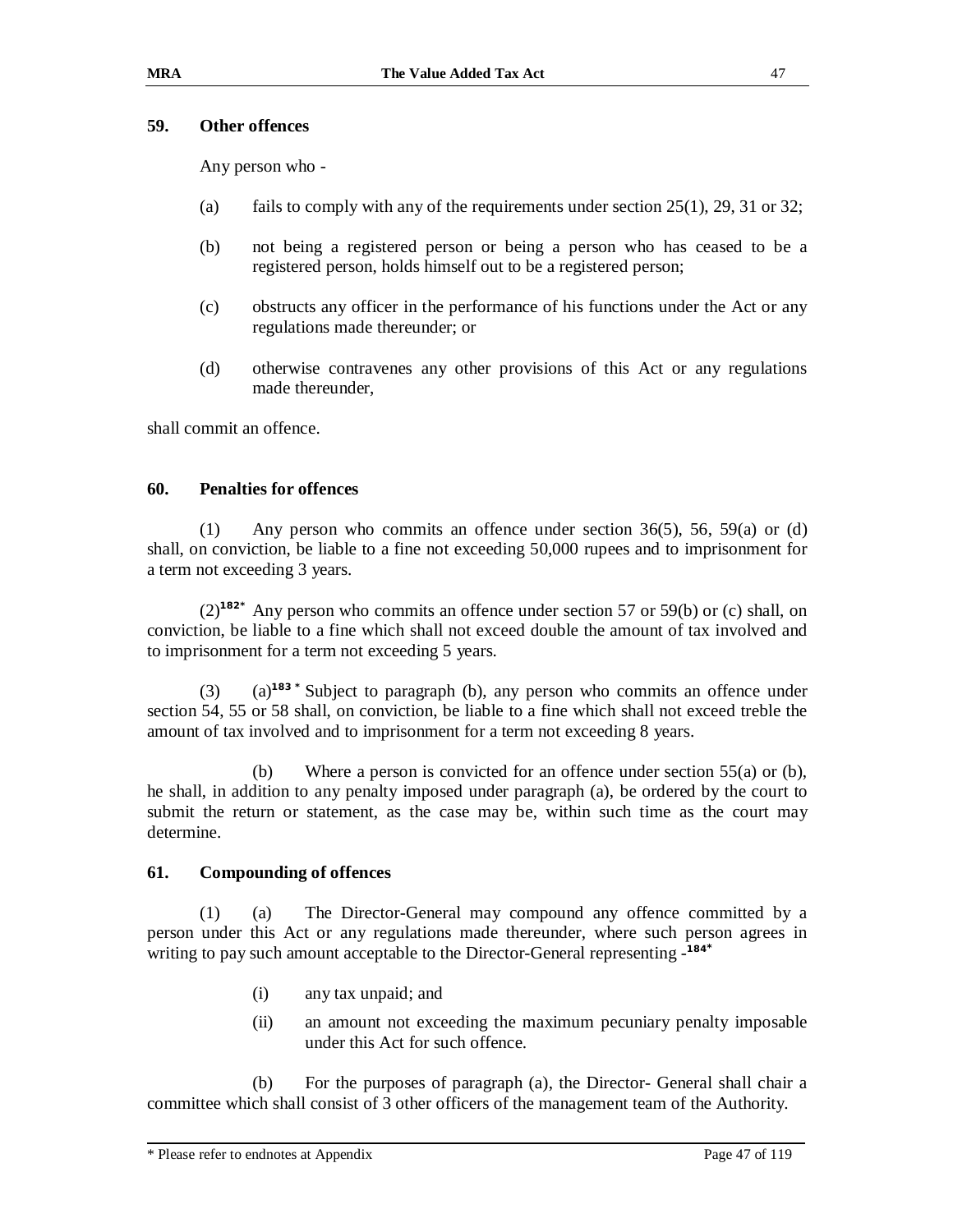(2) Every agreement under subsection (1) shall be made in writing under the hand of the Director-General and the person and witnessed by an officer.

(3) Every agreement under this section shall be final and conclusive and a copy thereof shall be delivered to the person.

(4) Where the Director-General compounds an offence in accordance with this section -

- (a) the amount for which the offence is compounded shall be deemed to be tax assessed under this Act and shall be recoverable as tax; and
- (b) no further proceedings shall be taken in respect of the offence so compounded against the person.

#### **62. Tax payable notwithstanding prosecution**

Any person convicted of an offence under this Act or any regulations made thereunder or who has agreed to the compounding of an offence under section 61 shall not be relieved of his liability for payment of any tax due.

#### **PART XII - MISCELLANEOUS**

#### **63. Cessation or transfer of business**

(1) Where a registered person intends to cease business, he shall immediately notify the Director-General in writing of the date of the cessation of business.

(2) Subject to subsection (3), a registered person who ceases business shall, within 15 days of the date of the cessation -

- (a) submit a return and pay all tax due including the tax due on any goods forming part of the assets of the business other than those specified in section 21(2)(b); and **<sup>185</sup>\***
- (b) return to the Director-General his certificate of registration and all his copies.

(3) Where a registered person, who ceases to carry on business, sells or otherwise transfers his business as a going concern to another person, he shall not submit a return and pay the tax on the sale or transfer,**<sup>186</sup>\*** but the purchaser or transferee of the business shall be deemed to be a taxable person and shall forthwith register as a registered person under section 15.

(4) Where a registered person acquires from another registered person, in the course of a transfer of business as a going concern, immovable property in respect of which credit for input tax claimed on its acquisition by the transferor has not been clawed back and the immovable property is disposed of by the transferee before the end of the nineteenth year following its acquisition by the transferor, the transferee shall be liable to pay back to the Director-General, in respect of the remaining portion of that period, the proportionate amount of credit allowed to the transferor.**<sup>187</sup> \***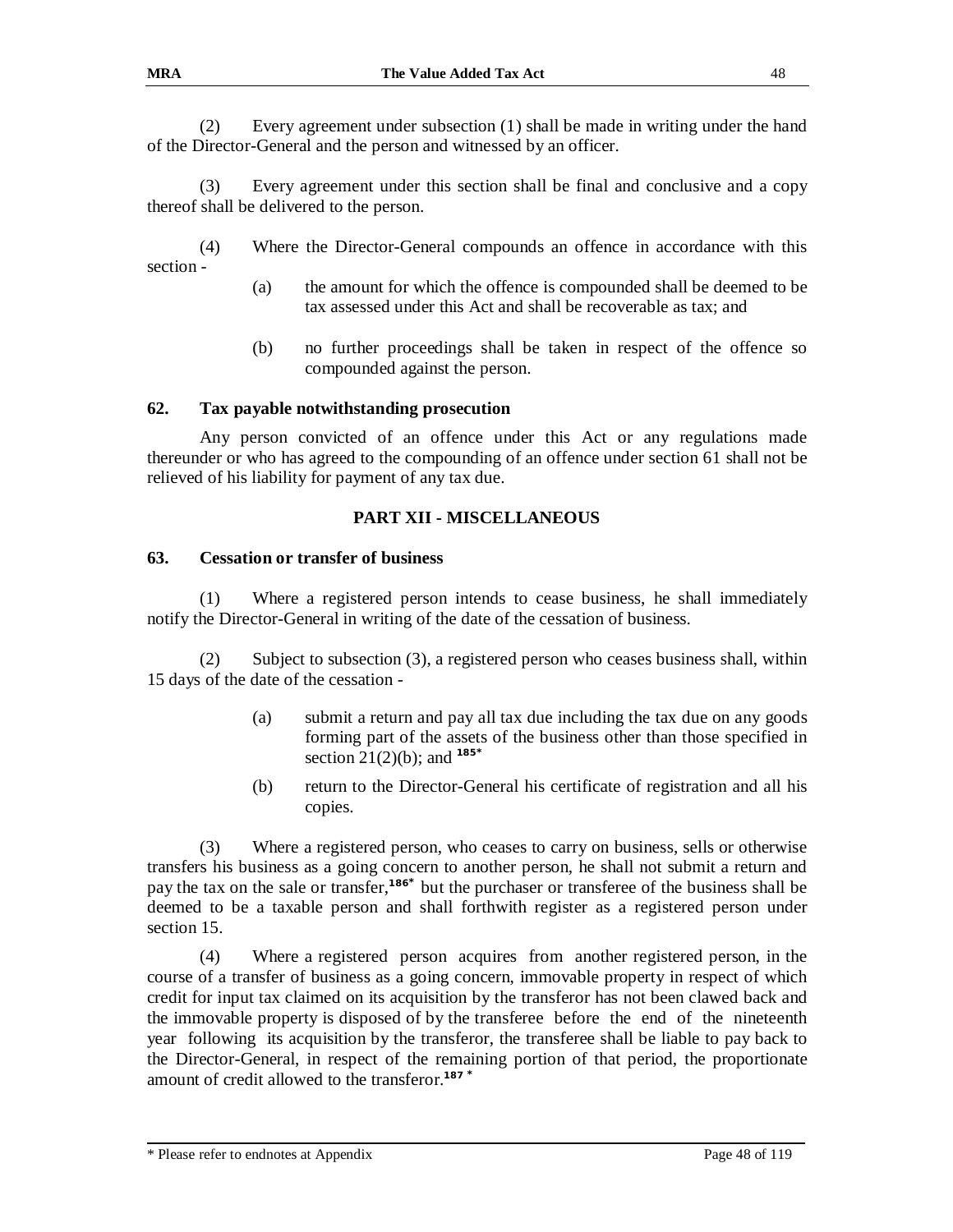### **63A. Tax liability of principal officer of private company***<sup>188</sup>* **\***

- (1) The principal officer of a private company shall
	- (a) be answerable for the doing of all such things as are required to be done by that company under this Act;
	- (b) be required to retain out of any money or property of the company, so much as is sufficient to pay VAT which is or will become payable by that company; and
	- (c) be personally liable in respect of the VAT payable by that company to the extent of any amount he has or should have retained under paragraph (b).

(2) For the purpose of subsection (1), "principal officer" means the executive director, or any other person who exercises or who is entitled to exercise or who controls or who is entitled to control, the exercise of powers which would fall to be exercised by the Board of directors.

### **64. Tax liability of appointed person**

(1) Where an administrator, executor, receiver or liquidator is appointed to manage or wind up the business of any taxable person, the appointed person shall -

- (a) give notice of the appointment to the Director-General, within 15 days of the date of the appointment, in such manner and in such form as may be approved by the Director-General;
- (b) before disposing of any asset of the taxable person, set aside such sum out of the asset as appears to the Director-General to be sufficient to provide for any tax that is or may become due and payable by the taxable person; and
- (c) do everything that is required to be done by a taxable person under this Act.

(2) Any appointed person who, without reasonable cause or justification, fails to comply with any of the requirements of subsection (1) shall be personally liable to pay any tax that is or may become due and payable and shall commit an offence.

### **65. Refund of tax**

(1) Any person other than a taxable person may, within 3 years of the date of payment of the tax, make an application to the Director-General, in a form approved by the Director-General, for a refund of tax paid at importation, where - **189\***

(a) the tax was paid in error;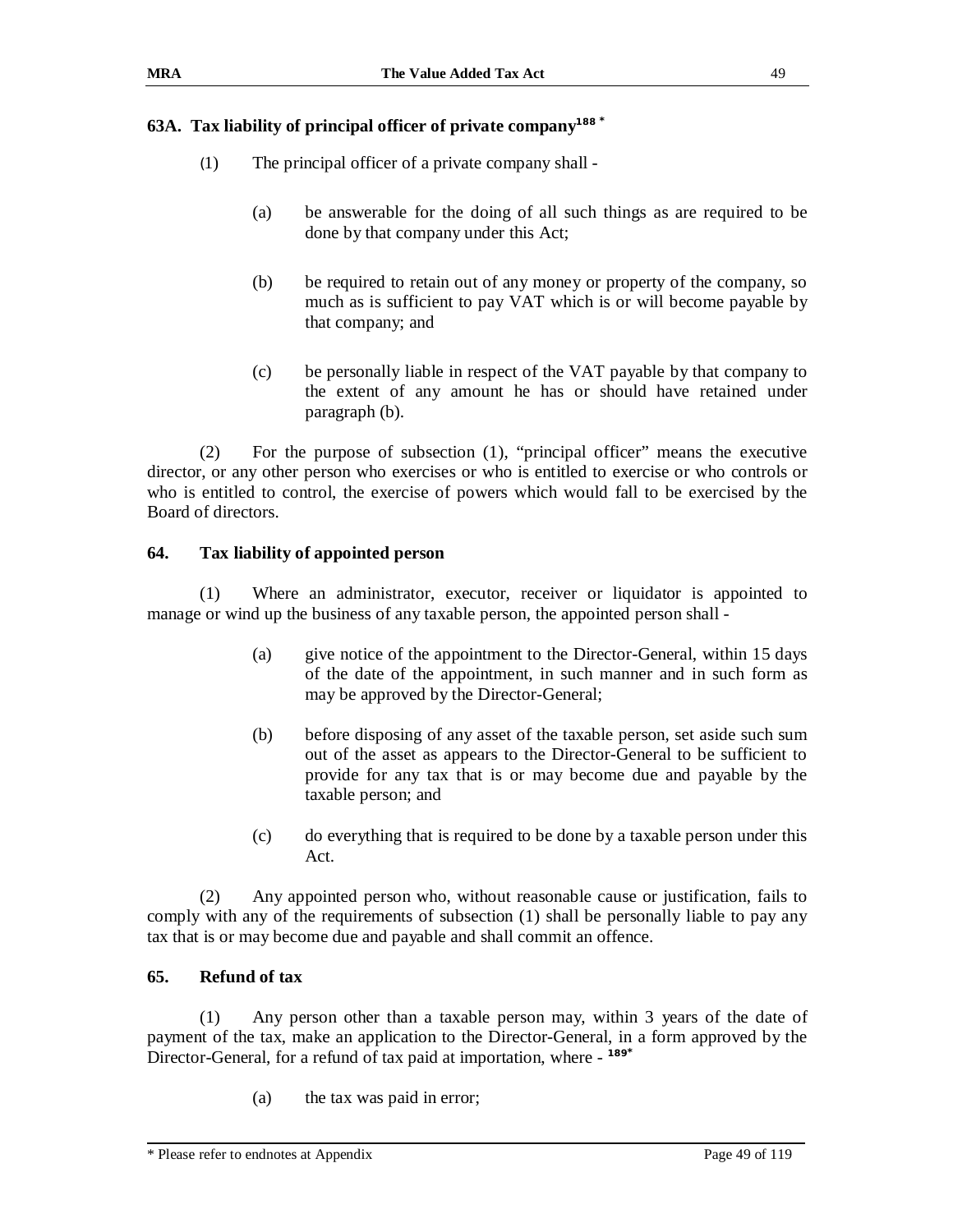- (b) the goods are found to be defective and are subsequently exported under Customs control; or
- (c) the person subsequently benefits from a duty remission.

(1A)**190 \*** Any person referred to in subsection (1B), other than a registered person, may, subject to subsections (1C) and (1E), make an application to the Director-General, in such form as may be determined by the Director-General, for a refund of tax paid on equipment specified in the Twelfth Schedule and used for the purposes of his activities.

- $(1B)$  Where the refund under subsection  $(1A)$  is in respect of equipment specified in-
	- (a) Part I of the Twelfth Schedule, the application shall be made by a planter or an horticulturist registered with the Small Farmers Welfare Fund or a co- operative society registered under the Cooperatives Act;
	- (b) Part II of the Twelfth Schedule, the application shall be made by a pig breeder registered with the Small Farmers Welfare Fund or a cooperative society registered under the Co-operatives Act;
	- (c) Part III of the Twelfth Schedule, the application shall be made by a breeder, other than a pig breeder, registered with the Small Farmers Welfare Fund or a co-operative society registered under the Cooperatives Act;
	- (d) Part IV of the Twelfth Schedule, the application shall be made by an apiculturist registered with the Entomology Division of the Ministry responsible for the subject of agro-industry; or
	- (e) Part V of the Twelfth Schedule, the application shall be made by a fisherman registered with the Fishermen Welfare Fund or a cooperative society registered under the Co-operatives Act.
- (1C) An application under subsection (1B) shall
	- (a) be made in respect of VAT paid on equipment imported or purchased from a registered person during the period from 1 January to 31 December 2012; and
	- (b) be submitted to the Director-General within 15 days after the end of every quarter, in such form and manner as may be determined by the Director-General.

(1D) On receipt of an application under subsection  $(1C)(b)$ , the Director-General shall proceed with the refund not later than 15 days from the date of receipt of the application.

- (1E) (a) No application under subsection (1B) shall be made where, for a quarter, the amount refundable is less than 1,000 rupees.
	- (b) Where the amount refundable is less than 1,000 rupees for a quarter, the amount may be carried forward to the following quarter.
	- (c) No refund shall be made where an application is made more than one year from the date of payment of the tax.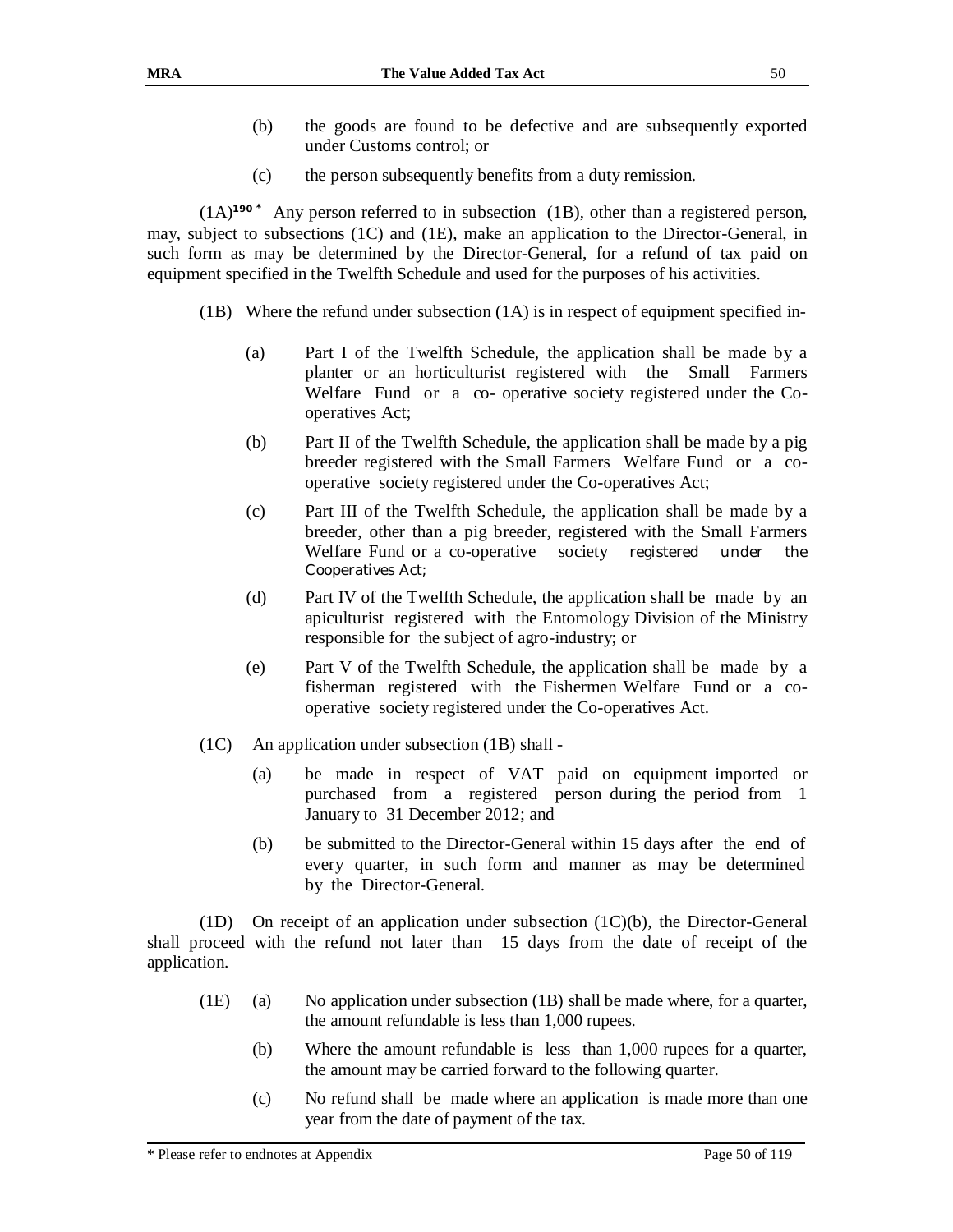- (2) (a) Subject to subsection (3), where the Director-General is satisfied that the applicant is entitled to a refund, he shall proceed to make the refund within 3 months of the date of receipt of the application under subsection (1).**<sup>191</sup> \*** 
	- (b)**<sup>192</sup> \*** Where the refund is made after 3 months from the date of receipt of the application under subsection (1), the refund shall carry interest, free of income tax, at the prevailing bank rate.

(3) No refund of tax which is less than 250 rupees or such other amount as may be prescribed shall be made.

### **66. Exempt bodies or persons**

(1) Any body or person specified in Column 1 of the Ninth Schedule shall be exempted from the payment of VAT in respect of goods or services corresponding to the body or person specified in Column 2 of that Schedule. **193\***

(2) Where goods or services are supplied pursuant to subsection (1), the registered person shall not charge VAT on the goods or services supplied nor shall any element of VAT be added to the price of those goods or services.**<sup>194</sup>\***

### **67. Erroneous refund, exemption or reduction**

(1) Where any person has benefited through error from a refund, exemption or reduction of tax, he shall be liable to pay the amount of tax which has been erroneously refunded, exempted or reduced.

(2) The Director-General may, by written notice, order the person under subsection (1) to pay, within 28 days of the date of the notice, the tax which has been erroneously refunded, exempted or reduced, together with the appropriate interest under section 27A(1)(c)(i). **195\***

(3) Where a person referred to in subsection (1) does not comply with an order of the Director-General within 28 days of the date of the notice under subsection (2), he shall be liable to pay, in addition to the tax, a penalty under section 27 and interest under section 27A(1)(c)(ii). **196\***

### **68. Service of documents**

(1) Any return, statement or other document or any payment required or authorised to be served on, given or made to, the Director-General shall be forwarded to him so as to reach the Office of the Director-General not later than the due date.

(2) Any notice of assessment or other notice or other document required to be served on, or given to, any person by the Director-General may be served or given by -

(a) delivering it personally to him;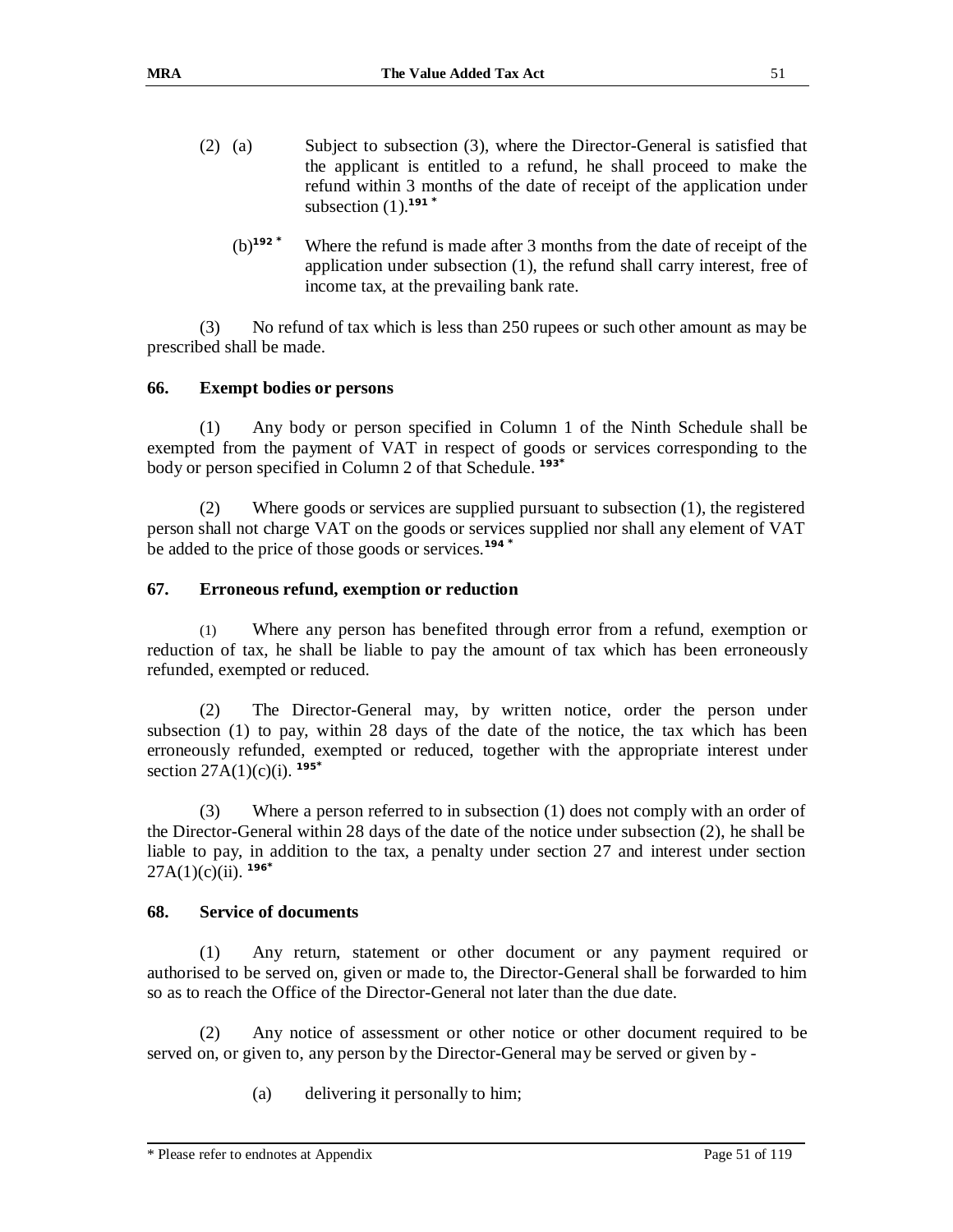- (b) leaving it at, or sending it by post to, his usual or last known place of business or residence; or
- (c) transmitting it electronically through computer or other mechanical or electronic device.
- (3) Where a person
	- (a) refuses to accept delivery of a letter addressed to him; or
	- (b) fails to take delivery of such a letter which he has been informed awaits him at a post office,

the letter shall be deemed to have been served on him on the date on which he refused to accept the letter or was informed that the letter was at the post office.

#### **69. Admissibility of documents produced by computer**

(1) In any legal proceedings under this Act or any regulations made thereunder, a statement contained in a document produced by a computer shall be admissible as evidence of any fact stated therein of which direct oral evidence would be admissible if it is shown that the prescribed conditions have been satisfied.

(2) In any proceedings, the court may for special cause require evidence to given of any matter under this section.

(3) Any person giving any information under this section which is false or misleading in any material particular shall commit an offence and shall, on conviction be liable to a fine not exceeding one million rupees and to imprisonment for a term not exceeding 8 years.

### **69A. Rulings 197 \***

(1) Any person, who in the course or furtherance of his business, makes taxable supplies, may apply to the Director-General for a ruling as to the application of this Act to any of the supplies made to him or made by him.

- (2) An application under this section shall be in writing and shall
	- (a) include full details of the transaction relating to the supply together with all documents relevant to the transaction;
	- (b) specify precisely the question as to which the ruling is required;
	- (c) give a full statement setting out the opinion of that person as to the application of this Act to that supply; and
	- (d) be accompanied by such fee as may be prescribed.

(3) The Director-General shall, within 30 days of the receipt of an application under this section, give a ruling on the question on the applicant.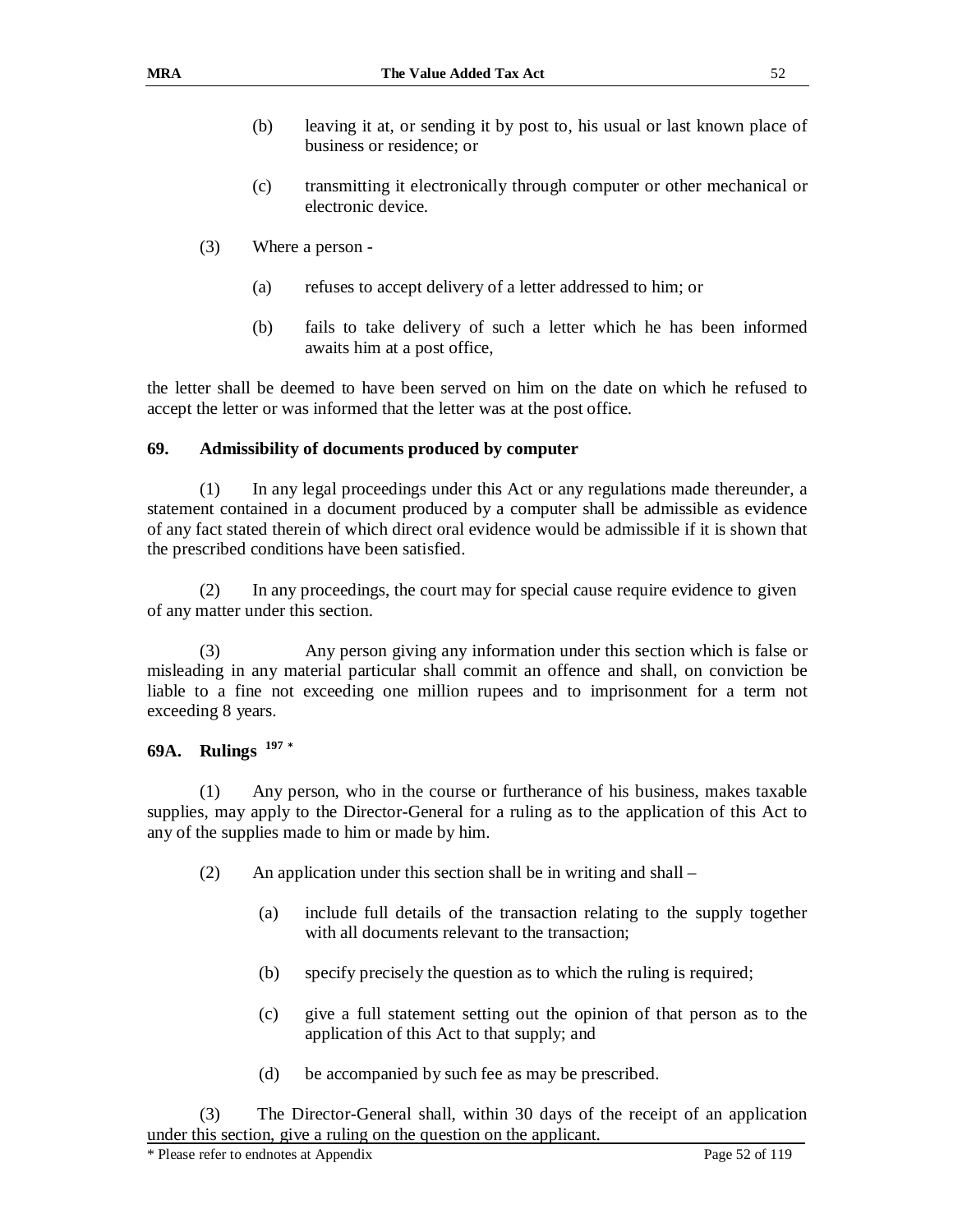(4) Subject to subsection (5), a ruling under this section shall be binding upon the Director-General.

(5) Where there is any material difference between the actual facts relating to the transaction and the details contained in the application, the ruling shall not be binding upon the Director-General.

(6) A ruling under this section shall be published by the Director-General in such manner as he thinks fit except that the identity of the person to whom the ruling relates shall not be indicated in the publication.

(7) Subject to subsection (8), any person may rely upon a ruling published under subsection (6) as a statement binding on the Director-General with respect to the application of this Act to the facts set out in that ruling.

(8) The Director-General may publish a notice in the *Gazette* to the effect that a ruling which he has previously published shall cease to be binding with effect from a date which shall not be earlier than the date of the notice.

### **69B. Statement of Practice <sup>198</sup>\***

The Director - General shall, from time to time, issue and publish Statements of Practice in relation to the application of specific provisions of this Act.

### **70. Jurisdiction of Magistrate**

- (1) Notwithstanding
	- (a) section 114(2) of the Courts Act; and
	- (b) section 72(5) of the District and Intermediate Courts (Criminal Jurisdiction) Act,

a Magistrate shall, subject to subsection (2), have jurisdiction to try an offence under this Act or any regulations made thereunder and may impose any penalty provided by this Act.

(2) The prosecution of an offence under any of the sections of this Act specified in the Fourth Schedule to the Mauritius Revenue Authority Act 2004 shall take place, at the discretion of the Director of Public Prosecutions, before a Judge sitting without a jury, the Intermediate Court or a District Court.**199 \***

### **71. Burden of proof**

(1) Notwithstanding any other enactment, the burden of proof that any tax has been paid, or any supply of goods or services, or any person, is exempt from tax shall lie on the person -

<sup>\*</sup> Please refer to endnotes at Appendix Page 53 of 119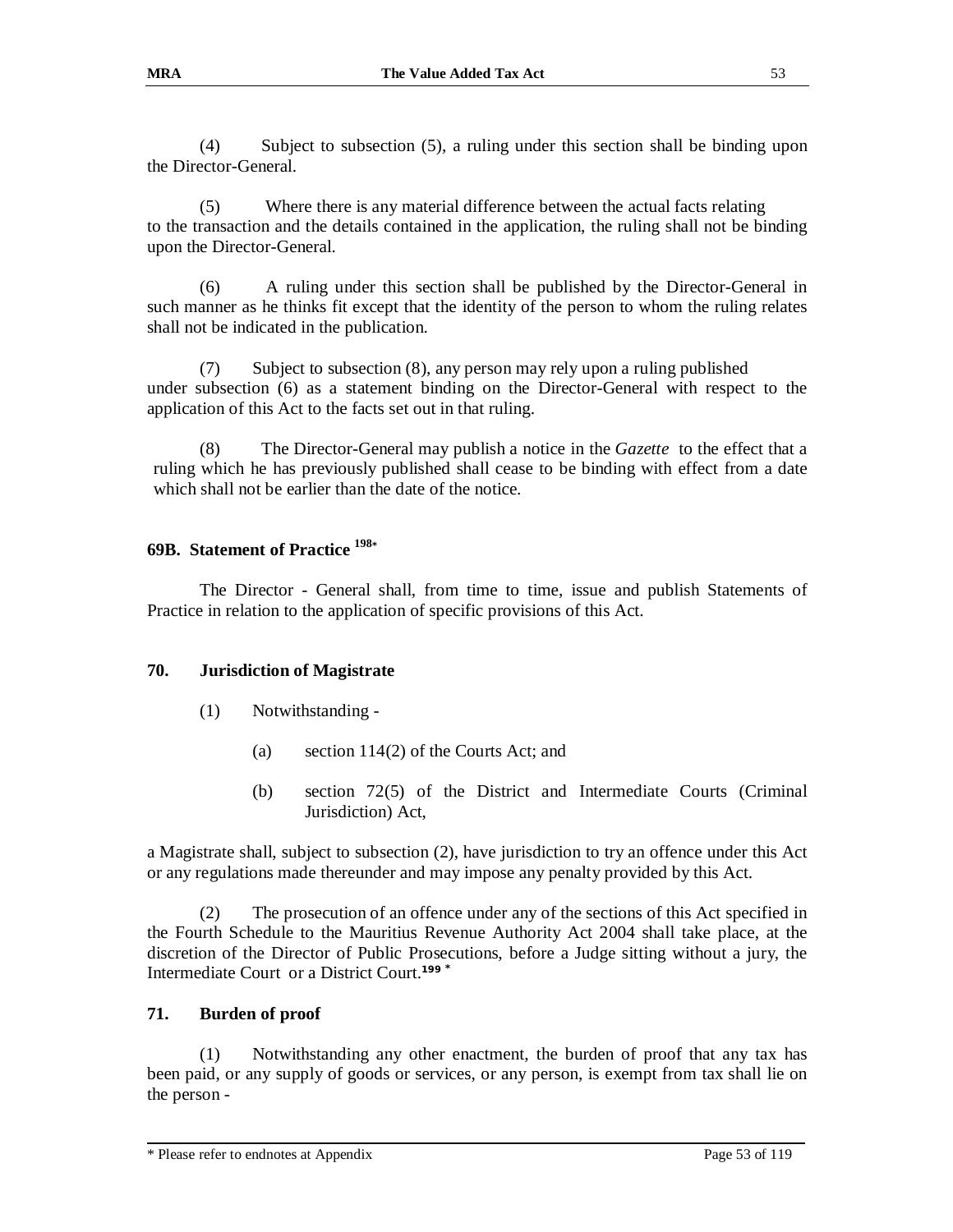- (a) liable to pay the tax;
- (b) claiming that the tax has been paid; or
- (c) claiming that he is, or the supply of the goods or services is, exempt from tax.

(2) In any action or proceedings arising out of the seizure of any goods under this Act, the burden of proving that the seizure is illegal shall lie on the person making the allegation.

#### **72. Regulations**

- (1) The Minister may
	- (a) make such regulations as he thinks fit for the purposes of this Act;
	- (b) by regulations
		- (i) prescribe any matter which may or is required to be prescribed under this Act; or
		- (ii) amend the First Schedule, the Second Schedule, the Third Schedule and the Twelfth Schedule.<sup>200</sup>
- (2) Any regulations made under this section may provide for
	- (a) the proper implementation of any International Convention, Treaty or Agreement to which Mauritius is a contracting party; or
	- (b) the levying of fees and charges.  $201*$

#### **73. Transitional provisions <sup>202</sup>\***

(1) Notwithstanding this Act, where a person who applies for VAT registration on or before 31 March 2012 ought to have been registered prior to the date of his registration, he shall submit the statement under section 23 in respect of taxable periods commencing on the date he was required to be registered or 1 January 2010, whichever is the later, and ending on the date immediately preceding the date of his registration.

- (2) A person referred to in subsection (1)
	- (a) shall submit the statement required under section 23, by 30 June 2012 at latest;
	- (b) may take credit for input tax for the taxable periods in respect of which the statement is submitted; and
	- (c) where he cannot substantiate the VAT paid or payable on the taxable supplies made to him during the period prior to registration, shall be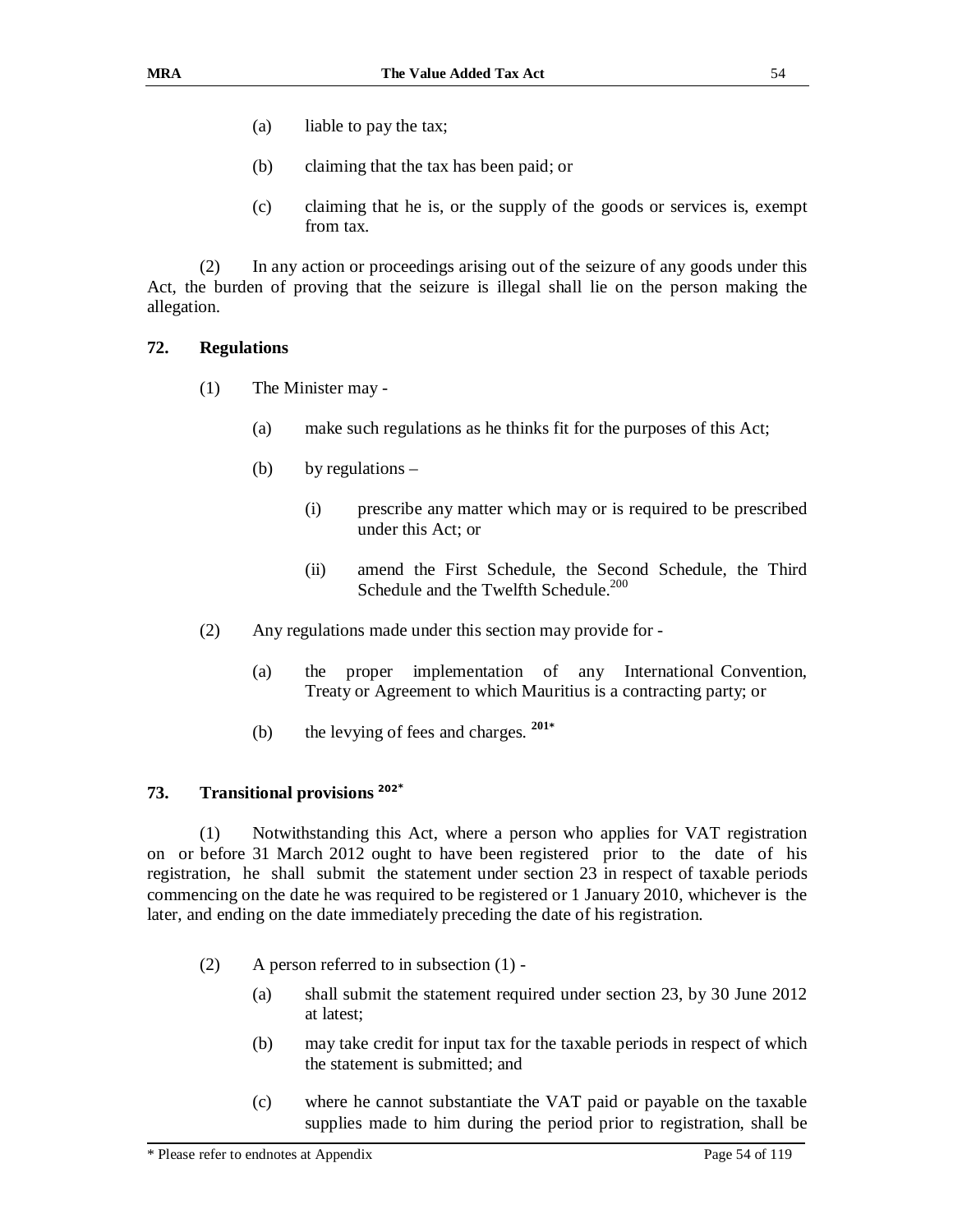allowed to such deemed credit for input tax as may be determined by the Director-General.

(3) A person who makes an application for VAT registration pursuant to subsection (1) shall not be liable to -

- (a) penalty for failure to apply for compulsory registration under section 15A;
- (b) penalty for late payment of tax under section 27; and
- (c) interest on unpaid tax under section 27A, from the date the tax was due to 30 June 2012.

(4) Where, on or before 30 June 2012, a registered person makes a voluntary disclosure of his undeclared or underdeclared VAT liability for taxable periods prior to taxable period commencing on 1 October 2011, he shall, at the same time, pay the VAT at the appropriate rate in force in respect of each taxable period, free from any penalty that may have become due in accordance with this Act and free of interest up to 30 June 2012 under section 27A.

(5) For the purpose of the disclosure under subsection (4), the person shall be entitled to credit for input tax in respect of the period of the disclosure.

(6) Where the VAT disclosed under subsection (4) is not paid by 30 June 2012, any unpaid VAT shall carry interest at the rate of one per cent per month.

- (7) Where a person who has been assessed to tax
	- (a) has objected to the assessment under section 38;
	- (b) has lodged a representation with the Clerk of the Assessment Review Committee; or
	- (c) has made an appeal to the Supreme Court or to the Judicial Committee of the Privy Council, he may apply to the Director-General for the tax assessed to be considered as a voluntary disclosure of undeclared VAT under subsection (4), provided that he withdraws his objection, representation or appeal, as the case may be.

(8) Where a person has made an application under subsection (7), his VAT liability shall be recomputed to take into account the credit for input tax for the period assessed.

(9) The disclosure under subsection (4) shall be made in such form and manner and under such conditions as may be determined by the Director-General.

- (10) Where a person
	- (a) submits a statement of VAT payable in respect of the period prior to the date of his registration pursuant to subsection (2); or
	- (b) makes a voluntary disclosure of his VAT liability pursuant to subsection  $(4)$ ; and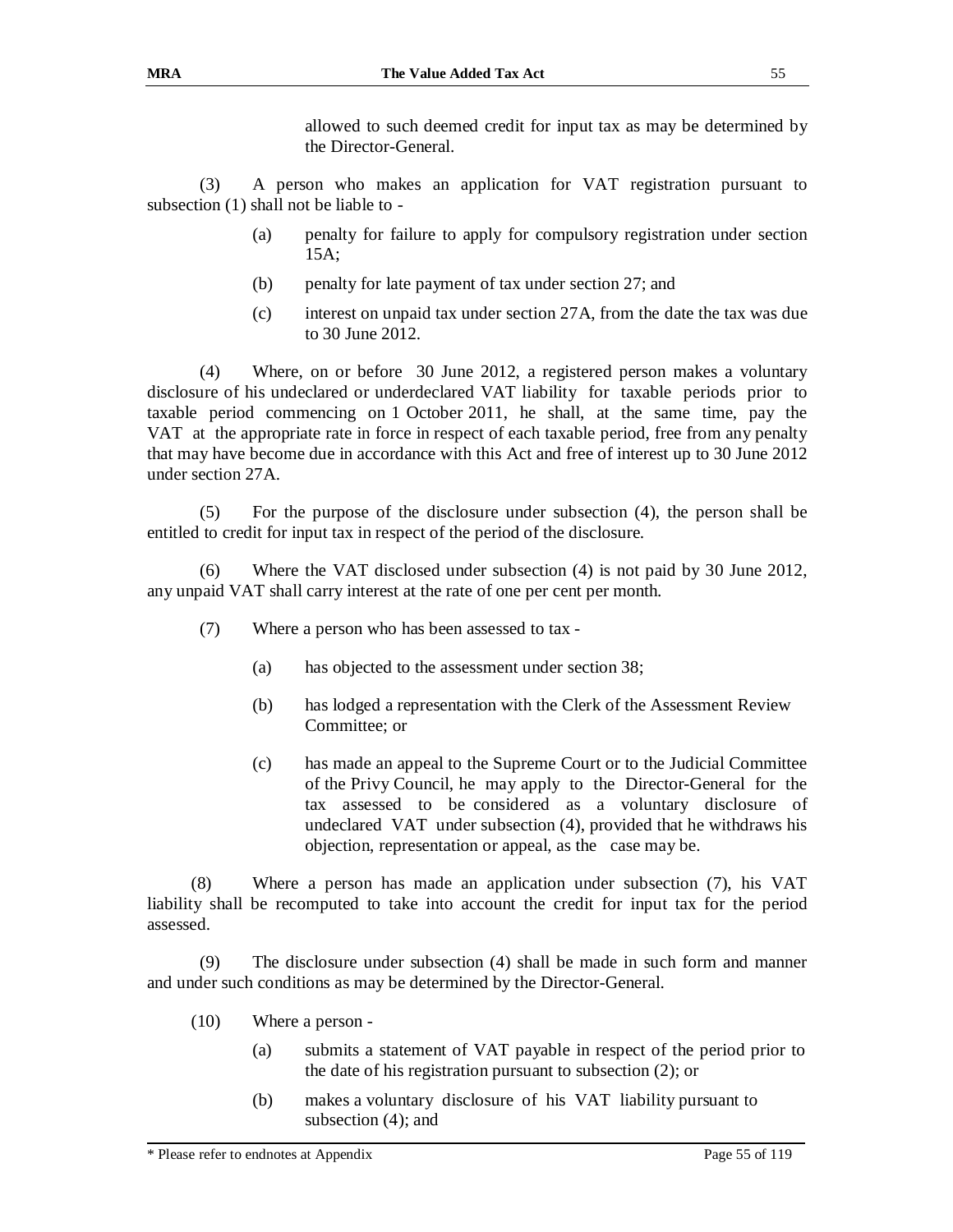the Director-General is satisfied with the statement or disclosure, as the case may be, the person shall be deemed, notwithstanding sections 54 to 61, not to have committed an offence.

(11) Where VAT arrears outstanding as at 31 December 2011 are paid by a person on or before 30 September 2012, any penalty included in the VAT arrears shall be reduced -

- (a) by 100 per cent of penalty charged under sections 15A and 24(9); and
- (b) by 75 per cent of penalty and interest charged under sections 26, 27 and 27A,

provided that an application for the reduction is made to the Director-General on or before 30 June 2012.

(12) For the purposes of subsection (11), "VAT arrears" means tax remaining unpaid on submission of a return under section 22, a statement made under section 23 or an assessment made under section 37 but excludes tax and penalties due under a return or statement submitted or an assessment raised after 30 June 2006.

- (13) This section shall not apply to any person
	- (a) who has been convicted on or after 1 July 2001 of an offence relating to;
	- (b) against whom any civil or criminal proceedings are pending or contemplated in relation to an act of; or
	- (c) in relation to whom an enquiry is being conducted into an act of,

trafficking of dangerous drugs, arms trafficking, or an offence related to terrorism under the Prevention of Terrorism Act, money laundering under the Financial Intelligence and Anti-Money Laundering Act or corruption under the Prevention of Corruption Act.

### **74. Consequential amendments**

- (1) The Sales Tax Act 1982 is amended in section 2
	- (a) in the definition of "Commissioner", by deleting the words "Sales Tax" and replacing them by the words "Value Added Tax"; and
	- (b) in the definition of "officer" by deleting the words "Sales Tax Department" and replacing them by the words "VAT Department".

(2) The Hotel and Restaurant Tax Act 1986 is amended in section 2, by deleting the words "Sales Tax Act 1982" wherever they appear and replacing them by the words "Value Added Tax Act 1998".

(3) The Customs Act 1988 is amended in section 2, in the definition of "taxes", in paragraph (a), by deleting the words "sales tax" wherever they appear and replacing them by the words "value added tax".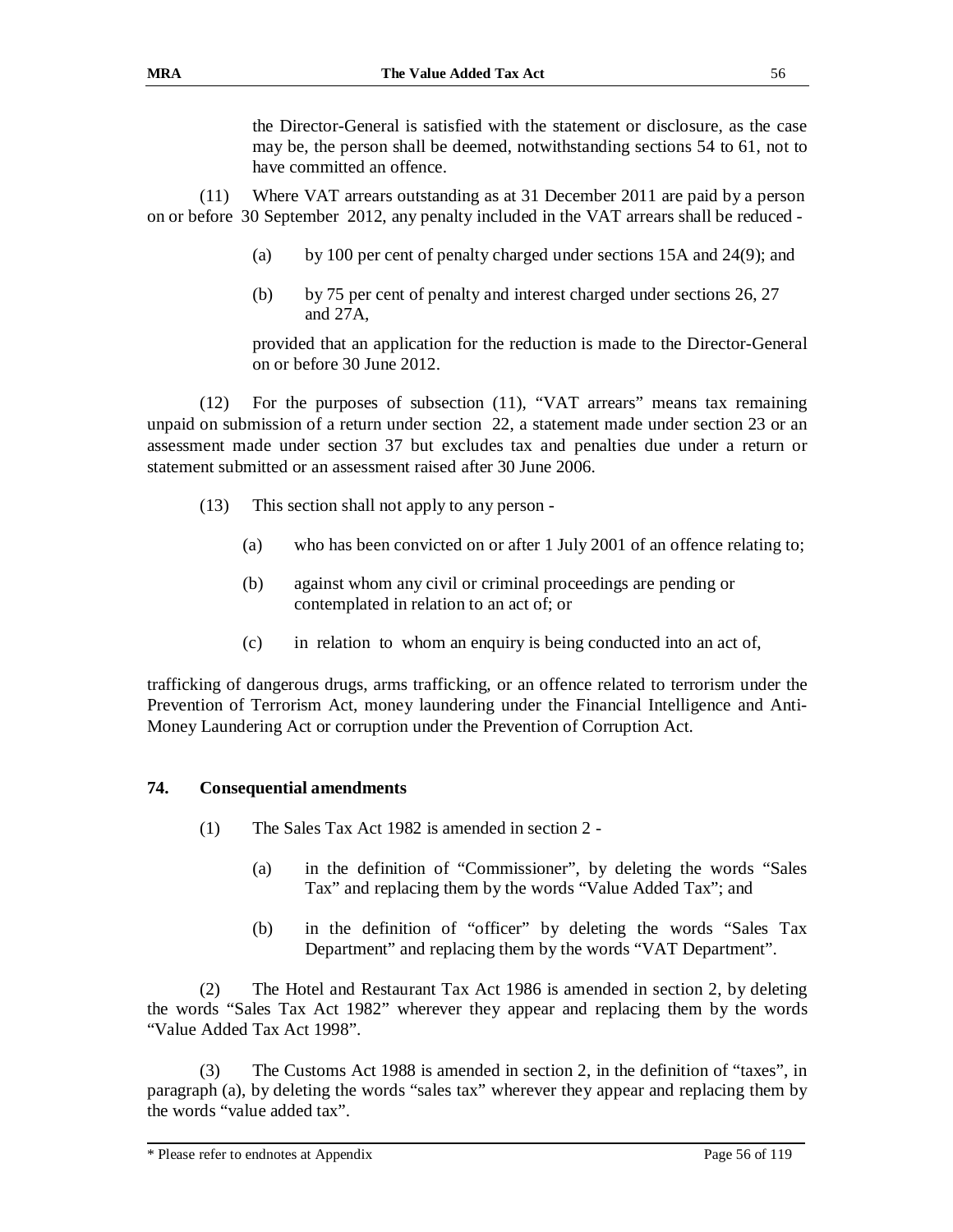- (4) The Excise Act 1994 is amended
	- (a) in section 2
		- (i) by deleting the definition of "sales tax"; and
		- (ii) by inserting in its appropriate alphabetical order, the following new definition -

"value added tax" means the value added tax chargeable under the Value Added Tax Act 1998;

- (b) in section 10, in subsection (3)(b), by deleting the words "Commissioner for Sales Tax" and replacing them by the words "Commissioner for Value Added Tax"; and
- (c) in section 48, in subsection  $(2)(a)$ , by deleting the words "sales tax" and replacing them by the words "value added tax".

(5) The Gaming Act is amended in section 2, in the definition of "Commissioner", by deleting the words "the Sales Tax Act 1982" and replacing them by the words "the Value Added Tax Act 1998".

- (6) The Tax Appeal Tribunal Act 1984 is amended
	- (a) in section 4, in subsection (3), by adding immediately after paragraph (g) the following new paragraph -
		- (h) in the case of liability to value added tax under the Value Added Tax Act 1998 -
			- (i) where he is a registered person, submit all returns and statements due and pay the amount of any tax shown on those returns and statements together with any surcharge and any penalty due and the specified amount; or
			- (ii) in any other case, pay the specified amount.
	- (b) in section 6, in subsection (5) (b), by deleting the words "and the Hotel and Restaurant Tax Act 1986" and replacing them by the words ", the Hotel and Restaurant Tax Act 1986 and the Value Added Tax Act 1998"; and
	- (c) in the Schedule, by adding the following -

The Value Added Tax Act 1998

- (7) The Unified Revenue Act 1983 is amended in the Schedule
	- (a) in PART I, by deleting the words "Commissioner for Sales Tax" and replacing them by the words "Commissioner for Value Added Tax"; and
	- (b) in PART II, in paragraph (a), by adding the following -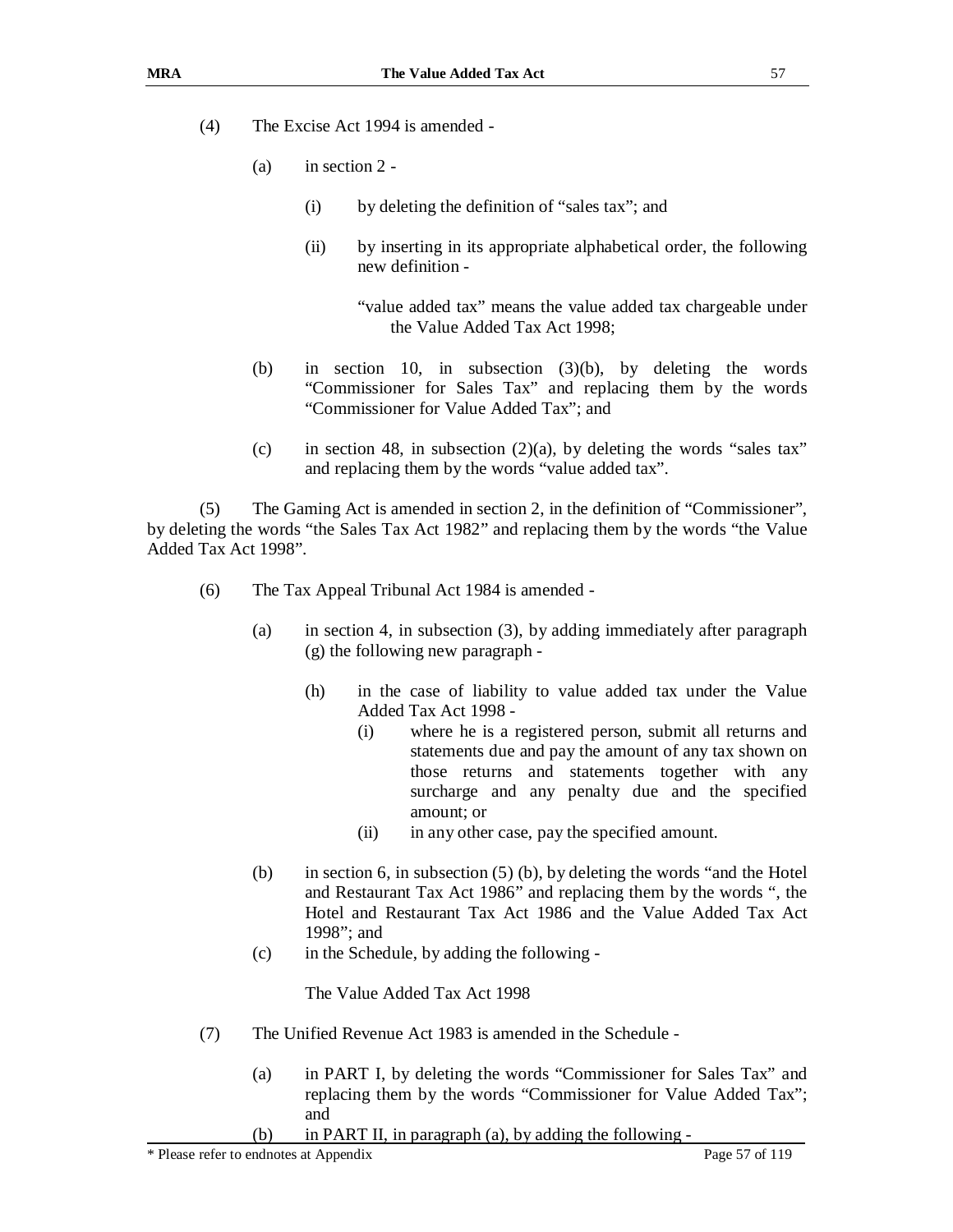The Value Added Tax Act 1998

### **75. Repeal and savings**

- (1) The following enactments are repealed
	- (a) The Sales Tax Act 1982;
	- (b) The Sales Tax Regulations 1982; and
	- (c) The Sales Tax (Exemptions) Regulations 1983.

(2) Notwithstanding subsection (1), the enactments specified in that subsection shall be deemed to be still in force in relation to any matter arising under those enactments in respect of any period prior to the appointed day.

### **76. Commencement**

(1) Subject to subsection (2), this Act shall come into force on 1 July 1998.

(2) Sections 9, 22, 74(3), 74(4)(a) and (c), 74(7)(b) and 75 shall come into force on the appointed day.

Passed by the National Assembly on the second day of June one thousand nine hundred and ninety eight.

> ANDRÉ POMPON *Clerk of the National Assembly*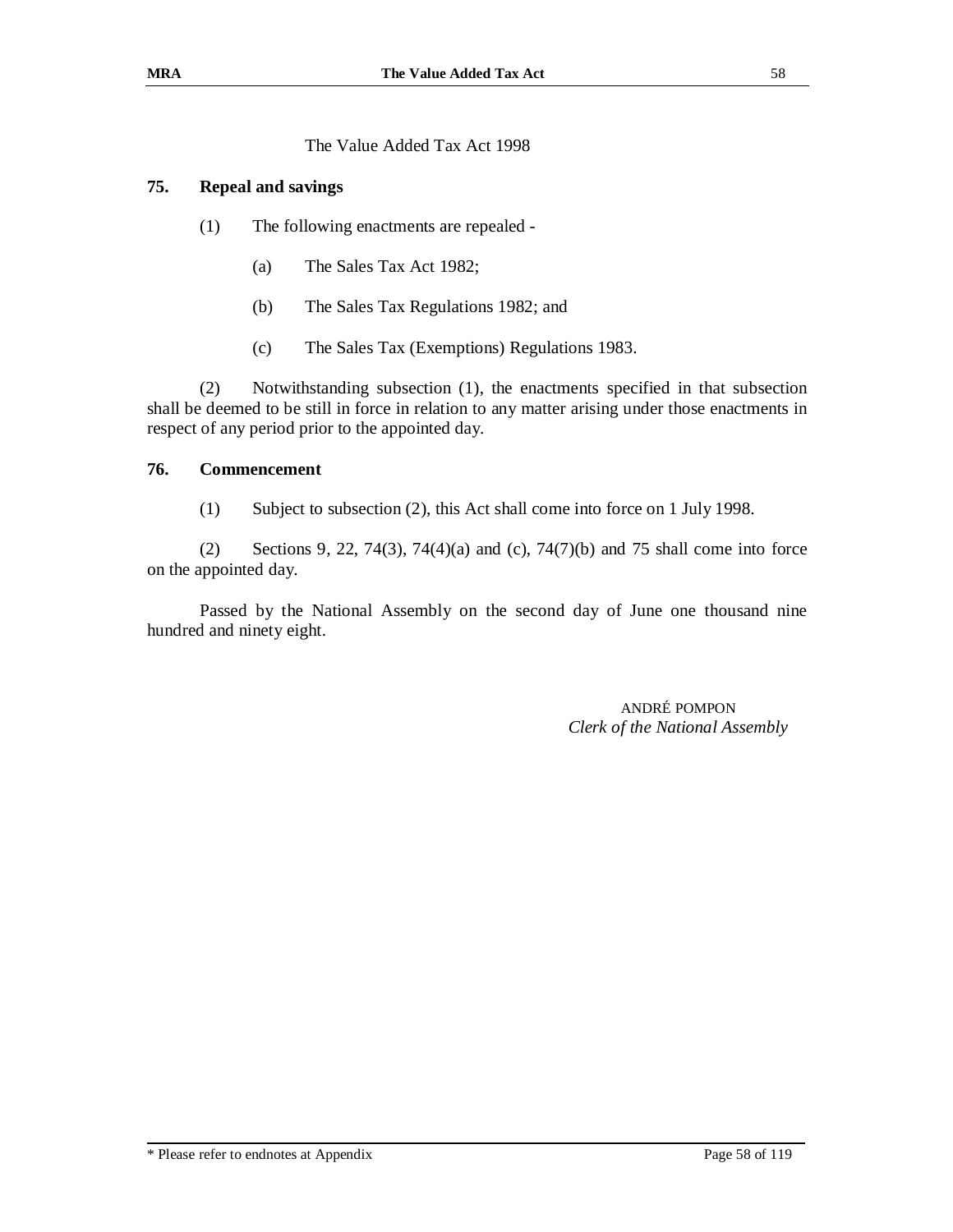### **FIRST SCHEDULE**

*(sections 2, 9, 10, 49, 51, 52 and 53)*

#### **Goods or services exempted**

- 1. Rice.
- 2 Wheat; cereal flours (excluding wheat flour). **203\***
- 3. Bread. **204\***
- 4. Animal or vegetable fats and oils other than ghee produced in Mauritius and edible oils. **205\***
- 5. Butter. **206\***
- 6. Milk and cream (other than sterilised liquid milk), buttermilk, whey, kephir and other fermented or acidified milk and cream; cheese and curd. **207\***
- 7. Food of a kind used for human consumption
	- (a) fish (excluding fresh, chilled or frozen fish, the produce of Mauritius); **<sup>208</sup>\***
	- (b) meat (excluding meat of poultry), meat offal (excluding offal of poultry); **<sup>209</sup>\***
	- (c) primary agricultural and horticultural produce (including tomatoes, potatoes, onions and other vegetables, fruits, tea, coffee, cocoa beans and nuts) which have not been processed except for reaping, threshing, husking, crushing, winnowing, trimming, drying and packaging to put them into marketable condition and bird's eggs in the shell; **<sup>210</sup>\***
	- (d) soya bean protein cakes or chunks. **211\***
- 8. Food preparations from goods of heading Nos. 04.01 to 04.04, not containing cocoa powder or containing cocoa powder in a proportion by weight of less than 10%, for infant use, put up for retail sale, of heading No. 1901.101.
- 9. Common salt other than common salt produced in Mauritius. **212\***
- 10. Live animals of a kind generally used as, or yielding or producing, food for human consumption other than live poultry. **213\***
- 11. Unprocessed agricultural and horticultural produce. **214\***
- 12. Medical, hospital and dental services including clinical laboratory services, services provided in a health institution**<sup>215</sup>\*** and veterinary services.
- 13. [*Antibiotics of heading No. 29.41.]* Deleted **<sup>216</sup>\***
- 14. [*Pharmaceutical products of heading Nos. 30.01 to 30.06.*] Deleted **<sup>217</sup>\***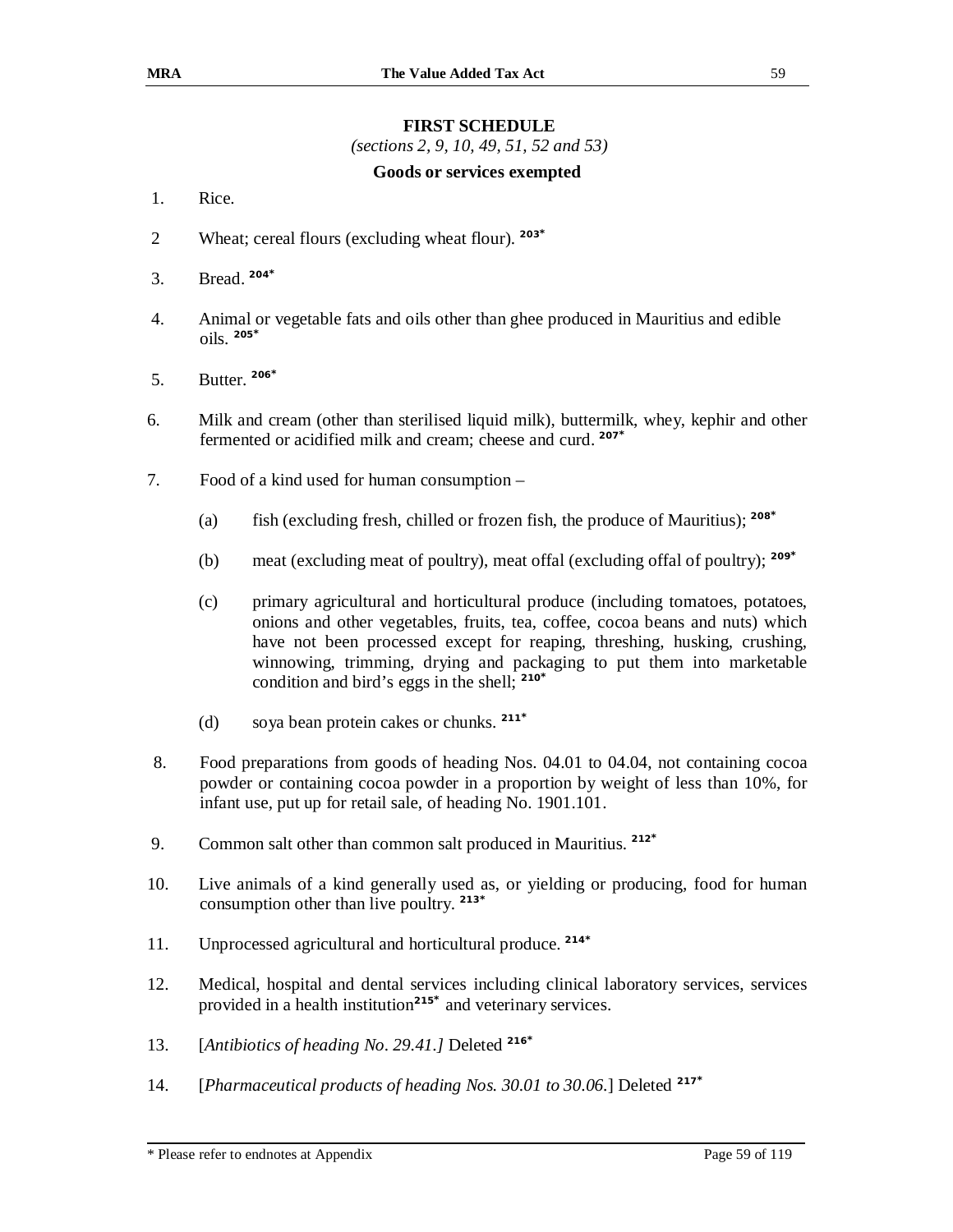- 15. Invalid carriages of heading No. 87.13; orthopaedic or other appliances or articles of heading No. 90.21.
- 16. Educational and training services provided by institutions registered with the Mauritius Qualification Authority.**<sup>218</sup>\***
- 17. Journals and periodicals of heading No. 49.02. **219\***
- 18. Deleted. **220\***
- 19 Deleted. **221\***
- 20 Goods re-imported in respect of which no refund under this Act was made on exportation under item Nos. E1 and E2.
- 21. Goods imported under the transhipment procedure laid down in the Customs Act 1988 under item No. E4.
- 22. Articles re-imported after repairs on proof that they were sent from Mauritius provided that they shall be charged with VAT on the value of the repairs and the customs duty and excise duty chargeable thereon under item No.E6.
- 23. Bona fide baggage of a passenger under item No. E8.
- 24. Household and personal effects of a passenger under item No. E9.
- 25. Goods imported in the baggage of a passenger under item No. E10.
- 26. Goods (excluding merchandise for sale, tobacco in any form, wines, spirits, arms and ammunition) imported by post of a value for duty purposes not exceeding 1000 rupees under item No. E11.
- 26A. Sharlon shade, green house, shade screens, fertigation pumps, irrigation pumps, drip irrigation and automatic irrigation controller, imported by persons for use in agriculture under item No. E12. **222\***
- 27. The transport of passengers by public service vehicles excluding contract buses for the transport of tourists and contract cars.
- 28. Deleted. **223\***
- 29. Deleted.**<sup>224</sup> \***
- 30. (a) Charges under a hire purchase agreement or under a finance lease agreement.
	- (b) Postal services and services provided by a person holding a Postal Service Licence under the Postal Services Act 2002 in connection with payment of pension and utility bills. **225\***
- 31 Vegetable seeds, fruit and flower seeds, bulbs and plants, used for sowing or planting.
- 32 (Deleted) **<sup>226</sup>\***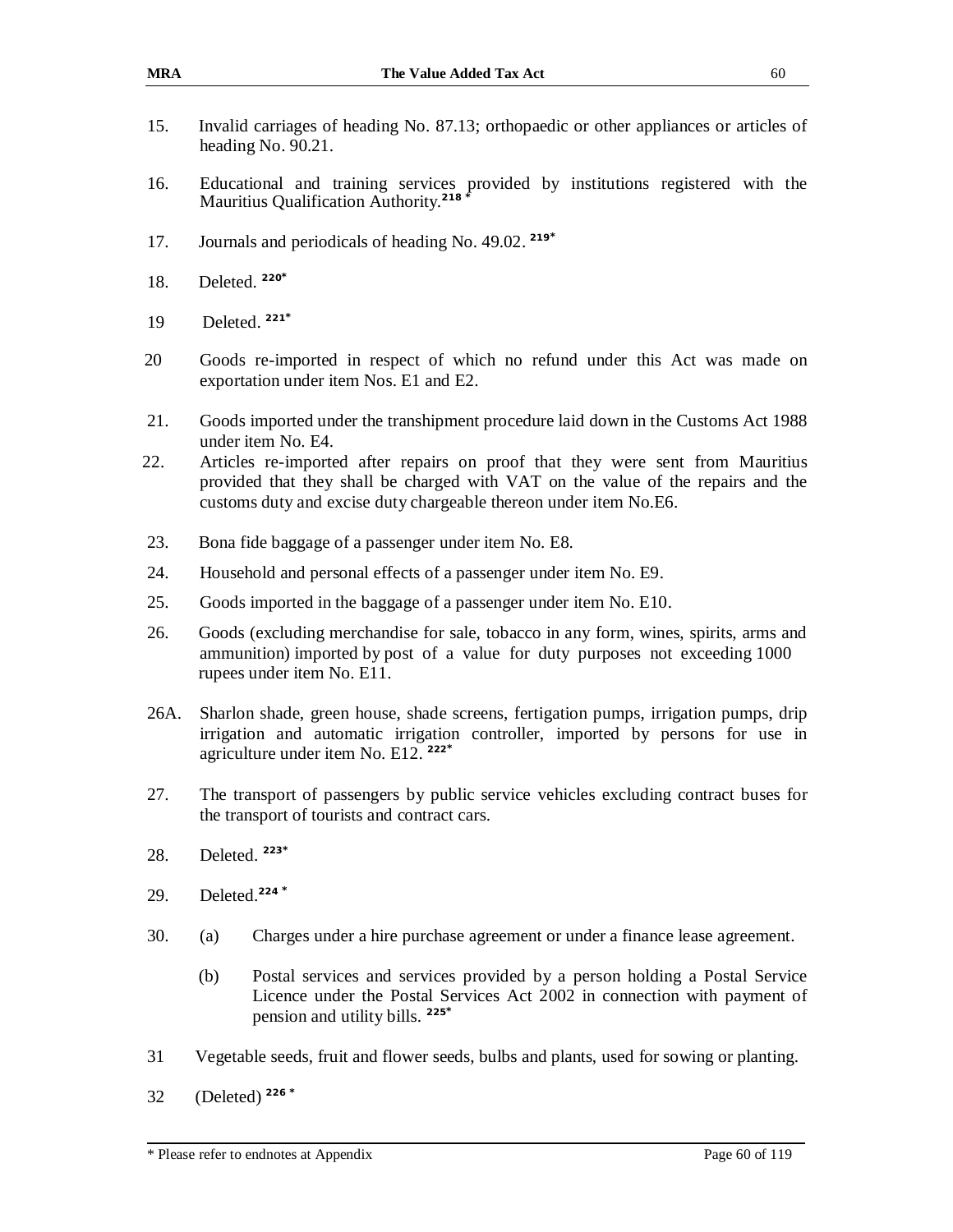- 33 Molasses when supplied, either for consideration or otherwise, to planters, and bagasse. **227\***
- 34. Herbicides.
- 35. Deleted. **228\***
- 36. (a) The renting of fixed telephone lines.
	- (b) Charges in respect of internet services provided by an internet service provider of an amount of up to 100 rupees per billing period. **229\***
- 37. Deleted **<sup>230</sup>\***
- 38. Aircraft leasing.
- 39. Aircrafts of heading No.88.02. **231 \***
- 40. Ships for the transport of persons or goods or both persons and goods falling under heading No. 89.01.
- 41. Fishing vessels, factory ships and other vessels for processing or preserving fishery products of heading No. 89.02.
- 42. Works of art, collectors' pieces and antiques of heading Nos. 97.01 to 97.06.
- 43. Cargo handling services in respect of goods transported by sea or air **232\***
	- (a) from or to Mauritius;
	- (b) from or to the Island of Rodrigues;
	- (c) from or to the Outer Islands; or
	- (d) from a place outside Mauritius to another place outside Mauritius.
- 44. Deleted **<sup>233</sup>\***
- 45. Entrance fees to any event in respect of any sport discipline specified in the Physical Education and Sport (Designation of Sport Disciplines) Regulations 1986.
- 46. The renting of, or other grant of the right to use, accommodation in a building used predominately as a place of residence of any person and his family, if the period of accommodation for a continuous term exceeds 90 days.
- 47. Subject to item 48, the grant, assignment or surrender of any interest in or right over land or of any licence to occupy land. **234\***
- 48. The sale or transfer of an immovable property, a building or part of a building, apartment, flat or tenement -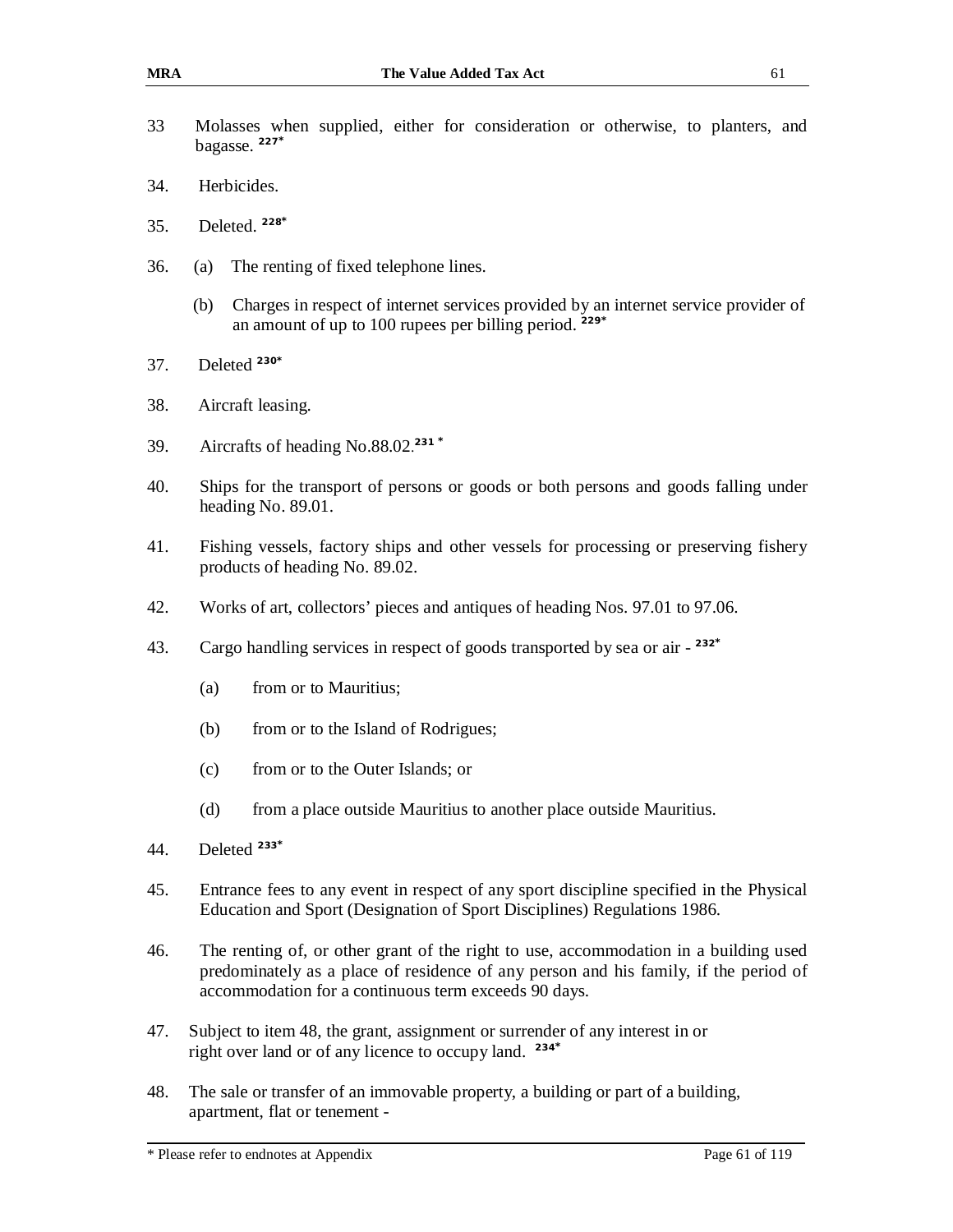- (a) for residential purposes;
- (b) for any other purposes except land with any building, building or part of a building, apartment, flat or tenement together with any interest in or right over land, sold or transferred by a VAT registered property developer to a VAT registered person. **235\***
- 49. Burial and cremation services and coffins.
- 50. The following financial services
	- (a) banking services (other than services supplied by a bank holding a banking licence under the Banking Act 2004 in respect of its banking transactions with non-residents and corporations holding a Global Business Licence under the Financial Services Development Act 2001) including - **236\***
		- (i) services provided by the Bank of Mauritius; and
		- (ii) the issue, transfer or receipt of, or any dealing with, money, any security for money or any note or order for the payment of money, the provision of prescribed Islamic financing arrangement as defined under the Banking Act 2004 and the operation of any current, deposit or savings account, but except **237 \*** -
			- (A) services provided to merchants accepting a credit card or debit card as payment for the supply of goods or services (merchant's discount);
			- (B) services in respect of safe deposit lockers, issue and renewal of credit cards and debit cards; and
			- (C) services for keeping and maintaining customers' accounts (other than transactions involving the primary dealer system);
	- (b) services provided by foreign exchange dealers and money changers;
	- (c) the issue, transfer or receipt of, or dealing with any stocks, bonds, shares, debentures and other securities, including the underwriting and the settlement and clearing of such securities;
	- (d) the issue or transfer of ownership of a unit under any unit trust;
	- (e) the management of investment funds and of pension funds;
	- (f) the arrangement, provision, or transfer of ownership, of any contract of insurance or re-insurance under the Insurance Act; **<sup>238</sup>\***
	- (fa) the making of loans between entities within the same group; and **<sup>239</sup>\***
	- (g) such other financial services as may be prescribed. **240\***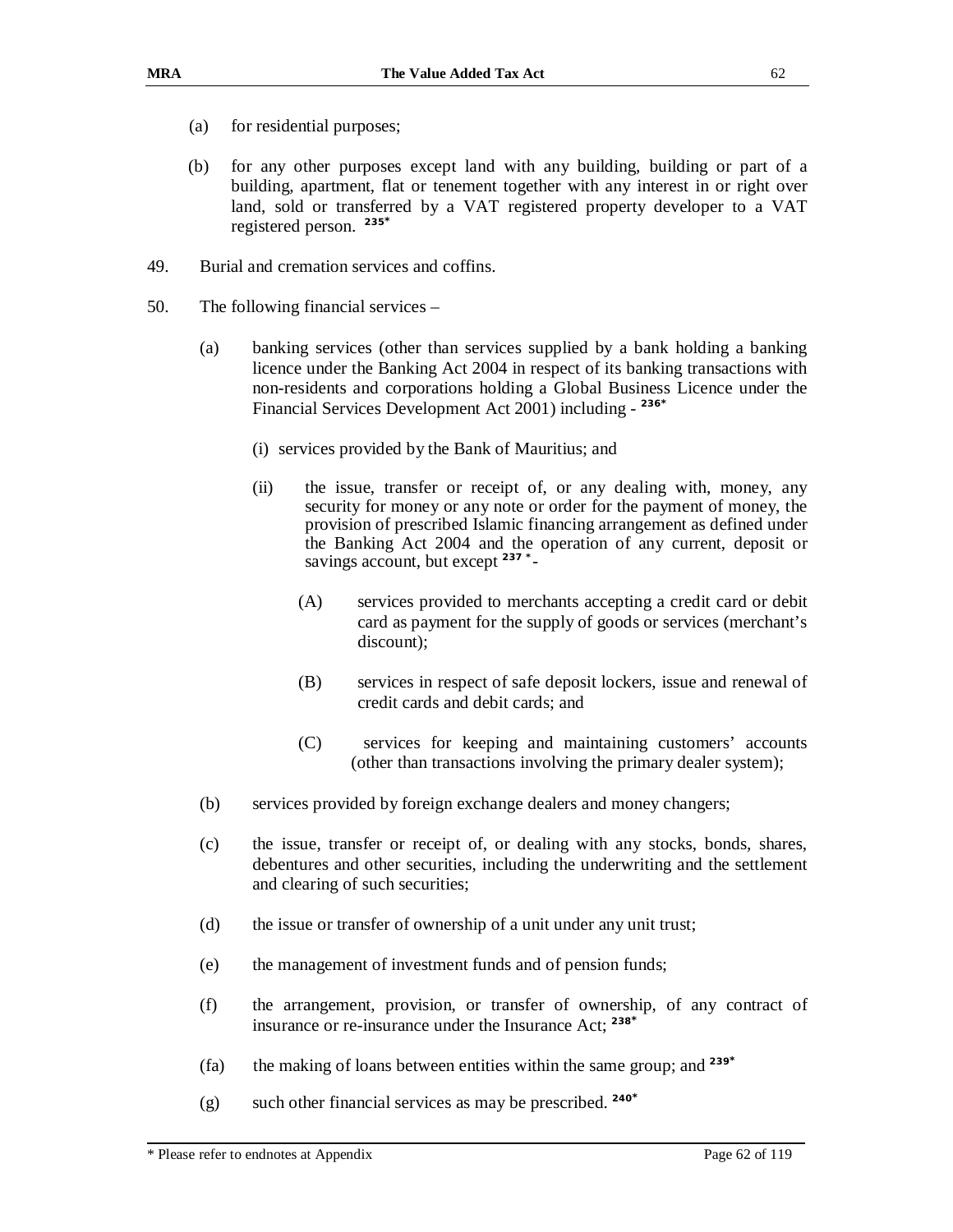- 51. Buses of H.S Codes 8702.1011 and 8702.9011 and chassis for buses of H.S Code 8706.0011 operated under a road service licence and used for the transport of the general public. **241\***
- 52. (a) Gold compounds of H. S. Code 2843.30 . **242\***
	- (b) Gold, unwrought or in semi-manufactured forms, or in powder form, or waste and scrap of heading 71.08
	- (c) Chains and similar articles produced in continuous length exceeding 200 centimetres, clasps and parts of silver suitable for use in the manufacture of jewellery of H.S. Code 7113.111
	- (d) Chains and similar articles produced in continuous length exceeding 200 centimetres, clasps and parts of other precious metal suitable for use in the manufacture of jewellery of heading 7113.191
- 53. Blood glucose strip of H.S. Code 3822.001. **243\***
- 54. Lancets of heading 90.18 and glucometer of H.S. Code 9027.801. **244\***
- 55. Equipment for medical, surgical and dental uses, of heading 90.18 and of H.S. Codes 9006.301, 9019.105, 9019.20, 9022.12, 9022.13, 9022.14, 9022.21, 9022.30, 9022.901, 9022.902, 9022.909, 9027.801, 9402.101, 9405.103 and 9405.403. <sup>245\*</sup>
- 55A Equipment for medical, surgical and dental uses, of heading 94.03 and of H.S. Codes 8414.60, 8414.80, 8419.89 and 9011.80, when imported for use in a health institution.**<sup>246</sup> \***
- 56. Cotton of headings 52.01, 52.02 and 52.03. **247\***
- 57. Pearls, diamonds, stones, silver and platinum including waste and scrap, of headings 71.01, 71.02, 71.03, 71.05, 71.06, 71.10 and 71.12 and of H.S. Codes 7104.20 and 7104.90. **248\***
- 58. Machinery and equipment, of headings 84.44 to 84.49 and 84.51 and of H.S Codes 8452.21, 8452.29, 8452.40 and 8452.90. **249 \***
- 59. Emery, natural corundum, natural garnet and other natural abrasives of H.S. Code 2513.20 **250\***
- 60. Preparations for the treatment of textile materials, leather, furskins or other materials of H.S. Codes 3403.11 and 3403.91 **251\***
- 61. Printed circuits of heading 85.34 and electronic integrated circuits and microassemblies of heading 85.42 **252\***
- 62. Pigs', hogs' or boars' bristles and hair; badger hair and other brush making hair; and waste of such bristles or hair of heading 05.02 **253\***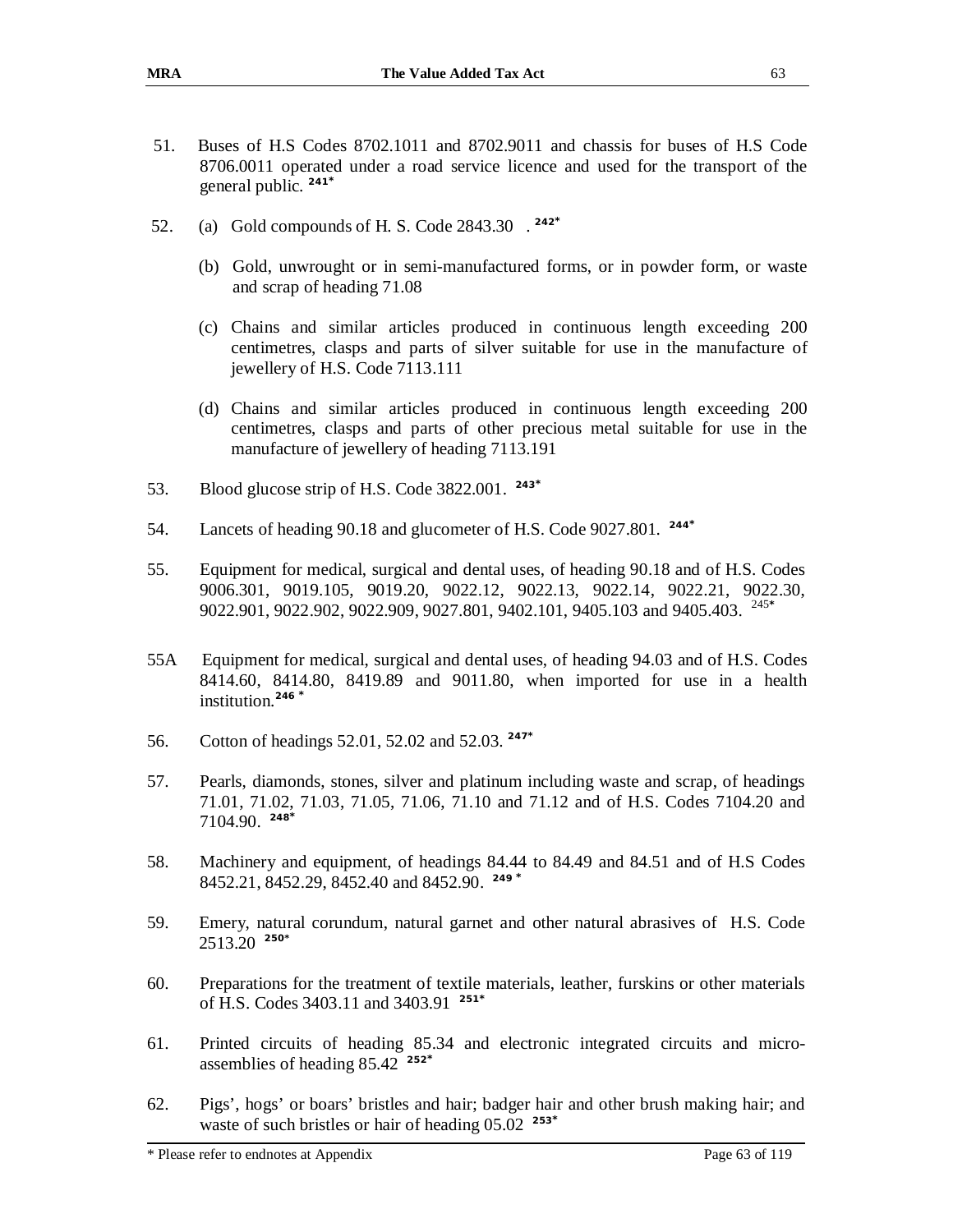- 63. Machinery of H.S Codes 8422.20 to 8422.40 **254\***
- 64. Watch movements of heading 91.08 and H.S. Codes 9110.11 to 9110.19 and watch or clock parts of heading 91.14 **255\***
- 65. Construction of a building or part of a building, flat or tenement (excluding repairs or renovation), to be used for residential purposes, provided that - **256\*** 
	- (a) the contract in respect thereof has been entered into; or
	- (b) the letter of intent relating to an Integrated Resort Scheme prescribed under the Investment Promotion Act has been issued,

prior to 1 October 2006.

- 66. Anti-smoking chewing gum and anti-smoking patches.**257 \***
- 67. Life jackets of H.S. Codes 3926.201, 4015.901 and 6307.20.
- 68. Parts of footwear of H.S. Code 64.06.
- 69. Buckles and shoe lasts.
- 70. Shoe welt.

For the purposes of this Schedule -

- (a) the heading Nos. refer to the heading numbers of Part I of the First Schedule to the Customs Tariff Act;
- (b) the item Nos. refer to the item Nos. of Part II of the First Schedule to the Customs Tariff Act;
- (c) "fish", "meat" and "meat offal" in item  $7(a)$  and  $(b)$   $258^*$ 
	- (i) include food preparations containing more than 20% by weight of fish, sausage, meat, meat offal, blood, or any combination thereof; but
	- (ii) exclude caviar and caviar substitutes of heading 16.04 and the stuffed products of heading No. 19.02 or the preparations of heading No. 21.03 or 21.04;
- (d) "health institution" in item 12 and 55A has the same meaning as in the Private Health Institutions Act 1989; **<sup>259</sup>\***
- (e) "public service vehicles" in item 27 has the same meaning as in the Road Traffic Act;
- (f) "contract cars" in item 27 has the meaning assigned to it by section 75 of the Road Traffic Act.
- (g) "Outer Islands" in item 43 has the same meaning as in the Outer Islands Development Corporation Act 1982.
- (h) "land" in item 47 means any vacant land or any land or part thereof with any building, flat or tenement thereon.
- (i) "services" in item  $50(f)$  in relation to  $-$  <sup>260\*</sup>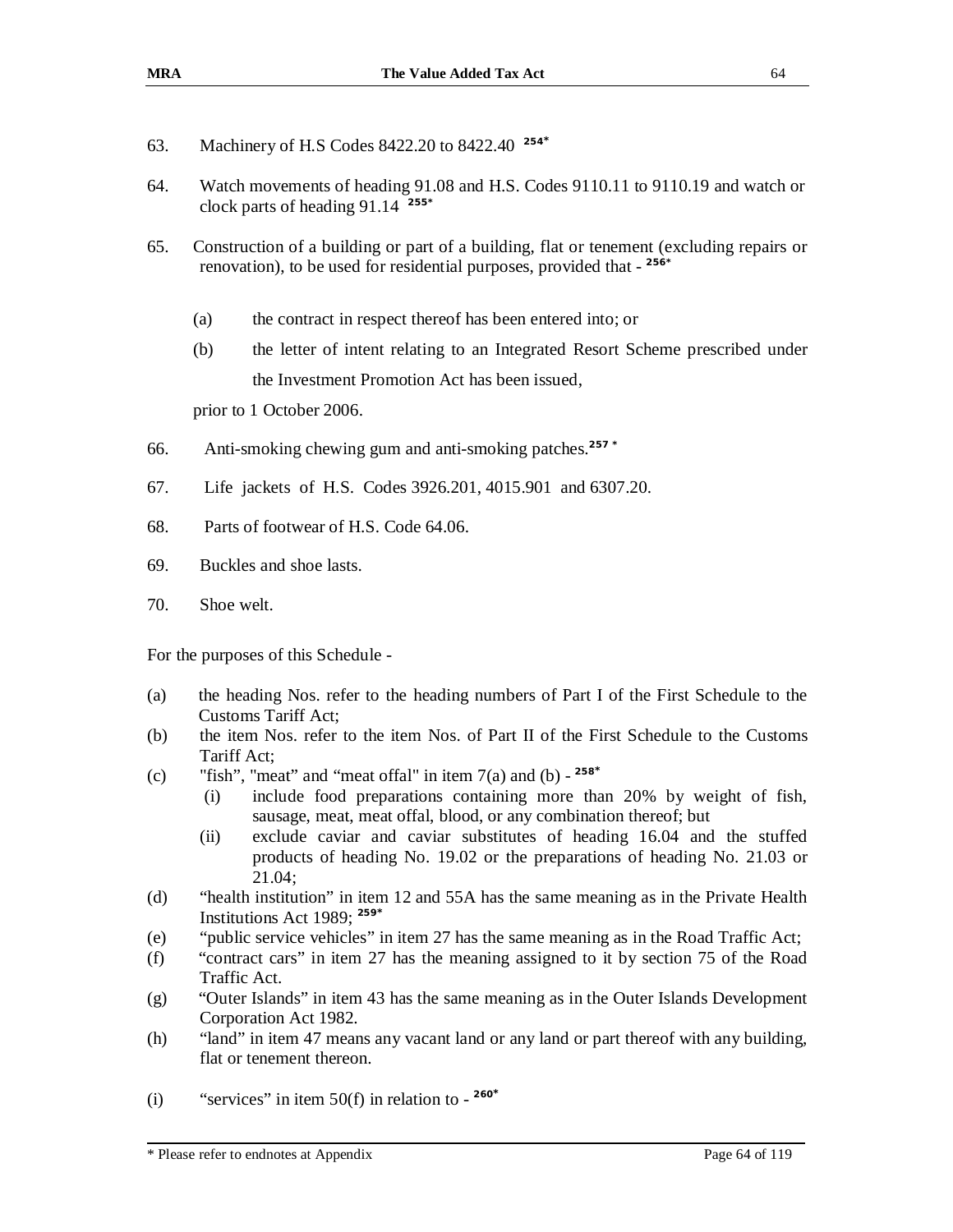- (i) an insurance agent, shall not include services in respect of contracts of life insurance entered into prior to 10 January 2003; or
- (ii) an insurance broker or insurance salesman, shall not include services in respect of contracts of life insurance entered into prior to 1 October 2003.
- (j) the exemption granted under item 51 shall be valid up to 31 August 2007. **261 \***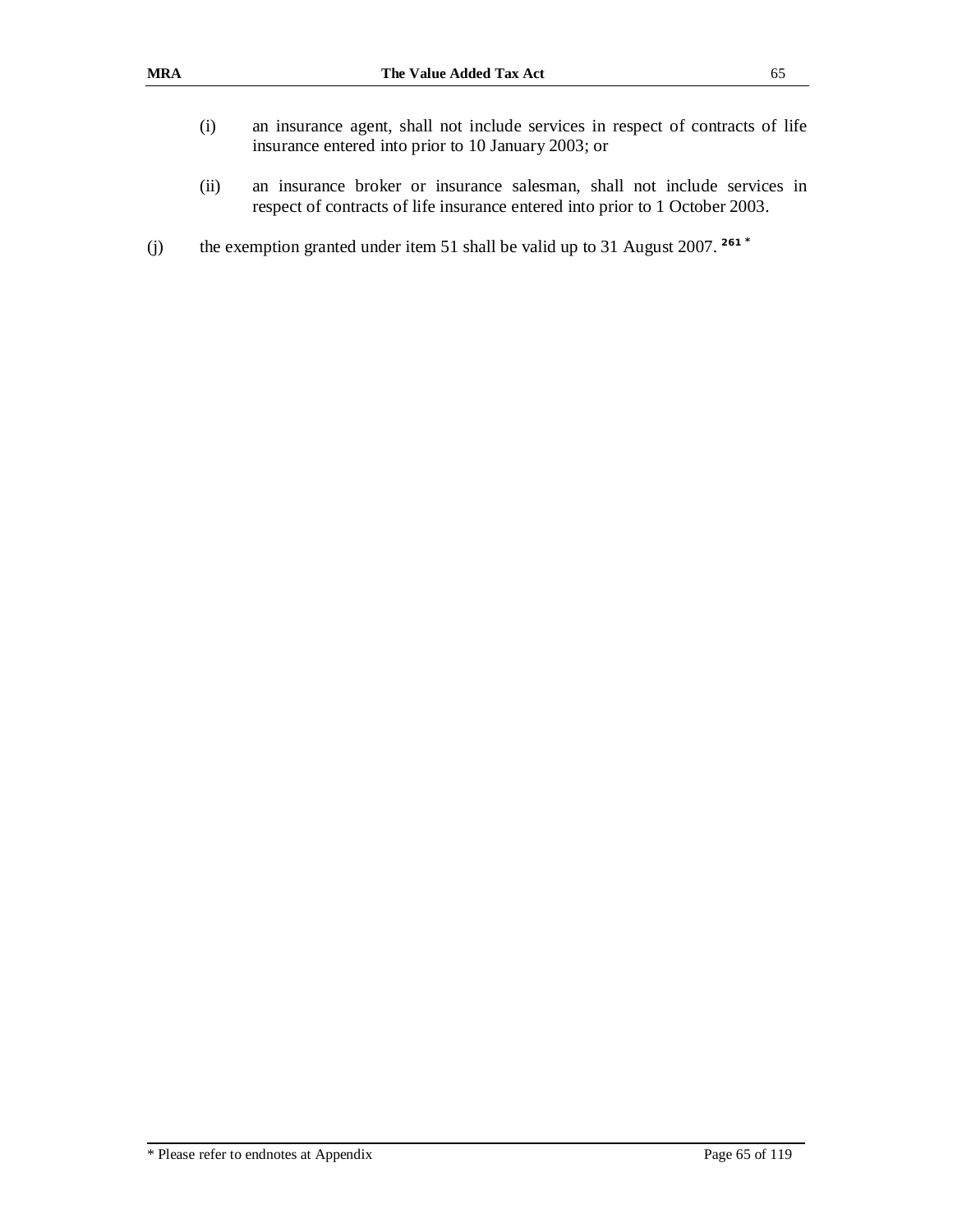### **SECOND SCHEDULE**

*(sections 2 and 25)* 

Amount of annual turnover ... ... ... ... ... ... ... 10 million rupees  $262^{*}$ 

### **THIRD SCHEDULE**

\_\_\_\_\_\_\_\_

*(section 4)* 

### **MATTERS TO BE TREATED AS SUPPLY OF GOODS OR SERVICES**

- 1. The sale, transfer or disposal of a business is a supply of goods.
- 2. The grant, assignment or surrender of any interest in or right over land or of any licence to occupy land is a supply of goods.
- 3. The transfer of an undivided share in movable or immovable property is a supply of services.
- 4. Any transfer of the whole property in goods is a supply of goods; but the transfer
	- (a) of any undivided share of the property; or
	- (b) of the possession of goods,

is a supply of services.

- 5. Goods produced by applying to another person's goods a treatment or process is a supply of goods.
- 6. Where the possession of goods is transferred
	- (a) under an agreement for the sale of the goods; or
	- (b) under an agreement which expressly contemplates that the property also will pass at some time in the future (determined by, or ascertainable from, the agreement but in any case not later than when the goods are fully paid for),

it is then in either case a supply of the goods.

7. Where by or under the direction of a person carrying on a business, goods held or used for the purposes of the business are put to any private use or are used, or made

available to any person for use, for any purpose other than a purpose of the business, whether or not for a consideration that is a supply of goods.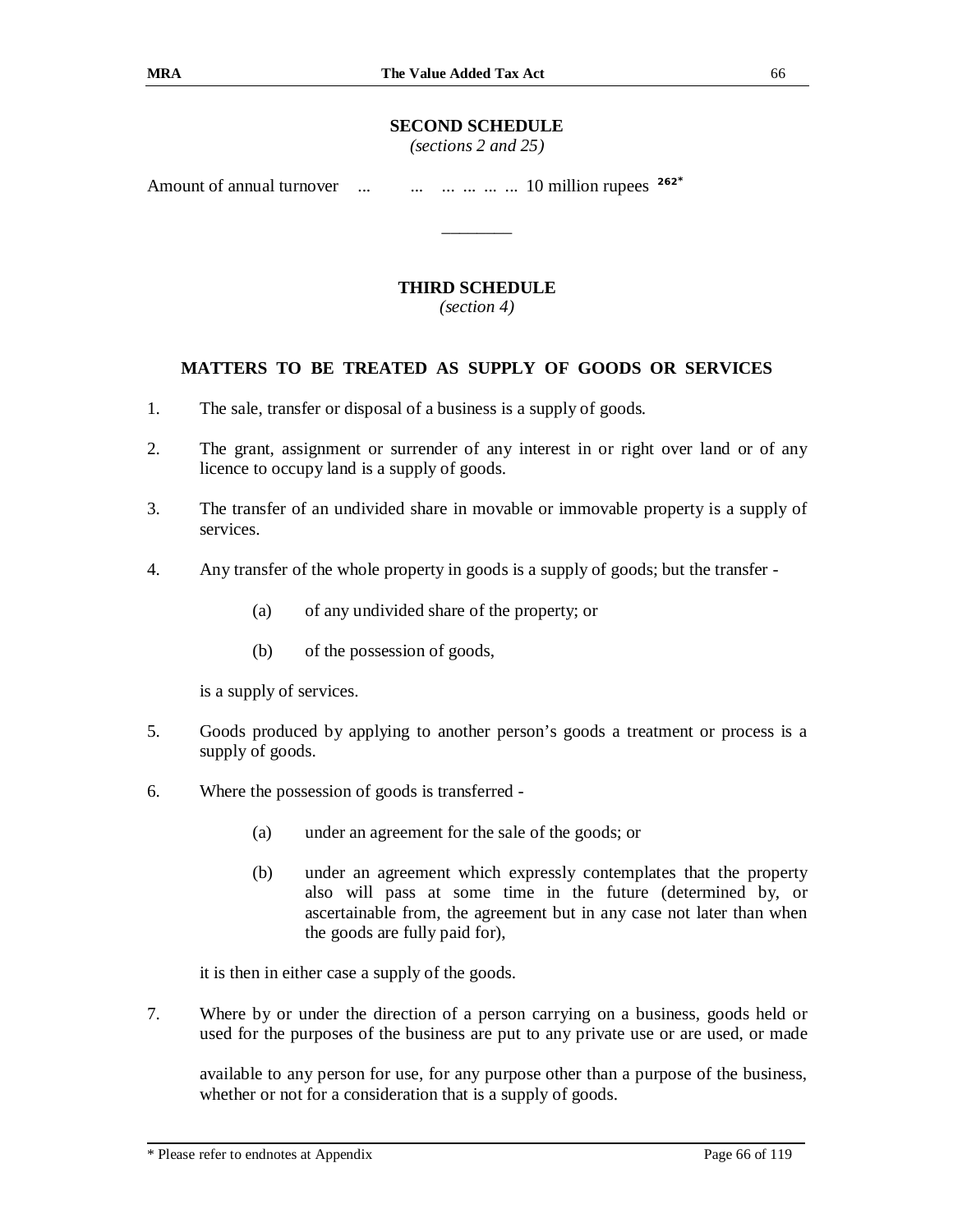- 8. Any goods given as donation, any goods put to private use or any gift of goods made for any purpose other than for business is a supply of goods.
- 9. The supply of any form of power (including electricity), gas, water, heat, refrigeration, air-conditioning or ventilation is a supply of goods.
- 10. The development, sale or transfer of computer software is a supply of services.
- 11. The leasing of, or other grant of the right to use, goods is a supply of services.
- 12. The sale, transfer, assignment, or licensing of patents, copyrights, trademarks, software, and other proprietary information is a supply of services.

### **FOURTH SCHEDULE**

*(section 10)* 

Rate of VAT **263\*** ... ... ... ... ... ... ... ... 15 per cent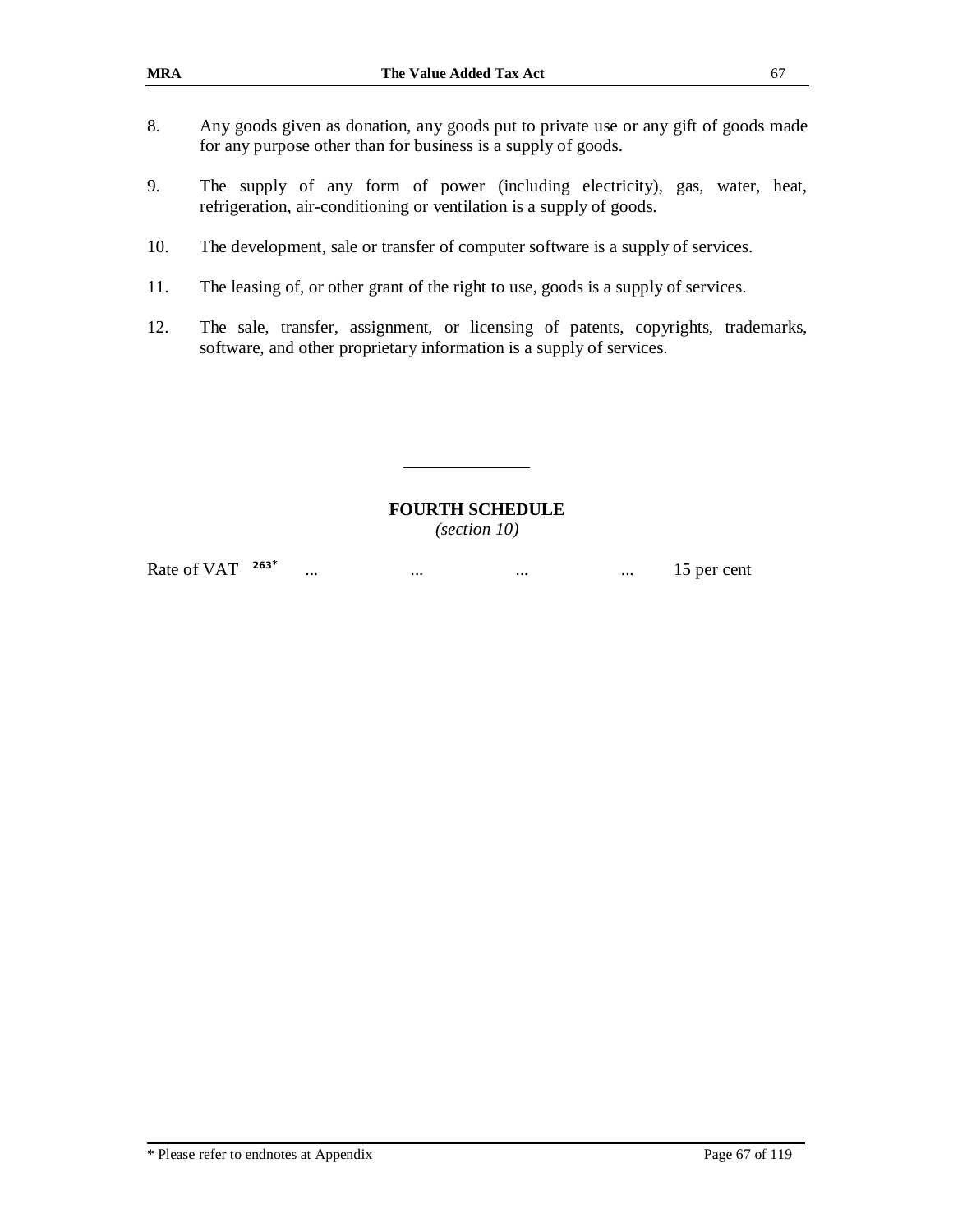# **FIFTH SCHEDULE 264 \***

*(section 11)*

- 1. Goods exported from Mauritius under Customs control. **265\***
- 2. The following goods
	- (a) wheat flour and wheat bran; **<sup>266</sup>\***
	- (b) edible oils;
	- (c) margarine;
	- (d) sterilised liquid milk, curdled milk and cream; yoghurt;
	- **(e)** sugar, sugar cane; **<sup>267</sup> \***
	- (f) live poultry, meat of poultry, edible offal of poultry and birds' eggs in the shell;
	- (g) fertilisers;
	- (h) animal feeding stuffs other than prepared pet foods;
	- (i) printed books, booklets, brochures, pamphlets, leaflets and similar printed matter (except directories and reports) of heading No. 49.01 and atlases of H.S Code 4905.911; **<sup>268</sup>\***
	- (j) children's picture, drawing or colouring books of heading No. 49.03;
	- (k) music, printed or in manuscript, whether or not bound or illustrated of heading No. 49.04;
	- (l) [*vegetables and fruits produced in and exported from Mauritius;* ] **Repealed 269\***
	- (m) [*horticultural produce produced in and exported from Mauritius;]* **Repealed 227\***
	- (n) common salt produced in Mauritius; **270\***
	- **(o)** fish, fresh, chilled or frozen, the produce of Mauritius; **<sup>271</sup>\***
	- (p) ghee produced in Mauritius; **<sup>272</sup>\***
	- (q) Kerosene including kerosene jet type fuel. **273\***
- 3. The transport of passengers and goods by sea or air **274\***
	- (a) from or to Mauritius;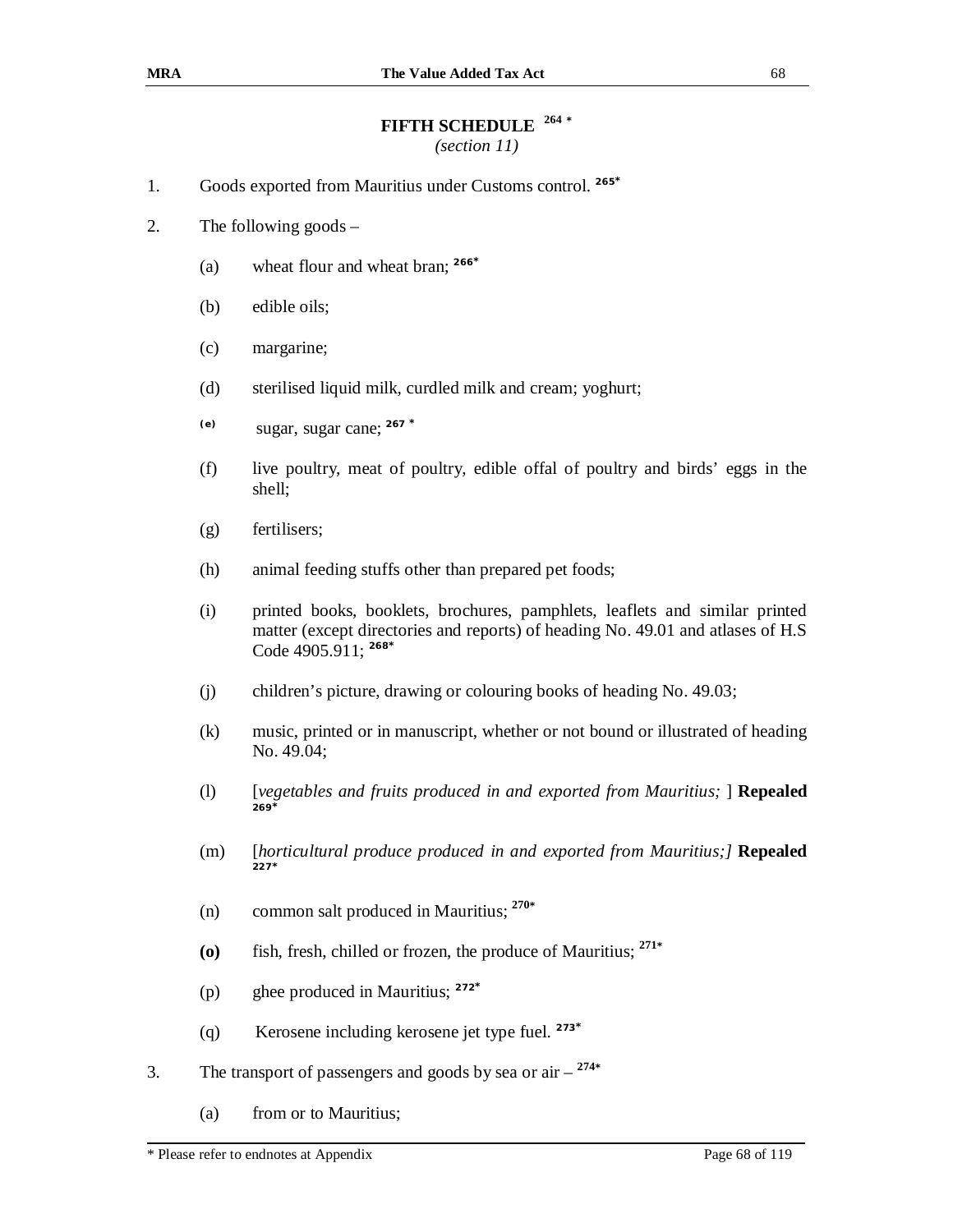- (b) from or to the Island of Rodrigues;
- (c) from or to the Outer Islands; or
- (d) from a place outside Mauritius to another place outside Mauritius.
- 4. (a) Any supply of goods made by an operator of a duty free shop situated at the port or airport.
	- (b) Any supply of goods made by an operator of a duty free shop situated at a place other than the port or airport, provided that the goods are delivered, under Customs control, to the visitor at the port or airport. **275\***
- 5. The supply of goods or services, other than those specified in the First Schedule and in section 21(2) provided that the goods and services so supplied are meant wholly and exclusively for the freeport activities of the licensee whose business premises are located in a freeport zone. **276\***
- 6. (a) The supply of services to a person who belongs in a country other than Mauritius and who is outside Mauritius at the time the services are performed.
	- (b) The supply of services **277\***
		- (i) by a holder of a management licence under the Financial Services Development Act 2001**278\*** to corporations holding a Category 1 Global Business Licence or a Category 2 Global Business Licence; or
		- (ii) by a bank holding a banking licence under the Banking Act 2004 in respect of its banking transactions with non-residents and corporations holding a Global Business Licence under the Financial Services Development Act 2001.
	- (b) For the purposes of paragraph (a), a person belongs in a country other than Mauritius if that person –
		- (i) has no permanent establishment in Mauritius for the carrying on of his business; or
		- (ii) has his place of abode outside Mauritius.
- 7 (a) Electricity supplied by the Central Electricity Board and the renting out of a meter, the reconnecting of electricity supply and the carrying out of infrastructure works, by the Board. **279\***
	- (b) Water supplied by the Central Water Authority and the renting out of a meter and the carrying out of infrastructure works by the Authority. **280\***
	- (c) Water for irrigation. **281\***
- 8 Goods and services supplied by the Wastewater Management Authority established under Wastewater Management Authority Act 2000. **282\***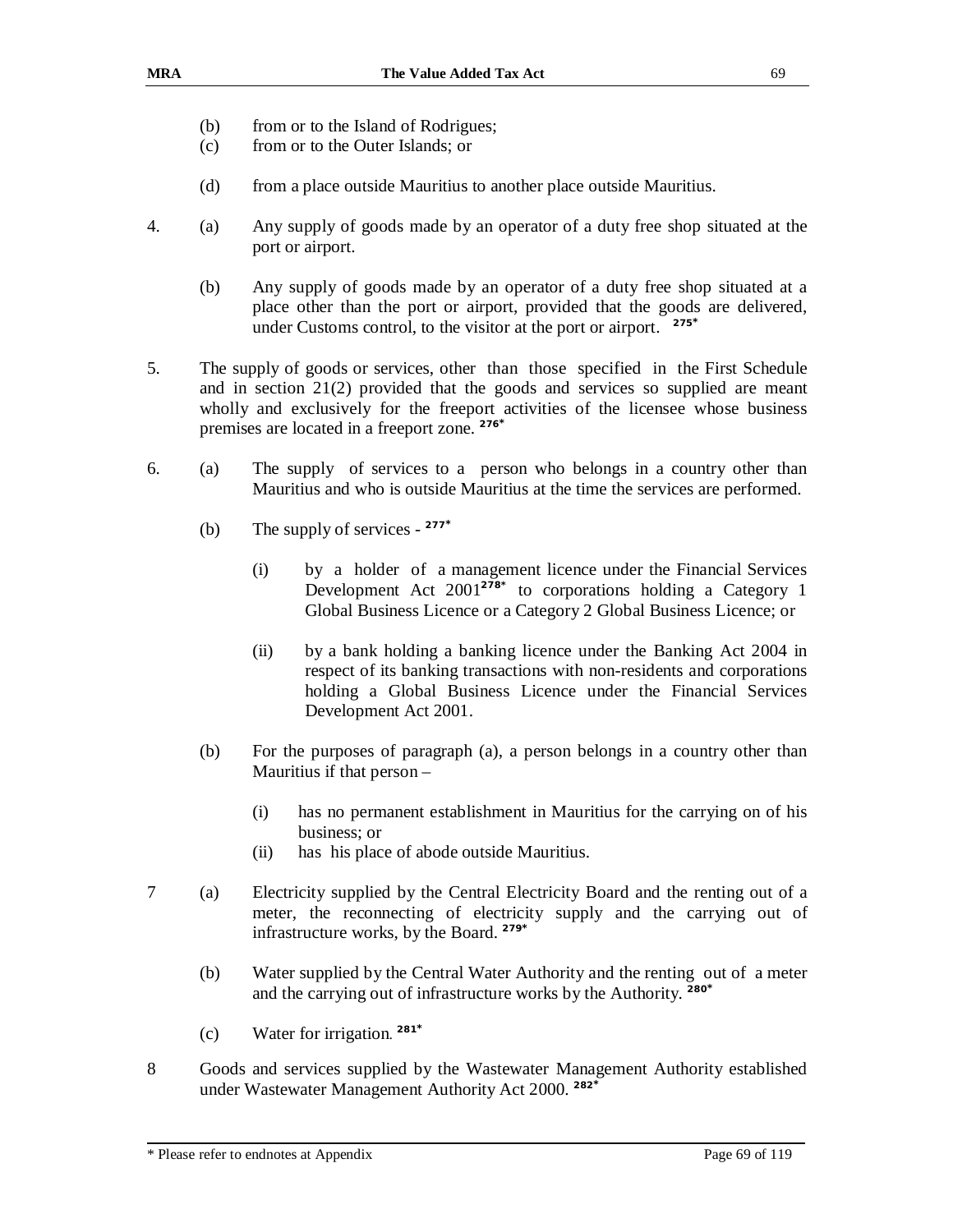- <sup>9</sup> Aeronautical services provided within an area at the airport, approved by the Director of Civil Aviation in respect of renting of spaces, hangarage and handling of aircrafts by an operator holding an investment certificate under the Investment Promotion Act. **283\***
- 10. Dyes, products and preparations, of heading 38.09 and of H.S. Codes 3204.11 to 3204.17, 3204.19 and 3212.901. **284\***
- 11. Raw hides and skins and leather of headings 41.01 to 41.15. **285\***
- 12. Silk, silk yarn and woven fabrics of silk, of headings 50.02 to 50.07. **286\***
- 13. Wool and other animal hair, yarn and woven fabrics made of wool or other animal hair, of headings 51.01 to 51.13. **287\***
- 14. Cotton sewing thread, yarn and woven fabrics of cotton, of headings 52.04 to 52.12.**<sup>288</sup> \***
- 15. Vegetable fibres, yarn and woven fabrics of vegetable fibres, of headings 53.01 to 53.11. **289\***
- 16. Sewing thread, yarn, fabrics of synthetic, artificial or man-made filaments, of headings 54.01 to 54.08. **290\***
- 17. Yarn and fabrics of synthetic, artificial or man-made staple fibres, of headings 55.01 to 55.16. **291\***
- 18. Wadding and nonwovens, of heading 56.03 and of H.S. Codes 5601.211, 5601.221, and 5601.291. **292\***
- 19. Rubber thread and cord, yarn and strip and the like, of headings 56.04, 56.05 and 56.06. **293\***
- 20. Fabrics of headings 58.01 to 58.04, 58.06, 58.09, 59.03, 59.06, 60.01 to 60.06 and of H.S. Code 5907.001. **294\***
- 21. Labels, embroidery in the piece and the like, of headings 58.07, 58.08, 58.10 and 58.11 and of H.S. Code 6307.902. **295\***
- 22. Buttons, press-fasteners, snap-fasteners and press studs, button moulds and other parts of these articles; button blanks, of heading 96.06. **296\***
- 23. Slide fasteners and parts thereof, of heading 96.07. **297\***
- 24. Dyeing services. **298\***
- 25. Soluble chemicals being potassium nitrate of H.S Code 2834.21, mono potassium phosphate of H.S Code of 2835.24 and magnesium sulphate of H.S Code 2833.21.
- 26. Antibiotics of heading No. 29.41.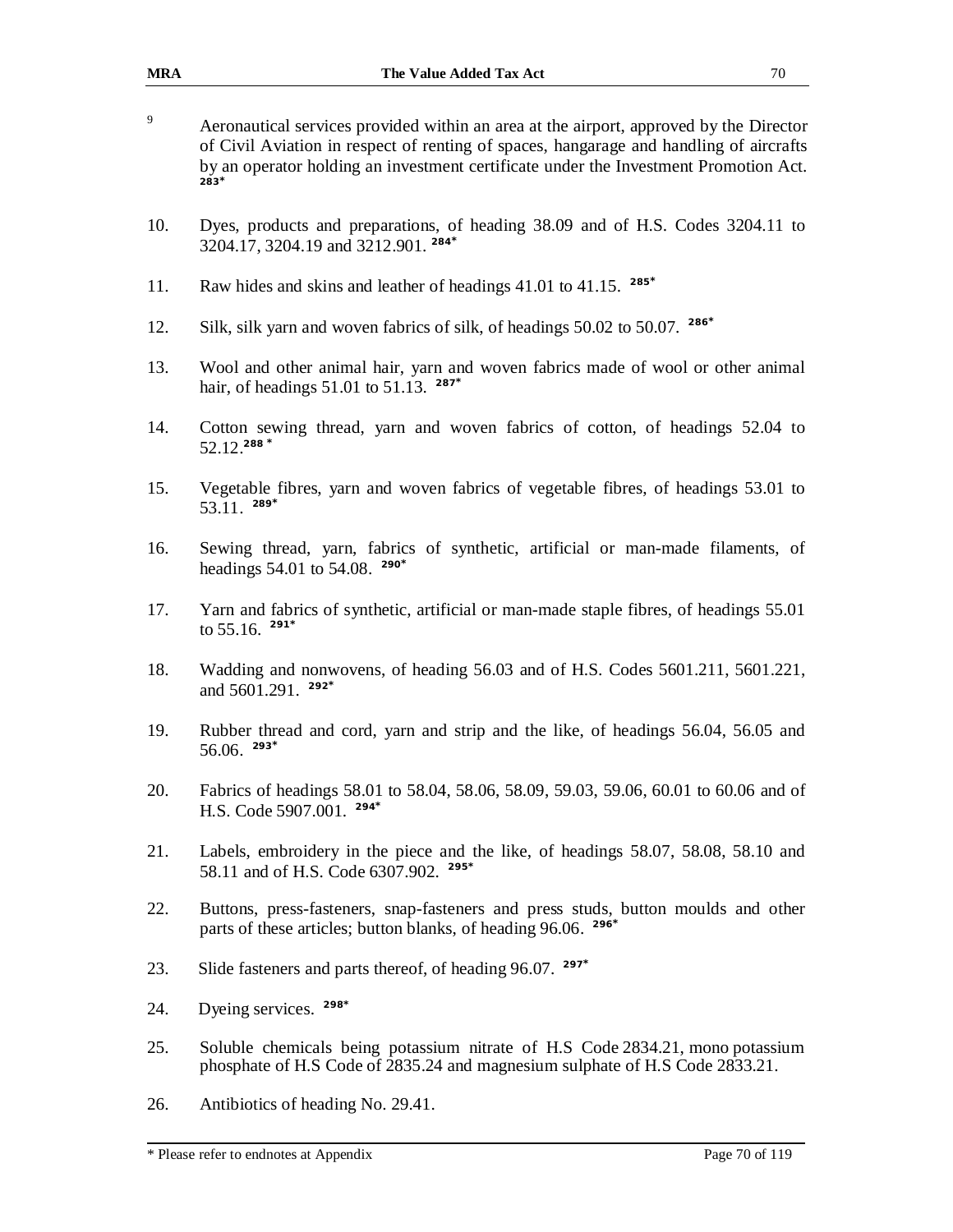- 27. Pharmaceutical products of heading Nos. 30.01 to 30.06.
- 28. Construction of semi-industrial fishing vessels during the period from 1 January to 31 December 2012.**299 \***

"For the purposes of items 2(f) and 2(o) of this Schedule, "fish", "meat of poultry" and "edible offal of poultry" - **300\***

- (a) include food preparations containing more than 20% by weight of fish, sausage, meat of poultry, edible offal of poultry, or any combination thereof; but
- (b) exclude caviar and caviar substitutes of heading 16.04 and stuffed products of heading19.02 or the preparations of heading No. 21.03 or 21.04.".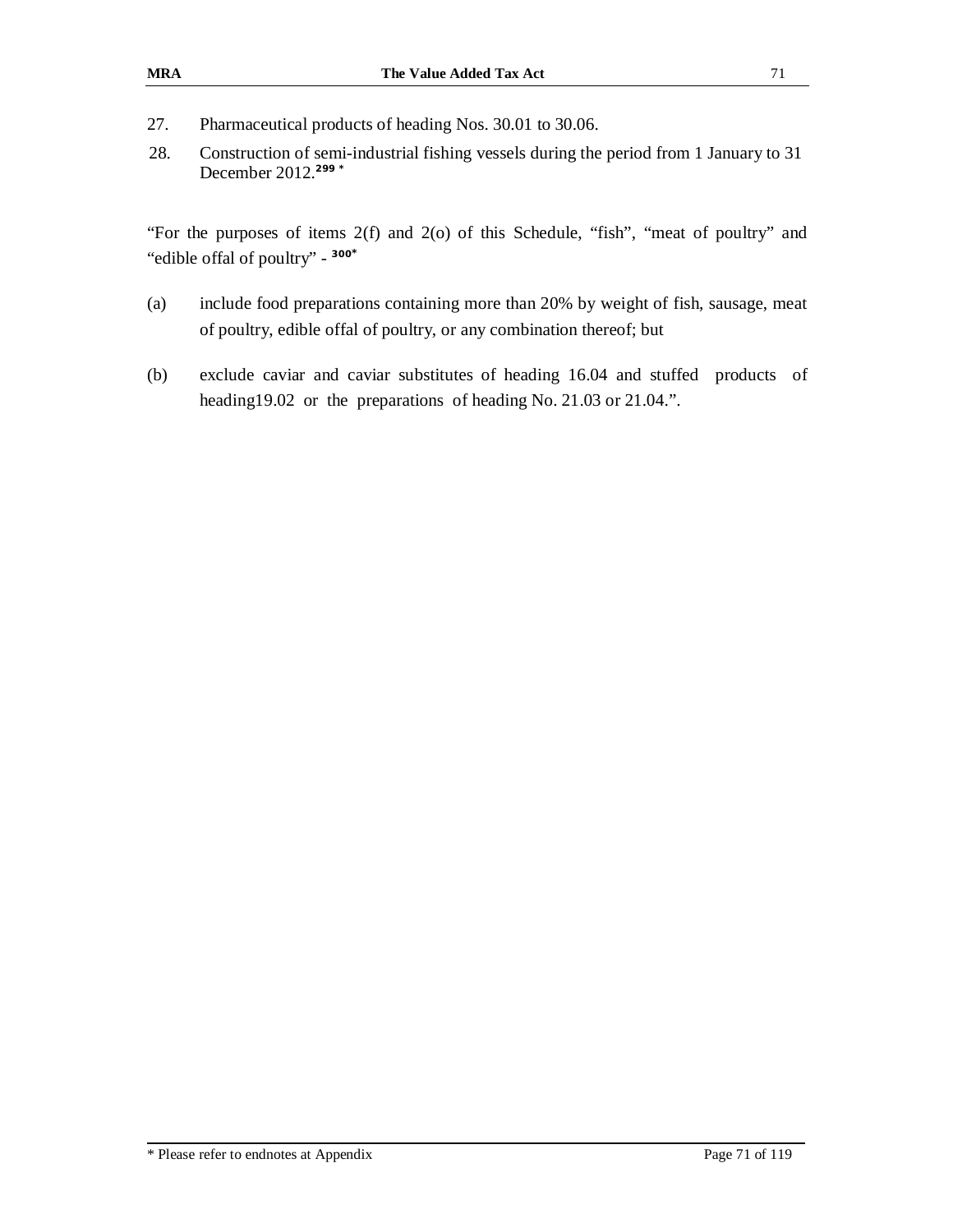### **SIXTH SCHEDULE 301\***

*(section 15)* 

### **Annual turnover of taxable supplies**

2 million rupees

\_\_\_\_\_\_\_\_

#### **SEVENTH SCHEDULE 302\***

*(sections 5, 9 and 12)*

## **PART I**

- 1. Liquified petroleum gas
- 2. Bars of iron or steel
- 3. Portland cement

## **PART II**

- 1. Motor spirit and gas oils
- 2. Cigarettes containing tobacco

### **EIGHTH SCHEDULE 303 \***

**( Deleted)**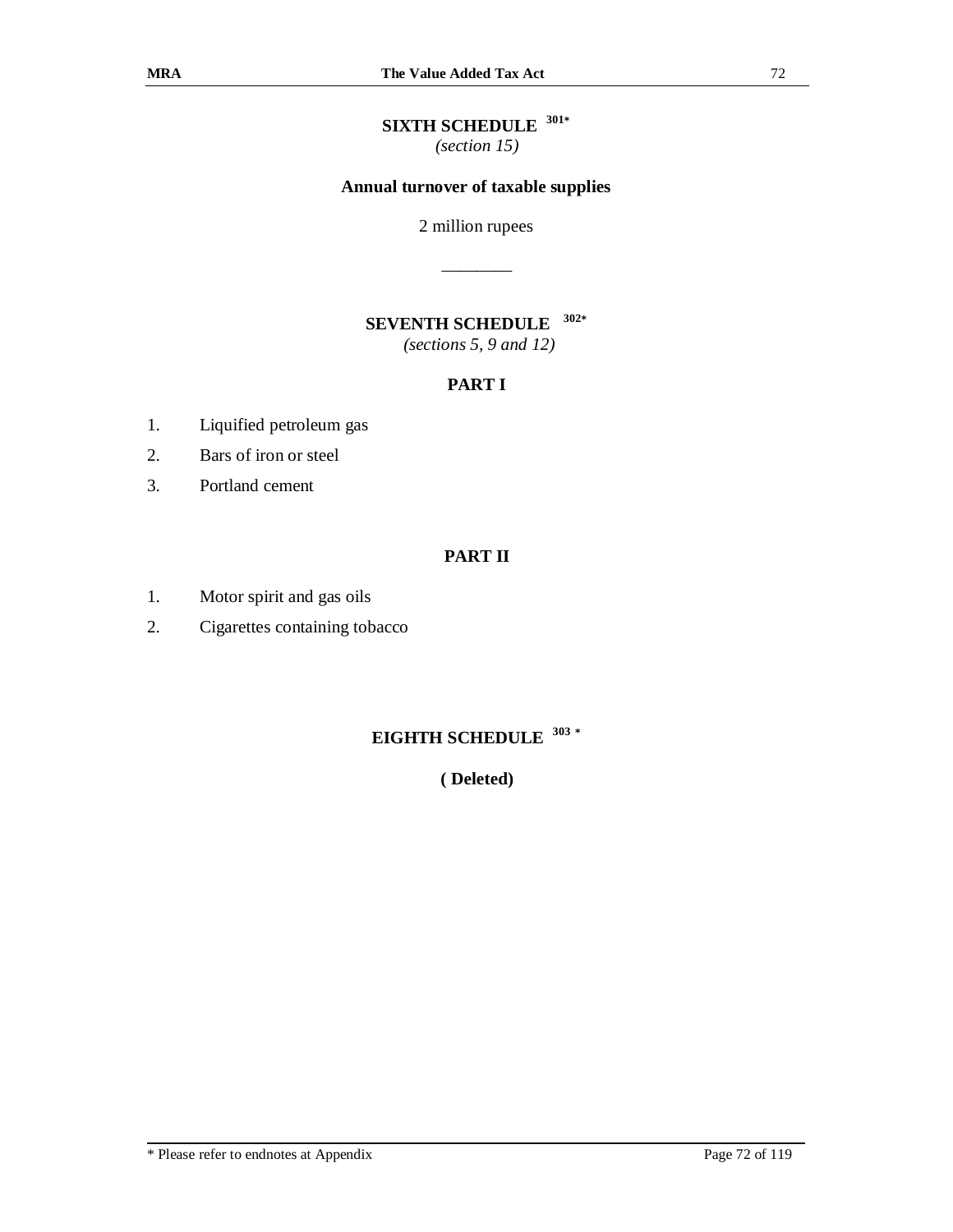## **NINTH SCHEDULE**

*(section 66)*

|    | Column 1                                                                                                                                                                                                                                                                                                                                                              | Column <sub>2</sub>                                                                                                                                                                                                                                                                    |
|----|-----------------------------------------------------------------------------------------------------------------------------------------------------------------------------------------------------------------------------------------------------------------------------------------------------------------------------------------------------------------------|----------------------------------------------------------------------------------------------------------------------------------------------------------------------------------------------------------------------------------------------------------------------------------------|
| 1. | Disabled persons and the blind.                                                                                                                                                                                                                                                                                                                                       | identifiable<br>and<br>Appliances<br>spare<br>parts<br>(including cells for hearing aids but excluding<br>such articles as spectacles, lenses and contact<br>lenses); spare parts of invalid carriages; reading<br>matter and articles specially designed for the<br>blind.            |
| 2. | charitable<br>Benevolent<br>and<br>affiliated<br>institutions<br>with<br>the<br>Mauritius<br>Council<br>of<br>Social<br>Services or receiving a subsidy<br>from Government.                                                                                                                                                                                           | Goods received as donations from abroad and<br>related to their normal activities, not intended for<br>sale.                                                                                                                                                                           |
| 3. | Any religious body approved by the<br>Director-General. 304 <sup>*</sup>                                                                                                                                                                                                                                                                                              | Goods (not being articles or materials intended<br>either for the construction, repair or furnishing of<br>buildings used for public worship or for the<br>manufacture of things to be used in connection<br>with public worship) for actual use in connection<br>with public worship. |
| 4. | The International Federation of Red<br>Cross and Red Crescent Societies,<br>the Mauritius Red Cross Society,<br><b>St</b><br>Ambulance<br>John's<br>the<br>(Mauritius),<br>Mauritius<br>Scouts<br>Association, Mauritius Girl Guides<br>Association and any other society,<br>association<br>organisation<br><b>or</b><br>approved by the Director-General.<br>$305*$ | Articles directly related to their normal activities,<br>not intended for sale.                                                                                                                                                                                                        |
| 5. | Any person.                                                                                                                                                                                                                                                                                                                                                           | Any goods not exceeding 1,000 rupees in<br>customs value imported in a single package<br>where the Director-General is satisfied that the<br>package is not part of a larger consignment.                                                                                              |
| 6. | Airlines.                                                                                                                                                                                                                                                                                                                                                             | Instructional material and training aids for<br>(1)<br>use in connection with the technical<br>training of ground and flight personnel in<br>Mauritius;                                                                                                                                |
|    |                                                                                                                                                                                                                                                                                                                                                                       | Repairs,<br>maintenance<br>(2)<br>and<br>servicing<br>equipment for the purpose of establishing<br>and maintaining international or national<br>service operated by that airline;                                                                                                      |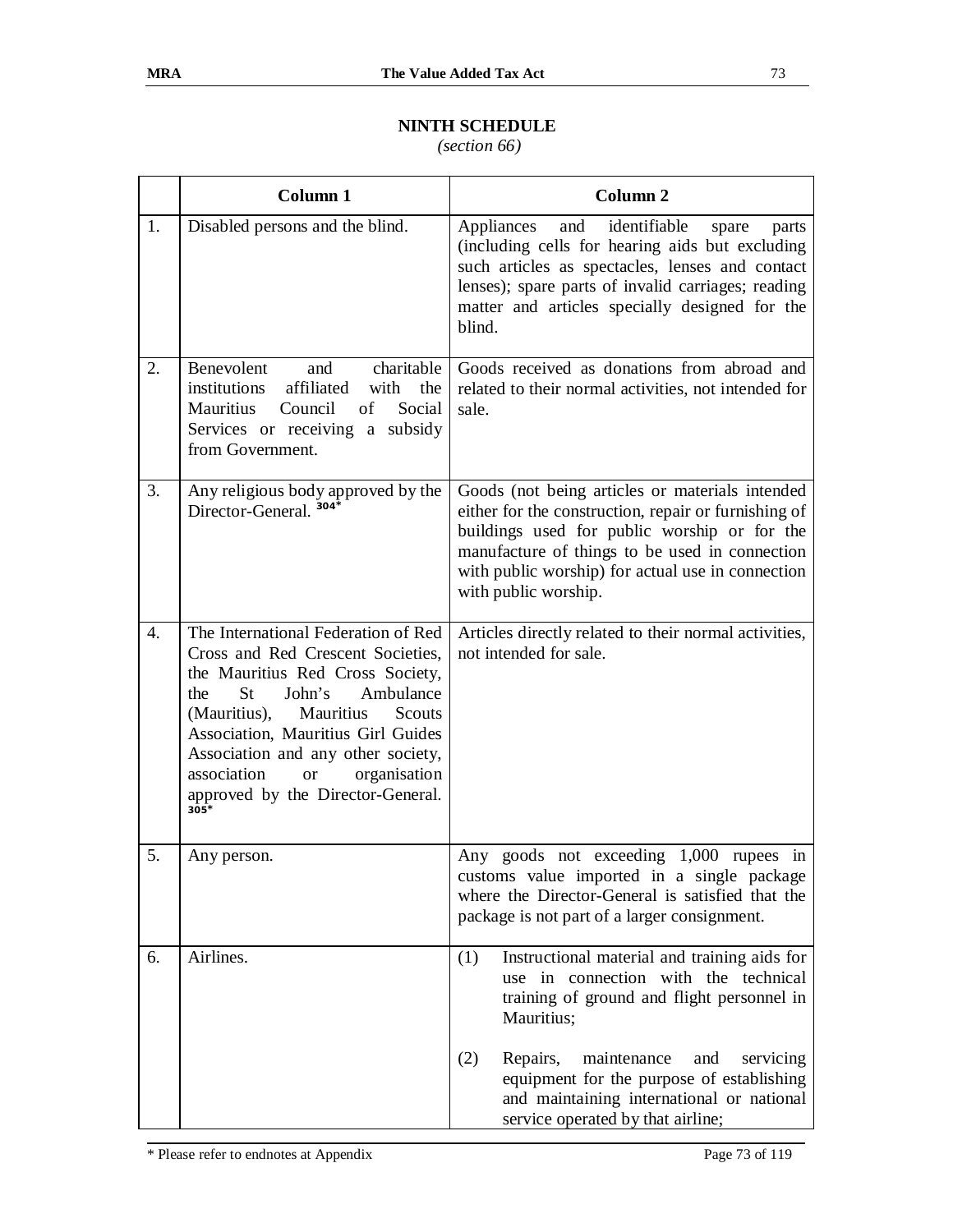| 7.  | non-citizen<br>Any<br>serving<br>in<br>Mauritius under a Bilateral<br><b>or</b><br>Multilateral Agreement with the<br>Government of Mauritius.                                                                                                                                                                          | when certified by the Director of Civil Aviation<br>that the goods are to be used for the purposes<br>mentioned in paragraphs $(1)$ and $(2)$ ;<br>(3)<br>Fuel and lubricants and other consumable<br>technical supplies contained in the tanks or<br>other receptacles on any aircraft arriving in<br>Mauritius, provided that no quantity of<br>such fuel, lubricants or other consumable<br>technical supplies is unloaded without<br>paying tax except temporarily and under<br>customs control; and fuel, lubricants and<br>other consumable technical supplies taken<br>on board the aircraft for consumption<br>during flight.<br>Any goods imported or purchased ex-bond as<br>may be approved by the Minister. |
|-----|-------------------------------------------------------------------------------------------------------------------------------------------------------------------------------------------------------------------------------------------------------------------------------------------------------------------------|-------------------------------------------------------------------------------------------------------------------------------------------------------------------------------------------------------------------------------------------------------------------------------------------------------------------------------------------------------------------------------------------------------------------------------------------------------------------------------------------------------------------------------------------------------------------------------------------------------------------------------------------------------------------------------------------------------------------------|
| 8.  | $306*$                                                                                                                                                                                                                                                                                                                  |                                                                                                                                                                                                                                                                                                                                                                                                                                                                                                                                                                                                                                                                                                                         |
| 9.  | Diplomatic missions and agents.                                                                                                                                                                                                                                                                                         | Rent, telephone and other services. $307*$<br>(a)                                                                                                                                                                                                                                                                                                                                                                                                                                                                                                                                                                                                                                                                       |
|     |                                                                                                                                                                                                                                                                                                                         | Goods purchased from a registered<br>(b)<br>on presentation of a VAT<br>person<br>Exemption<br>Card<br>issued<br>jointly<br>by the Director-General and the Secretary<br>for Foreign Affairs, subject to<br>the<br>conditions<br>specified<br>the<br>in<br>VAT Exemption Card. <sup>308</sup> *                                                                                                                                                                                                                                                                                                                                                                                                                         |
| 10. | Any company engaged wholly and<br>exclusively in $-$<br>the provision of e-commerce<br>(a)<br>services to persons residing<br>outside Mauritius; or<br>registration<br>(b)<br>the<br>and<br>processing in Mauritius of<br>placed<br>bets<br>on<br>overseas<br>sporting events by persons<br>residing outside Mauritius. | Services provided by banks in respect of credit<br>cards or debit cards processed by the company<br>or accepted by the company as payment for the<br>supply of services it provides. 309 <sup>*</sup>                                                                                                                                                                                                                                                                                                                                                                                                                                                                                                                   |
| 11. | Any person approved by the<br>Tertiary Education<br>Commission<br>established<br>under<br>the<br>Tertiary                                                                                                                                                                                                               | Construction of a purpose-built building for the<br>provision of tertiary education, as may be<br>Education<br>approved<br>Tertiary<br>by<br>the                                                                                                                                                                                                                                                                                                                                                                                                                                                                                                                                                                        |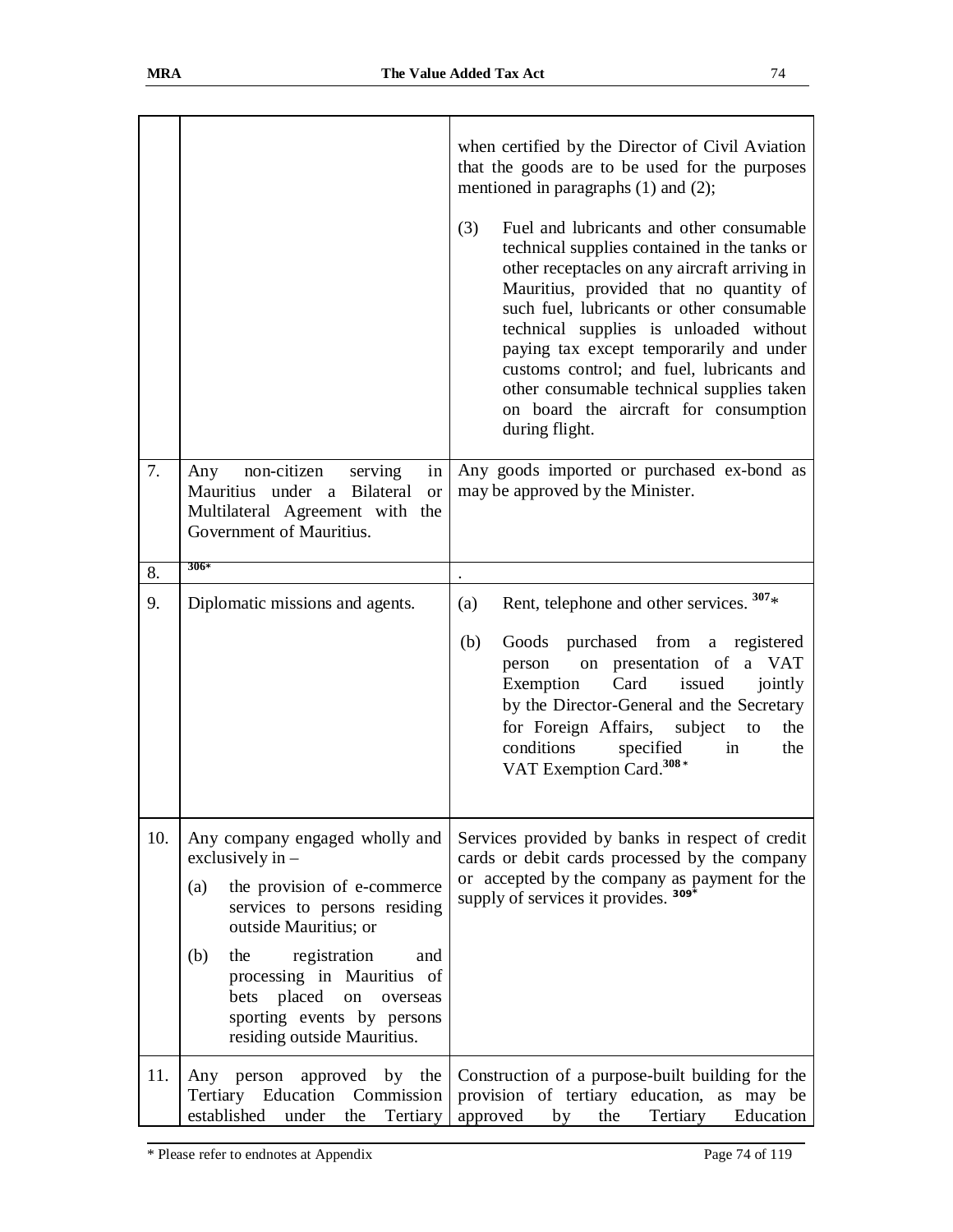|     | Education Commission Act, as a Commission. <sup>310*</sup><br>person engaged in the provision of<br>tertiary education.                                                                                                                                                                                            |                                                                                         |
|-----|--------------------------------------------------------------------------------------------------------------------------------------------------------------------------------------------------------------------------------------------------------------------------------------------------------------------|-----------------------------------------------------------------------------------------|
|     | Column 1                                                                                                                                                                                                                                                                                                           | Column <sub>2</sub>                                                                     |
| 12. | Any holder of a road service<br>licence for the transport of the<br>general public by bus.                                                                                                                                                                                                                         | Bus bodies built during the period up to 31<br>August 2007 on imported bus chasis. 311* |
| 13  | Any company registered with the<br>Board of Investment established<br>under the Investment Promotion<br>Act, as a company engaged in the<br>provision of health services. <sup>312*</sup>                                                                                                                          | Construction of a purpose-built building for the<br>provision of health services.       |
| 14  | (a) National Housing Development   Construction of social housing.<br>$313*$<br>Company Ltd.<br>(b) Housing development trust, or<br>non-profit vehicle,<br>other<br>carrying on the construction of<br>social housing, registered<br>with the committee set up<br>under section $50L(3)$ of the<br>Income Tax Act |                                                                                         |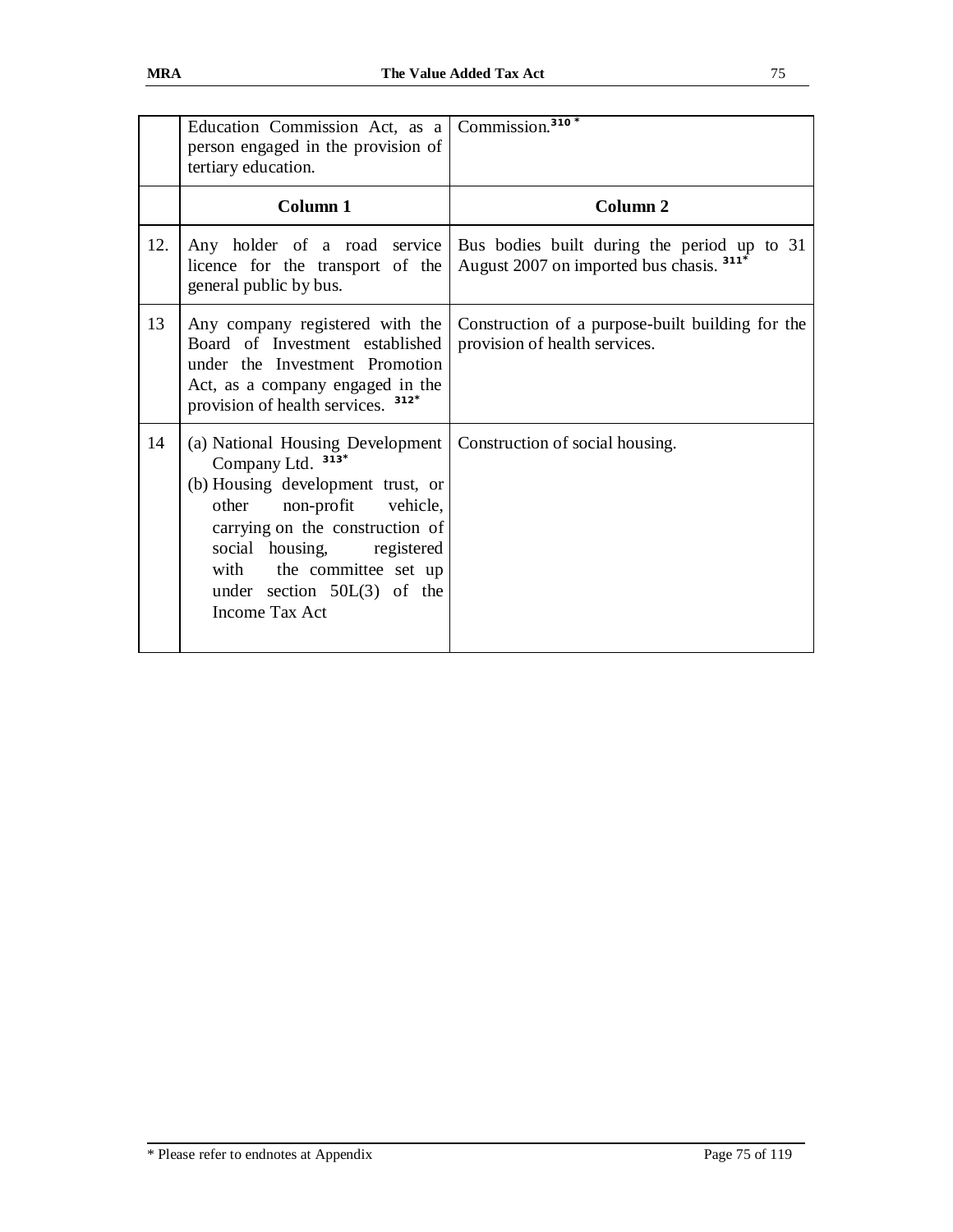## **TENTH SCHEDULE 314\***

*(sections 15, 19 and 20)* 

## **PART I**

## **Business or profession of –**

- 1. Accountant and or auditor
- 2. Advertising agent
- 3. Adviser including investment adviser and tax adviser
- 4. Architect **<sup>315</sup>\***
- 5. Attorney and or solicitor
- 6. Barrister having more than 2 years standing at the Bar
- 7. Clearing and forwarding agent under the Customs Act
- 8. Consultant including legal consultant, tax consultant, management consultant and management company other than a holder of a management licence under the Financial Services Development Act 2001**316\*** .
- 9. Customs house broker under the Customs Act
- 10. Engineer
- 11. Estate agent
- 12. Land surveyor
- 13. Marine surveyor
- 14. Motor surveyor
- 15. Notary
- 16. Optician
- 17. Project manager
- 18. Property valuer
- 19. Quantity surveyor
- 20. Sworn auctioneer
- 21. Deleted **<sup>317</sup>\***
- 22. Deleted **<sup>318</sup>\***
- 23 General sales agent of airlines **<sup>319</sup>\***
- 24 Deleted **320\***
- 25. Dealers registered with the Assay Office under the Jewellery Act **321\***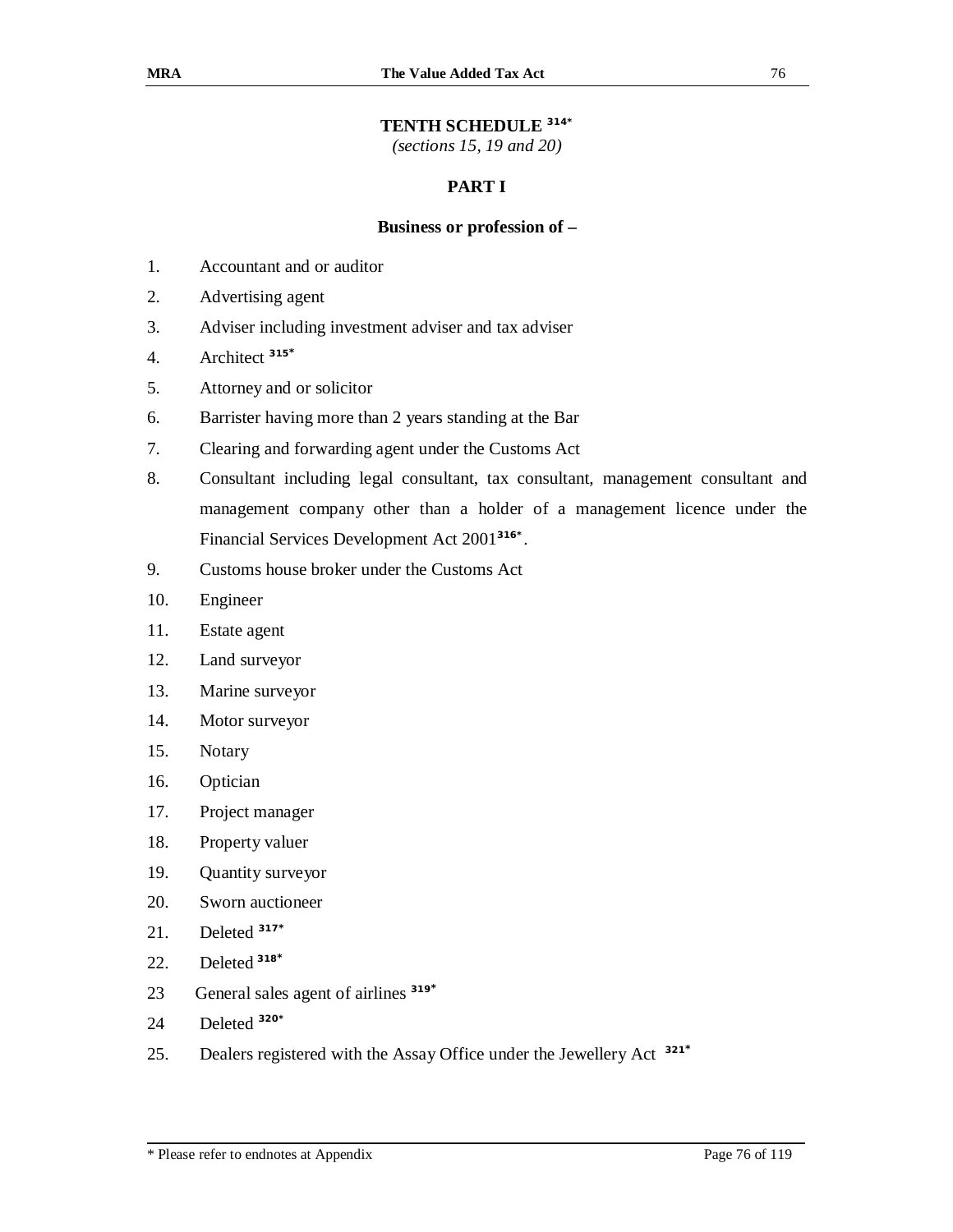## **PART II**

## **Business of –**

- 1. Banking by a company holding a banking Licence under the Banking Act 2004 in respect of its banking transactions other than with non-residents and corporations holding a Global Business Licence under the Financial Services Development Act 2001. **322\***
- **2. Deleted <sup>323</sup>\***
- 3. Management services by a holder of a management licence under the Financial Services Development Act 2001**324 \*** in respect of services supplied other than those supplied to corporations holding a Category 1 Global Business Licence or a Category 2 Global Business Licence under that Act
- 4. Services in respect of credit cards issued by companies other than banks to merchants accepting such credit cards as payment for the supply of goods or services. **325\***

*Note:*- For the purposes of item 2(a) of Part II, no adjustment or refund shall be allowed in respect of the period prior to 1 September 2003. **326\***

#### **ELEVENTH SCHEDULE 327\***

*(sections 53B and 53H)* 

## **Part I – Business**

- 1. Hotel
- 2. Hotel management
- 3. Tour operator

## **Part II – Rate of levy**

0.85 per cent

# **PART III - RATE OF LEVY <sup>328</sup> \***

Per message 10 cents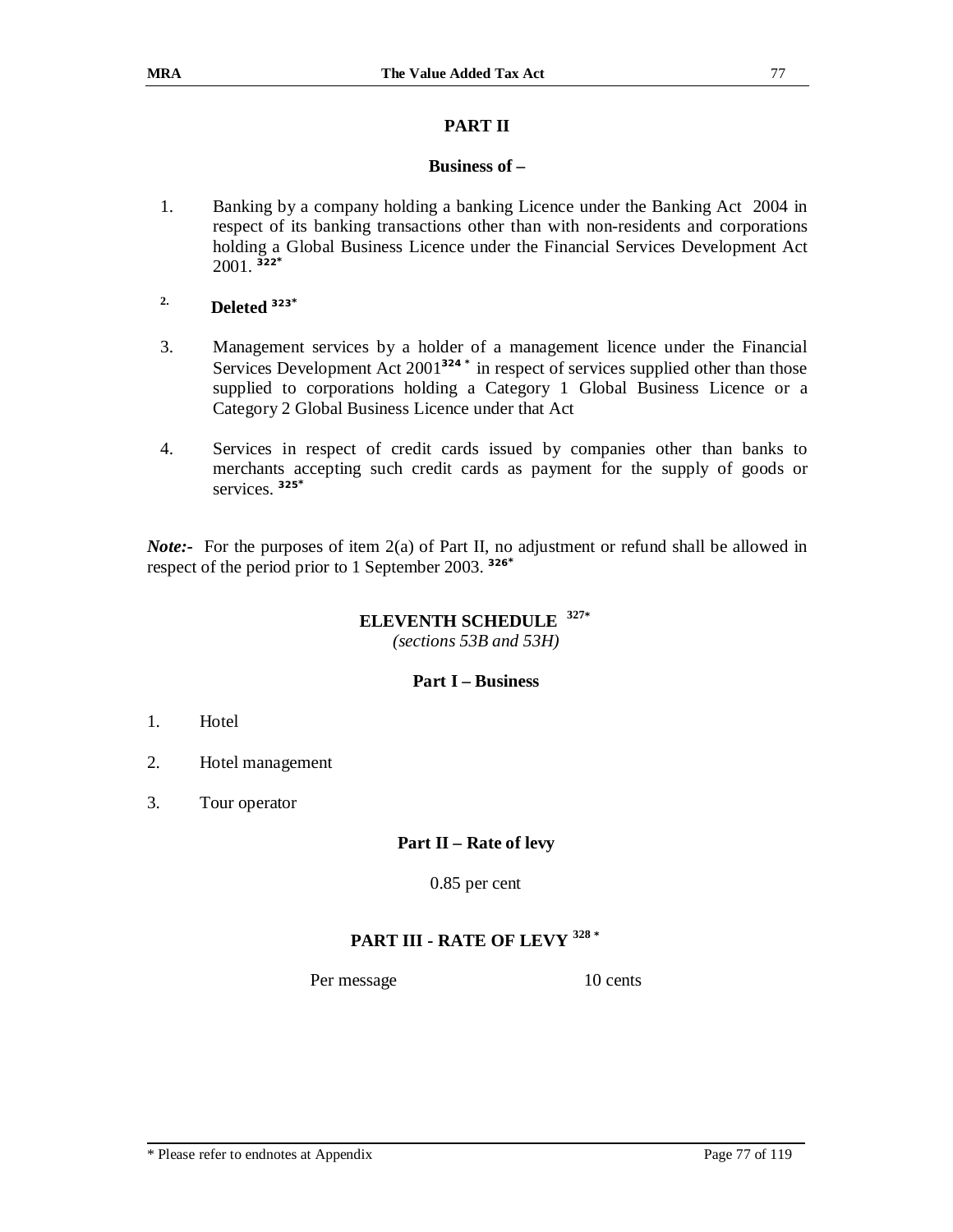## **TWELFTH SCHEDULE <sup>329</sup> \***

[Section  $65(1A)$  and  $(1B)$ ]

## **PART I - Equipment applicable to a planter or an horticulturist**

Tractors up to 120 hp, trailers, ploughs, furrowers, tillers, rotovators, blades, buckets, seedlers, harrows and hoes

Manure spreaders and fertiliser distributors

Seeds distributors, seeds trays, sowing machines and transplanters

Harvesting and threshing machinery

Machines for cleaning, sorting or grading seed, grain or dried leguminous vegetables

Machinery for the preparation of fruits, nuts or vegetables

Hand tools including spades, forks, rakes, *sécateurs*

Agricultural and horticultural appliances for spraying liquids or powders

Agricultural plastic crates

Industrial type agro processing equipment

Cooling chamber

Forced air dryers for fruits and vegetables

Heavy-duty high-pressure cleaning equipment (industrial type)

Heavy-duty water pumping equipment (industrial type)

## **PART II - Equipment applicable to a pig breeder**

Heavy-duty high-pressure cleaning equipment (industrial type)

Heavy-duty water pumping equipment (industrial type)

\* Please refer to endnotes at Appendix Page 78 of 119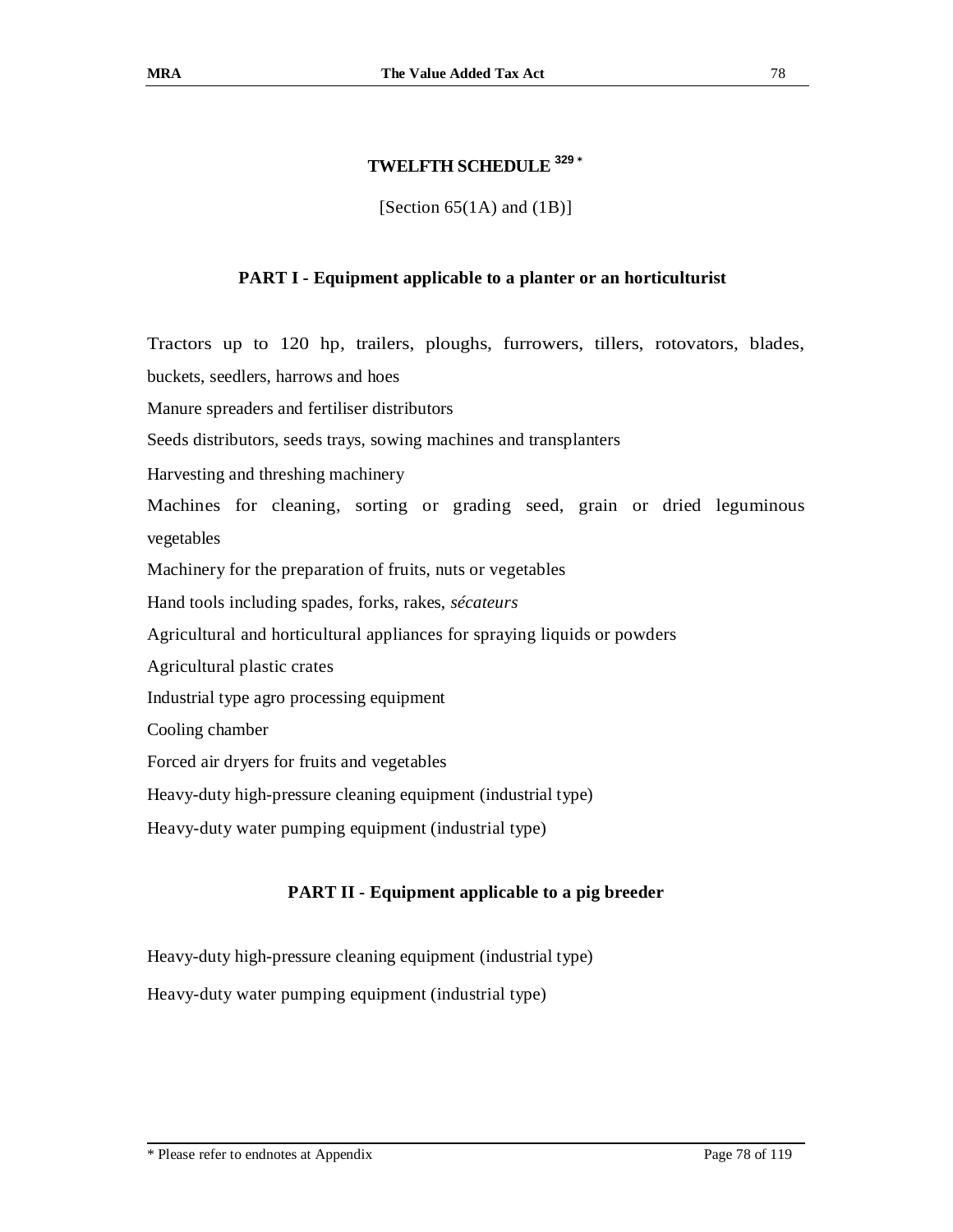## **PART III - Equipment applicable to a breeder other than pig breeder**

Milking machines and milk tanks Dairy machinery Incubators, chippers and brooders Machines for grading eggs Drenching guns Bush cutters Drinkers, feed trough and battery cages Debeaking machines, vaccinators Heavy-duty high-pressure cleaning equipment (industrial type) Heavy-duty water pumping equipment (industrial type)

## **PART IV - Equipment applicable to an apiculturist**

Smoking-out apparatus for bee-keeping

## **PART V - Equipment applicable to a fisherman**

Outboard and inboard motors of less than 25 hp

VHF telecommunications radio

Equipment used in fishing vessels (off lagoon)

## *Note: The electronic version of the enactments is for information purposes only. The authoritative version is the printed version.*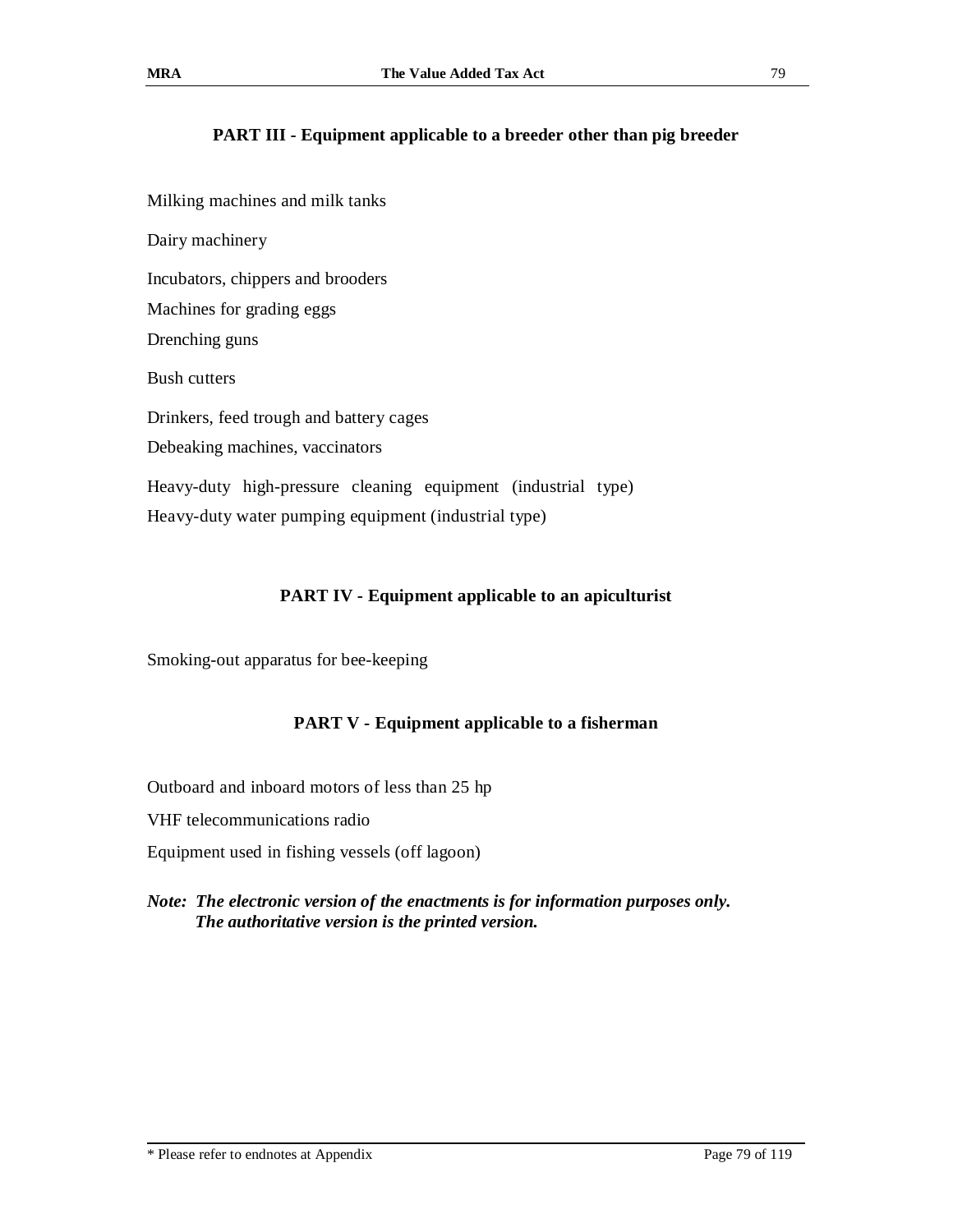## **APPENDIX I**

### *Endnotes*

 $1$  MRA Act 2004 – Section 7 deleted.

VAT Act 1998 *:-* 

*7. Commissioner for Value Added Tax* 

 $^{2}$  FA 2006 – Section 15A added w.e.f 01.10.06.

 $3$  FA 15/2006 – Section 26 deleted and replaced w.e.f 01.07.06. VAT Act 1998 :- *26. Surcharge for non-submission of return by due date* 

4 FA 15/2006 – Section 26A added w.e.f 01.07.06.

<sup>5</sup> FA 15/2006 – Section 27A added w.e.f 01.07.06.

6 FA 28/2004 - Section 32A added w.e.f 26.08.04.

 $7$  FA 15/2006 – Section 34A added w.e.f 01.07.06.

8 FA 25/2000 - Section 36A added w.e.f 11.08.00.

 $9$  FA 23/2001 – Heading of PART VIII amended w.e.f 20.02.03. VAT Act 1998 :- *ASSESSMENTS, OBJECTIONS AND APPEALS*

<sup>10</sup> MRA Act 2004 - Director-General replacing Commissioner. VAT Act 1998 :- *Commissioner may make assessments*.

<sup>11</sup> FA  $15/2006$  – Section 37A added w.e.f 01.10 .06.

<sup>12</sup> MRA Act 2004 - PART IXA Deleted.

FA 23/2001- PART IXA added w.e.f 01.01.2002.

*PART IXA – COMMISSIONER, LARGE TAXPAYER DEPARTMENT 48A. Interpretation of Part IX A 48B. Administration of Value Added Tax enactments by Commissioner, Large Taxpayer Department*

- <sup>13</sup> FA 2007 The heading of "**PART X - VAT RELATING TO BONDED WAREHOUSES, FREEPORT ZONE, EXPORT PROCESSING ZONES AND DUTY FREE SHOPS"** deleted and replaced. w.e.f 22.08.07.
- <sup>14</sup> FA  $15/2006$  Section 51 deleted w.e.f 01.10.06. VAT Act 1998*:- VAT relating to an export processing zone*
- <sup>15</sup> FA  $15/2006$  Section 52 deleted w.e.f 01.10.06. *VAT relating to a pioneer status enterprise*
- $^{16}$  FA 15/2006 Section 53 deleted and replaced w.e.f 01.07.06. VAT Act 1998*:- 53. VAT relating to a duty free shop*
- <sup>17</sup> FA 15/2006 PART XA added w.e.f 01.07.06.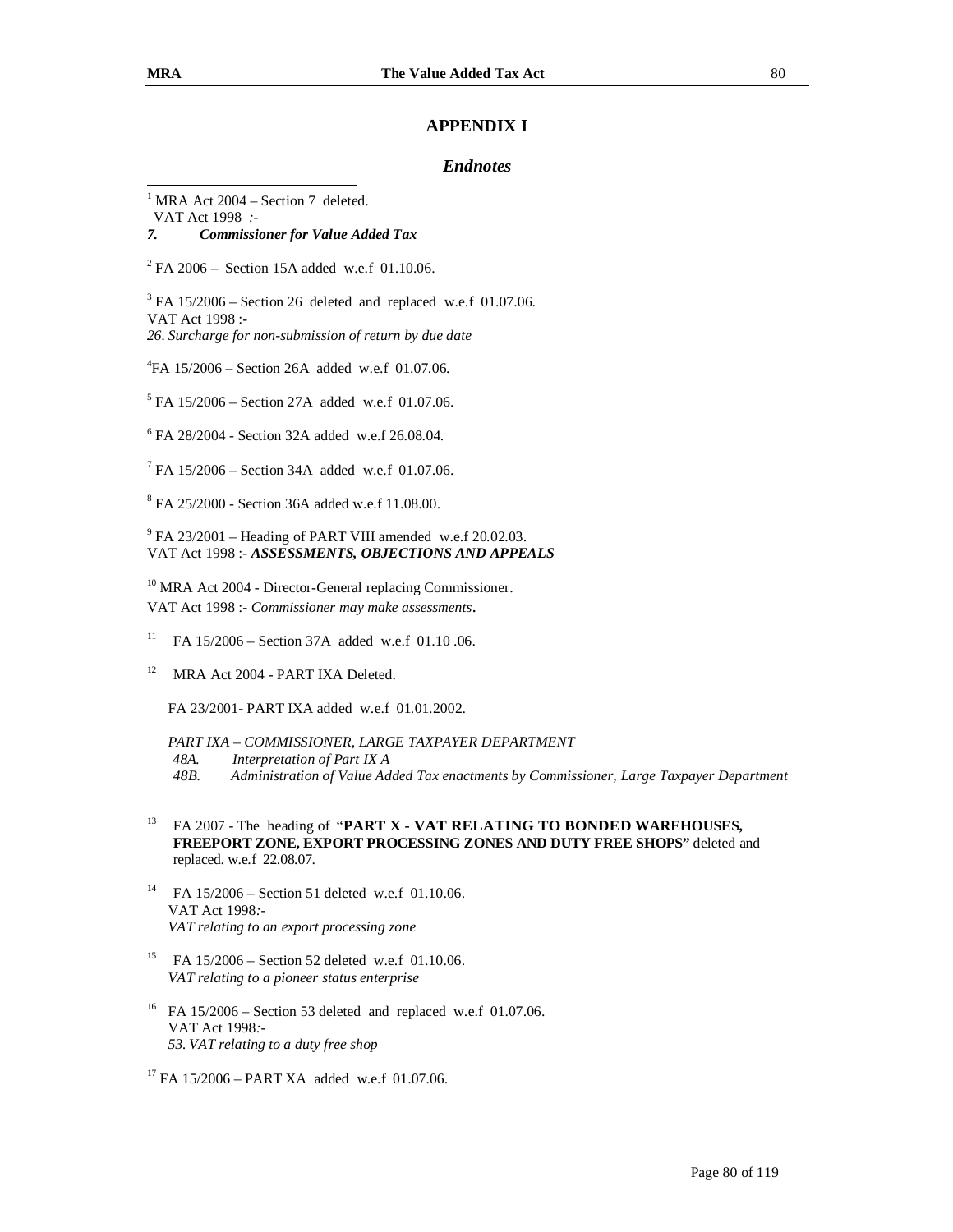- $^{18}$  FA 15/2006 Section 53A added w.e.f 01.07.06.
- $^{19}$  FA 15/2006 Section 53B added w.e.f 01.07.06.
- <sup>20</sup> FA  $15/2006$  Section 53C added w.e.f 01.07.06.
- <sup>21</sup> FA 15/2006 Section 53D added w.e.f 01.07.06.
- <sup>22</sup> FA  $15/2006$  Section 53E added w.e.f 01.07.06.
- <sup>23</sup> FA 15/2006 Section 53F added w.e.f 01.07.06.
- <sup>24</sup> FA 2007 Section 53G repealed and replaced w.e.f 22.08.07. FA 15/2006 – Section 53G added w.e.f 01.07.06.<br>53G Recovery of levy *53G Recovery of levy*
- <sup>25</sup> FA  $15/2006$  Section 53H added w.e.f 01.07.06.
- <sup>26</sup> FA 18/1999 Section 69A added w.e.f 01.09.1999.
- <sup>27</sup> MRA Act 2004 Definition added..
- <sup>28</sup> FA 2010 New definition added w.e.f. 24.12.2010.
- <sup>29</sup> Act No. 19 of 2011(The Excise (Amendment) Act 2011- New definition inserted w.e.f. 13 July 2011.
- $30$  MRA Act 2004 Definition deleted. VAT Act 1998 :- *"Commissioner" means the Commissioner for Value Added Tax;*
- $31$  MRA Act 2004 Definition deleted. FA 23/2001 - Definition added w.e.f 07.08.2001. *"Committee" means the Assessment Review Committee set up under section 8E of the Unified Revenue Act 1983*
- $32$  MRA Act 2004 Definition deleted. VAT Act 1998 :- *"Customs" means the Customs and Excise Department;*
- <sup>33</sup> MRA Act 2004 Definition added.
- $34$  FA 15 /2006 Definition deleted w.e.f 01.10.06. VAT Act 1998 :- *"export enterprise" has the same meaning as in the Industrial Expansion Act 1993;*
- <sup>35</sup> FA 15 /2006 Definition deleted w.e.f 01.10.06.

VAT Act 1998 :- *"export processing zone" has the same meaning as in the Industrial Expansion Act 1993;* 

- $36$  FA 2008 New definition added shall be deemed to have come into operation on 7 June 2008.
- $37$  FA 14/2005 Definition added w.e.f 01.07.05.
- $38$  MRA Act 2004 Definition deleted and replaced. VAT Act 1998 :-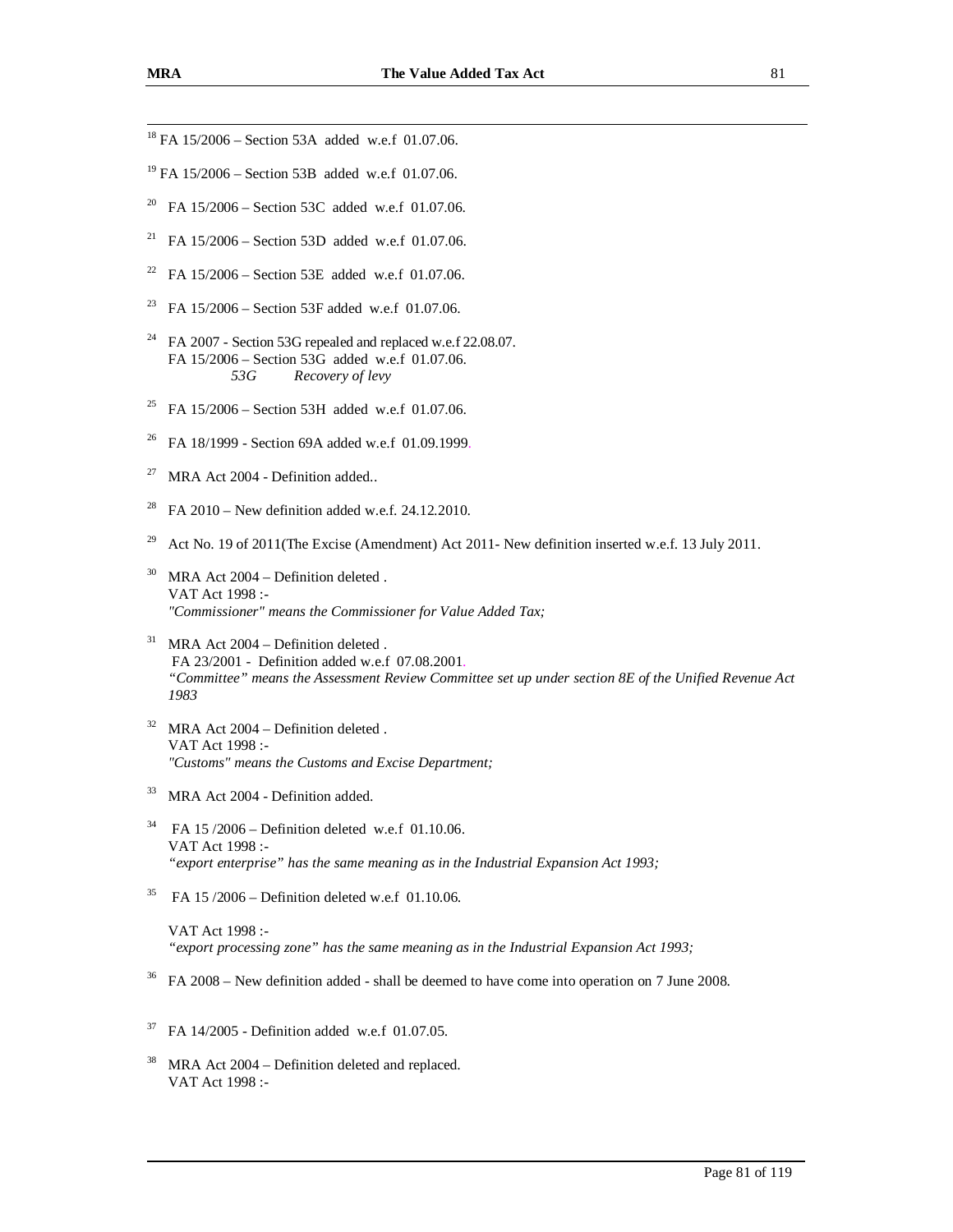*"officer" means a public officer posted to the VAT Department;*   $39$  FA 2011 – New definition inserted w.e.f. 15 December 2011.

<sup>40</sup> FA 2006 – Paragraph (b) Repealed and replaced w.e.f. 01.10.06.

FA 25/2000 – Paragraph (b) amended w.e.f 07.08.2000. *(b) includes any surcharge under section 26 and any penalty under sections 24 (9), 27 and 67; but* 

VAT Act 1998:- *includes any surcharge under section 26 and any penalty under sections 27 and 67; but* 

- <sup>41</sup> FA 2006 Definition deleted w.e.f 01.10.06. VAT Act 1998 :- *"traveller" has the same meaning as in the Customs Regulations 1989;*
- <sup>42</sup> FA 23/2001 Definition deleted w.e.f 07.08.01.

VAT Act 1998:- *"Tribunal" means the Tax Appeal Tribunal established under the Tax Appeal Tribunal Act 1984;.* 

- <sup>43</sup> FA 2011 FA 2011 New definition inserted w.e.f. 15 December 2011.
- $44$  FA 2006 Definition Repealed and replaced w.e.f 01.10.06.

VAT Act 1998 :- *"visitor" has the same meaning as in the Customs Regulations 1989.* 

- FA  $20/2002$  New subsection (4) added w.e.f 01.10.02; the existing subsection (4) renumbered (5). VAT Act 1998: *- Notwithstanding the other provisions of this section, the Minister may, by regulations,*  make provision with respect to the time at which a supply is to be treated as taking place in cases where it is a supply of goods or services for a consideration, the whole or part of which, is payable periodically or from *time to time, or at the end of any period.*
- <sup>46</sup> FA 18/2003 Subsections (3) (4) and (5) deleted w.e.f 21.07.03. FA  $20/2002$  – Subsection (3), (4) and (5) added as follows :
	- *(3) Subject to subsection (4), this Act shall apply to* 
		- *(a) any person engaged in any business or profession specified in Part I of the Tenth Schedule as from 1 October 2002;*
		- *(b) any person engaged in any business specified in Part II of the Tenth Schedule as from 10 January 2003.*
	- *(4) Section 15(2) (a) (i) shall apply to any person engaged in any business or profession specified in Part I of the Tenth Schedule as from 1 September 2002.*
	- (5) *Section 15(2)(a)(ii) shall apply to any person engaged in any business specified in Part II of the Tenth Schedule as from 1 December 2002*.

<sup>47</sup> MRA Act  $2004 -$  Section 7 deleted.

VAT Act 1998*:-* 

*7. Commissioner for Value Added Tax* 

For the due administration of this Act, there shall be a Commissioner for Value Added Tax who shall *be a public officer and who shall be assisted by such other officers as may be necessary*.

<sup>48</sup> FA 14/2005 - Subsection (2) amended w.e.f 21.04.05.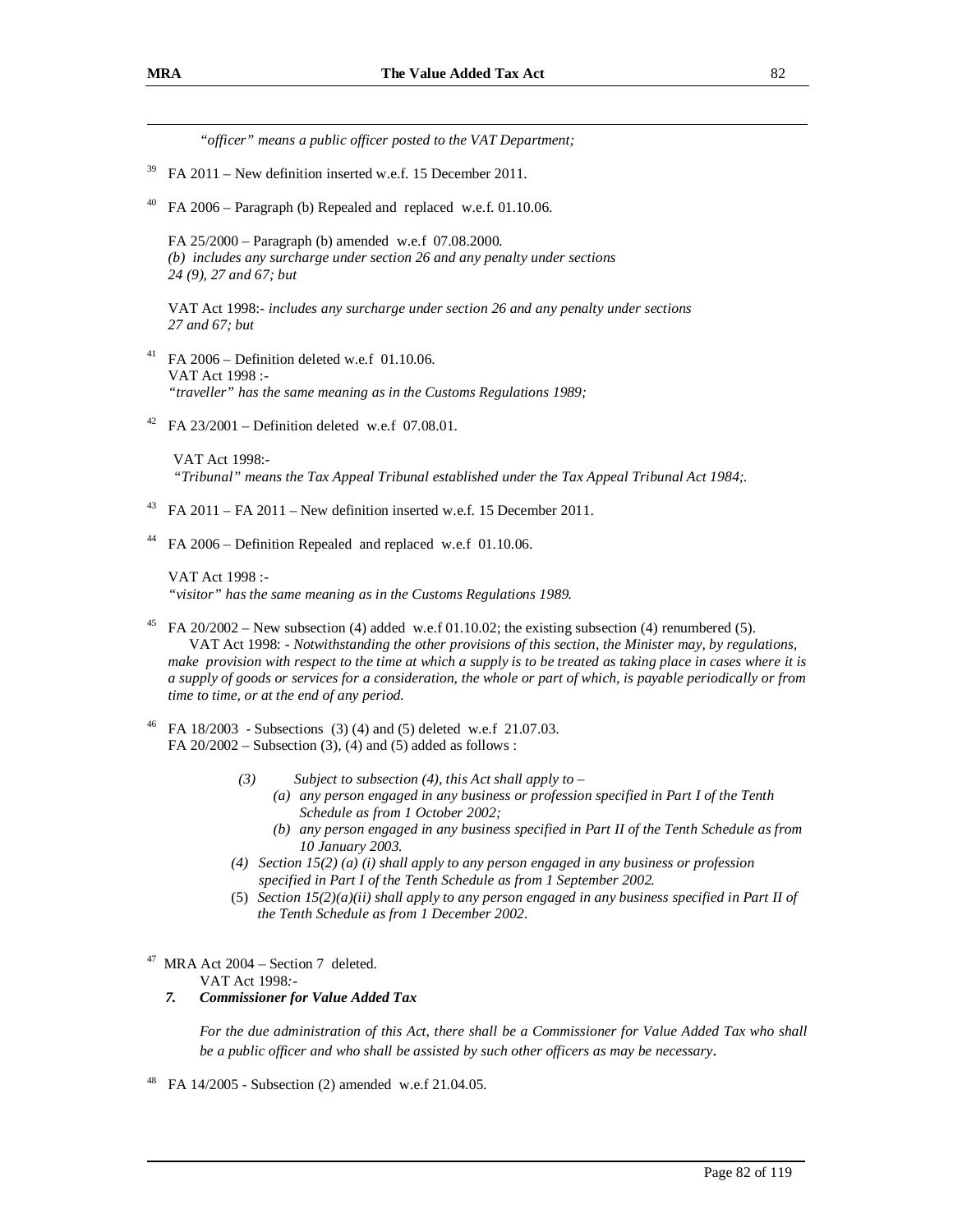### VAT Act 1998*:-*

Except for the purposes of administering this Act or any other revenue law or where so authorised to do so by the Minister, no officer shall communicate to any person any matter relating to this Act and any *regulations made thereunder.*

- MRA Act 2004 Director-General replacing Commissioner.
- <sup>50</sup> Act No. 19 of 2011(The Excise (Amendment) Act 2011- Section 9(5) amended the words "or MID levy" deleted and replaced by the words ", MID levy or  $CO<sub>2</sub>$  levy"; w.e.f 13 July 2011.

FA 2008 - Section 9(5) amended by deleting the words "or excise duty" wherever they appear and replacing them by the words ", excise duty or MID levy" shall be deemed to have come into operation on 7 June 2008.

- <sup>51</sup> MRA Act 2004 Director-General replacing Commissioner.
- $52$  FA 2006 Subsection (9) Repealed and replaced w.e.f 01.10.06.

FA 20/2002 - Subsection (9) added w.e.f 01.10.02.

*(9) Notwithstanding the other provisions of this section, where any goods specified in the Part II of the Seventh Schedule are supplied at the stage in the chain of distribution*  immediately before the retail stage, the supply shall be deemed to have been made at the retail stage and *VAT on such supply shall be charged on such value as includes the retail margin.* 

 $53$  FA 20/2002 - Existing provisions numbered subsection (1) w.e.f 01.07.02. FA 18/1999 – Existing provisions amended w.e.f 07.09.98. VAT Act 1998: - *VAT shall be charged at the rate specified in the Fourth Schedule and shall be charged -*

- (*a) on any taxable supply by reference to the value of the supply as determined under section 12; and*
- *(b) on the importation of any goods, other than those specified in the First Schedule, by reference to the value of the goods as determined under section 13*
- <sup>54</sup> FA 20/2002 Subsection (2) added w.e.f 01.07.02.
- <sup>55</sup> FA 20/2002 Subsection (3) added w.e.f 01.07.02.
- <sup>56</sup> FA 20/2002 Subsection (4) added w.e.f 01.07.02.
- <sup>57</sup> FA 2010 Section 12(1) amended, by inserting the words "and shall be expressed in Mauritius currency" , after the word "section" added w.e.f. 24.12.2010.
- <sup>58</sup> FA 20/2002 Subsection (6) replaced w.e.f 01.10.02. FA 18/1999 - Subsection (6) added w.e.f 07.09.98 :– Where a registered person makes a supply of any of the goods specified in the Seventh Schedule and the supply is made in such quantities as are appropriate to sales by retail, VAT shall be calculated on such *value of the supply as excludes the retail margin.*
- <sup>59</sup> FA 20/2002 Subsection (7) added w.e.f 01.10.02.

**<sup>60</sup>** FA 2008 - Section 13 – amended:

- (i) in paragraph (a) by deleting the word "and";
- (ii) by adding after paragraph (b), the following paragraph, the full stop at the end of paragraph (b) being deleted and replaced by the words "; and" -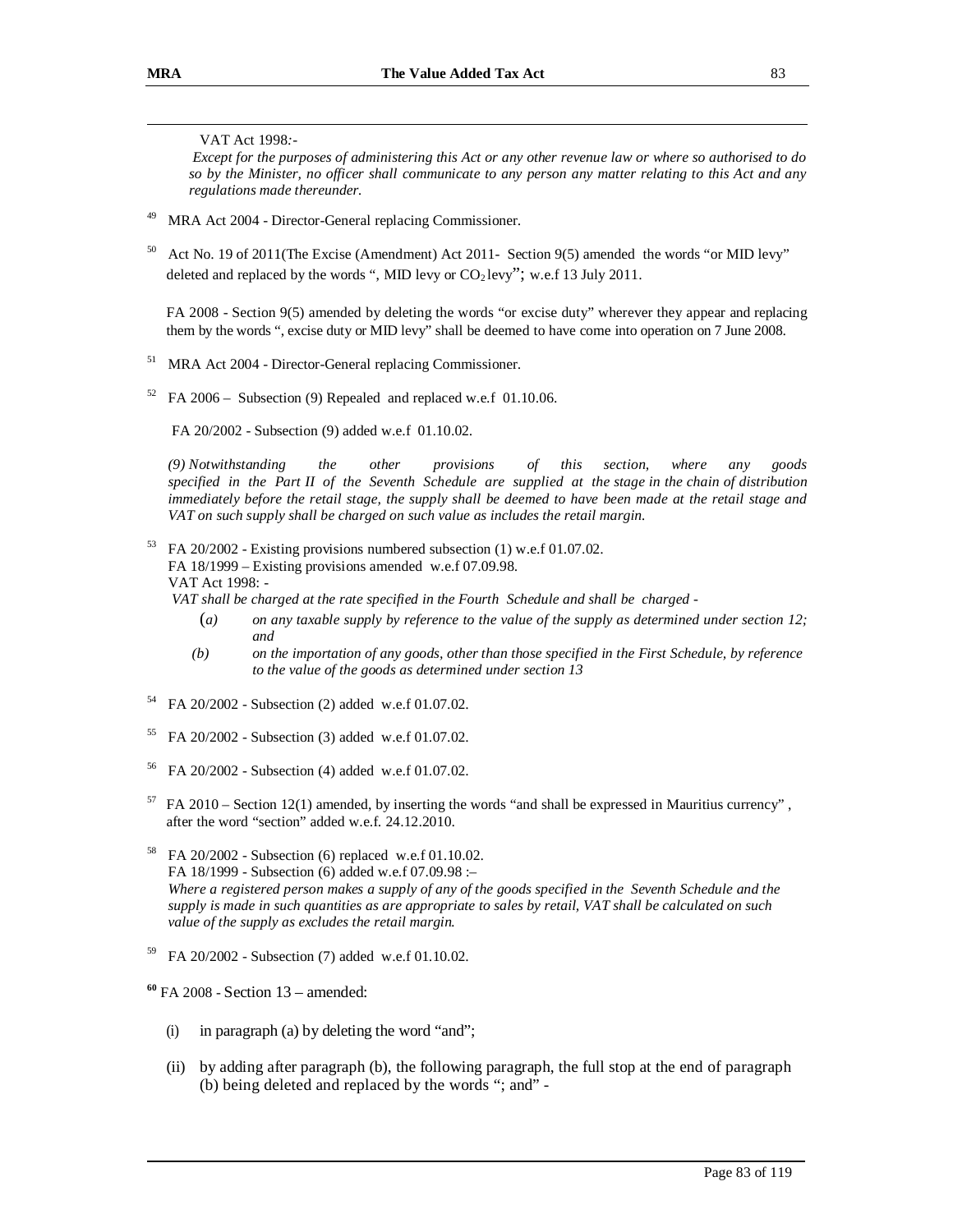(c) the MID levy.

shall be deemed to have come into operation on 7 June 2008.

- <sup>61</sup> Act No. 19 of 2011(The Excise (Amendment) Act 2011- New paragraph added w.e.f 13 July 2011.
- $62$  FA 18/2003 Subsection (1) amended w.e.f 21.07.03. VAT Act 1998: -

*Where a person who does not belong in Mauritius makes a supply of services which are performed or*  utilised in Mauritius, to a registered person, then all the same consequences shall follow under this Act as if the registered person had himself supplied the services in Mauritius and that supply were a taxable supply.

 $63$  FA 2006 – Subsection (1) (b) Repealed and replaced w.e.f 01.10.06.

VAT Act 1998 :- (b) whose turnover of taxable supplies exceeds or is likely to exceed any of the amounts corresponding to *any of the periods, specified in the Sixth Schedule,* 

MRA Act 2004 - Director-General replacing Commissioner.

FA 20/2002 – New subsection (2) added; subsection (2)(a)(i) w.e.f 01.09.02 and subsection (2)(a)(ii) w.e.f 01.12.02.

*The existing subsection (2), (3) and (4) renumbered (3), (4) and (5) respectively.*

FA 18/1999 - Subsection (2) added w.e.f 01.09.1999 :- Where the turnover of a person is made up exclusively of supplies which are zero-rated, that person shall *not be bound to apply for registration under this section.*  The existing subsection (2) and (3) renumbered (3) and (4) respectively*.* 

- FA  $2006 -$  Subsection (2) (a) (i) Repealed and replaced w.e.f 01.10.06. FA 20/2002 –
	- *(2) (a) Notwithstanding section 16, every person engaged in* 
		- *(i) any business or profession specified in Part I of the Tenth Schedule and whose turnover of taxable supplies does not exceed or is not likely to exceed any of the amounts corresponding to any of the periods specified in the Sixth Schedule; or*
- $67$  FA 2006 Subsection (2A) added w.e.f 01.10.06.
- <sup>68</sup> FA 2007 Subsection (3) repealed and replaced by the following subsection w.e.f 22.08.07. VAT Act 1998 :-

(3) Where the turnover of a person is made up exclusively of supplies which are zero-rated, that person *shall not be bound to apply for registration under this section.* 

- *<sup>69</sup>* MRA Act 2004 Director-General replacing Commissioner.
- <sup>70</sup> FA 2006 Section 15A added w.e.f 01.10.06.
- <sup>71</sup> MRA Act 2004 Director-General replacing Commissioner.
- <sup>72</sup> MRA Act 2004 Director-General replacing Commissioner.
- <sup>73</sup> MRA Act 2004 Director-General replacing Commissioner.
- MRA Act 2004 Director-General replacing Commissioner.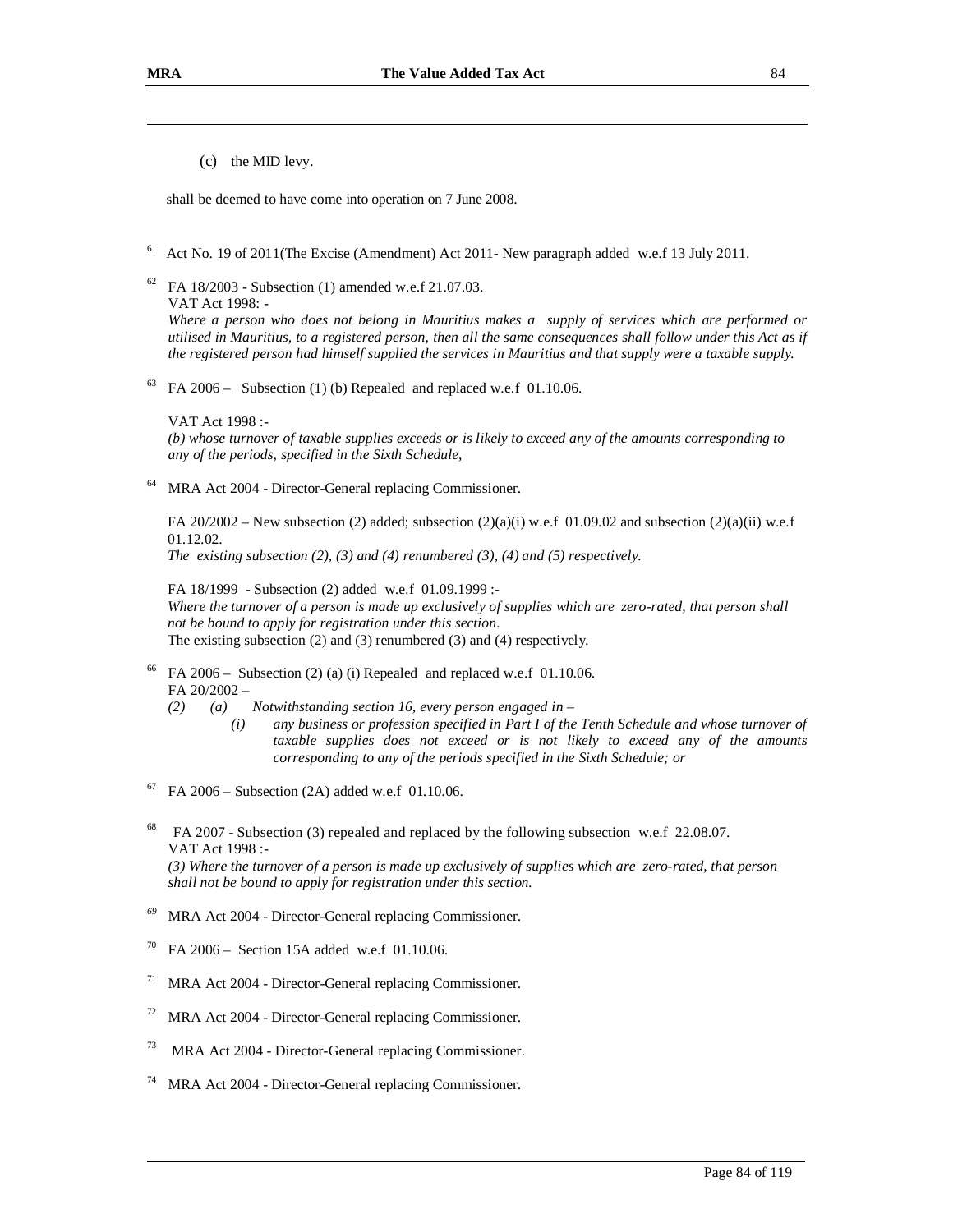- FA  $20/2002$  Paragraph (b) amended w.e.f 10.08.02. Act 2 /1998 :- *submit a return and pay all tax due including the tax due on any goods forming part of the assets of the business; and*
- <sup>76</sup> MRA Act 2004 Director-General replacing Commissioner.
- $77$  FA 18/2003 Subsection (3) amended w.e.f 21.07.03. FA 20/2002 - New subsection (3) added and existing subsection (3) and (4) renumbered (4) and (5) respectively ,w.e.f 01.07.02. *Subsection (2) (c) shall not apply to the business specified in item 6 (b) (ii) of the Fifth Schedule and items I of the Part II of the Tenth Schedule*.

VAT Act 1998:- Every record under subsection  $(1)$  or  $(2)$  shall be kept for a period of at least 5 years after *the completion of the transaction to which it relates*.

- <sup>78</sup> FA 20/2002 Existing subsection (3) renumbered subsection (4).
- FA 20/2002 Existing subsection (4) renumbered subsection (5).
- <sup>80</sup> FA 2011 Subsection (1) amended , the words "to another registered person" deleted and replaced by the words "to any person" - shall come into operation on 1 October 2012.
- $81$  FA 2010 Section 20(2)(b) amended by deleting the words "and his VAT Registration Number" and replacing them by the words ",VAT Registration Number and business registration number" w.e.f. 24.12.2010.
- $82$  FA 2011 FA 2011 Subsection (2), paragraphs (e) repealed and replaced shall come into operation on 1 October 2012.

*(e) the value of the supply exclusive of VAT;* 

<sup>83</sup> FA 2011 – FA 2011 – Subsection (2), paragraphs (f) repealed and replaced shall come into operation on 1 October 2012.

*(f) the amount of VAT chargeable and the rate applied; and* 

<sup>84</sup> FA 2011 – FA 2011 – Subsection (2), paragraphs (g) repealed and replaced shall come into operation on 1 October 2012.

*(g) the name, address and the VAT Registration Number of the purchaser.* 

- FA 18/2003 Subsection (7) amended w.e.f 21.07.03. FA 20/2002 - Subsection (7) added w.e.f 01.07.02 *:-*  This section shall not apply to the business specified in item  $6(b)(ii)$  of the Fifth Schedule and items I of *Part II of the Tenth Schedule*.
- <sup>86</sup> FA 18/1999 Paragraph (a) amended w.e.f 01.09.99. Act No. 2 /1998:- *goods or services used or consumed to produce an exempt supply;*
- <sup>87</sup> FA 28/2004 Paragraph (e) amended w.e.f 01.10.04. FA 18/1999 - Paragraph (e) amended w.e.f 01.09.99 : petroleum oils and other oils or preparations of heading No. 27.10 of Part I of the First Schedule to the Customs Tariff Act, except those for resale and except those for resale and except gas oils and fuel oils for *use in stationary engines; and boilers; and*

VAT Act 1998:-

petroleum oils and other oils or preparations of heading No. 27.10 of Part I of the First Schedule to the *Customs Tariff Act, except gas oils and fuel oils for use in stationary engines; and*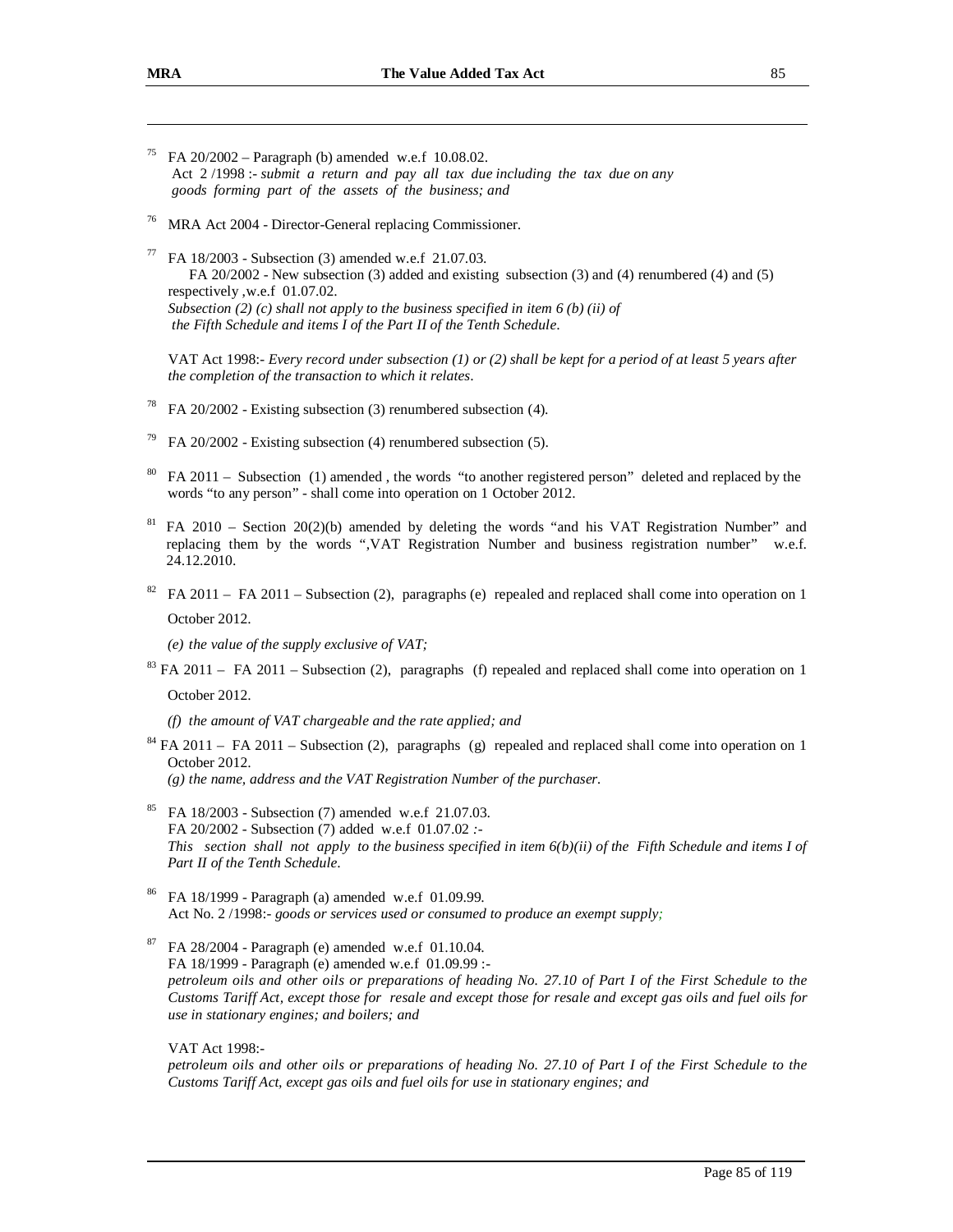<sup>88</sup> The Financial Services Act 2007 – Section 97\_ Consequential amendments Item (14) - A reference in any enactment to the Financial Services Development Act 2001 shall be construed as a reference to the Financial Services Act 2007.

FA 14/2005 - Paragraph (g) replaced w.e.f 01.07.05. FA 20/2002 – Paragraph (g) added w.e.f 10.01.03 *:- goods and services used by banks, or services provided by banks, holding a category 1 Banking Licence under the Banking Act*

<sup>89</sup> Section 97\_ Consequential amendments Item (14) - A reference in any enactment to the Financial Services Development Act 2001 shall be construed as a reference to the Financial Services Act 2007.

FA 14/2005 – Paragraph (ga) added w.e.f 01.07.05.

- <sup>90</sup> FA 18/2003 Paragraph (h) added w.e.f 01.10.03
- <sup>91</sup> FA 18/1999 Subsection (3) replaced by subsection (3) (a), (b) and (c) w.e.f 01.09.99. VAT Act 1998*:- Where goods or services are used partly for taxable supplies and partly for exempt supplies, the credit shall be allowed in such proportion as is specified in the Seventh Schedule*.

### FA 23/2001 - Subsection (3)(b) amended w.e.f 11.08.01. FA 18/1999 :- *Subject to paragraphs (c) where goods or services are used to make both taxable supplies*  and exempt supplies, the credit in respect of those goods or services shall be allowed in the proportion of *the value of taxable supplies to total turnover on the basis of –*

- *(i) in the case of a new business, the estimated figures for the current accounting year; or*
- (ii) *in any other case, the actual figures for the previous accounting year.*
- **93 FA 2008** Section 21(3)(c) amended by deleting the words "paragraph (b)(i)" and replacing them by the words "paragraph (b)" - shall come into operation on 1 July 2009 in respect of input tax taken in taxable period commencing 1 July 2008 and onwards.
- **94** FA 23/2001- Paragraph (d) added w.e.f 11.08.01.
- **<sup>95</sup>** MRA Act 2004 Director-General replacing Commissioner.

**<sup>96</sup>** FA 14/2005 - Subsection (6) amended w.e.f 21.04.05. FA 20/2002 - Subsection (6) amended w.e.f 01.07.02 *:- Where credit for any input tax has not been taken in*  the taxable period in which it ought to have been taken, a registered person may take such credit within a *period of 24 months of the date the input tax was paid.* 

VAT Act 1998:- Where credit for any input tax has not been taken in the taxable period in which it ought to have been taken, a registered person may take such credit within a period of 12 months of the date the input *tax was paid.* 

## **<sup>97</sup>** FA 2011 – Section 21 subsection (7) repealed and replaced w.e.f. 15 December 2011.

- (7) (a) Where, in respect of a building (including extension and renovation) forming part of the fixed assets of a registered person, a credit for input tax has been taken, and before the end of the nineteenth year following the year it was acquired, that building is sold or otherwise transferred , the registered person shall be liable to pay back to the Director-General, in respect of the remaining portion of that period, the proportionate amount of the credit allowed.
	- (b) The registered person shall, in his return for the taxable period during which the building has been sold or otherwise transferred, treat the proportionate amount referred to in paragraph (a) as output tax.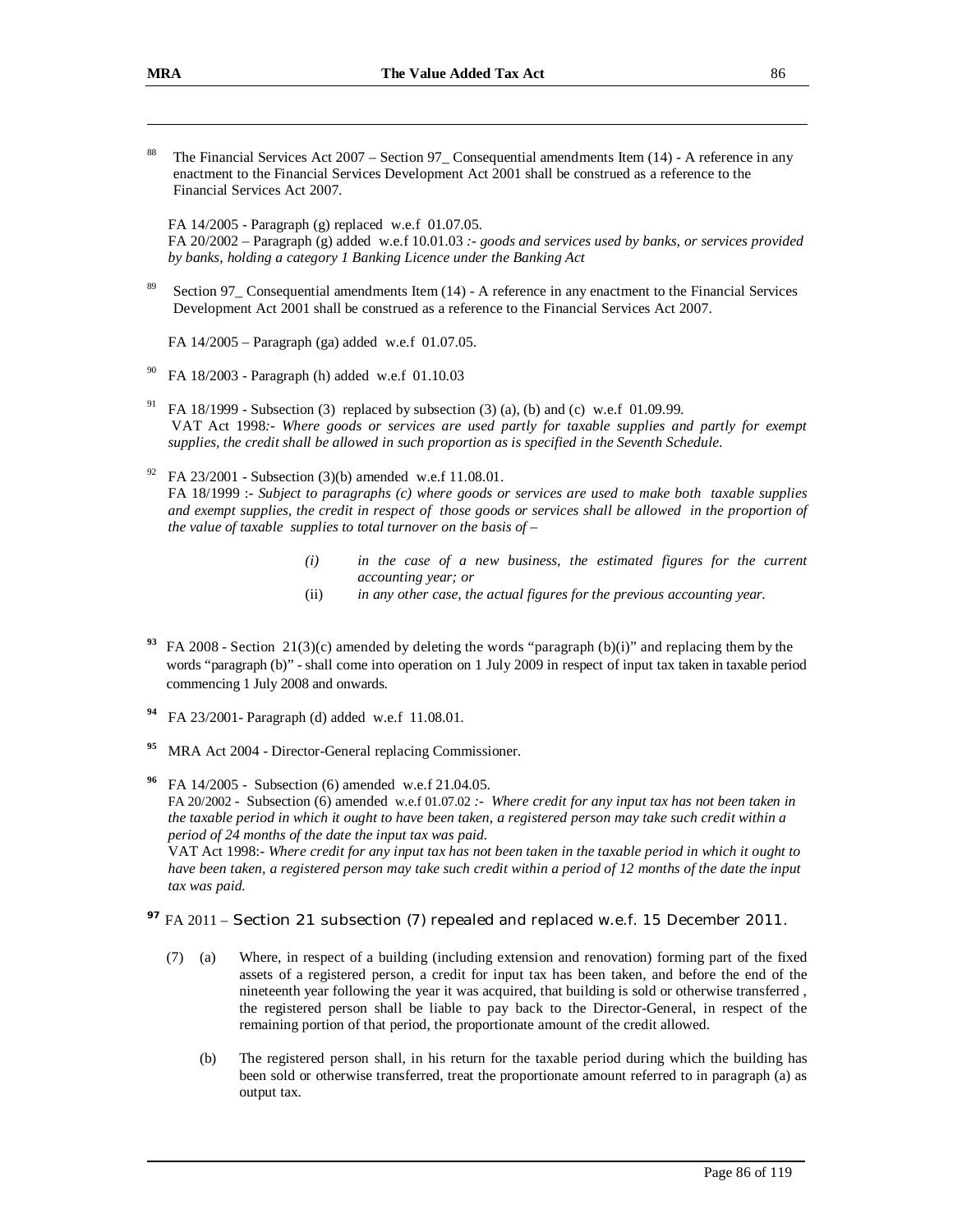FA 2009 -Section 21(7) paragraph (a) amended, the words "that building no longer forms part of his fixed assets" deleted and replaced by the words "that building is sold or otherwise transferred" w.e.f. 30 July 2009.

FA 2009 - Section 21(7) paragraph (b) amended, the words "which the building has ceased to form part of his fixed assets" deleted and replaced by the words "during which the building has been sold or otherwise transferred" w.e.f. 30 July 2009.

## **<sup>98</sup>** FA 2011 – New subsection (7A) inserted, after subsection (7) w.e.f. 15 December 2011.

- **<sup>99</sup>** FA 20/2002 Subsection (8) added w.e.f 01.07.02.
- <sup>100</sup> FA 2007 Section 21 amended, by inserting immediately after subsection (8), subsections (9) and (10) w.e.f 22.08.07 -
- **101** FA 2006 – Paragraph (e) Repealed and replaced w.e.f 01.07.06. VAT Act 1998 :- *(e) such other particulars as may be required in the form of the return.*
- <sup>102</sup> FA 2011 Section 22 subsection (1) amended, new paragraph (ea) insertedshall come into operation on 15 January 2012.
- **<sup>103</sup>** FA 2006 Paragraph ( f ) added w.e.f 01.07.06.
- **104** FA 2006 – Subsection (1A) added w.e.f 07.08.06.
- **105** FA 2006 – Subsection (1B) added w.e.f 07.08.06.
- **106** FA 2011 – New subsection (1C) inserted, after subsection (1B) - shall come into operation on 1 July 2012.
- **<sup>107</sup>** FA 2006 Subsection ( 2 ) deleted and replaced w.e.f 07.08.06..

VAT Act 1998 :-

- **<sup>108</sup>** FA 18/2003 Existing provision numbered subsection (1) w.e.f 21.07.03.
- **<sup>109</sup>** MRA Act 2004 Director-General replacing Commissioner.
- **<sup>110</sup>** FA 2006 Subsection (1) (b) amended by deleting the words "the appropriate penalty specified in section 27" and replacing them by the words "any interest under section 27A"; shall come into operation on 1 October 2006 in respect of taxable period commencing 1 October 2006 and in respect of every subsequent taxable period.

VAT Act 1998 :-

- *( b ) at the same time, pay any tax due in accordance with the statement together with the appropriate penalty specified in section 27.*
- **111** FA 2007 – Subsection (2) repealed and replaced w.e.f 22.08.07. FA 18/2003 - Subsection (2) added w.e.f 21.07.03.

*(2) Notwithstanding section 21(5)(a), any registered person may, in the statement under subsection (1),*  take as a credit against his output tax for the taxable period, the amount of input tax allowable to him during that period provided that the amount of input tax is duly supported by receipts or invoices issued by VAT *registered persons and the amount of VAT is separately shown thereon.* 

*<sup>(2)</sup> Where a registered person submits a return under subsection (1) and -*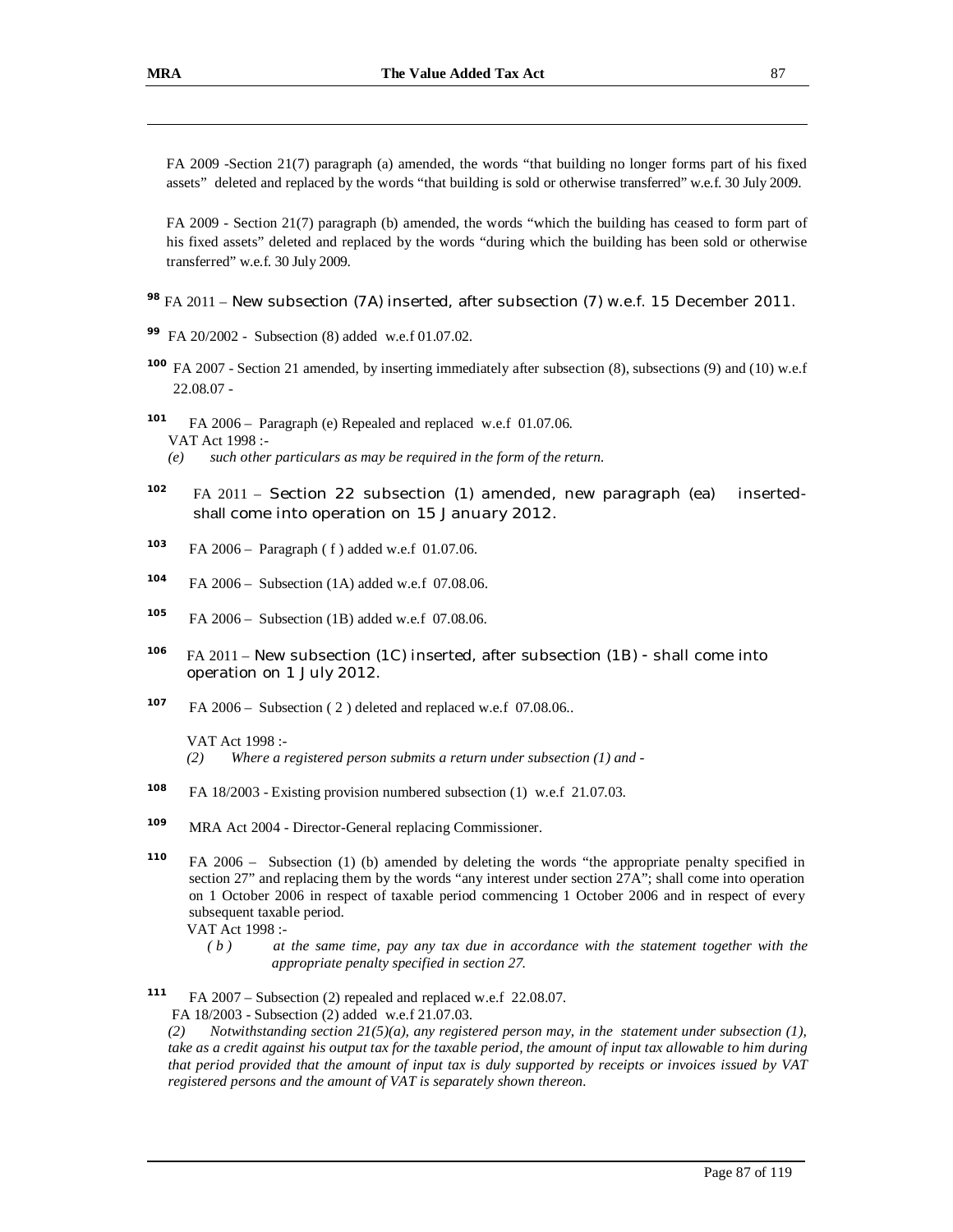**<sup>112</sup>** FA 2006 – Subsection ( 1 ) amended w.e.f 07.08.06. MRA Act 2004 - Director-General replacing Commissioner.

FA 14/2005 – Subsection (1) amended w.e.f 21.04.05.

 $(1)$  Where a registered person submits a return under section 22 and the excess amount includes input tax amounting to more than 150,000 rupees or such other amount as may be prescribed, on capital goods being *building or structure (including extension and renovation), plant, machinery or equipment, of a capital*  nature, the registered person may, in that return, make a claim to the Director-General for a repayment of *the amount of input tax allowable in respect of those capital goods.* 

FA 23/2001 - Subsection (1) amended w.e.f 07.08.2001:- *Where a registered person submits a return under*  section 22 and the excess amount includes input tax amounting to more than 150,000 rupees or such other *amount as may be prescribed, on capital goods being building (including extension and renovation), plant,*  machinery or equipment, of a capital nature, the registered person may, in that return, make a claim to the *Commissioner for a repayment of the amount of input tax allowable in respect of those capital goods.* 

VAT Act 1998:- *Where a registered person submits a return under section 22 and the excess amount includes input tax paid and amounting to more than 150,000 rupees or such other amount as may be prescribed, on capital goods being building (including extension and renovation), plant, machinery or*  equipment, of a capital nature, the registered person may, in that return, make a claim to the Commissioner *for a repayment of the amount of input tax allowable in respect of those capital goods.* 

**113** MRA Act 2004 - Director-General replacing Commissioner.

FA 23/2001 – Subsection (2) amended w.e.f 11.08.01.

FA 18/1999 - Subsection (2) amended w.e.f 01.09.99 :- *Subject to subsections (3) and (4), where, in respect*  of a taxable period, a return shows an excess amount, the registered person may, in that return, make a claim to the Commissioner for repayment, in addition to any amount repayable under subsection  $(1)$ , of that part of the excess amount which corresponds to the proportion of the value of zero-rated supplies to the total value of taxable supplies in that taxable period, provided that the amount of tax claimed has duly been paid *by that person.* 

VAT Act 1998 :- *Subject to subsections (3) and (4), where, in respect of a taxable period, a return shows an excess amount, the registered person may, in that return, make a claim to the Commissioner for repayment, in addition to any amount repayable under subsection (1), of that part of the excess amount*  which corresponds to the proportion of the value of zero-rated supplies to the total value of taxable supplies *in that taxable period, provided that the amount of tax claimed has duly been paid by that person.*

**114** MRA Act 2004 - Director-General replacing Commissioner.

FA 23/2001 – Paragraph (a) amended w.e.f 11.08.01.

 FA 18/1999 – Paragraph (a) amended w.e.f 01.09.99 :- *Where a return shows an excess amount and the*  registered person is mainly engaged in making zero-rated supplies; he may, in that return, make a claim to the Commissioner for a repayment of the whole or part of the excess amount, provided that the amount *claimed has duly been paid by that person;* 

 VAT Act 1998 :- *Where a return shows an excess amount and the registered person is mainly engaged in*  making zero-rated supplies; he may, in that return, make a claim to the Commissioner for a repayment of the whole or part of the excess amount, provided that the amount claimed has duly been paid by that person;

**<sup>115</sup>** FA 2007 - Section 24(4) amended by inserting immediately after paragraph (a), paragraph (aa) w.e.f 22.08.07.

- **116** FA 2007 - Paragraph (b) amended by deleting the words "paragraph (a)" and replacing them by the words "paragraphs (a) and (aa)"
- **<sup>117</sup>** FA 18/2003 Subsection (9) amended w.e.f 21.07.03.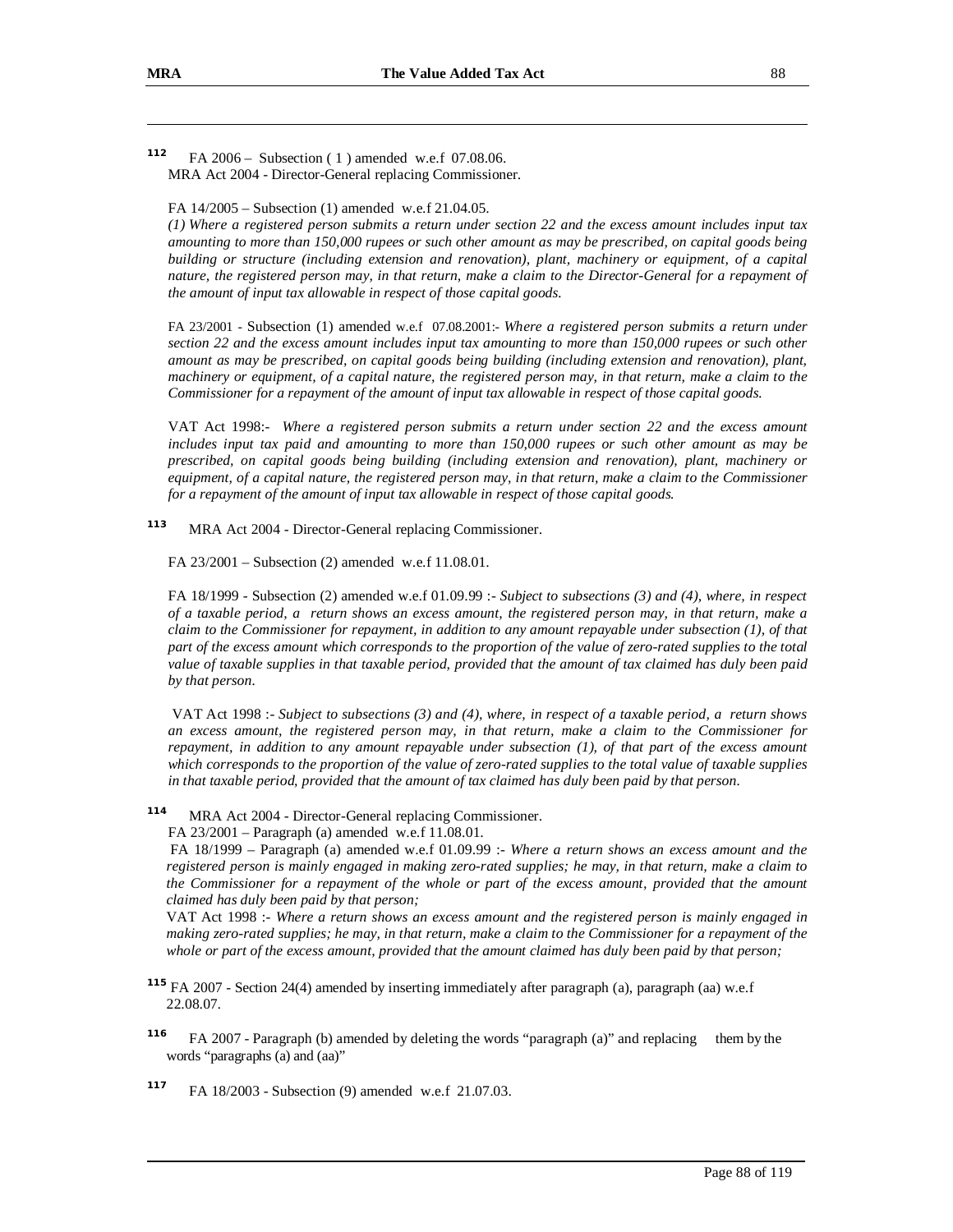FA 25/2000 – subsection (9) added w.e.f 11.08.00 :-

Where in respect of a claim for repayment under this section, it is found that an amount has been overclaimed, the registered person shall, subject to subsection  $(10)$ , be liable to pay to the Commissioner a *penalty representing 20 per cent of the amount overclaimed* Note : Subsection (9), (10), (11) and (12) added by FA 25/2000 w.e.f 11.08.00.

**<sup>118</sup>** FA 25/2000 – Subsection (10) added w.e.f 11.08.00.

- **119** MRA Act 2004 - Director-General replacing Commissioner. FA 25/2000 – Subsection (11) added w.e.f 11.08.00.
- **<sup>120</sup>** FA 25/2000 Subsection (12) added w.e.f 11.08.00.
- **<sup>121</sup>** MRA Act 2004 Director-General replacing Commissioner.

**<sup>122</sup>** MRA Act 2004 - Director-General replacing Commissioner.

**<sup>123</sup>** FA 2006 – Section 26 Repealed and replaced ,shall come into operation on 1 October 2006 in respect of taxable period commencing 1 October 2006 and in respect of every subsequent taxable period.

MRA Act 2004 - Director-General replacing Commissioner.

FA 25/2000 - Section 26 amended w.e.f 11.08.00.

## **26. Surcharge for non-submission of return by due date**

Where, in respect of a taxable period, a registered person fails to submit a return under section 22 on or before the last day on which the return is required to be submitted under that section, he shall be liable to *pay to the Commissioner, in addition to any tax which may be payable, a surcharge of -* 

- *(a) 2000 rupees; or*
- *(b) 200 rupees for every day until the return for that taxable period is submitted,*

*whichever is the higher, provided that the total surcharge payable shall not exceed 20,000 rupees*.

VAT Act 1998:- *Surcharge for non-submission of return by due date* 

Where, in respect of a taxable period, a registered person fails to submit a return under section 22 on or before the last day on which the return is required to be submitted under that section, he shall be liable to *pay to the Commissioner, in addition to any tax which may be payable, a surcharge of -* 

- *(a) 5000 rupees; or*
- *(b) 500 rupees for every day until the return for that taxable period is submitted,*

*whichever is the higher.* 

**<sup>124</sup>** FA 2006 – Section (26A) added w.e.f 01.10.06.

**<sup>125</sup>** FA 2006 – Section ( 27 ) Repealed and replaced shall come into operation on 1 October 2006 in respect of taxable period commencing 1 October 2006 and in respect of every subsequent taxable period.

MRA Act 2004 - Director-General replacing Commissioner.

VAT Act 1998:-

Where a taxable person fails to pay any tax due on or before the last day on which it is payable under section 9, 21(7) or 37, he shall be liable to pay to the Commissioner, in addition to the tax and to any *surcharge under section 26, a penalty representing -*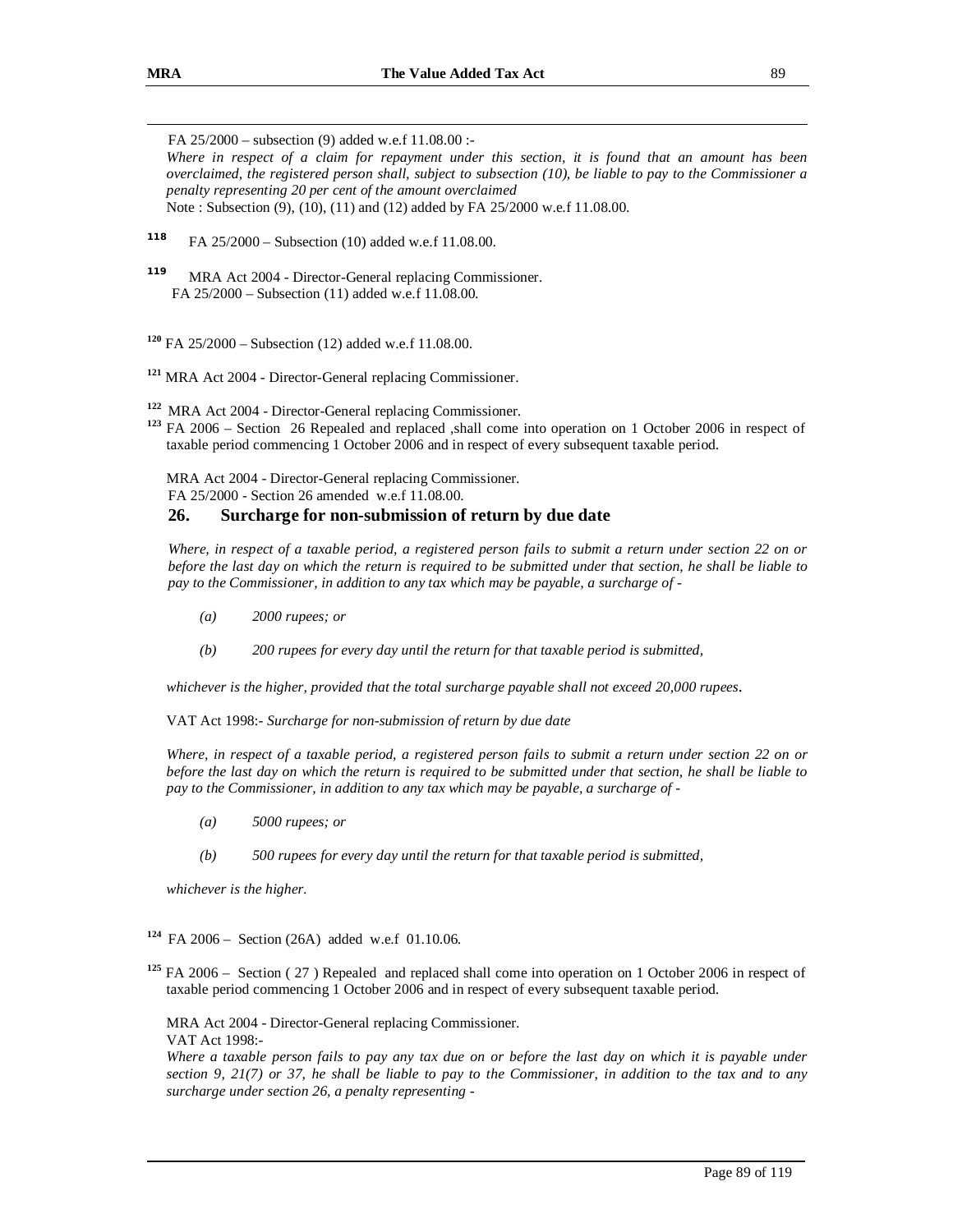- *(a) 10 per cent of the tax excluding the surcharge for the first month or part of the month during which the tax remains unpaid; and*
- *(b) 2 per cent of the tax excluding the penalty and the surcharge for each subsequent month or part of the month during which the tax remains unpaid, up to a maximum of 100 per cent of the tax.*

**<sup>126</sup>** FA 2006 – Section (27A) added w.e.f 01.10.06.

<sup>127</sup> MRA Act 2004 - Director-General replacing Commissioner. VAT Act 1998 :- *PART VII - POWERS OF COMMISSIONER*

<sup>128</sup> MRA Act 2004 - Director-General replacing Commissioner.

<sup>129</sup> MRA Act 2004 - Director-General replacing Commissioner. FA 23/2001 - Subsection (1) amended w.e.f 11.08.01 VAT Act 1998 :-

*Notwithstanding the other provisions of this Act , the Commissioner may authorise - (a) an application for registration under Part IV;* 

- *(b) a return under section 22 or a statement under section 23;*
- *(c) any payment or repayment of tax under the Act; or*
- *(d) any act or thing which is required to be done under the Act,*
- <sup>130</sup> MRA Act 2004 Director-General replacing Commissioner. FA 23/2001 - Subsection (4) added, w.e.f 11.08.01.
- <sup>131</sup> MRA Act 2004 Director-General replacing Commissioner. FA 23/2001 -Subsection (5) added w.e.f 11.08.01.
- <sup>132</sup> MRA Act 2004 Director-General replacing Commissioner.
- <sup>133</sup> MRA Act 2004 Director-General replacing Commissioner.
- <sup>134</sup> MRA Act 2004 Director-General replacing Commissioner.

<sup>135</sup> FA 14/2005 - Subsection (3)(a) amended w.e.f 21.07.05.

VAT Act 1998*:-* 

*who carries on any banking business, or the business of dealings in foreign currency, regulated by the Banking Act 1988, the Bank of Mauritius Act, the Foreign Exchange Dealers Act 1995 or any other enactment relating thereto; or*

- <sup>136</sup> The Financial Services Act 2007 Section 97 Consequential amendments Item (14) A reference in any enactment to the Financial Services Development Act 2001 shall be construed as a reference to the Financial Services Act 2007.
- <sup>137</sup> MRA Act 2004 Director-General replacing Commissioner.
- <sup>138</sup> MRA Act 2004 Director-General replacing Commissioner. FA 28/2004 - Section 32A added w.e.f 26.08.04.
- <sup>139</sup> MRA Act 2004 Director-General replacing Commissioner.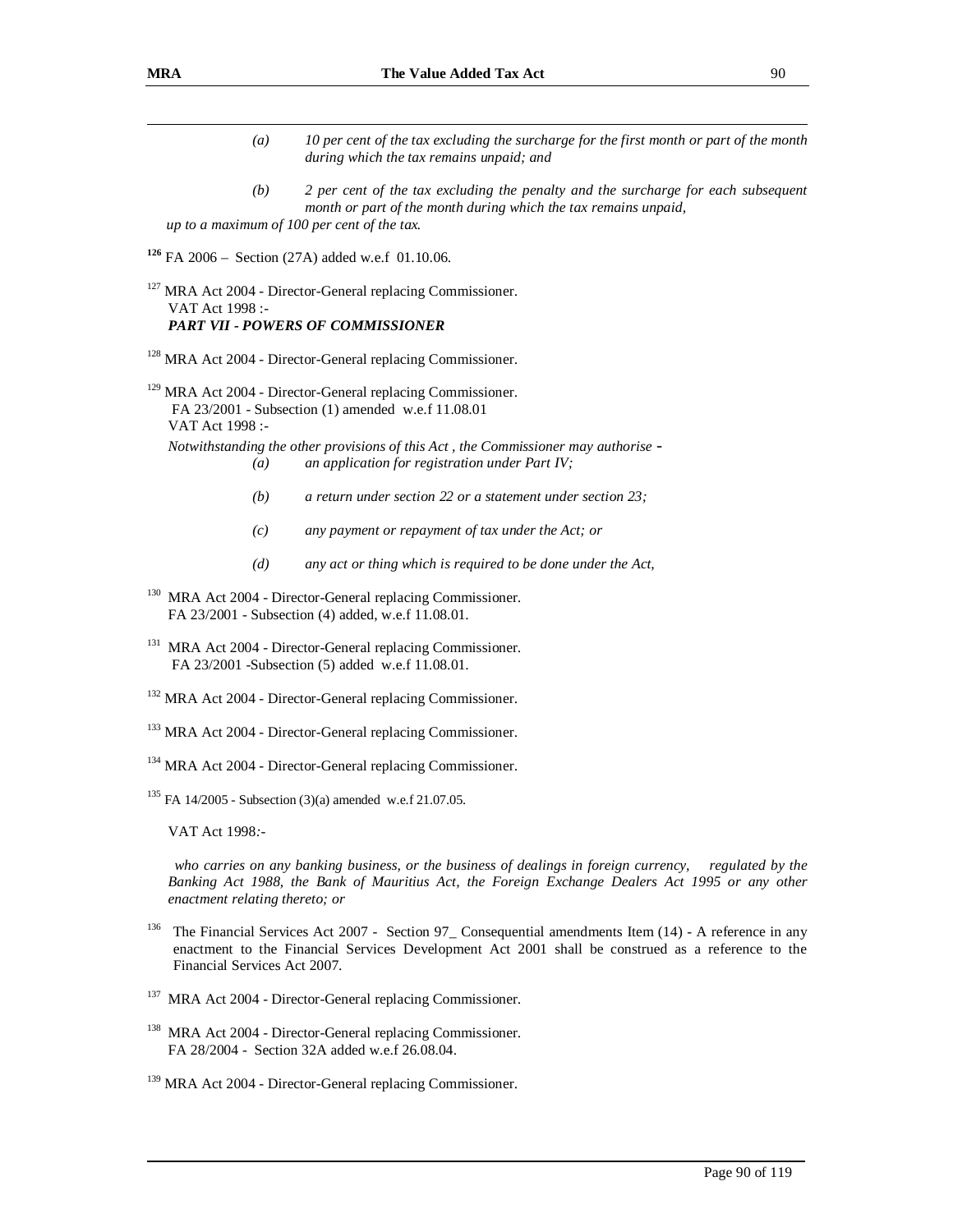<sup>140</sup> FA 2006 – Section 34 A added w.e.f 07.08.06.

<sup>141</sup> FA 28/2004 - Paragraph (c) amended w.e.f 26.08.04.

VAT Act 1998 :-

*to seize those goods or books, records or other documents where such seizure is necessary for any examination or investigation.*

 $142$  FA 28/2004 - Subsection (3) amended by w.e.f 26.08.04.

VAT Act 1998:-

*Any goods, books, records or other documents seized under subsection (1)(c) shall be returned to the person from whom they were seized when no longer required.*

<sup>143</sup> FA 2011 – section 36(1) amended, by deleting the following words -*"Where, in respect of a taxable period, a registered person -* 

- *(a) fails to submit a return under section 22 or fails to pay the tax payable under that section on or before the last day on which the return is required to be submitted and payment of tax made; and*
- *(b) the Director-General is of the opinion that tax ought to have been paid by the registered person for that taxable period,"*

and replacing them by the following words: w.e.f. 15 December 2011.

<sup>144</sup> MRA Act 2004 - Director-General replacing Commissioner. FA 25/2000 - Section 36A added w.e.f 11.08.00.

<sup>145</sup> FA 23/2001 - Heading of Part VIII amended w.e.f 11.08.01. VAT Act 1998:- *PART VIII - ASSESSMENTS, OBJECTIONS AND APPEALS*

<sup>146</sup> MRA Act 2004 - Director-General replacing Commissioner. VAT Act 1998 :- **37. Commissioner may make assessments** 

FA 14/2005 – Paragraph (b) amended w.e.f 21.07.05.

- VAT Act 1998:-
	- *(b) the Commissioner is not satisfied* 
		- *(i) with a return submitted under section 22 or a statement under section 23; or*
		- *(ii) with the adequacy or correctness of the records kept,*

the Commissioner may, on such information as is available to him, make an assessment of the tax due and *payable by that person and give to that person written notice of the assessment.* 

 $147$  FA 14/2005 - Subsection (4) amended w.e.f 21.04.05.

VAT Act 1998:- *No assessment under subsection (1) shall be made where the amount of tax does not exceed 250 rupees.* 

**<sup>148</sup>** FA 2006 – Section (37A) added, shall come into operation on 1 October 2006 in respect of taxable period commencing 1 October 2006 and in respect of every subsequent taxable period.

**<sup>149</sup>** FA 2010 – Subsection (1) repealed and replaced w.e.f. 24.12.2010.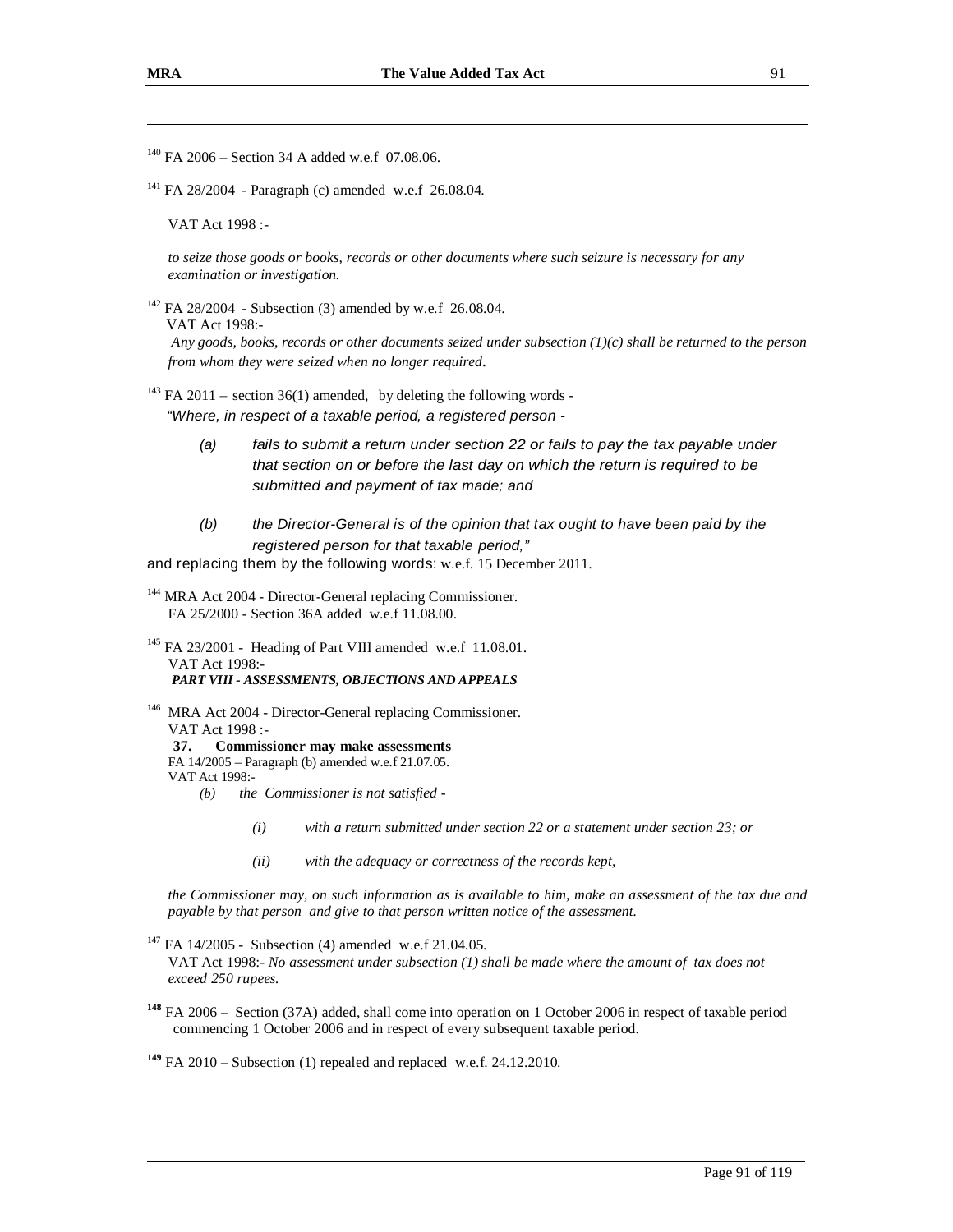(1) *Where a person assessed to tax under section 37 is dissatisfied with the assessment, he may,*  within 28 days of the date of the notice of assessment, in writing, lodge with the Director-General an *objection against the assessment.* 

- **<sup>150</sup>**FA 2010 Subsection (2) amended by deleting the words "lodges an objection" and replacing them by the word "objects" w.e.f. 24.12.2010.
- **<sup>151</sup>**FA 2010 –Paragraph (a) amended by deleting the words "state, in his letter of objection, the grounds" and replacing them by the words "specify in the form, in respect of each of the items in the notice of assessment, the detailed grounds" w.e.f. 24.12.2010.
- **<sup>152</sup>**FA 2010 Paragraph (b) amended by deleting the words "the objection is lodged" and replacing them by the words "of his objection" w.e.f. 24.12.2010.
- **<sup>153</sup>** FA 2010 Paragraph (c) amended by inserting, before the words "pay any amount", the words "at the time of his objection," w.e.f. 24.12.2010.

FA 2006 – Subsection (2) paragraph (c) Repealed and replaced shall come into operation on 1 October 2006 in respect of taxable period commencing 1 October 2006 and in respect of every subsequent taxable period.

FA 14/2005:-

(c) pay any amount of tax specified in the return or statement referred to in paragraph (b) together with *any surcharge under section 26 and any penalty under sections 24 (9) and 27; and* 

FA 14/2005 – Subsection (2) replaced w.e.f 21.04.05.

- FA 18/2003 Paragraph (c) amended w.e.f 21.07.03.
	- (c) *pay, at the time the objection is lodged, the amount of any tax* 
		- *(i) specified in the return or statement referred to in paragraph (b); or (ii) referred to in paragraph (a)(ii),*

 *together with any surcharge under section 26 and any penalty under sections 24(9) and 27.* 

VAT Act 1998 – Subsection (2) :-

- (a) state in his letter of objection, in respect of each of the taxable periods covered by the assessment -
	- *(i) the adjustments that are required to be made and the reasons therefor; and*
	- *(ii) the amount of tax which, in the opinion of the person, is likely to become payable on determination of his objection; and*
- $(b)$  if he is a registered person, submit, at the time the objection is lodged, in respect of each of the *taxable periods covered by the assessment, any return required under section 22 or any statement required under section 23; and*
- *(c) pay, at the time the objection is lodged, the amount of any tax* 
	- *(i) specified in the return or statement referred to in paragraph (b); or*
	- *(ii) referred to in paragraph (a)(ii),*

*together with any surcharge under section 26 and any penalty under section 27.* 

**<sup>154</sup>** FA 2010 – Paragraph (d) repealed and replaced w.e.f. 24.12.2010.

- *(d) in addition* 
	- *(i) pay the difference, if any, between 30 per cent of the amount of tax claimed in the notice of assessment and the amount of tax paid under paragraph (c); or*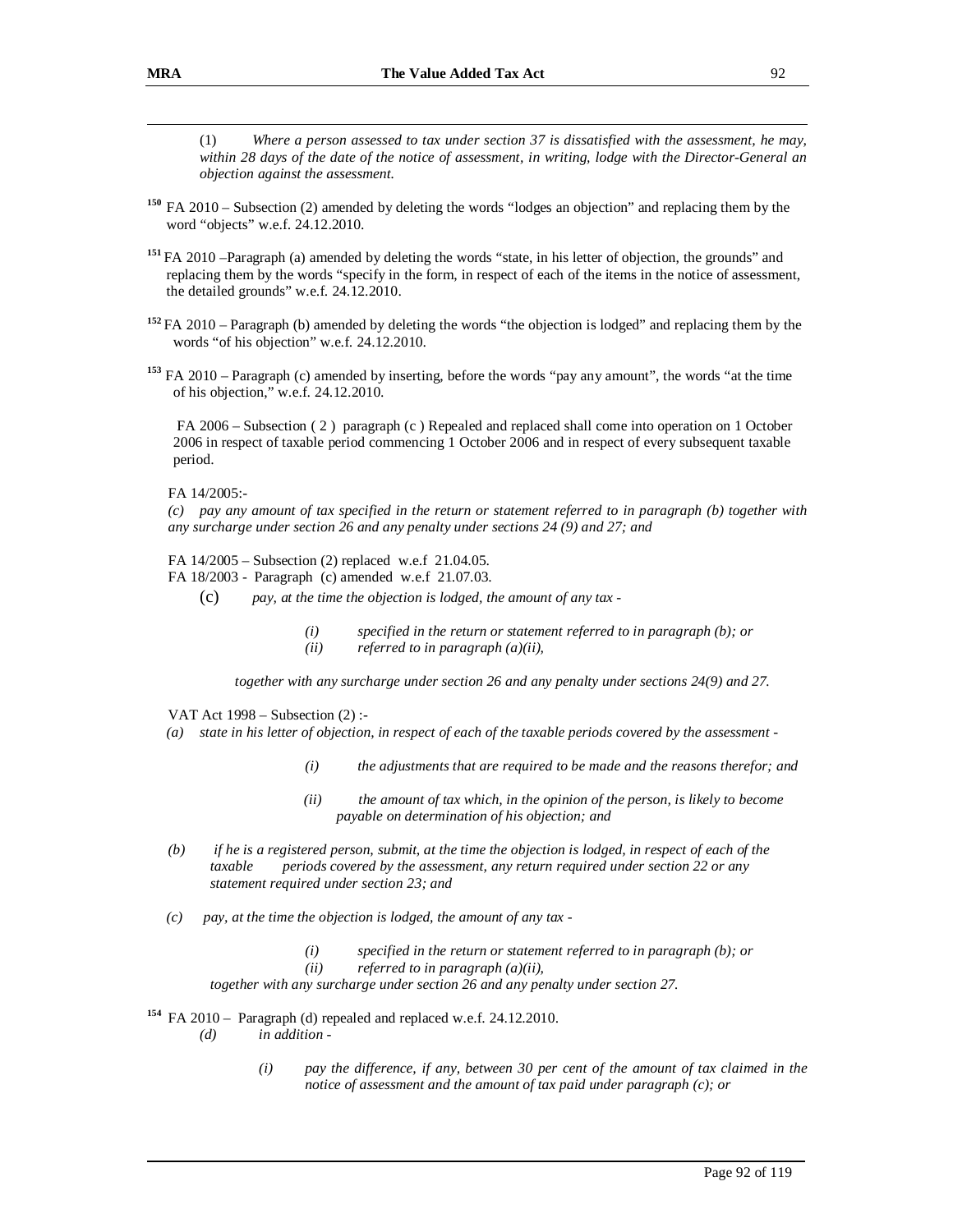- *(ii) where he satisfies the Director -General on reasonable grounds that he is unable to pay the difference referred to in subparagraph (i), give security by way of bank guarantee on such terms and conditions as the Director -General may determine.*
- FA 2008 Section 38(2) amended by repealing and replacing paragraph (d) w.e.f. 19 July 2008.
- (d) in addition, pay the difference, if any, between 30 per cent of the amount of tax claimed in the notice of *assessment and the amount of tax paid under paragraph (c).*
- **<sup>155</sup>**FA 2010 New subsection (2A) inserted after subsection (2) w.e.f. 24.12.2010.
- **<sup>156</sup>** FA 2010 Subsection (3) amended the word "lodging" deleted and replaced by the word "making" w.e.f. 24.12.2010.
- **157** FA 2010 – Subsection (5) amended the words ", *within 28 days of the date of receipt of the letter of objection*," deleted w.e.f. 24.12.2010.

FA 2007 - Section 38(5) amended , by deleting the words "subsection (2)(a) or (b)" and replacing them by the words "subsection (2)" w.e.f 22.08.07. MRA Act 2004 - Director-General replacing Commissioner. FA 14/2005 - Subsection (5) replaced w.e.f 01.07.05.

VAT Act 1998:- *Where the Commissioner considers that a person has not complied with the provisions of*  subsection  $(2)$ , the objection shall be deemed to have lapsed and the Commissioner shall, within 28 days of *the date of receipt of the letter of objection, give notice thereof.*

**<sup>158</sup>** FA 2006 – Subsection (6) amended by deleting the words "any surcharge under section 26 and any penalty section 27" and replacing them by the words "any penalty under sections 15A, 24(9), 26, 26A, 27 and 37A and any interest under section 27A" shall come into operation on 1 October 2006 in respect of taxable period commencing 1 October 2006 and in respect of every subsequent taxable period. FA 14/2005 - Subsection (6) amended w.e.f 01.07.05.

Where a notice under subsection  $(4)$  or  $(5)$  is given, the tax specified in the notice of assessment together with any surcharge under section 26 and any penalty under section 27 shall be paid within 28 days of the date of the notice or the excess amount as assessed shall be deemed to be the excess amount to be carried *forward, as the case may be.* 

VAT Act 1998:- *Where a notice under subsection (4) or (5) is given, the tax specified in the notice of assessment together with any surcharge under section 26 and any penalty under section 27 shall be paid within 28 days of the date of the notice.* 

**<sup>159</sup>** FA 2006 – Subsection ( 3 ) Repealed and replaced shall come into operation on 1 October 2006 in respect of taxable period commencing 1 October 2006 and in respect of every subsequent taxable period.

FA 14/2005 - Subsection (3) amended w.e.f 21.04.05.

 $(3)$  Where a notice of determination under subsection (2) is given, the tax specified in the notice together with any surcharge under section 26 and any penalty under section 27 shall be paid within 28 days of the date of the notice or the excess amount as determined shall be carried forward, as the case may be.

VAT Act 1998:- *Where a notice of determination under subsection (2) is given, the tax specified in the*  notice together with any surcharge under section 26 and any penalty under section 27 shall be paid within *28 days of the date of the notice.* 

- **<sup>160</sup>** FA 14/2005 Subsection (3A) added w.e.f 14.04.05.
- **<sup>161</sup>** FA 2006 Subsection ( 4 ) Repealed and replaced w.e.f 07.08.06. Act. 2/1998 :-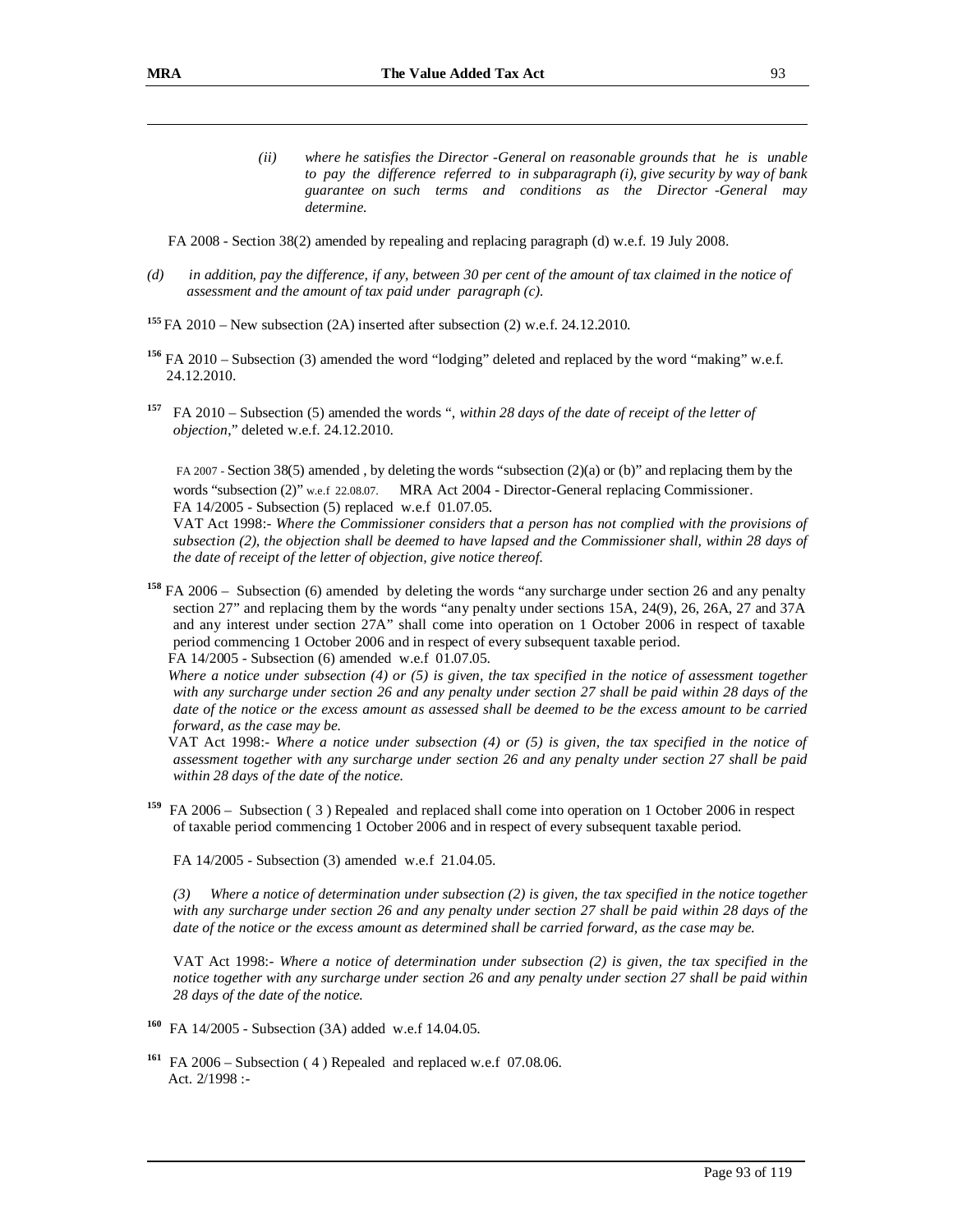*(4) A notice of determination under subsection (2), shall be given to the person within 6 months of the date on which the letter of objection is received.* 

**<sup>162</sup>** MRA Act 2004 - Director-General replacing Commissioner.

MRA Act 2004 - Section 40 amended .

FA 23/2001 - Section 40 amended, shall come into operation on a date to be fixed by Proclamation. Has come into operation on 20 February 2003 – Proclamation No. 4 of 2003.

### *Representations to Assessment Review Committee*

*Any person who is aggrieved by a decision of the* Commissioner *-* 

- *(a) as to whether or not a supply of goods or services is a taxable supply;*
- *(b) relating to the registration or cancellation of registration of any person;*
- *(c) under section 38(4) and (5), 39 or 67,*

*may lodge written representations with the Secretary, Assessment Review Committee, in accordance with section 8E of the Unified Revenue Act 1983.* 

VAT Act 1998 :-

#### **40.** *Appeals*

*Any person who is aggrieved by a decision of the Commissioner -* 

- *(a) as to whether or not a supply of goods or services is a taxable supply;*
- *(b) relating to the registration or cancellation of registration of any person;*
- *(c) under section 38(4) and (5), 39 or 67,*

*may appeal to the Tribunal in accordance with the Tax Appeal Tribunal Act 1984.* 

**<sup>163</sup>** FA 23/2001 - Section 41 amended w.e.f 07.08.01.

VAT Act 1998 :- *Except in proceedings on appeal before the Tribunal* –

- *(a) no assessment under section 37, decision under section 38(4) or (5), determination under section 39, an agreement under section 61 or a notice under section 67, shall be disputed in any court or in any proceedings either on the ground that the person affected is not liable to tax or the amount of tax due and payable is excessive or on any other ground; and*
- *(b) every such assessment, decision, determination, agreement or notice, shall be final and conclusive.*

**<sup>164</sup>** MRA Act 2004 - Director-General replacing Commissioner.

**<sup>165</sup>** FA 18/2003 - Subsection (1) amended w.e.f 21.07.03.

VAT Act 1998 :- (1) *The Government shall have, in respect of any tax payable under this Act and so long as*  the tax is not paid in full or the tax liability is discharged, a privilege on all immovable properties belonging *to the person by whom the tax is payable.*

**<sup>166</sup>** MRA Act 2004 - Director-General replacing Commissioner.

**<sup>167</sup>** MRA Act 2004 - Director-General replacing Commissioner.

**<sup>168</sup>** MRA Act 2004 – PART IXA deleted. FA 23/2001 - PART IXA replaced w.e.f 01.01.02 *PART IXA – COMMISSIONER ,LARGE TAXPAYER DEPARTMENT 48A. Interpretation of Part IXA In this Part –*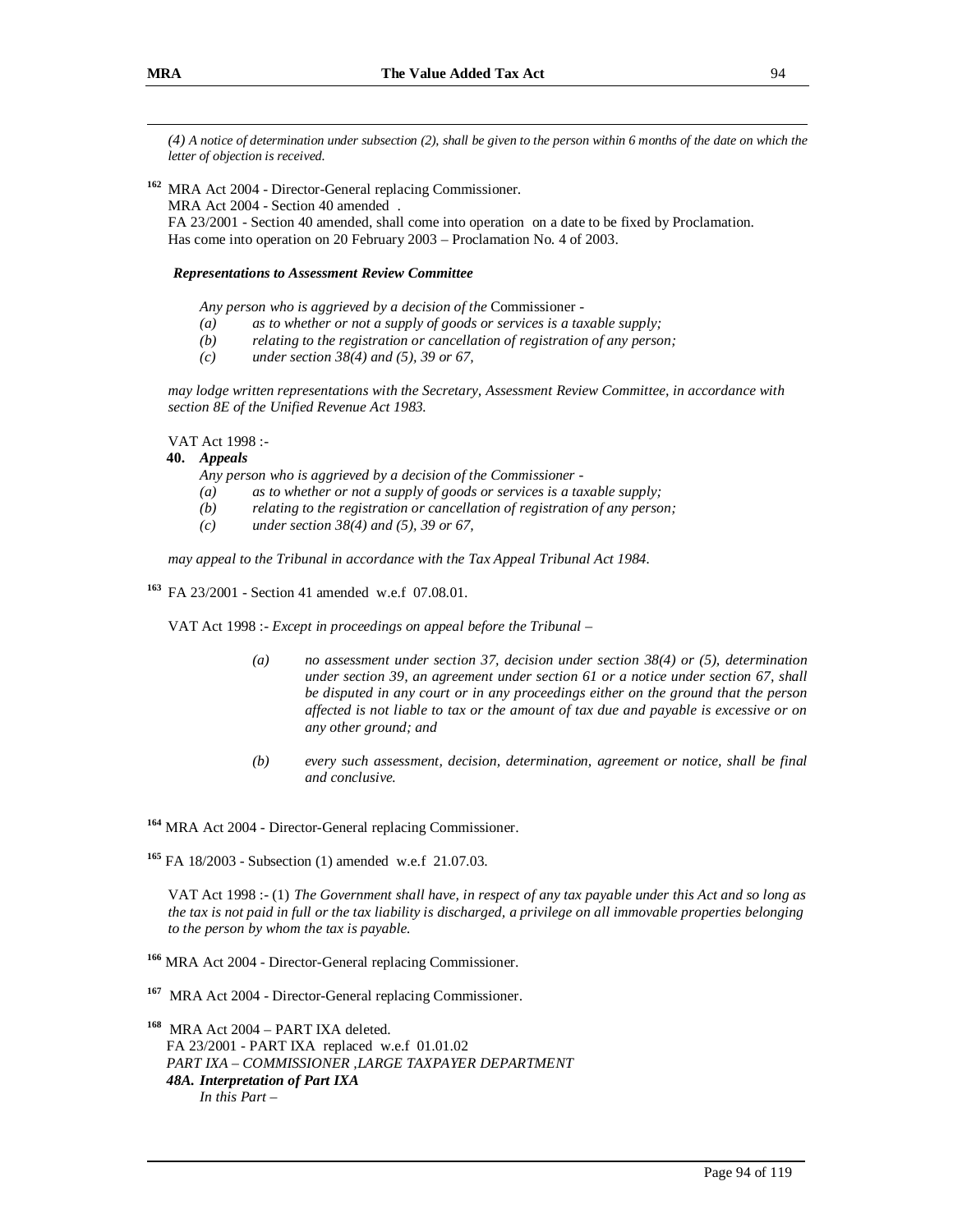*"Commissioner, Large Taxpayer Department" means the Commissioner, Large Taxpayer Department referred to in section 8B of the Unified Revenue Act 1983.* 

*"large taxpayer" has the same meaning as in Section 8B of the Unified Revenue Act 1983.* 

### *48B. Administration of Value Added Tax enactments by Commissioner, Large Taxpayer Department*

*(1) Notwithstanding the other provisions of this Act or any regulations made thereunder, the Commissioner, Large Taxpayer Department shall administer the Value Added Tax enactments in so far as they relate to large taxpayers.* 

*(2) Where, according to the records of the Commissioner for Value Added Tax, a person qualifies as a large taxpayer -* 

- *(a) the Commissioner for Value Added Tax, shall* 
	- *(i) transfer all accounts, returns, assessments and other documents in respect of that person, to the Commissioner, Large taxpayer Department; and*
	- *(ii) as from the date of transfer under subparagraph (i), cease to administer value added tax in relation to that person; and*
- *(b) the Commissioner, Large Taxpayer Department, shall, as from the date of transfer under subparagraph (a), administer value added tax in respect of that person.*

*(3) Where, in respect of a period of 12 taxable periods, a person qualifies as a large taxpayer, he shall -* 

- *(a) immediately notify in writing the Commissioner for Value Added Tax of that fact;*
- *(b) immediately after the end of the twelfth taxable period and thereafter, submit his return and pay the tax due, if any, to the Commissioner, Large Taxpayer Department; and*
- *(c) discharge all his obligations under the Value Added Tax enactments towards the Commissioner, Large taxpayer Department*.

FA 25/2000 – Section 48A (1) amended w.e.f 11.08.2000 :-

*Notwithstanding sections 22, 26 and 27, where in respect of a taxable period, a person submits a single return for both VAT and PAYE or a return for VAT PAYE to the Commissioner of Inland Revenue under section 8B of the Unified Revenue Act 1983 and pays tax, if any, in accordance with that section, he shall be deemed to have submitted and paid tax, if any, to the Commissioner under this Act for that period*

FA 18/1999 - PART IXA added w.e.f date of proclamation(not proclaimed)

### *PART IXA – COMMISSIONER OF INLAND REVENUE 48A. Submission of return and payment of tax*

- *(1) Notwithstanding sections 22, 26 and 27, where in respect of a taxable period, a person submits a single return for both VAT and PAYE to the Commissioner of Inland Revenue under section 8B of the Unified*  Revenue Act 1983 and pays tax, if any, in accordance with that section, he shall be deemed to have *submitted and paid tax, if any, to the Commissioner under this Act for that period.*
- *(2) For the purposes of this section, "PAYE" has the same meaning as in the Income Tax Act 1995.*

### *48B. Power to require information and production of books and records*

*Without prejudice to section 33(2) of this Act and to sections 7A and 8 of the Unified Revenue Act 1983, where, in*  respect of a period, the Commissioner of Inland Revenue is satisfied that a person has complied with the *requirements of the provisions of section 8C of the unified Revenue Act 1983, that person shall be deemed to have complied with the requirements under section 28, 29, 31 or 32, as the may be, for that period.*

## **<sup>169</sup>** FA <sup>2007</sup>PART X amended by deleting the heading "**PART X - VAT RELATING TO BONDED WAREHOUSES, FREEPORT ZONE, EXPORT PROCESSING ZONES AND DUTY FREE**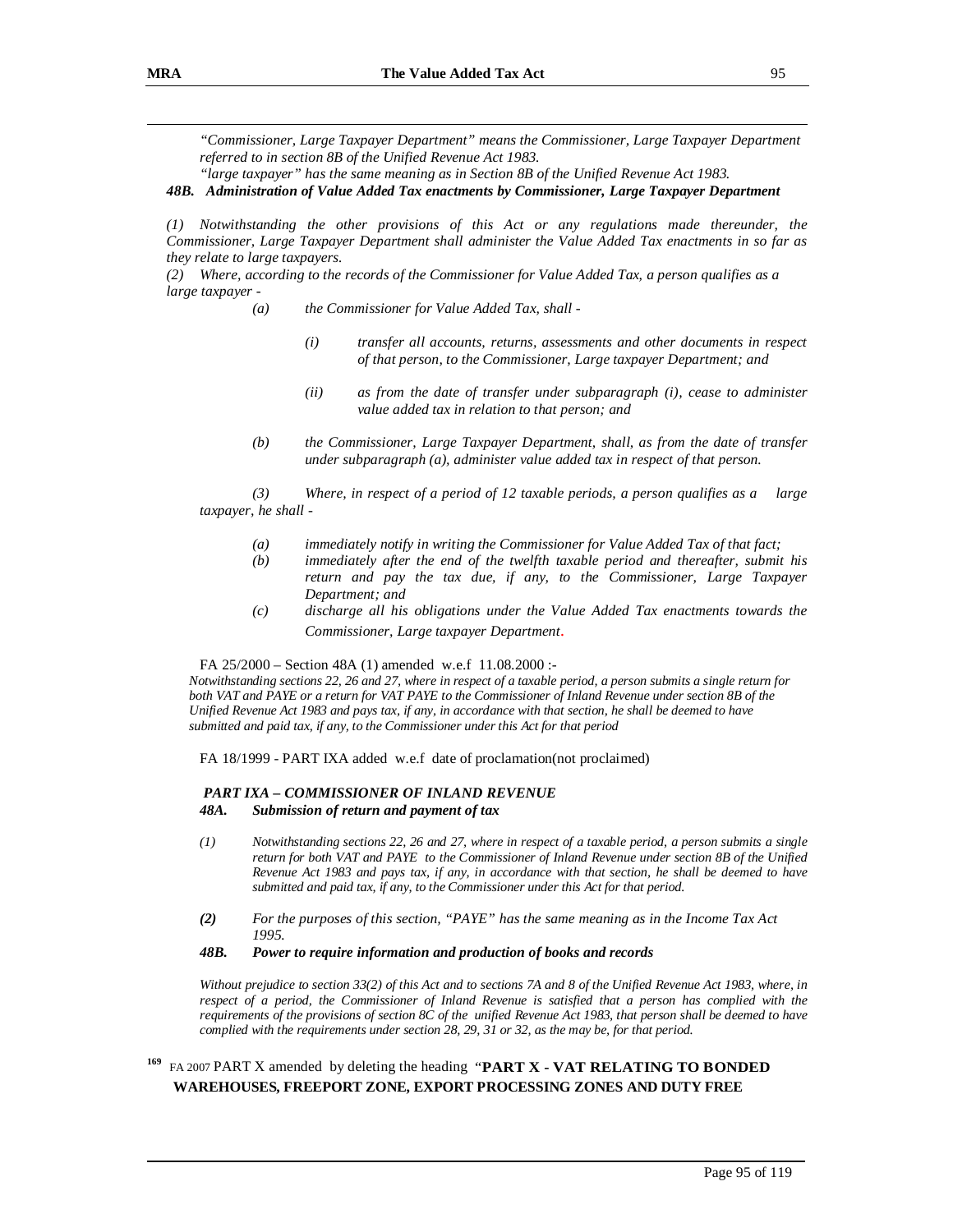**SHOPS"** and replacing it by the following heading **-** 

### **PART X - VAT RELATING TO BONDED WAREHOUSES, FREEPORT ZONE AND DUTY FREE SHOPS OR SHOPS UNDER THE DEFERRED DUTY AND TAX SCHEME**

**<sup>170</sup>** FA 2006 – Section 51 Repealed w.e.f 01.10.06.

FA 28/2004 - Subsection (1) amended w.e.f 26.08.04 *.* 

### *VAT relating to an export processing zone*

- *(1) Subject to the other provision of this section, no VAT shall be payable on* 
	- *(a) scheduled equipment and scheduled materials imported into an export processing zone; or*
	- *(b) Any goods removed from an export processing zone by an export enterprise to another export enterprise as if the goods so removed were goods imported by the other export enterprise,*

where the export enterprise having imported the goods referred to in paragraph (a) or (b), as the case may be, has not, at any time during the 3 preceding years, removed any goods, other than those specified in the First Schedule, and other than plant, machinery or equipment, of a capital nature, for sale on the local market *and has given a certificate to that effect to the Commissioner.* 

FA 23/2001 – subsection (1) amended w.e.f 11.08.01.

- *(1) Subject to the other provision of this section, no VAT shall be payable on* 
	- *(a) scheduled equipment and scheduled materials imported into an export processing zone; or*
	- *(b) Any goods removed from an export processing zone by an export enterprise to another export enterprise as if the goods so removed were goods imported by the other export enterprise,*

where the export enterprise having imported the goods referred to in paragraph  $(a)$  or  $(b)$ , as the case may be, has not, at any time during the 3 preceding years, removed any goods, other than those specified in the First *Schedule, for sale on the local market and has given a certificate to that effect to the Commissioner.* 

FA 18/1999 - section 51 replaced w.e.f 07.09.98.

#### :- *VAT relating to an export processing zone*

- *(1) Subject to the other provision of this section, no VAT shall be payable on any goods* 
	- *(a) imported into an export processing zone; or*
	- *(b) removed from an export processing zone by an export enterprise to*

another export enterprise as if the goods so removed were goods imported by the other export enterprise, where the export enterprise having imported the goods referred to in paragraph (a) or (b), as the case may be, has not, at any time during the 3 preceding years, removed any goods, other than those specified in the First Schedule, *for sale on the local market and has given a certificate to that effect to the Commissioner* 

### VAT Act 1998 :-

- *(1) Notwithstanding any customs laws, VAT shall be payable* 
	- *(a) on any goods, other than those specified in the First Schedule, imported by an export enterprise;*
	- *(b) on any taxable supply made to an export enterprise; and*
	- *(c) on any supply of goods made by an export enterprise to any person in Mauritius.*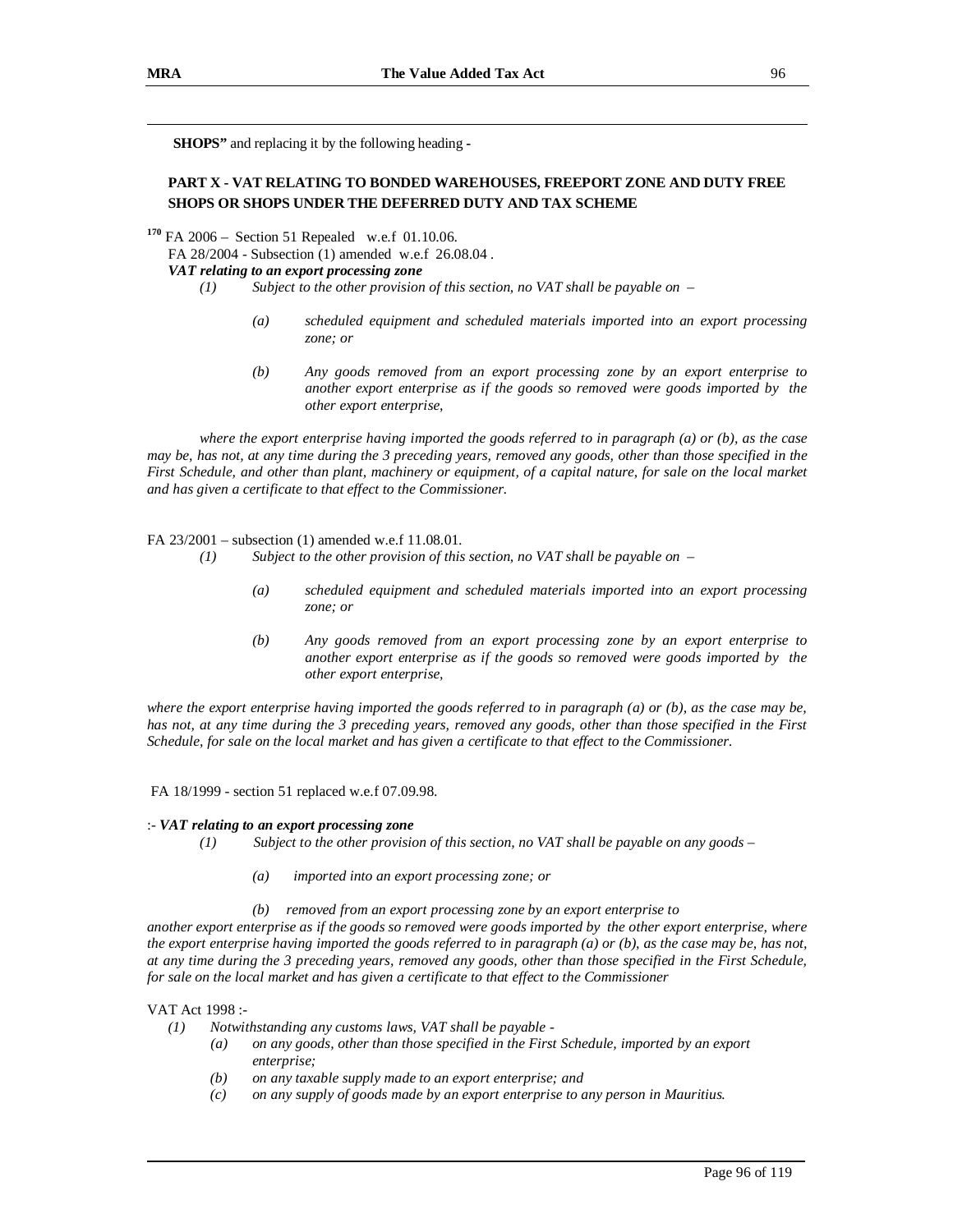**<sup>171</sup>** FA 2006 – Section 51 repealed w.e.f 01.10.06.

FA 28/2004 –paragraph (a) amended w.e.f 26.08.04.

*(2) Notwithstanding any customs laws, VAT shall be payable* 

- *(a) as provided in subsection (3) on any goods, other than those specified in the First Schedule, and other than plant, machinery or equipment, of a capital nature for sale on the local market; imported into an export processing zone or received by an export enterprise from another export enterprise in the manner specified in subsection (1), where the export enterprise has, at any time during the 3 preceding years, removed goods, other than those specified in the First Schedule, and other than plant, machinery or equipment, of a capital nature, for sale on the local market;*
- *(b) on any taxable supply made to an export enterprise;*
- *(c) on any taxable supply made by an export enterprise to another export enterprise in respect of the treatment or processing of goods received from the other enterprise; and*
- *(d) on any goods, other than those specified in the First Schedule, which are removed from an export processing zone to any other place in Mauritius as if the goods removed were imported goods.*

FA 18/1999 - subsection (2) replaced w.e.f 07.09.98.

- *(2) Notwithstanding any customs laws, VAT shall be payable* 
	- *(a) as provided in subsection (3) on any goods, other than those specified in the First Schedule, imported into an export processing zone or received by an export enterprise from another export enterprise in the manner specified in subsection (1), where the export enterprise has, at any time during the 3 preceding years, removed goods, other than those specified in the first Schedule, for sale on the local market;*
	- *(b) on any taxable supply made to an export enterprise;*
	- *(c) on any taxable supply made by an export enterprise to another export enterprise in respect of the treatment or processing of goods received from the other enterprise; and*
	- *(d) on any goods, other than those specified in the First Schedule, which are removed from an export processing zone to any other place in Mauritius as if the goods removed were imported goods.*

VAT Act 1998:- *The supply of goods referred to in subsection (1)(c) shall be treated as imported goods.*

**<sup>172</sup>** FA 2006 – Section 51 Repealed w.e.f 01.10.06.

FA 23/2001 – Paragraph (a) amended w.e.f 11.08.01. *(3) Notwithstanding section 10, VAT under subsection (2)(a) shall be*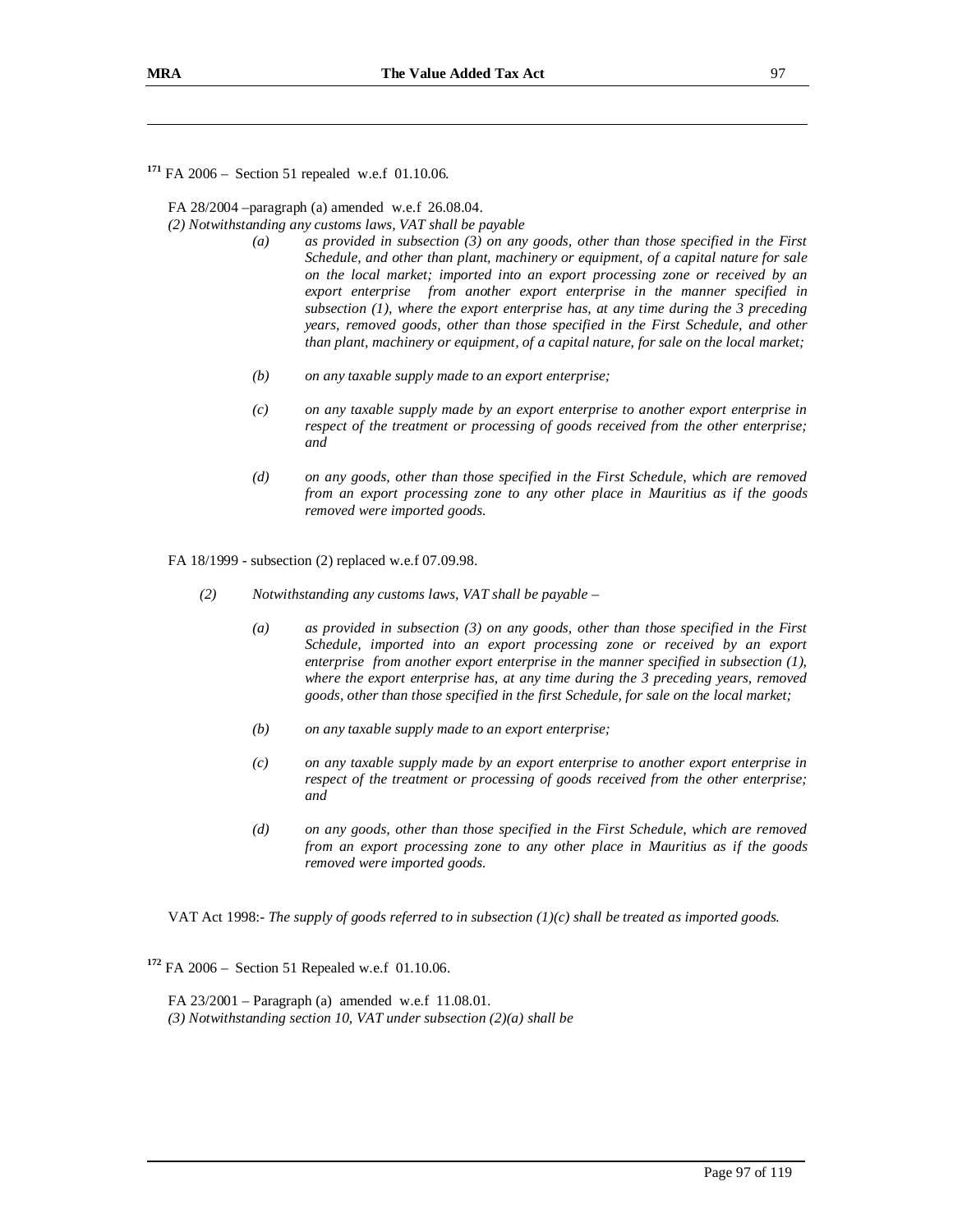- *(a) in the case of scheduled equipment and scheduled materials imported by an export enterprise registered under section 15 or 16, payable in an amount equal to 5 per cent of the amount of VAT chargeable on those goods;*
- *(b) in the case of goods imported by an export enterprise which is not registered as a registered person under the Act, charged at the rate specified in the Fourth Schedule.*

FA 18/1999 – Subsection (3) added w.e.f 07.09.98.

- (3) *Notwithstanding section 10, VAT under subsection (2)(a) shall be* 
	- *(a) in the case of goods imported by an export enterprise registered under section 15 or 16, payable in an amount equal to 5 per cent of the amount of VAT chargeable on those goods;*
	- *(b) in the case of goods imported by an export enterprise which is not registered as a registered person under the Act, charged at the rate specified in the Fourth Schedule*

FA 23/2001 - subsection (4) added w.e.f 11.08.01.

- *(4) For the purposes of this section "scheduled equipment" has the same meaning as in the Industrial Expansion Act 1993; "scheduled materials" has the same meaning as in the Industrial Expansion Act 1993.*
- **<sup>173</sup>** FA 2006 Section ( 52 ) Repealed w.e.f 01.10.06.

VAT Act 1998:-

#### *52. VAT relating to a pioneer status enterprise*

*VAT shall be payable -* 

- *(a) on any goods, other than those specified in the First Schedule, imported by a pioneer status enterprise under the Industrial Expansion Act 1993;*
- *(b) on any taxable supply made to pioneer status enterprise; and*
- *(c) on any supply of goods or services made by pioneer status enterprise.*

# **<sup>174</sup>** FA 2006 – Section ( 53 ) Repealed and replaced w.e.f 01.10.06.

#### *53. VAT relating to a duty free shop*

- *(1) Notwithstanding the other provisions of this Act, no VAT shall be payable* 
	- *(a) on any goods imported for sale in a duty free shop;*
	- *(b ) on any goods supplied by a registered person to a duty free shop for sale; and*
	- *(c) on any taxable supply made by an operator of a duty free shop* 
		- *(i) situated at the port or airport;*
		- *(ii) situated elsewhere, where the goods are delivered, under Customs control, to a visitor or traveller at the port or airport.*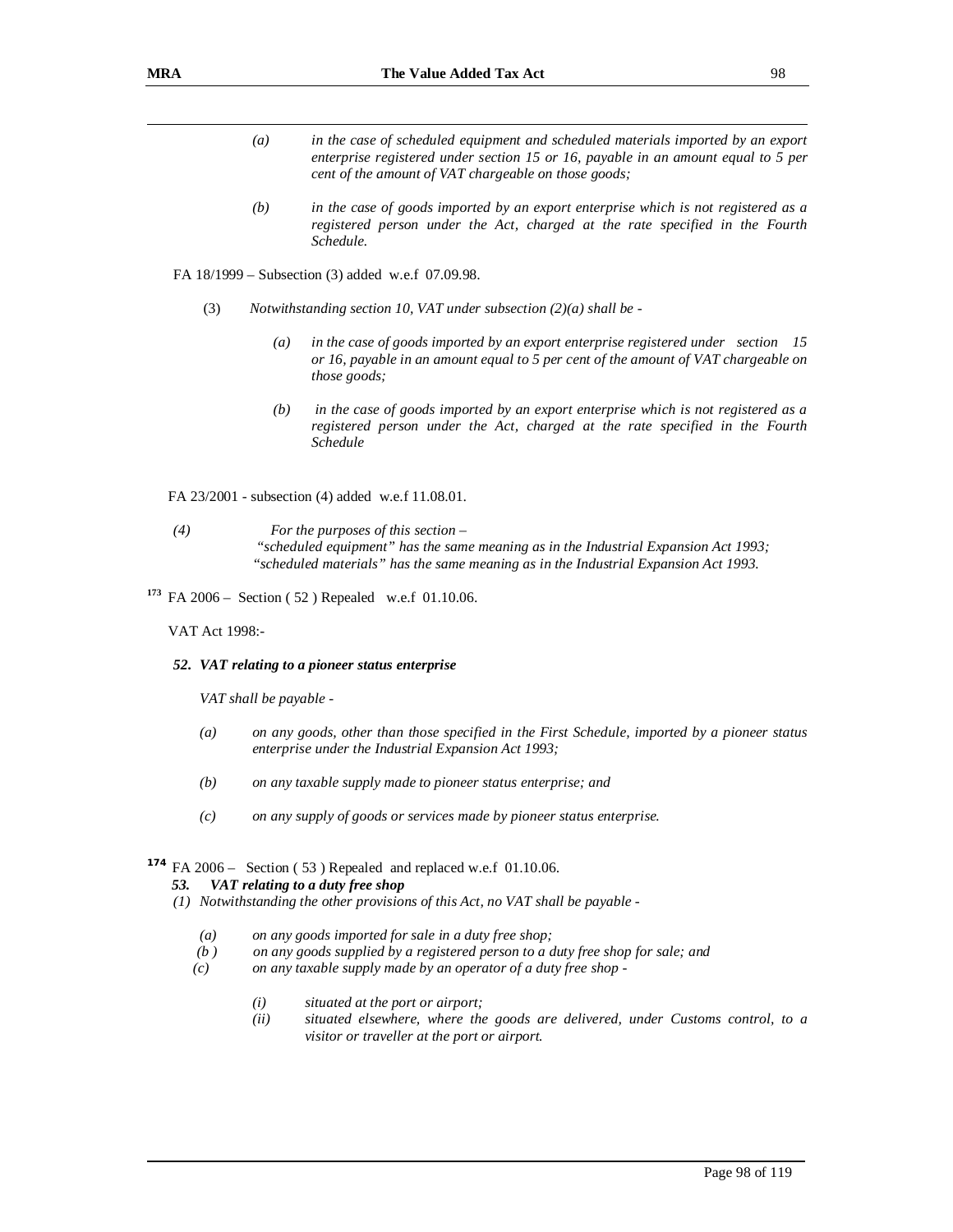- **<sup>175</sup>** FA 2007 Subsection (1) amended by inserting immediately after paragraph (a), paragraph (aa) w.e.f 01.10.06
- **<sup>176</sup>** FA 23/2001 Paragraph (b) replaced w.e.f 11.08.01. VAT Act 1998:- *on any taxable supply made to a duty free shop situated at the port or airport; and*
- **<sup>177</sup>** FA 2007 Subsection (2) repealed and replaced w.e.f 01.10.06 FA 2006 – Subsection (2) Repealed and replaced w.e.f 01.10.06.

*(2) No VAT shall be payable on any goods imported for sale in a shop approved under the Deferred Duty and Tax Scheme referred to in section 22 of the Customs Act.* 

FA 23/2001 - Subsection (2) replaced w.e.f 11.08.

(2) Notwithstanding any customs laws, VAT shall be payable on any supply of goods, other than those specified in the *First Schedule, made by an operator of a duty free shop to a visitor when such goods are delivered at the duty free shop to the visitor*

VAT Act 1998:- *Notwithstanding any customs laws, VAT shall be payable -* 

- (a) on any taxable supply made to an operator of a duty free shop situated at a place other than *the port or airport; and*
- *(b) on any supply of goods, other than those specified in the First Schedule, made by the operator to a visitor when such goods are delivered at the duty free shop to the visitor*.
- **<sup>178</sup>** FA 2006 PART XA added w.e.f 01.07.06.
- **<sup>179</sup>** The Additional Stimulus Package (Miscellaneous Provisions) Act 2009 Section 53B amended, by adding, after subsection (2), subsection (3) - shall be deemed to have come into operation on 1 January 2009.

**<sup>180</sup>** FA 2007 - Section 53G repealed and replaced w.e.f 22.08.07.

#### FA 2006 -

### *53G. Recovery of Levy*

*The levy shall be recovered in the same manner as VAT is recovered under Part IX.* 

## **<sup>181</sup>**FA 2011 – New Part XB "**PART XB - LEVY ON MESSAGES"** inserted after Part XAshall come into operation on 15 January 2012.

**<sup>182</sup>** FA 2009 - Subsection (2) repealed and replaced w.e.f. 30 July 2009.

VAT Act 1998 :-

- (2) Any person who commits an offence under section 57, 59(b) or (c) shall, on conviction, be liable to a *fine which shall be -* 
	- *(a) 100,000 rupees; or*
	- *(b) double the amount of tax involved,*

*whichever is the higher, and to imprisonment for a term not exceeding 5 years.* 

**<sup>183</sup>** FA 2009 – Subsection (3) paragraph (a) repealed and replaced w.e.f. 30 July 2009.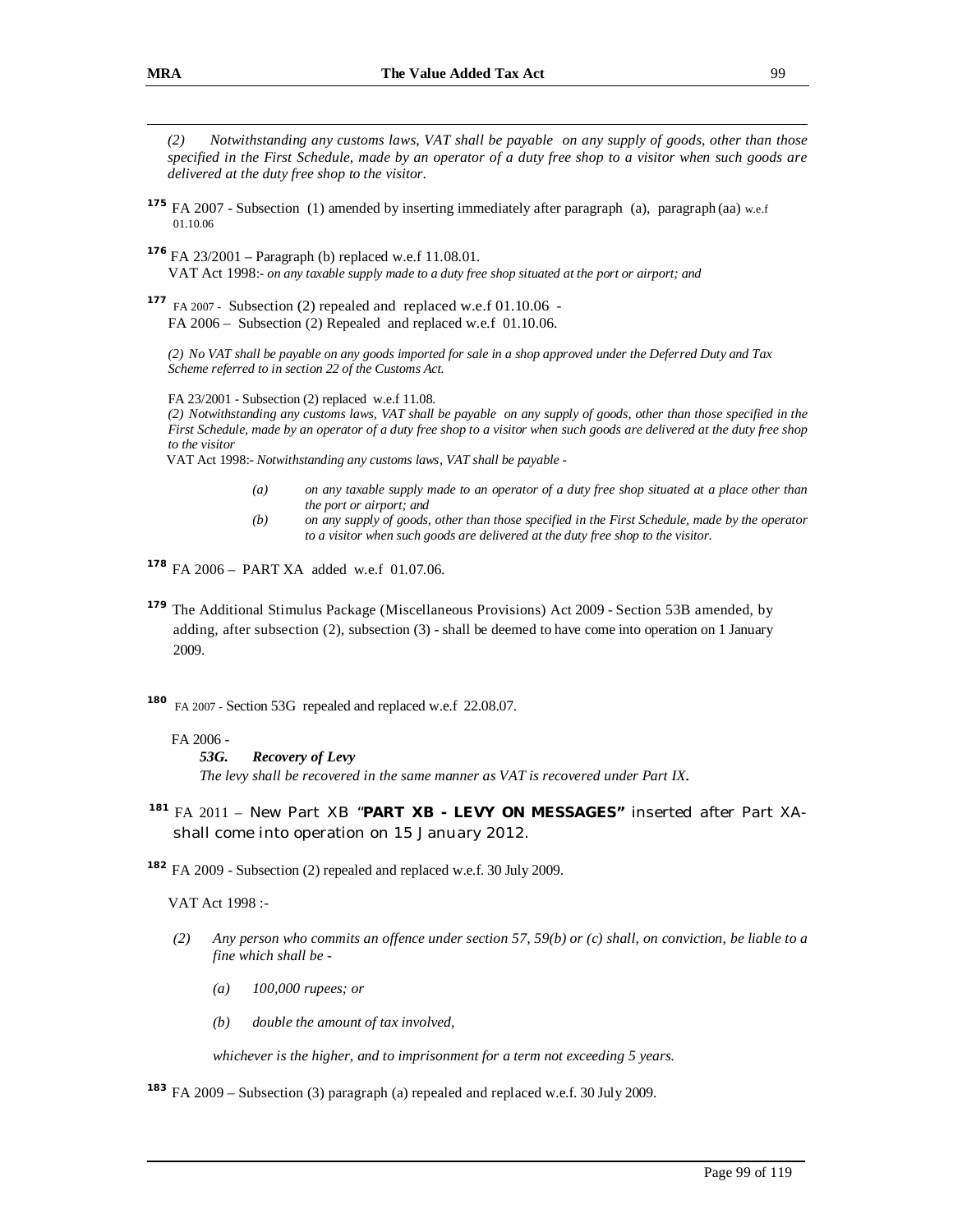VAT Act 1998 :-

- (3) (a) Any person who commits an offence under section 54, 55 or 58 shall, subject to paragraph (b), on conviction, be liable to a fine which shall be -
	- (i) 200,000 rupees; or
	- (ii) treble the amount of tax involved,

whichever is the higher, and to imprisonment for a term not exceeding 8 years.

**184** MRA Act 2004 – Subsection (1) deleted and replaced.

FA 10/1998 - Subsection (1) amended w.e.f 01.07.99.

#### *61. Compounding of offences*

*(1) The Commissioner may, with the concurrence of the Revenue Authority established under the Unified Revenue Act 1983, compound any offence committed by a person under this Act or any regulations made thereunder, where such person agrees in writing to pay such amount acceptable to the Commissioner representing -* 

- *(a) any tax unpaid; and*
- *(b) an amount not exceeding the maximum pecuniary penalty imposable under this Act for such offence.*

### VAT Act 1998 :-

*(1) The Commissioner may, with the concurrence of the Unified Revenue Board established under the Unified Revenue Act 1983, compound any offence committed by a person under this Act or any regulations made thereunder, where such person agrees in writing to pay such amount acceptable to the Commissioner representing -* 

- *(a) any tax unpaid; and*
- *(b) an amount not exceeding the maximum pecuniary penalty imposable under this Act for such offence.*

**185** FA 18/2003 - Paragraph (a) amended w.e.f 21.07.03. VAT Act 1998 *:*  submit a return and pay all tax due including the tax due on any goods forming part of the assets of the *business; and*

186 FA 2011 – Section 63, subsection (3) amended, the words "as required under subsection (2)(a)" deleted and replaced by the words "on the sale or transfer" w.e.f. 15 December 2011.

#### **187** FA 2011 – New subsection (4) inserted - w.e.f. 15 December 2011.

- <sup>188</sup> FA 2011 New subsection (63A) inserted w.e.f. 15 December 2011.
- **189** MRA Act 2004 - Director-General replacing Commissioner. FA 28/2004 - Subsection (1) replaced w.e.f 26.08.04.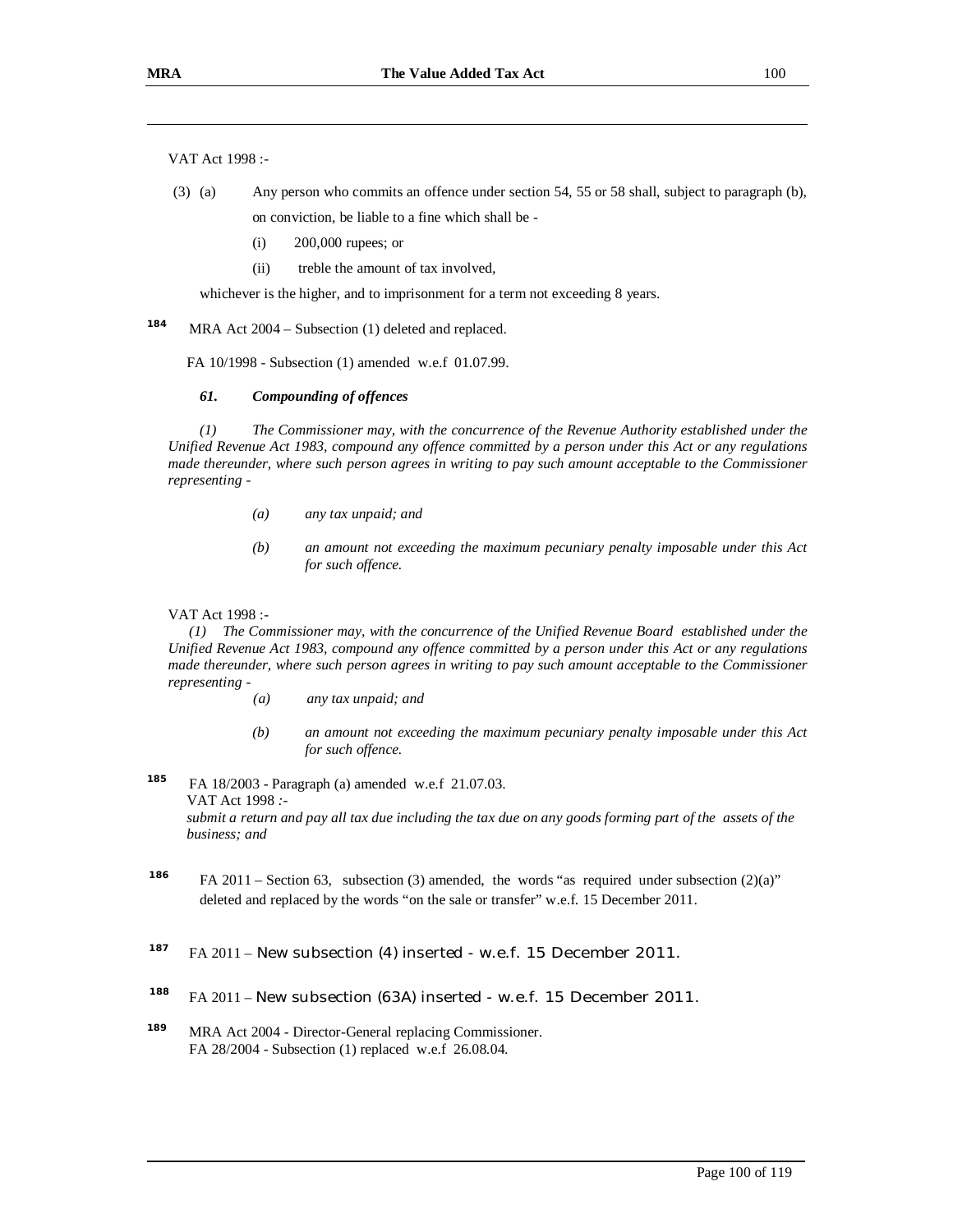VAT Act 1998*:- Any person other than a taxable person may make an application to the Commissioner,*  in a form approved by him, within 3 years of the date of payment of the tax, for a refund of tax paid in *error.* 

- **<sup>190</sup>**FA 2011 Section 65 amended, new subsections (1A) to (1E) inserted shall come into operation on 1 January 2012.
- **<sup>191</sup>**FA 2010 Section 65(2) amended the words "within 3 months of the date of receipt of the application under subsection (1)" inserted after the words "make the refund" w.e.f. 24.12.2010.
- **<sup>192</sup>**FA 2010 Section 65(2) amended by adding new paragraph (b), the existing provision being lettered (a)  $accordingly - w.e.f. 24.12.2010.$
- **193** FA 18/1999 - Section 66 amended w.e.f 07.09.98. VAT Act 1998*:-*  Any body or person specified in Column 1 of the Ninth Schedule shall be exempted from the payment of VAT in respect of goods corresponding to the body or person specified in Column 2 of that Schedule.
- **194** FA 2006 – Subsection (2) added (existing provision being numbered subsection (1) w.e.f 07.08.06.
- **195** FA 2006 – Subsection (2) Repealed and replaced shall come into operation on 1 October 2006 in respect of any erroneous refund, exemption or reduction granted as from 1 October 2006.

### VAT Act 1998*:-*

*(2) The* Commissioner *may, by written notice, order the person under subsection (1) to pay the tax which has been erroneously refunded, exempted or reduced.* 

 **196** FA 2006 – Subsection (3) Repealed and replaced shall come into operation on 1 October 2006 in respect of any erroneous refund, exemption or reduction granted as from 1 October 2006.

### VAT Act 1998*:-*

*(3) Where a person specified under subsection (1) does not comply with the order of the*  Commissioner within 28 days of the date of the notice under subsection (2), he shall be liable to pay, in *addition to the tax, a penalty representing -* 

- *(a) 10 per cent of the tax for the first month or part of the month during which the tax remains unpaid; and*
- *(b) 2 per cent of the tax excluding the penalty for each subsequent month or part of the month during which the tax remains unpaid,*

*up to a maximum of 100 per cent of the tax.* 

**197** MRA Act 2004 - Director-General replacing Commissioner. FA 18/1999 - Section 69A added w.e.f 01.09.99.

## **<sup>198</sup>** FA 2008 - Section 69A added w.e.f. 19 July 2008.

**199** FA 2006 – Subsection (2) amended by deleting the words "the enactments" and replacing them by the words "this Act" w.e.f 01.07.06.

MRA Act  $2004 -$  subsection (2) added, the existing provision being numbered (1) accordingly -

(2) *The prosecution of an offence under any of the sections of the enactments specified in the Fourth Schedule to the Mauritius Revenue Authority Act 2004 shall take place, at the discretion of the Director of Public Prosecutions, before a Judge sitting without a jury, the Intermediate Court or a District Court.* 

*URA Act 17/2003(not proclaimed read as this)*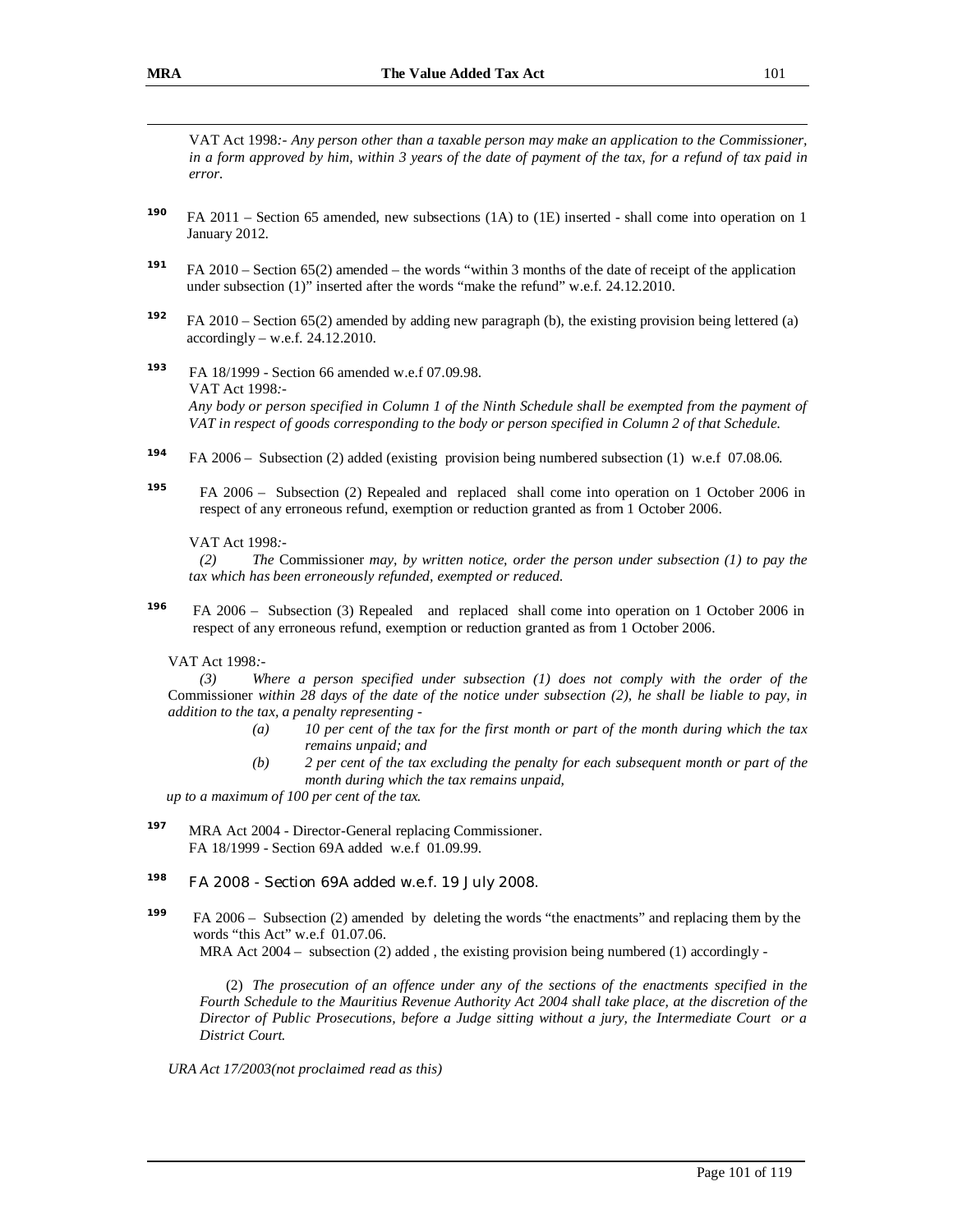(2) The prosecution for an offence under the sections of the enactments specified in the Fifth Schedule to the *Unified Revenue Act shall take place, at the sole discretion of the Director of Public Prosecutions, before the Revenue Division of the Supreme Court, the Intermediate Court, or the District Court.* 

## **<sup>200</sup>**FA 2011 – FA 2011 – **Section 72(1)(b)(ii)** amended, the words "and the Third Schedule" deleted and replaced by the words ", the Third Schedule and the Twelfth Schedule" w.e.f. 15 December 2011.

**<sup>201</sup>** FA <sup>2007</sup> - Subsection (2) repealed and replaced w.e.f 22.08.07. VAT Act 1998 – *(2) Any regulations made under this section may provide for the levying of fees and charges*.

**<sup>202</sup>** FA 2011 - Section 73 Repealed and replaced - in so far as it relates to subsections (4) to (13) of section 73 of the Value Added Tax Act, shall come into operation on 1 January 2012.

(1) Notwithstanding this Act, where a person becomes liable to be registered as a registered person under this Act pursuant to the amendment made to the Sixth Schedule by section 31(y) of the Finance Act 2006, he shall, subject to the other provisions of this section, not later than 15 October 2006, submit to the Director-General, a certified inventory of -

- (a) his trading stocks as at 30 September 2006; and
- (b) capital goods, being plant, machinery or equipment of a capital nature, acquired within a period not exceeding 3 months immediately preceding 1 October 2006,

showing, where applicable, the amount of VAT paid or payable thereon.

(2) Subject to subsection (3) and to section 21(2), where a person has submitted a certified inventory under subsection (1), he may take credit of the VAT paid or payable on his trading stocks and capital goods -

- (a) where his taxable period is a quarter, 50 per cent of the amount of VAT in his return for each of the second and third taxable periods; or
- (b) where his taxable period is a month, 50 per cent of the amount of VAT in his return for each of the third and sixth taxable periods.
- (3) No credit under subsection (2) shall be allowed, unless
	- (a) the inventory referred to in subsection (1) has been submitted;
	- (b) the VAT on the trading stocks was paid or payable within a period not exceeding 3 months immediately preceding 1 October 2006; and
	- (c) the VAT paid or payable is substantiated by receipts or invoices issued by VAT registered persons or by customs import declarations.
- (4) The person shall, together with the inventory referred to in subsection (1), submit a statement specifying -
	- (a) the amount of VAT which relates to
		- (i) capital goods, being plant, machinery or equipment of a capital nature; and
		- (ii) other taxable goods used to make taxable supplies;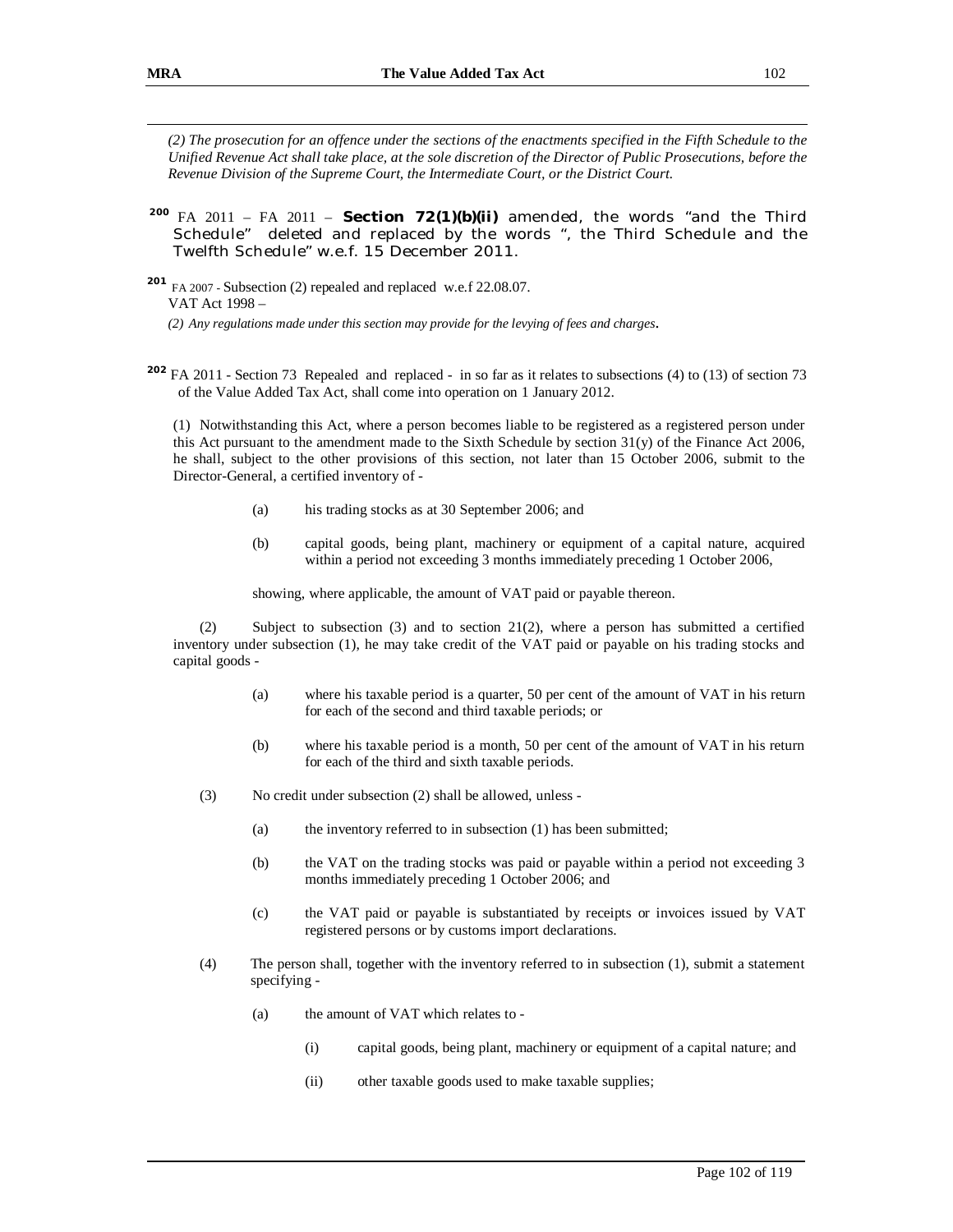- (b) the amount of VAT paid or payable within a period not exceeding 3 months immediately preceding 1 October 2006.
- (5) The inventory referred to in subsection (1) and the statement referred to in subsection (4) shall be duly certified by a qualified auditor.
- (6) Any exemption of VAT granted under item 8 of the Ninth Schedule shall lapse on 1 October 2006.
- FA 2007 Section 73 amended, by adding immediately by after subsection (6), subsections (7) to (13) w.e.f 01.07.07
	- (7) Where a taxable person makes, by 31 December 2007, a voluntary disclosure of his undeclared or underdeclared VAT liability in respect of any taxable period falling within the 5 years ended 30 June 2006, he shall, at the same time, pay VAT in accordance with the disclosure at the appropriate rate in force in respect of each of the taxable periods, together with interest at the rate 0.5 per cent per month as from the date the VAT was due and payable. **202\***
	- (8) Where the VAT and interest under subsection (7) is not paid at the time of the disclosure, any unpaid VAT and interest shall carry interest at the rate of 14 per cent per annum.
	- (9) Where a person makes a voluntary disclosure under subsection (7) and the Director-General is satisfied with such disclosure, that person shall be deemed, notwithstanding sections 54 to 61, not to have committed an offence.
	- (10) The disclosure under subsection (7) shall be made in such form and manner as may be determined by the Director-General.
	- (11) Where VAT arrears as at 30 June 2007 is paid by a person on or before 31 December 2007, any penalty included therein for non-payment of the VAT shall be reduced by 75 per cent.
	- (12) For the purposes of subsection (11), "VAT arrears" means
		- (a) tax remaining unpaid on submission of a return under section 22 or a statement made under section 23;
		- (b) tax liability which is final and conclusive pursuant to section 41 and which has remained unpaid;
		- (c) tax remaining unpaid and pending following an objection made under section 38 or under review by the Assessment Review Committee; or
		- (d) tax remaining unpaid and pending an appeal before the Supreme Court or an appeal before the Judicial Committee of the Privy Council.
	- (13) Subsections (7) and (11) shall not apply to any person who has been convicted on or after 1 July 2001 or against whom any civil or criminal proceedings are pending or contemplated or enquiry is being conducted into or relating to the trafficking of dangerous drugs, arms trafficking, offences related to terrorism under the Prevention of Terrorism Act 2002, money laundering under the Financial Intelligence and Anti-Money Laundering Act 2002 or corruption under the Prevention of Corruption Act 2002.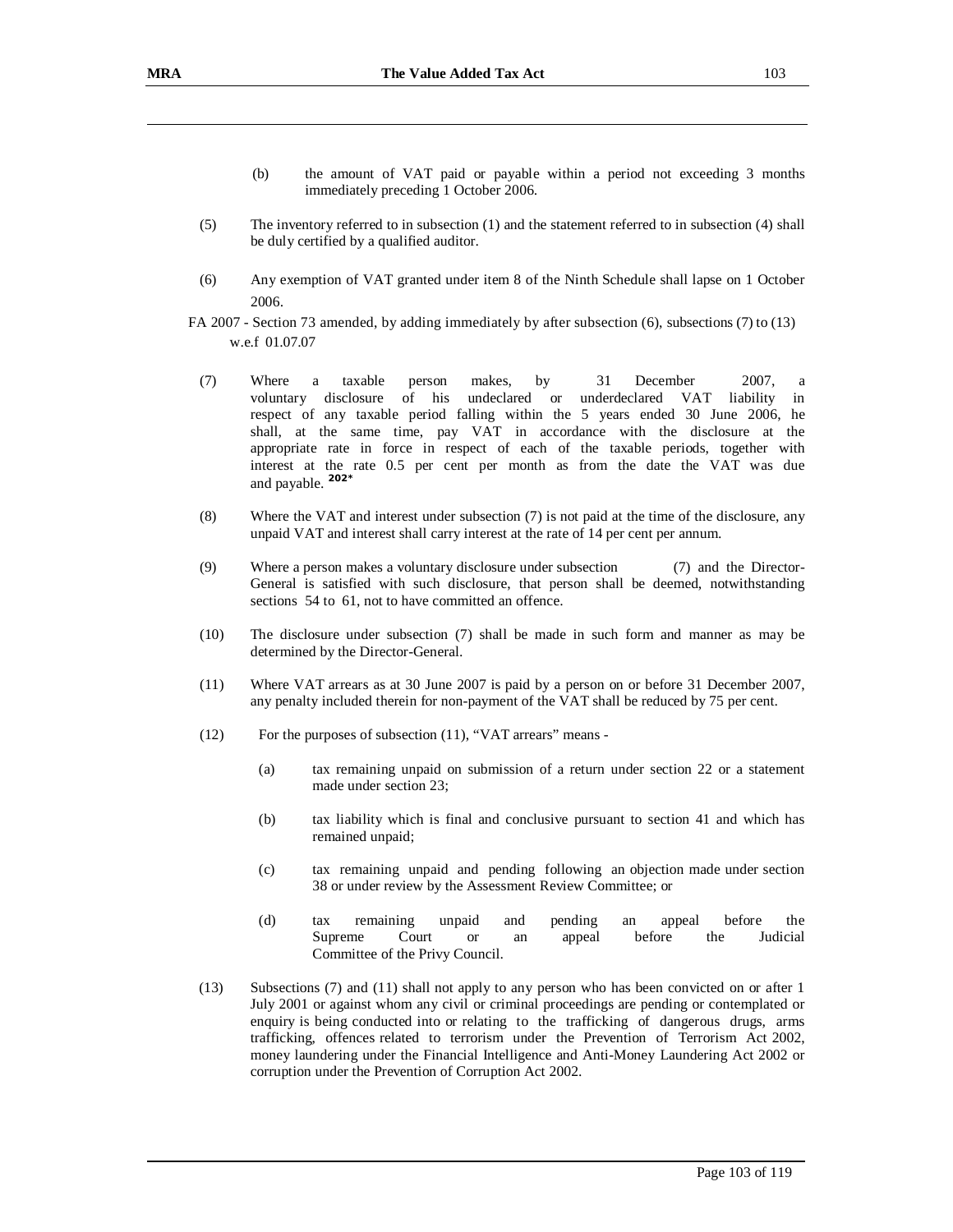FA 2006 – Section 73 Repealed and replaced w.e.f 07.08.06. VAT Act 1998 :-

#### *73. Transitional provisions*

(1) Subject to the other provisions of this section, where, on the appointed day, a person was registered under the Sales Tax Act 1982 and his return for the last taxable period under the Sales Tax Act 1982 shows an excess amount, that amount shall be deemed to be sales tax on trading stocks held by that person and shall not be refundable *and shall not be carried forward as a credit to be offset against his VAT liability, if any.* 

Where a person becomes a registered person under this Act on the appointed day, he shall, within 15 days of that day, submit to the Director-General, as at the day immediately preceding the appointed day, a certified *inventory of -* 

- *(a) his trading stocks; and*
- *(b) capital goods, being plant, machinery or equipment, of a capital nature, acquired within a period not exceeding 3 months immediately preceding the appointed day,*

*showing the amount of sales tax paid or payable thereon.* 

*(3) Subject to subsections (4) and (5), where a person has submitted a certified inventory under subsection*  (2), the sales tax paid or payable on his trading stocks and capital goods shall be deemed to be value added tax and he *may take a credit of -* 

- *(a) where his taxable period is a month, 50 per cent of the amount deemed to be value added tax in his return for each of the third and sixth taxable periods; or*
- *(b) where his taxable period is a quarter, 50 per cent of the amount deemed to be value added tax in his return for each of the second and third taxable periods.*

*(4) Any credit in respect of capital goods under subsection (3) shall be allowed in conformity with the Seventh Schedule.* 

- *(5) No credit under subsection (3) shall be allowed, unless* 
	- *(a) the person has complied with the requirements of the Sales Tax Act 1982 and paid all tax due under that Act, as appropriate;*
	- *(b) the inventory referred to in subsection (2) has been submitted;*
	- *(c) the credit is exclusively in respect of sales tax paid or payable on taxable goods for resale or for manufacture of other taxable goods for sale and on capital goods, being plant, machinery or equipment of a capital nature;*
	- *(d) the sales tax on the trading stocks was paid or payable within a period not exceeding 3 months immediately preceding the appointed day; and*
	- *(e) the sales tax paid or payable is substantiated by proper invoices from registered persons under the Sales Tax Act 1982 or by Customs import declarations, either electronic or otherwise.*
- *(6) The person shall, together with the inventory referred to in subsection (2), submit a statement specifying* 
	- *(a) the amount of sales tax which relates to* 
		- *(i) taxable goods for resale or for manufacture of other taxable goods for sale; and*
		- *(ii) capital goods, being plant, machinery or equipment of a capital nature;*
	- *(b) the amount of sales tax paid or payable within a period not exceeding 3 months immediately preceding the appointed day.*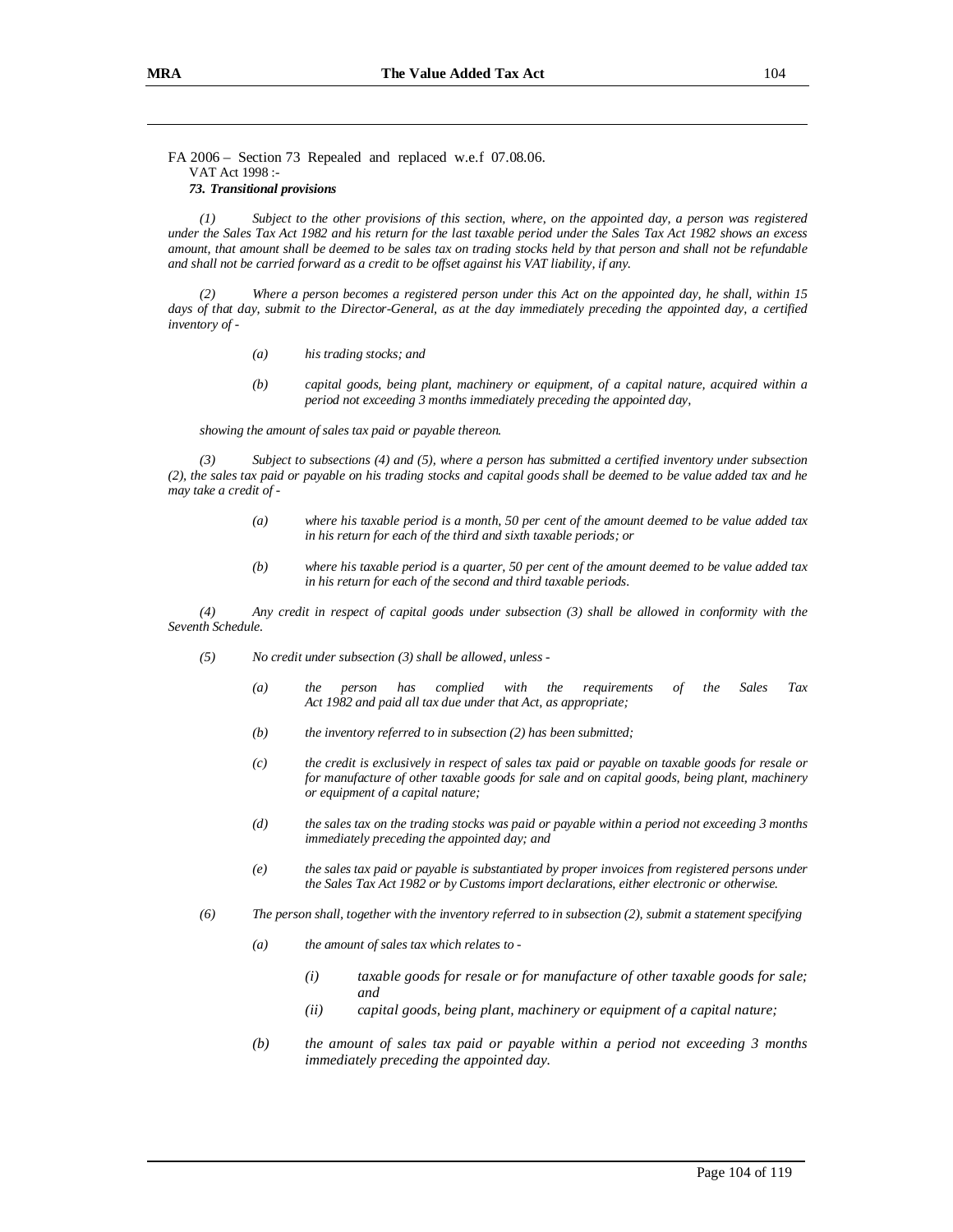*(7) The inventory referred to in subsection (2) and the statement referred to in subsection (6) shall be duly certified by a qualified auditor.*  **203** GN 97/1999 – Item 2 replaced w.e.f 01.09.99. GN 160/1998 - Item 2 replaced w.e.f 07.09.98:- *Wheat, and cereal flours(including wheat flour) other than flours produced in and exported from Mauritius*. VAT Act 1998:- *Wheat; cereal flours(including wheat flour)* **<sup>204</sup>** FA 2006 – Item 3 deleted and replaced w.e.f 01.10.06. FA 14/2005 - Item 3 replaced w.e.f 21.04.05 *Bread other than bread referred to in the Bread (Control of Manufacture and Sale) Regulations 1988.*  VAT Act 1998:- *Bread*  **205** GN 113/2000 - Item 4 amended w.e.f 01.09.00. GN 97/1999 - Item 4 amended w.e.f 01.09.99. *Animal or vegetable fats and oils other than edible oils.*  GN 160/1998 – Item 4 amended w.e.f 07.09.98 :- *Animal or vegetable fats and oils other than edible oils produced in and exported from Mauritius*  VAT Act 1998 :- *Animal or vegetable fats and oils* . **206** GN 97/1999 - Item 5 amended w.e.f 01.09.00. VAT Act 1998 :- *Butter and margarine*. **207** GN 97/1999– Item 6 replaced w.e.f 01.09.99. GN 160/1998 w.e.f 07.09.98 :- *Milk and cream (other than sterilised milk processed and produced in and exported from Mauritius), buttermilk, whey, kephir and other fermented or acidified milk and cream; cheese and curd.*  VAT Act 1998 :- *Milk and cream, buttermilk, whey, curdled milk and cream, yogurt, kephir and other fermented or acidified milk and cream; cheese and curd.* **208** GN 177 of 2007 - Paragraph (a) amended, by deleting the words *", and canned tuna, smoked fish and processed fish produced in and exported from Mauritius"* - shall be deemed to have come into operation on 1 October 06. GN 89/2004 - Item 7(a) amended w.e.f 01.07.04 : *fish (excluding fresh, chilled or frozen fish, the produce of Mauritius, and canned tuna, smoked fish and processed fish produced in and exported from Mauritius);* GN 37/2003 - Item 7(a) amended w.e.f 15.04.03: fish (excluding fresh, chilled or frozen fish, the produce of Mauritius, and canned tuna , smoked fish and *processed fish, produced in and exported from Mauritius) crustaceans other than shrimps and prawns ,live, fresh, chilled or frozen, which are not the produce of Mauritius) molluscs and other aquatic invertebrates;* GN 12/2003 - Item 7(a) amended w.e.f 15.02.03 : fish (excluding fresh, chilled or frozen fish, the produce of Mauritius, and canned tuna, smoked fish and *processed fish, produced in and exported from Mauritius) crustaceans (other than shrimps and prawns ,live, fresh, chilled or frozen) molluscs and other aquatic invertebrates;* GN 113/2000 - Item 7(a) amended w.e.f 01.09.00 :- *fish (excluding fresh, chilled or frozen fish, the produce of Mauritius, and canned tuna, smoked fish and processed fish, produced in and exported from Mauritius) crustaceans, molluscs and other aquatic invertebrates;*

GN 97/1999 - Item 7(a) amended w.e.f 01.09.99:- )*:-*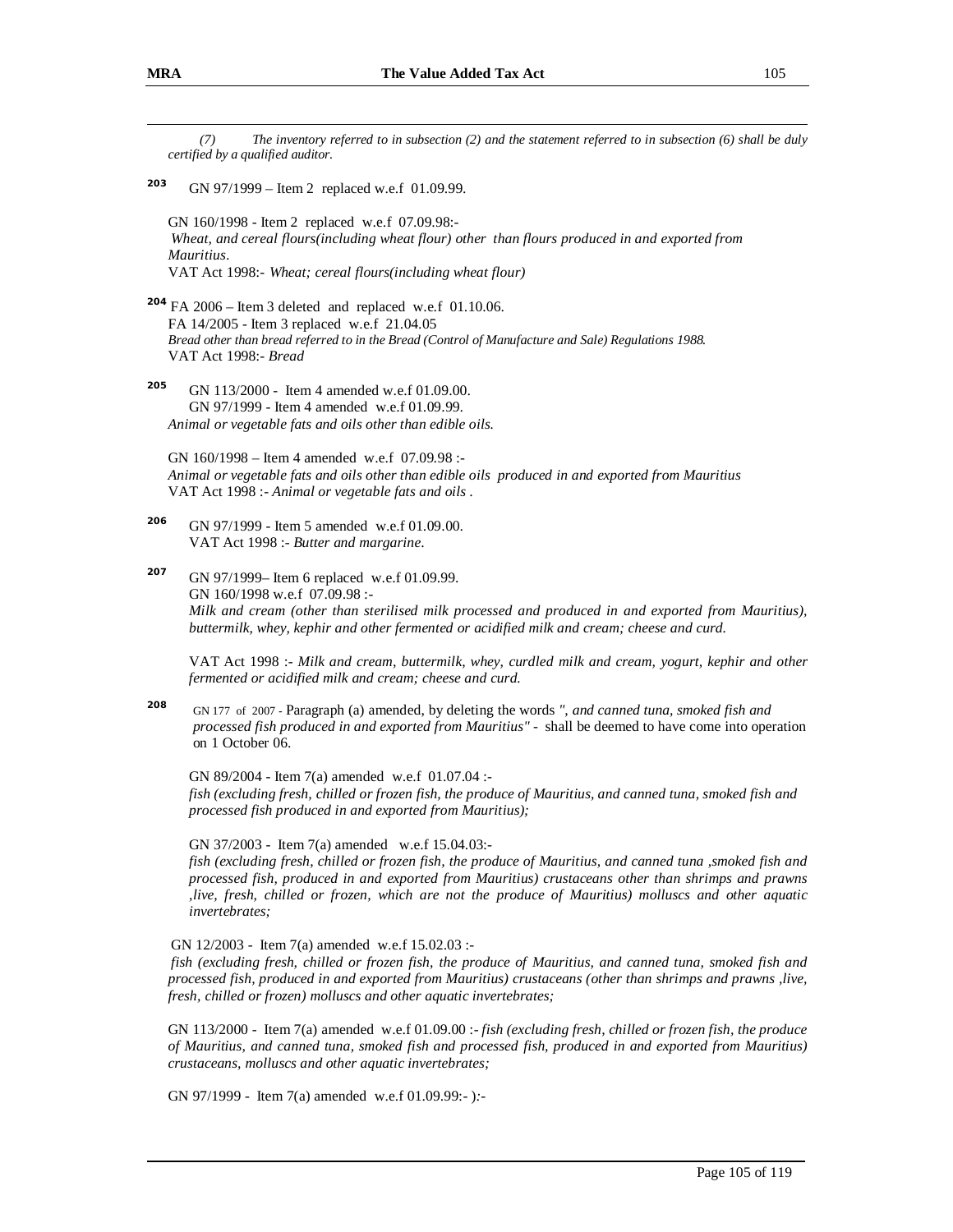*fish (other than canned tuna ,smoked fish and processed fish produced in and exported from Mauritius)and crustaceans, molluscs and other aquatic invertebrates;*

GN 160/1998 - Item 7(a) amended w.e.f 07.09.98 :-

*fish (other than canned tuna produced in and exported from Mauritius)and crustaceans, molluscs and other aquatic invertebrates;*

VAT Act 1998 :- *fish and crustaceans, molluscs and other aquatic invertebrates;*

**<sup>209</sup>** GN 177 of 2007 - Paragraph (b) amended, by deleting the words *"other than canned meat produced in and exported from Mauritius"-* shall be deemed to have come into operation on 1 October 2006. GN 97/1999 - Paragraph (b) amended w.e.f 07.09.98. *meat (excluding meat of poultry) other than canned meat produced in and exported from Mauritius, meat offal (excluding offal of poultry);* 

VAT Act 1998 :- meat (including chicken) and meat offal

**210** GN 177 of 2007 - Paragraph (c) amended, by deleting the words "other than vegetables and fruits produced in and *exported from Mauritius " - shall be deemed to have come into operation on 1 October 2006.* 

GN 97/1999 - Paragraph (c) amended w.e.f 07.09.98.

*primary agricultural and horticultural produce (including tomatoes, potatoes, onions and other vegetables, fruits, tea, coffee, cocoa beans and nuts) which have not been processed except for reaping, threshing, husking, crushing, winnowing, trimming, drying and packaging to put them into marketable condition, other than vegetables and fruits produced in and exported from Mauritius and bird's eggs in the shell;* 

VAT Act 1998 :-

*primary agricultural and horticultural produce (including tomatoes, potatoes, onions and other vegetables, fruits,eggs, tea, coffee, cocoa beans and nuts) which have not been processed except for reaping, threshing, husking, crushing, winnowing, trimming, drying and packaging to put them into marketable condition.* 

- **211** GN 160/1998 - Paragraph (d) added w.e.f 07.09.98 .
- **212** GN 113/2000 - Item 9 amended w.e.f 01.09.00. VAT Act 1998 :- Common salt.
- **213** GN 97/1999 - Item 10 amended w.e.f 07.09.98. VAT Act 1998 :- *Live animals of a kind generally used as, or yielding or producing, food for human consumption*

**214** GN 177 of 2007 - Item 11 amended, by deleting the words *"other than horticultural produce produced in and exported from Mauritius"* - shall be deemed to have come into operation on 1 October 2006. FA 18/2003 - Item 11 amended w.e.f 21.07.03:- *Unprocessed agricultural and horticultural produce, other than horticultural produce produced in and exported from Mauritius.* 

GN 97/1999 - Item 11 amended w.e.f 07.09.98 :- *Unprocessed agricultural and horticultural produce by the producers thereof, other than horticultural produce produced in and exported from Mauritius.*  VAT Act 1998 :- *Unprocessed agricultural and horticultural produce by the producers thereof* 

**<sup>215</sup>**FA 2011 – Item 12 of the First Schedule amended - the words ", other than cosmetic surgery services," deleted w.e.f 15 December 2011.

FA 2010 –Item 12 of the First Schedule amended, the words ", other than cosmetic surgery services," inserted after the words "health institution"- shall come into operation on 1 March 2011.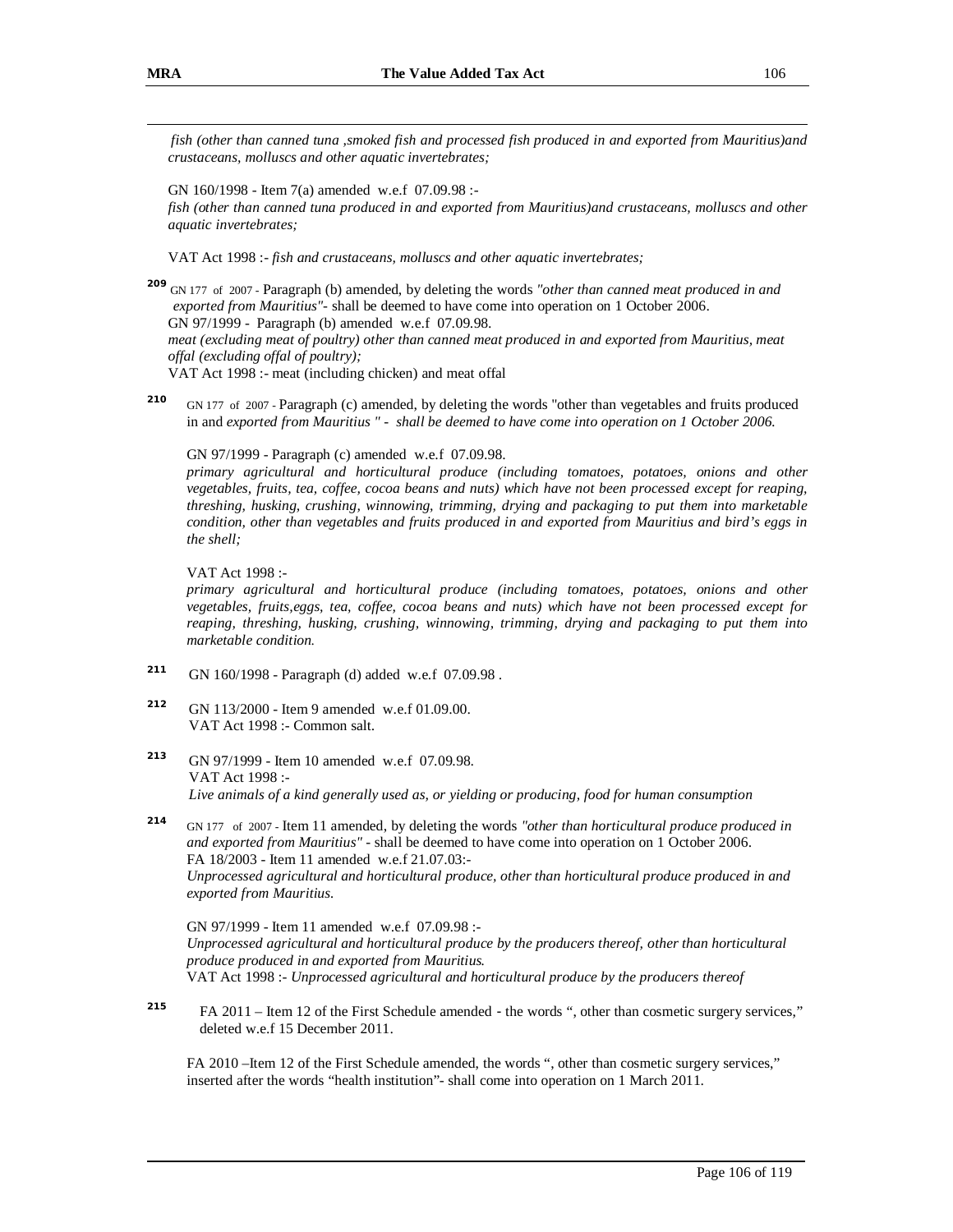**216** FA 2008 - Items 13 deleted, shall come into operation on 15 July 2008.

*13. Antibiotics of heading No. 29.41.* 

GN 177 of 2007 - Item 13 amended, by deleting the words *", other than those produced in and exported from Mauritius"*, shall be deemed to have come into operation on 1 October 2006. VAT Act 1998 :- *Antibiotics of heading No. 29.41 other than those produced in and exported from Mauritius.* 

- **217** FA 2008 - Items 14 deleted, shall come into operation on 15 July 2008.
	- *14. Pharmaceutical products of heading Nos. 30.01 to 30.06.*

GN 177 of 2007 -Item 14 amended, by deleting the words *", other than those produced in and exported from Mauritius"*- shall be deemed to have come into operation on 1 October 2006.

GN 89/2004 - Item 14 amended w.e.f 01.07.04. *Pharmaceutical products of heading Nos. 30.01 to 30.06 other than those produced in and exported from Mauritius.* 

GN 160/1998 – Item 14 amended w.e.f 07.09.98*:- Pharmaceutical products of heading Nos. 30.01 to 30.04. other than those produced in and exported from Mauritius.*  VAT Act 1998 :- *Pharmaceutical products of heading Nos. 30.01 to 30.04.* 

**218** FA 2008 - Item 16 deleted and replaced shall come into operation on 15 July 2008.

*16. Educational and training services* 

**219** GN 97/1999 - Item 17 replaced w.e.f 07.09.98.

> GN 160/1998 - Item 17 amended w.e.f 07.09.98*:- Printed books, brochures, leaflets and similar printed matter, whether or not in single sheets of heading No. 49.01*, *other those produced in and exported from Mauritius*

VAT Act 1998:- *Printed books, brochures, leaflets and similar printed matter, whether or not in single sheets of heading No. 49.01.*

**220** GN 97/1999 - Item 18 deleted w.e.f 07.09.98.

> GN 160/1998 – Item 18 w.e.f 07.09.98 *:- Children's picture, drawing or colouring books of heading No.49.03. other those produced in and exported from Mauritius.*

VAT Act 1998:-*Children's picture, drawing or colouring books of heading No.49.03.*

**221** GN 97/1999 - Item 19 deleted w.e.f 01.09.1999.

> GN 160/1998 - Item 19 amended w.e.f 07.09.98*:- Music, printed or in manuscript, whether or not bound or illustrated of heading No.49.04 other those produced in and exported from Mauritius*

VAT Act 1998 :- *Music, printed or in manuscript, whether or not bound or illustrated of heading No.49.04.* 

- **222** FA 18/2003 - Item 26A added w.e.f 21.07.03.
- **223** Act 33/2000 – Item 28 deleted w.e.f 02.10.00.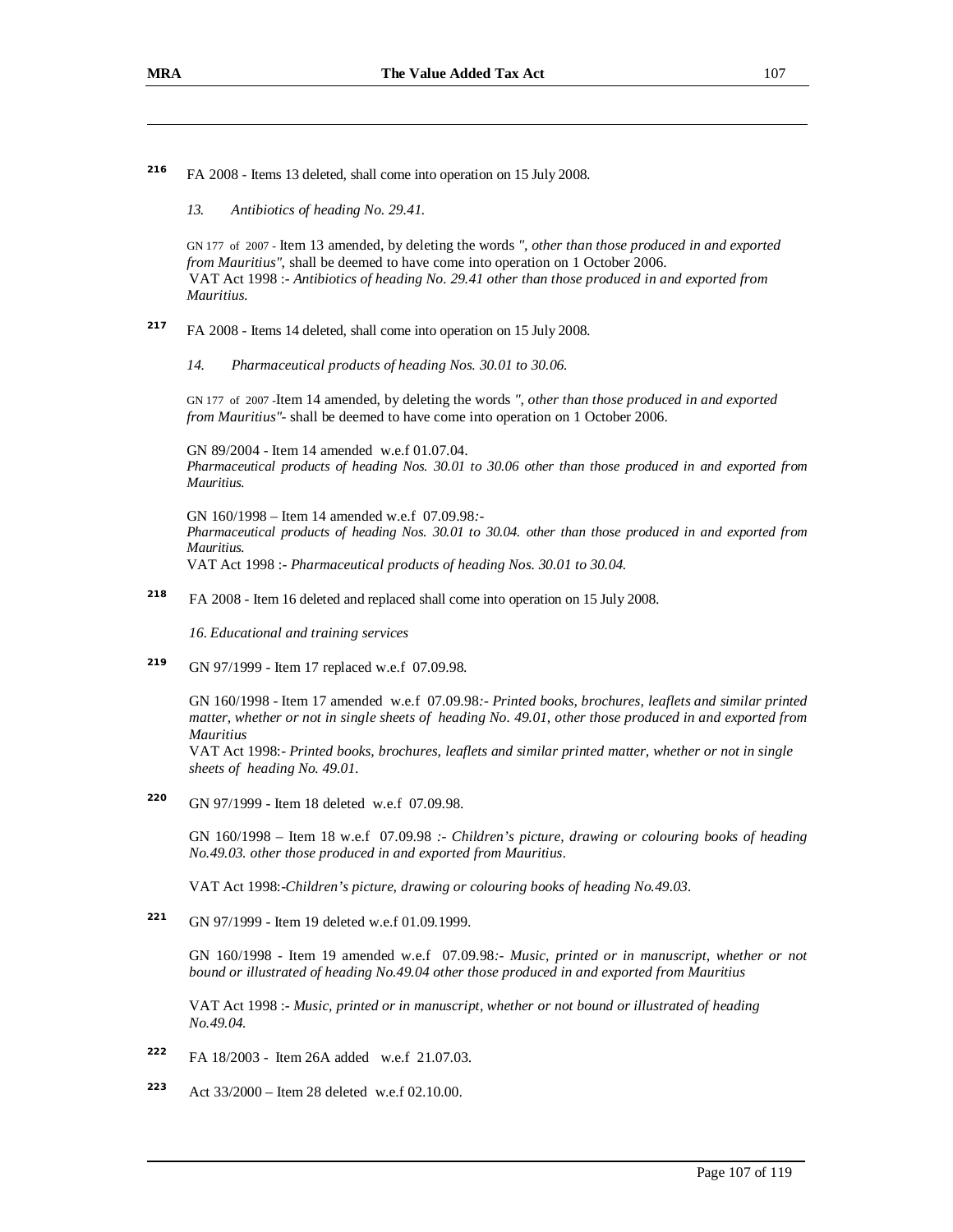GN 160/1998 - Item 28 amended w.e.f 07.09.98*:- The first 50 kilowatts of electricity per month supplied by the Central Electricity Board for domestic purposes, and the renting out of a meter, the reconnecting of electricity supply and the carrying out of infrastructure works by the Board.* 

VAT Act 1998 :- *The first 50 kilowatts of electricity per month supplied by the Central Electricity Board for domestic purposes.* 

**224** Act 33/2000 – Item 29 deleted w.e.f 02.10.00.

> GN 160/1998 – Item 29 amended w.e.f 07.09.98*:- The first 15 cubic meters of water per month*  supplied by the Central Water Authority for domestic purposes, and the renting out of a meter, and the *carrying out of infrastructure works by the Authority*

> VAT Act 1998 :- *The first 15 cubic meters of water per month supplied by the Central Water Authority for domestic purposes.*

**225** FA 28/2004 – Item 30 (b) amended w.e.f 26.08.04.

GN 97/1999 - Item 30 replaced w.e.f 07.09.98:-

30 (a) *Charges under a hire purchase agreement or under a finance lease agreement.* (b) *Stamps and postal services under the Post Office Act.*

VAT Act 1998 :- *Stamps and postal services under the Post Office Act.* 

**226** GN 97/1999 - Item 32 deleted w.e.f 01.09.1999. GN 160/1998 - Item 32 amended w.e.f 07.09.98 *:- Anhydrous ammonia and fertilisers, other than fertilisers produced in and exported from Mauritius.* 

VAT Act 1998 :- *Anhydrous ammonia; fertilisers* 

- **227** GN 160/1998 - Item 33 replaced w.e.f 07.09.98. VAT Act 1998:- *Molasses and bagasse*.
- **228** Act 33/2000 – Item 35 deleted w.e.f 02.10.00. VAT Act 1998 :- *Water for irrigation.*
- **229** GN 40/2004 – Item 36 replaced w.e.f 01.07.04.

GN 160/1998 – Item 36 replaced w.e.f 07.09.98 :- *The renting of telephone lines and the renting for internet access.*

VAT Act 1998 :-*Yarn of heading Nos. 50.04, 50.05, 51.06, 51.07, 51.08, 52.05, 52.06, 54.02, 54.03, 55.09 and 55.10* 

**230** GN 97/1999 - Item 37 deleted w.e.f 01.09.1999. GN 160/1998 – Item 37 amended w.e.f 07.09.98:- *Animal feeding stuffs other than prepared pet foods except animal feeding stuffs produced in and exported from Mauritius*

VAT Act 1998 :- *Animal feeding stuffs other than prepared pet foods.* 

**231** GN 113/2000 - Item 39 amended w.e.f 01.09.00.

> GN 160/1998 – Item 39 amended w.e.f 07.09.98 :- *Aircrafts of heading No. 88.02 and helicopter services.*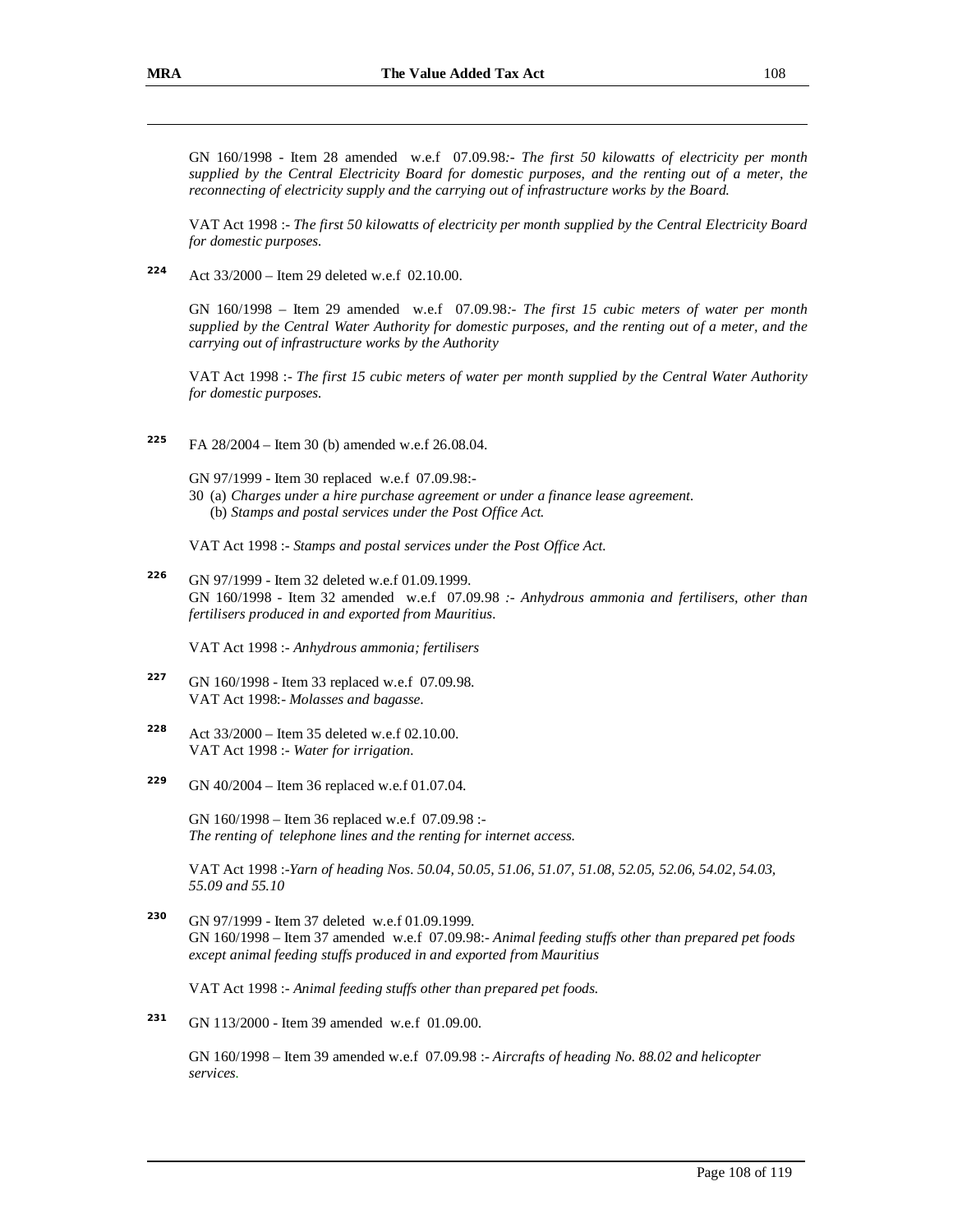VAT Act 1998 :- *Aircrafts of heading No. 88.02.* 

**232** FA 18/2003 – Item 43 amended w.e.f 01.01.04.

> GN 97/1999 - Item 43 replaced w.e.f 01.09.1999. :- *The transport of passengers or goods by sea or air and cargo handling services in respect of goods transported by sea or air*

- *(a) from or to Mauritius;*
- *(b) from or to the Island of Rodrigues;*
- *(c) from or to the Outer Islands; or*
- *(d) from a place outside Mauritius to another place*

GN 160/1998 – Item 43 amended w.e.f 07.09.98 :- *The transport of passengers or goods by sea or air and cargo handling services in respect of goods so transported* 

- *(a) from or to Mauritius;*
- *(b) from or to the Island of Rodrigues;*
- *(c) from or to the Outer Islands; or*
- *(d) from a place outside Mauritius to another place*

VAT Act 1998:- *The transport of passengers or goods by sea or air-* 

- *(a) from or to Mauritius;*
- *(b) from or to the Island of Rodrigues;*
- *(c) from or to the Outer Islands; or*
- *(d) from a place outside Mauritius to another place*
- **233** FA 14/2005 – Item 44 deleted w.e.f 21.04.05. VAT Act 1998 :- *Kerosene including kerosene jet type fuel.*
- **234** GN 134/2006 – Item 47 deleted and replaced w.e.f 01.10.06.

FA 14/2005 – Item 47 amended w.e.f 21.04.05.

47. The grant, assignment or surrender of any interest in or right over land or of any licence to occupy *land.* 

VAT Act 1998 :-

The grant, assignment or surrender of any interest in or right over land or of any licence to occupy land *liable to Registration Duty under the Registration Duty Act.*

**235** GN 134/2006 – Item 48 deleted and replaced w.e.f 01.10.06.

FA 2006 – Item 48 amended w.e.f 01.10.06.

48. The sale or transfer of an immovable property, a building or part of a building, apartment, flat or *tenement, except an immovable property, a building or part of a building, apartment flat or tenement for*  use other than for residential purposes, sold or transferred by a person in the course or furtherance of *his business as property developer.* 

FA 14/2005 – Item 48 amended w.e.f 21.04.05.

The sale or transfer of an immovable property, a building or part of a building, flat or tenement, or the construction of a building or part of a building, flat or tenement (excluding repairs or renovation), used *for residential purposes*.

GN 97/1999 - Item 48 amended w.e.f 07.09.1998. :- *The sale or transfer of an immovable property, or*  the construction, sale or transfer of a building or part of a building, flat or tenement, used for *residential purposes.* 

VAT Act 1998:- Sale or transfer of a building or part of a building, flat or tenement used for residential *purposes.*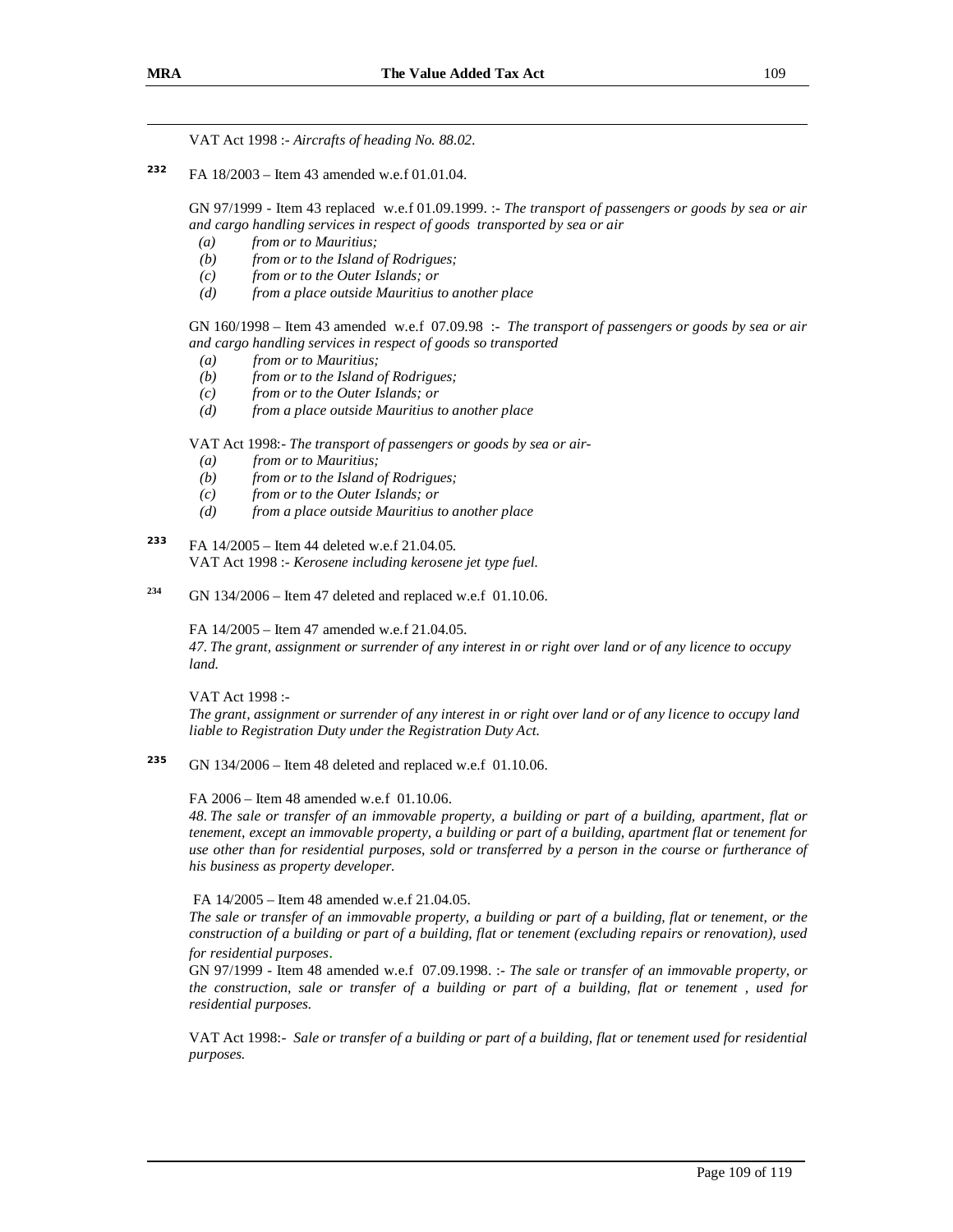—<br>236 The Financial Services Act 2007 - Section 97\_ Consequential amendments Item (14) - A reference in any enactment to the Financial Services Development Act 2001 shall be construed as a reference to the Financial Services Act 2007.

FA 14/2005 – Item 50 (a) amended w.e.f 21.04.05.

FA 20/2002 – Item 50 (a) amended w.e.f 10.01.2003 :-

- *(a) banking services (other than services supplied by holders of a category 2 Banking Licence) including –* 
	- *(i) services provided by the Bank of Mauritius; and*
	- *(ii) the issue, transfer or receipt of, or any dealing with money, any security for money or any note or order for the payment of money and the operation of any current, deposit or savings account, but except -* 
		- *(A) services provided to merchants accepting a credit card or debit card as payment for the supply of goods or services (merchant's discount);*
		- *(B) services in respect of safe deposit lockers, issue and renewal of credit cards and debit cards; and*
		- *(C) services for keeping and maintaining customers' accounts (other than transactions involving the primary dealer system);*

GN 160/1998 – Item 50 (a) amended w.e.f 07.09.98 :- *banking services (other than offshore banking services supplied to persons not resident in Mauritius) including the issue, transfer or receipt of, or any*  dealing with, money, any security for money or any note or order for the payment of money and the *operation of any current, deposit or savings account;* 

VAT Act 1998 :-

*banking services including the issue, transfer or receipt of, or any dealing with, money, any security for*  money or any note or order for the payment of money and the operation of any current, deposit or *savings account;* 

- **237** FA 2008 - **I**tem 50(a)(ii) amended by inserting after the words "payment of money", the words, ", the provision of prescribed Islamic financing arrangement as defined under the Banking Act 2004" w.e.f. 19 July 2008.
- **238** FA 2011 – Item 50(f) of the First Schedule amended, the words ", but except services provided by an insurance agent, insurance broker or insurance salesman"; deleted. w.e.f 15 December 2011.

FA 18/2003 – Item 50 (f) amended w.e.f 01.10.03.

FA 20/2002 – Item 50 (f) amended w.e.f 10.01.2003 :- *the arrangement, provision, or transfer of ownership, of any contract of insurance or re-insurance under the Insurance Act, but except services provided by insurance agents;*

VAT Act 1998 :- *the arrangement, provision, or transfer of ownership, of any contract of insurance or re-insurance under the Insurance Act 1987; and*

- **239** FA 20/2002 - Paragraph (fa) added w.e.f 01.01.03.
- **240** The following financial services have been prescribed (SIXTH SCHEDULE-VAT Regulations G.N 87/1998) :
	- *(a) The making, the advance or the granting of credit except services in respect of credit cards issued by companies other than banks to merchants accepting such credit cards as payment for the supply of goods or services.*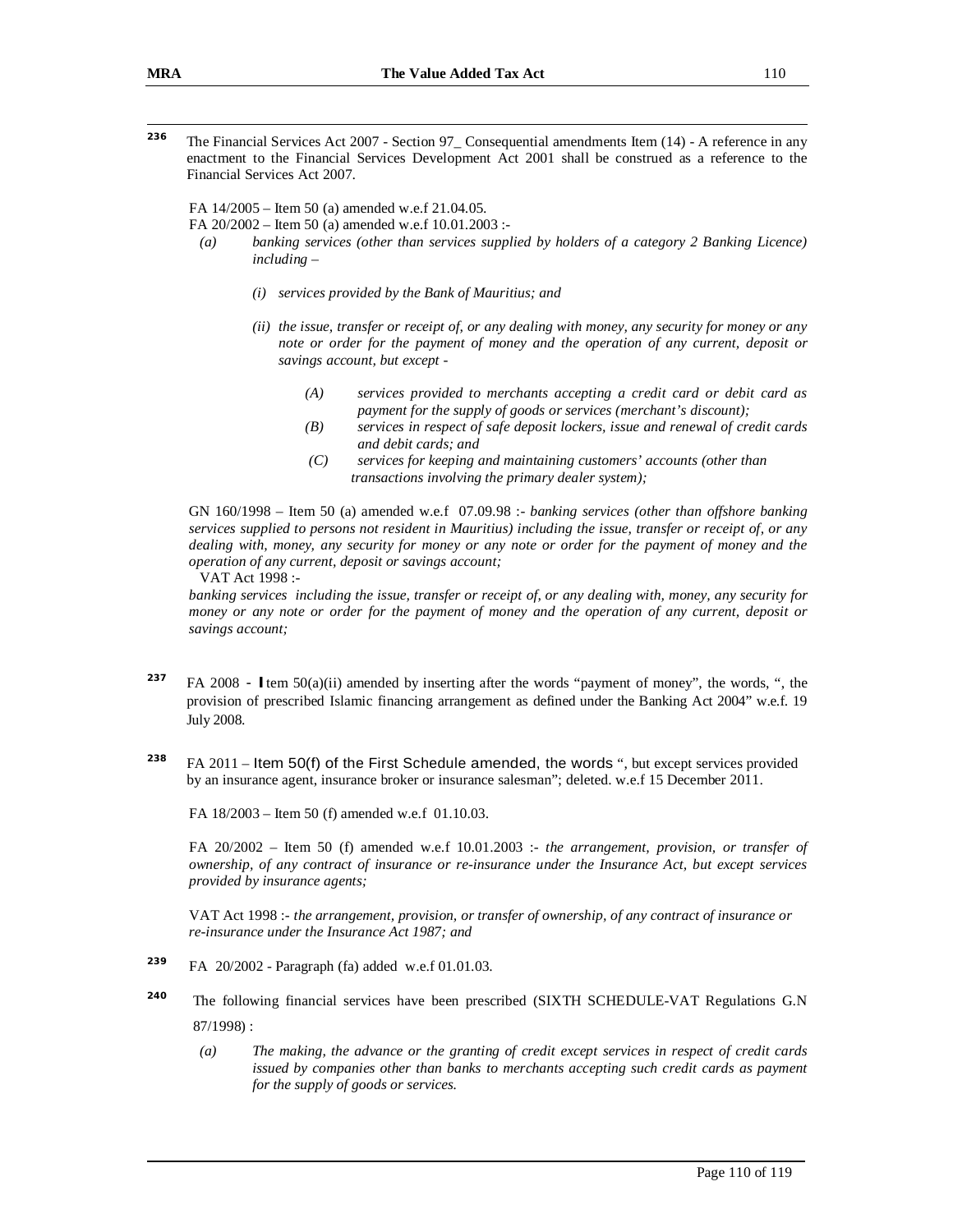- *(b) The granting of, or dealing in, credit guarantees or other securities for money and the management of credit guarantees by the person who granted the credit.*
- *(c) The provision, or transfer of ownership, of an interest in a superannuation scheme, or the management of a superannuation scheme.*
- *(d) Factoring*
- **241** FA 14/2005 – Item 51 amended w.e.f 21.04.05. GN 167/2004 – Item 51 added w.e.f 07.10.04 :- *Bus chassis and buses to be operated under a road*  service licence and to be used for the transport of the general public by a company operating more than *75 buses under road service licences.*
- **242** GN 212/2006 – Item 52 deleted and replaced w.e.f. 03.11.06.

GN 161/2005 – Item 52 added w.e.f 01.09.05.

- *52. (a) Gold, unwrought or in semi-manufactured forms, or in powder form, or waste and scrap.* 
	- *(b) Chains and similar articles of gold produced in continuous lengths exceeding 200 centimetres, suitable for use in the manufacture of articles of jewellery.*
	- *(c) Clasps of gold and parts thereof*
- **243** FA 2006 – Item 53 added w.e.f 01.10.06.
- **244** FA 2006 – Item 54 added w.e.f 01.10.06.
- **<sup>245</sup>**FA 2006 Item 55 added w.e.f 01.10.06.
- **<sup>246</sup>**GN 60 of 2007 New item 55A inserted w.e.f 27.04.2007.
- **247** FA 2006 – Item 56 added w.e.f 01.10.06.
- **248** FA 2006 – Item 57 added w.e.f 01.10.06.
- **249** FA 2006 – Item 58 added w.e.f 01.10.06.
- **250** GN 134/2006 – Item 59 added w.e.f 01.10.06.
- **251** GN 134/2006 – Item 60 added w.e.f 01.10.06.
- **252** GN 134/2006 – Item 61 added w.e.f 01.10.06.
- **253** GN 149/2006 – Item 62 added w.e.f 07.10.06.
- **254** GN 149/2006 – Item 63 added w.e.f 07.10.06.
- **255** GN 149/2006 – Item 64 added w.e.f 07.10.06.
- **256** GN 212/2006 – Item 65 added w.e.f. 03.11.06.
- **257** FA 2011 – The First Schedule amended - New items 66. to 70.added - w.e.f 15 December 2011.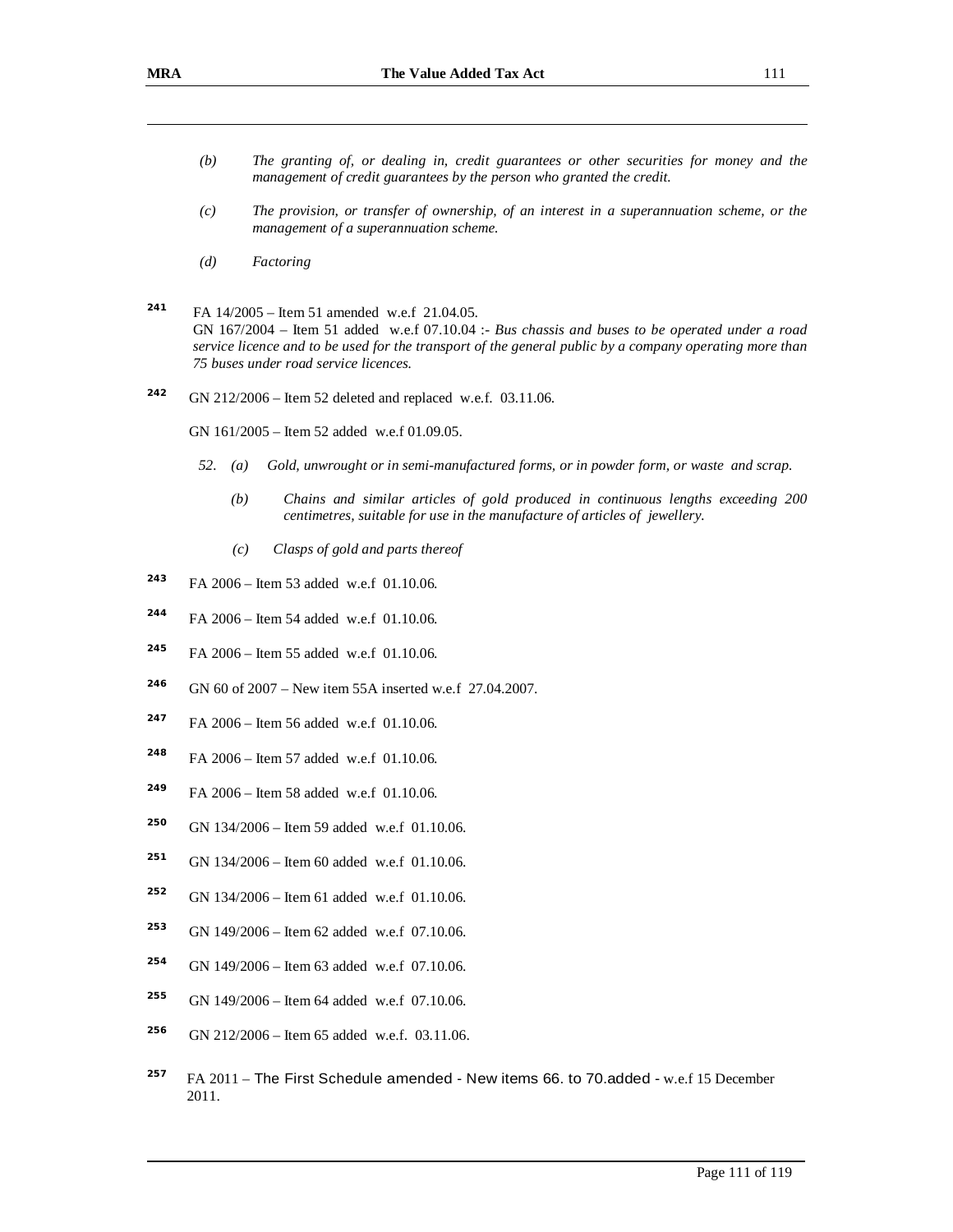- **258** GN 89/2004 – Paragraph (c) replaced w.e.f 01.07.04.
	- GN 12/2003 Paragraph (c) (ii) amended w.e.f 15.02.03 :-
		- *(ii) exclude caviar and caviar substitutes of heading 16.04 and the stuffed products of heading No. 19.02 or the preparations of heading No. 21.03 or 21.04;*

VAT Act 1998 :-

- *(c) "fish and crustaceans, molluscs and other aquatic invertebrates" and "meat (including chicken) and meat offal*" *in item*  $7(a)$  *and*  $(b)$  *-*
	- *(i) include food preparations containing more than 20% by weight of fish or crustaceans, molluscs or other aquatic invertebrates, sausage, meat (including chicken), meat offal, blood, or any combination thereof; but*
	- *(ii) exclude the stuffed products of heading No. 19.02 or the preparations of heading No. 21.03 or 21.04;*
- **259** GN No. 60 of 2007- Paragraph (d) amended by deleting the words "item 12" and replacing them by the words "items 12 and 55A" w.e.f 27 April 2007. (d) "health institution" in item 12 has the same meaning as in the Private Health Institutions Act 1989
- **260** FA 18/2003 - Paragraph (i) added w.e.f 01.10.03.
- **261** GN 167/2004 - Paragraph ( j ) added w.e.f 07.10.04.
- **262** FA 2006 – Second Schedule amended w.e.f 01.10.06. VAT Act 1998:-

# **SECOND SCHEDULE**

*(sections 2 and 25)* 

Amount of annual turnover ... ... ... ... ... ... 12 million rupees

**263** FA 20/2002 – FOURTH SCHEDULE amended w.e.f 01.07.02 .

| FA 23/2001-FOURTH SCHEDULE amended w.e.f 01.07.01:- |          |          |          |          |          |          |             |
|-----------------------------------------------------|----------|----------|----------|----------|----------|----------|-------------|
| Rate of VAT                                         |          |          |          |          |          |          | 12 per cent |
| VAT Act 1998:-                                      |          |          |          |          |          |          |             |
| Rate of VAT                                         | $\cdots$ | $\cdots$ | $\cdots$ | $\cdots$ | $\cdots$ | $\cdots$ | 10 per cent |

**264** VAT Act 1998 -The Fifth Schedule reads as follows before being replaced by the FA 18/1999-

### **FIFTH SCHEDULE**

(section 11)

- *1. Goods exported from Mauritius under Customs control*
- *2. Any supply of goods made by an operator of a duty free shop situated at the port or airport.*
- 3. Any supply of goods made by an operator of a duty free shop situated at a place other than the port or airport, provided that the goods are delivered, under Customs control, to the visitor or traveller at the port *or airport.*
- *4. The supply of any goods or services to a licensee in the freeport zone.*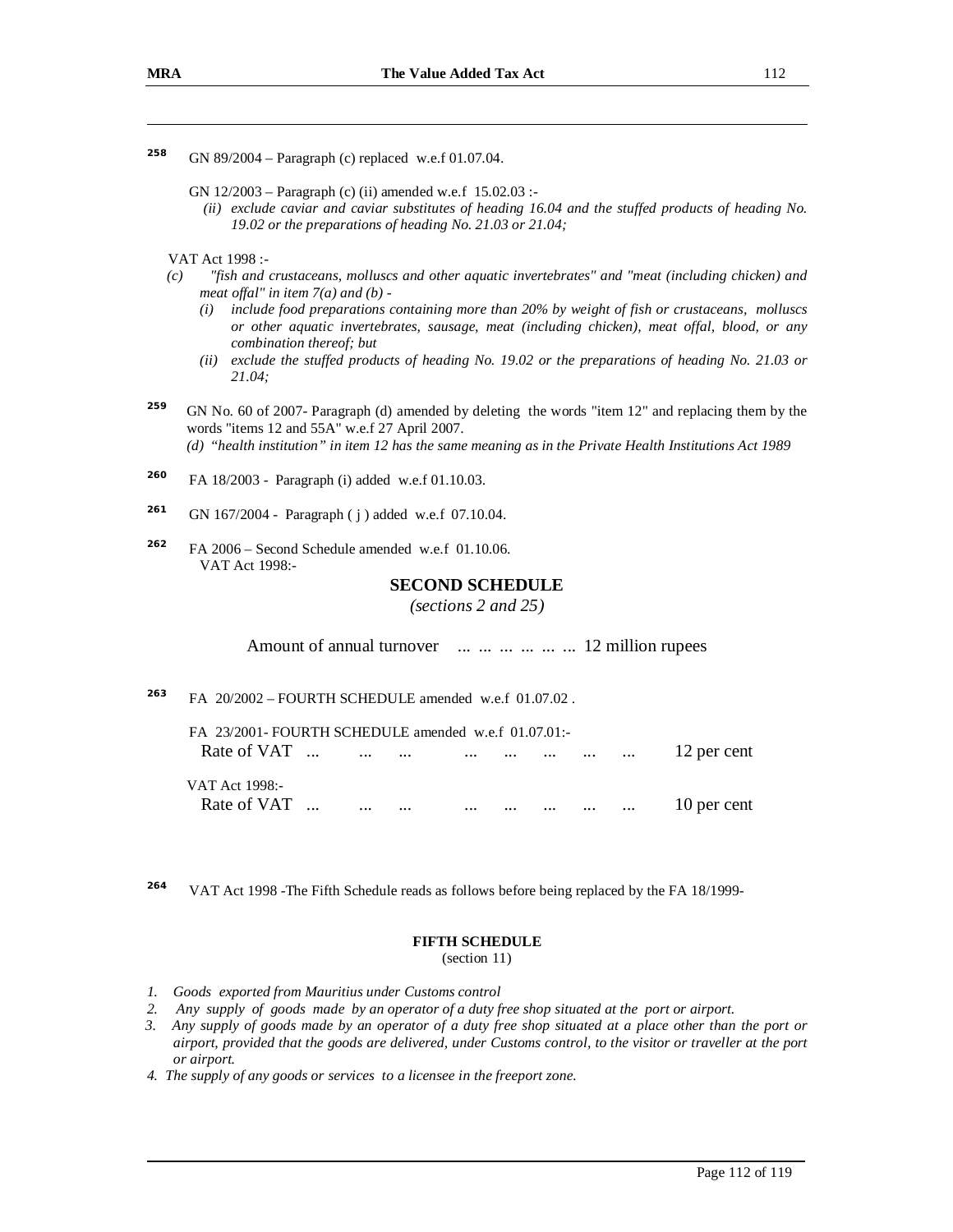| 5.  | $\left(a\right)$                      | The supply of services to a person who belongs in a country other than<br>Mauritius and who is outside Mauritius at the time the services are performed.                                                                                                                                       |
|-----|---------------------------------------|------------------------------------------------------------------------------------------------------------------------------------------------------------------------------------------------------------------------------------------------------------------------------------------------|
|     | (b)                                   | The supply of services by companies holding an offshore management licence under the<br>Mauritius Offshore Business Activities Act 1992.                                                                                                                                                       |
|     | (c)                                   | For the purposes of paragraph (a), a person belongs in a country other than Mauritius if that<br>person -                                                                                                                                                                                      |
|     |                                       | has no permanent establishment in Mauritius for the carrying on of his business; or<br>(i)<br>has his place of abode outside Mauritius.<br>(ii)                                                                                                                                                |
|     |                                       | For the purposes of this Schedule, any reference to goods or services is a reference to goods or<br>services, other than those specified in the First Schedule.                                                                                                                                |
| 265 |                                       | FA 2007 - Item 1 repealed and replaced w.e.f 01.10.2006.<br>Goods, other than those specified in the First Schedule, exported from Mauritius under Customs control.                                                                                                                            |
| 266 |                                       | FA 2006 -Sub-item (a) deleted and replaced w.e.f 01.10.06.<br>FA 14/2005 - Paragraph (a) amended w.e.f 21.04.05.<br>wheat flour, wheat bran and bread referred to in the Bread (Control of Manufacture and Sale)<br>Regulations 1988;<br>FA 18/1999 w.e.f 07.09.98 :- wheat flour, wheat bran; |
| 267 | (e)                                   | FA 2010 – Item 2 of the Fifth Schedule amended paragraph (e) deleted and replaced it by the following<br>paragraph - w.e.f. 24.12.2010.<br>sugar                                                                                                                                               |
| 268 |                                       | FA 18/2003 - Paragraph (i) amended w.e.f 21.07.03.<br>FA 18/1999 w.e.f 07.09.98:- printed books, booklets, brochures, pamphlets, leaflets and similar printed<br>matter (except directories and reports) of heading No. 49.01;                                                                 |
| 269 |                                       | FA 2007 - Item 2 amended by repealing paragraphs (1) and (m) w.e.f 01.10.2006.                                                                                                                                                                                                                 |
| 270 |                                       | FA 25/2000 - Paragraph (n) added w.e.f 01.09.00.                                                                                                                                                                                                                                               |
| 271 |                                       | FA 25/2000 - Paragraph (o) added w.e.f 01.09.00.                                                                                                                                                                                                                                               |
| 272 |                                       | FA 25/2000 - Paragraph (p) added w.e.f 01.09.00.                                                                                                                                                                                                                                               |
| 273 |                                       | FA 14/2005 – Paragraph (q) added w.e.f 21.04.05.                                                                                                                                                                                                                                               |
| 274 | $\left(a\right)$<br>(b)<br>(c)<br>(d) | FA 18/2003 – Item 3 amended w.e.f 21.07.03.<br>FA 18/1999 w.e.f $07.09.98$ :- The transport of goods by sea or air -<br>from or to Mauritius;<br>from or to the Island of Rodrigues;<br>from or to the Outer Islands; or<br>from a place outside Mauritius to another place                    |
| 275 | port or airport.                      | FA $2006$ – Paragraph (b) amended w.e.f 01.10.06.<br>VAT Act 1998:-<br>(b) Any supply of goods made by an operator of a duty free shop situated at a place other than the port<br>or airport, provided that the goods are delivered, under Customs control, to the visitor or traveller at the |
| 276 |                                       | FA 14/2005 – Item 5 amended w.e.f 21.04.05.                                                                                                                                                                                                                                                    |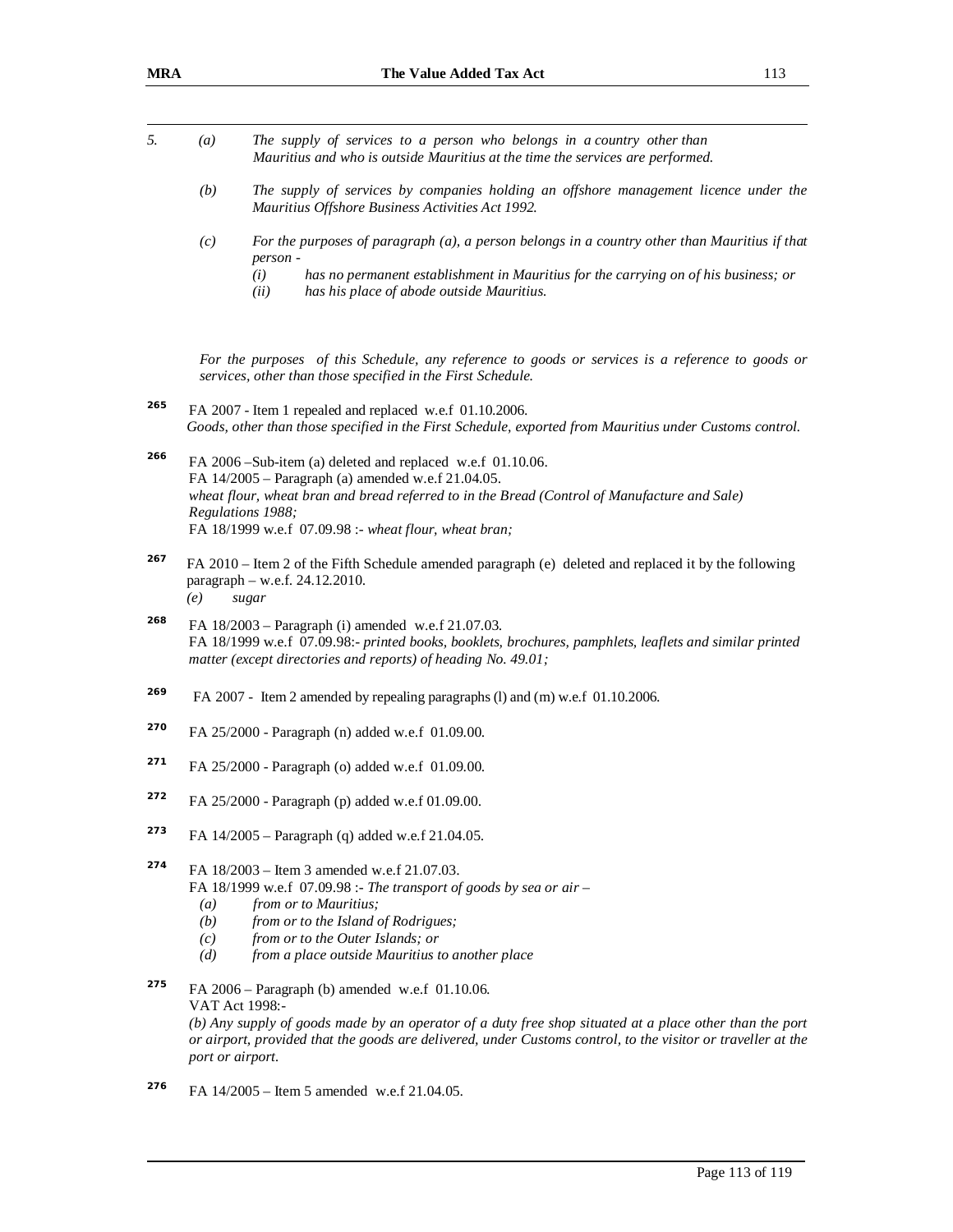FA 23/2001 – Item 5 replaced w.e.f 11.08.01 :- *The supply of goods or services, other than those specified in the First Schedule and in section 21(2) provided that the goods and services so supplied are meant wholly and exclusively for the freeport activities of the licensee.*  FA 18/1999 w.e.f 07.09.98 :- The supply of any goods or services, other than those specified in the First schedule, to a licensee in the *freeport zone.* 

**277** FA 14/2005 –Paragraph (b) amended w.e.f 21.04.05.

> FA 20/2002 – Paragraph (b) replaced w.e.f 10.01.03:- *The supply of services -*

- *(i) by a holder of a management licence under the Financial Services Development Act 2001 in respect of services supplied to corporations holding a Category 1 Global Business Licence or a Category 2 Global Business Licence; or*
- *(ii) by companies holding a Category 2 Banking Licence under the Banking Act.*

FA 18/1999 w.e.f 07.09.98:-

*The supply of services by companies holding an offshore management licence under the Mauritius Offshore Business Activities Act 1992.* 

- **278** The Financial Services Act 2007 - Section 97\_ Consequential amendments Item (14) - A reference in any enactment to the Financial Services Development Act 2001 shall be construed as a reference to the Financial Services Act 2007.
- **279** Act 33/2000 – Item 7 (a) added w.e.f 02.10.2000.
- **280** Act 33/2000 – Item 7 (b) added w.e.f 02.10.2000.
- **281** Act 33/2000 – Item 7 (c) added w.e.f 02.10.2000.
- **282** Act 35/2001 – Item 8 added w.e.f 13.11.01.
- **283** FA 14/2005 \_ Item 9 added w.e.f 21.04.05.
- **284** FA 2006 – Item 10 added w.e.f 01.10.06.
- **285** FA 2006 – Item 11 added w.e.f 01.10.06.
- **286** FA 2006 – Item 12 added w.e.f 01.10.06.
- **287** FA 2006 – Item 13 added w.e.f 01.10.06.
- **288** FA 2006 – Item 14 added w.e.f 01.10.06.
- **289** FA 2006 – Item 15 added w.e.f 01.10.06.
- **290** FA 2006 – Item 16 added w.e.f 01.10.06.
- **291** FA 2006 – Item 17 added w.e.f 01.10.06.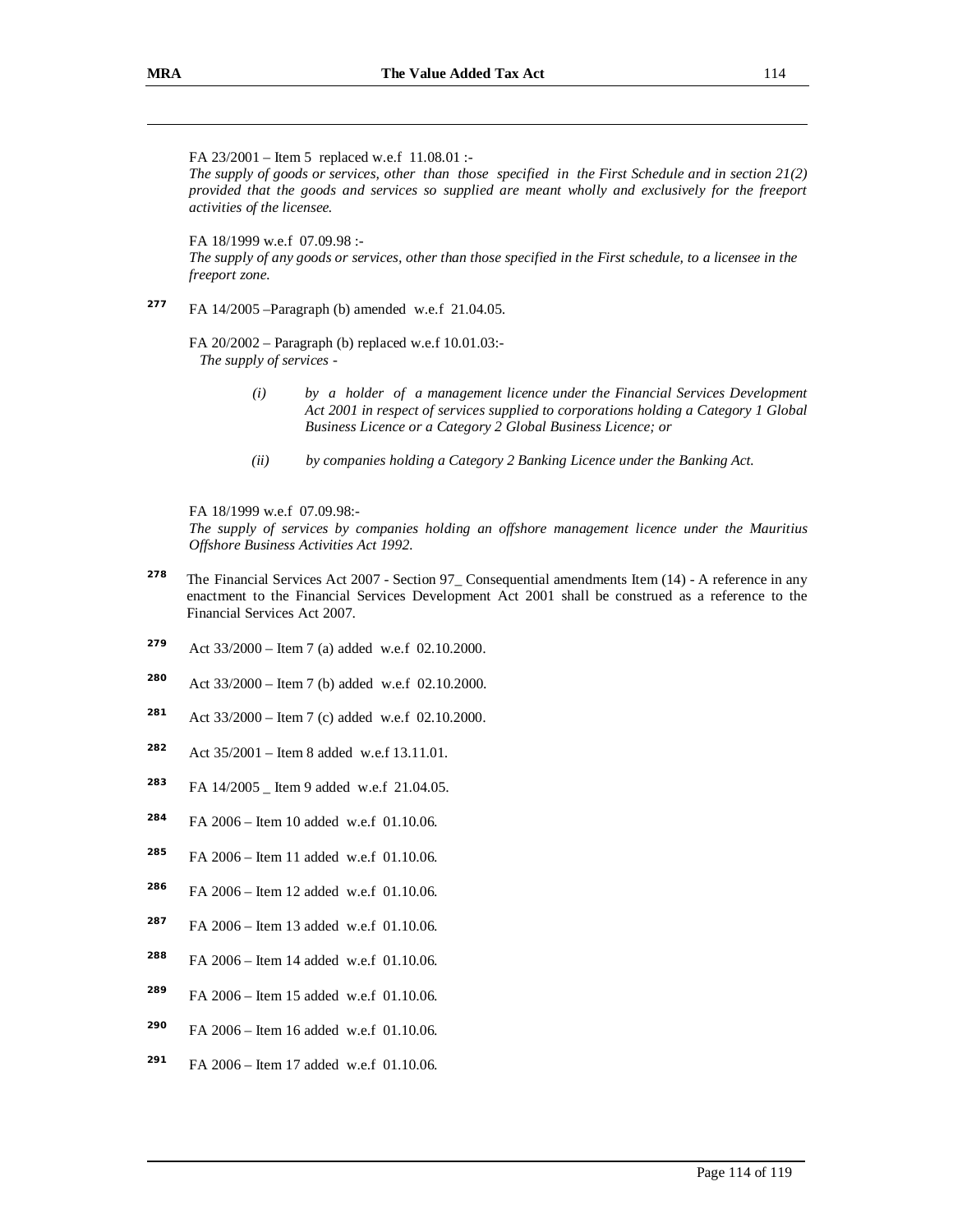- **292** FA 2006 – Item 18 added w.e.f 01.10.06.
- **293** FA 2006 – Item 19 added w.e.f 01.10.06.
- **294** FA 2006 – Item 20 added w.e.f 01.10.06.
- **295** FA 2006 – Item 21 added w.e.f 01.10.06.
- **296** FA 2006 – Item 22 added w.e.f 01.10.06.
- **297** FA 2006 – Item 23 added w.e.f 01.10.06.
- **298** FA 2006 – Item 24 added w.e.f 01.10.06.
- **<sup>299</sup>**FA 2011 New item 28 added w.e.f 15 December 2011.

FA 2007 - The notes appearing immediately after item 24 ( at the end of the Schedule) repealed w.e.f 01.10.2006.

[For the purposes of item 6 of this Schedule, any reference to services is a reference to services, other than *those specified in the First Schedule.]* 

**300** Added by FA 2008 w.e.f. 15 July 2008.

**301** FA 2006 – Sixth Schedule deleted and replaced w.e.f 01.10.06. VAT Act 1998:-

## **SIXTH SCHEDULE**

*(section 15)* 

| <b>Amount</b>    | <b>Periods</b>          |
|------------------|-------------------------|
| $750,000$ rupees | Any period of 3 months  |
| 1,500,000 rupees | Any period of 6 months  |
| 2,250,000 rupees | Any period of 9 months  |
| 3,000,000 rupees | Any period of 12 months |

**302** FA 20/2002 – The Seventh Schedule replaced w.e.f 01.10.02.

FA 18/1999 The Seventh Schedule replaced w.e.f 07.09.98:-

# **SEVENTH SCHEDULE**

*(sections 12(6))*

- 1. Motor spirit and gas oils
- 2. Liquified petroleum gas
- 3. Bars of iron or steel
- 4. Portland ciment
- 5. Cigarettes containing tobacco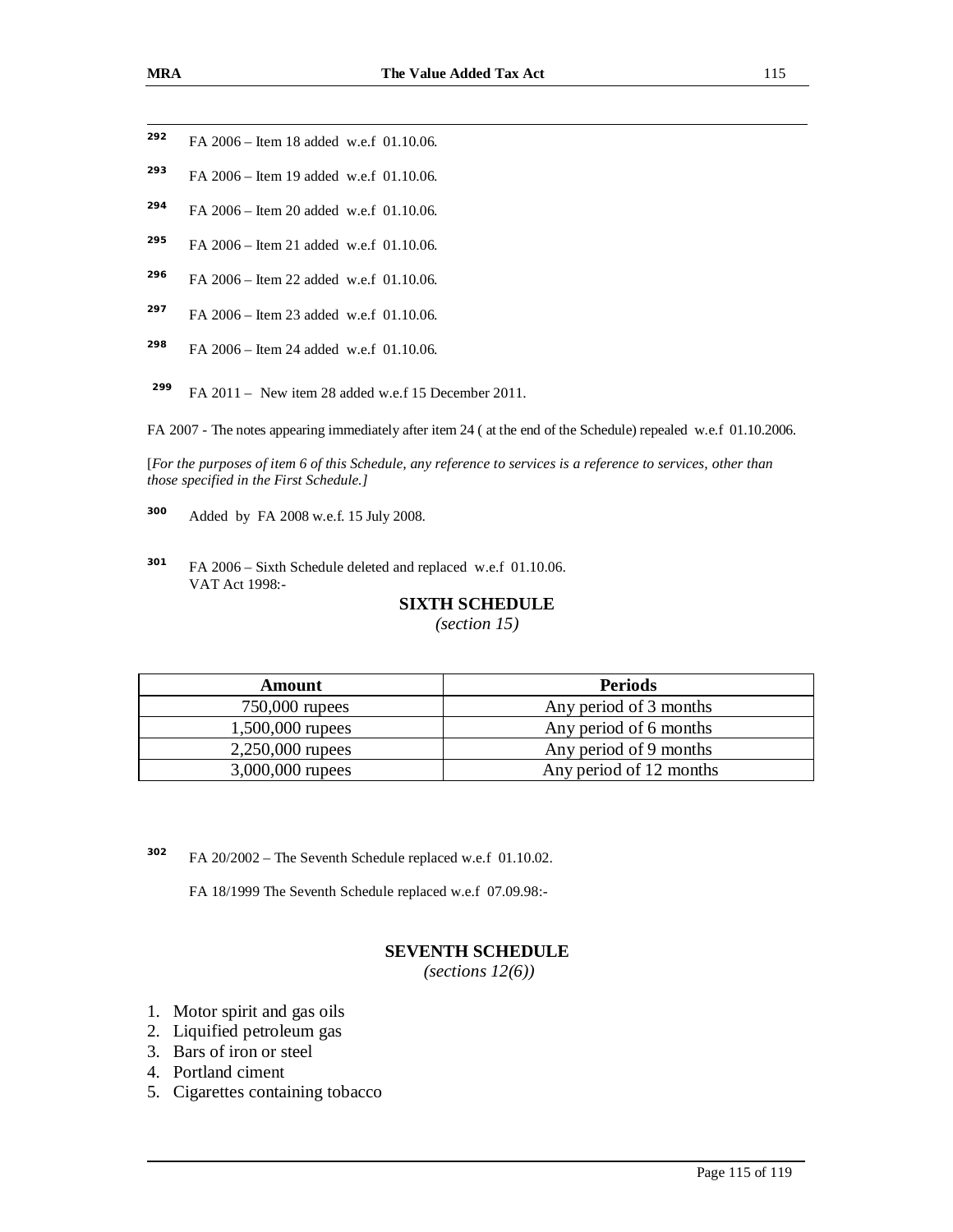VAT Act 1998:-

## **Seventh Schedule**

*(Sections 21(3) and 73)* 

#### **Credit for input tax**

Where the proportion of the value of taxable supplies to the total turnover is –

9/10 or more, credit for input tax shall be ... ... 100 per cent

between 7/10 to 9/10, credit for input tax shall be … 80 per cent

between 3/10 to 7/10, credit for input tax shall be … 50 per cent

less than 3/10 credit for input tax shall be … NIL

For the purposes of this Schedule, the proportion shall be computed by reference to the value of taxable supplies and the total turnover of the taxable person for the preceding accounting year.

**303** FA 18/1999 – Eighth Schedule deleted w.e.f 07.09.98.

VAT Act 1998 :-

#### **EIGHTH SCHEDULE**

*(SECTION 24)*  **Repayment of excess amount** 

| Column 1                             | Column 2                               |
|--------------------------------------|----------------------------------------|
| Proportion of zero-rated supplies to | Proportion of excess amount repayable- |
| turnover of taxable supplies-        |                                        |
| $9/10$ or more                       | 100 per cent                           |
| between $7/10$ to $9/10$             | 80 per cent                            |
| between $3/10$ to $7/10$             | 50 per cent                            |
| less than $3/10$                     | NIL.                                   |

**304** FA 2006 – Item 3 amended w.e.f 07.08.06. VAT Act 1998 :-

|  | .               |  |  |                                                                                                                                                                                                                                                                                                                                |
|--|-----------------|--|--|--------------------------------------------------------------------------------------------------------------------------------------------------------------------------------------------------------------------------------------------------------------------------------------------------------------------------------|
|  | Minister. $304$ |  |  | Any religious body approved by the $\vert$ Goods (not being articles or materials intended either for<br>the construction, repair or furnishing of buildings used for<br>public worship or for the manufacture of things to be used<br>in connection with public worship) for actual use in<br>connection with public worship. |

**305** FA 2006 – Item 4 amended w.e.f 07.08.06. VAT Act 1998 :-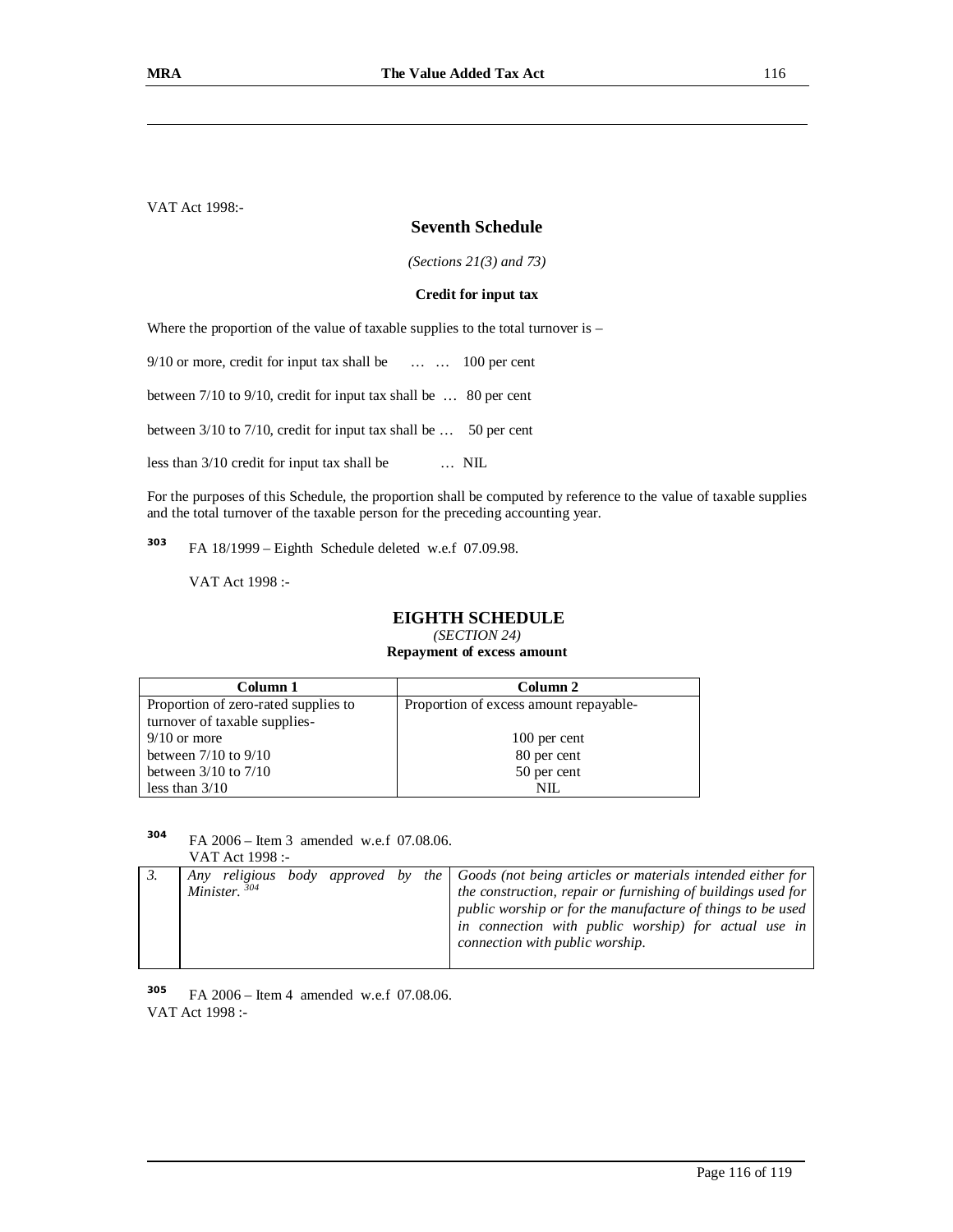| 4. |                                                              | The Mauritius Red Cross Society, the St   Articles directly related to their normal activities, not |
|----|--------------------------------------------------------------|-----------------------------------------------------------------------------------------------------|
|    | John's Ambulance (Mauritius), Mauritius   intended for sale. |                                                                                                     |
|    | Scouts Association, Mauritius Girl Guides                    |                                                                                                     |
|    | Association and any other society,                           |                                                                                                     |
|    | association or organisation approved by                      |                                                                                                     |
|    | the Minister. $305$                                          |                                                                                                     |
|    |                                                              |                                                                                                     |

**306** FA 2006 – Item 8 deleted w.e.f 01.10.06. VAT Act 1998 :-

|  |  |  |  | Enterprises engaged in line of Specialised machinery and equipment and parts                              |  |  |  |
|--|--|--|--|-----------------------------------------------------------------------------------------------------------|--|--|--|
|  |  |  |  | $\alpha$ activities approved by the Minister. $\alpha$ thereof and raw materials, as per list approved by |  |  |  |
|  |  |  |  | the Minister.                                                                                             |  |  |  |

**307** Act 33/2000 – Item 9 amended w.e.f 2.10.00.

FA 18/1999 – Item 9 replaced w.e.f 07.09.98.

|  | Diplomatic missions and agents. | Rent, electricity, water, telephone and other services. |
|--|---------------------------------|---------------------------------------------------------|
|--|---------------------------------|---------------------------------------------------------|

VAT Act 1998 :-

|  | The Mauritius Sugar Syndicate | Sugar for use or consumption in Mauritius. |
|--|-------------------------------|--------------------------------------------|
|--|-------------------------------|--------------------------------------------|

- **<sup>308</sup>**FA 2011 –Item 9 amended, under Column 2, a new paragraph (b) added, the existing provision being lettered (a) accordingly w.e.f 15 December 2011.
- **309** FA 28/2004 – Item 10 amended w.e.f 01.10.04 .

FA 18/2003 – Item 10 added w.e.f 21.07.03 :-

| 10 |                                                                                   | Any company engaged wholly and Services provided by banks in respect of a credit card or  |
|----|-----------------------------------------------------------------------------------|-------------------------------------------------------------------------------------------|
|    |                                                                                   | exclusively in the registration and debit card accepted by the company as payment for the |
|    | processing in Mauritius of bets placed on $\vert$ supply of services it provides. |                                                                                           |
|    | overseas sporting events by persons                                               |                                                                                           |
|    | residing outside Mauritius.                                                       |                                                                                           |

- **310** FA 14/2005 – Item 11 added w.e.f 21.04.05.
- **311** FA 14/2005 – Item 12 added w.e.f 21.04.05.
- **312** FA 2006 – Item 13 added shall be deemed to have come into operation on 21 March 2006.
- **313** FA 2011 – The Ninth Schedule amended - Item 14 deleted and replaced - w.e.f 15 December 2011.

FA 2006 – Item 14 added w.e.f 01.10.06.

| <b>14.</b> National Housing Development Company Ltd. | Construction of housing estates. |
|------------------------------------------------------|----------------------------------|
|                                                      |                                  |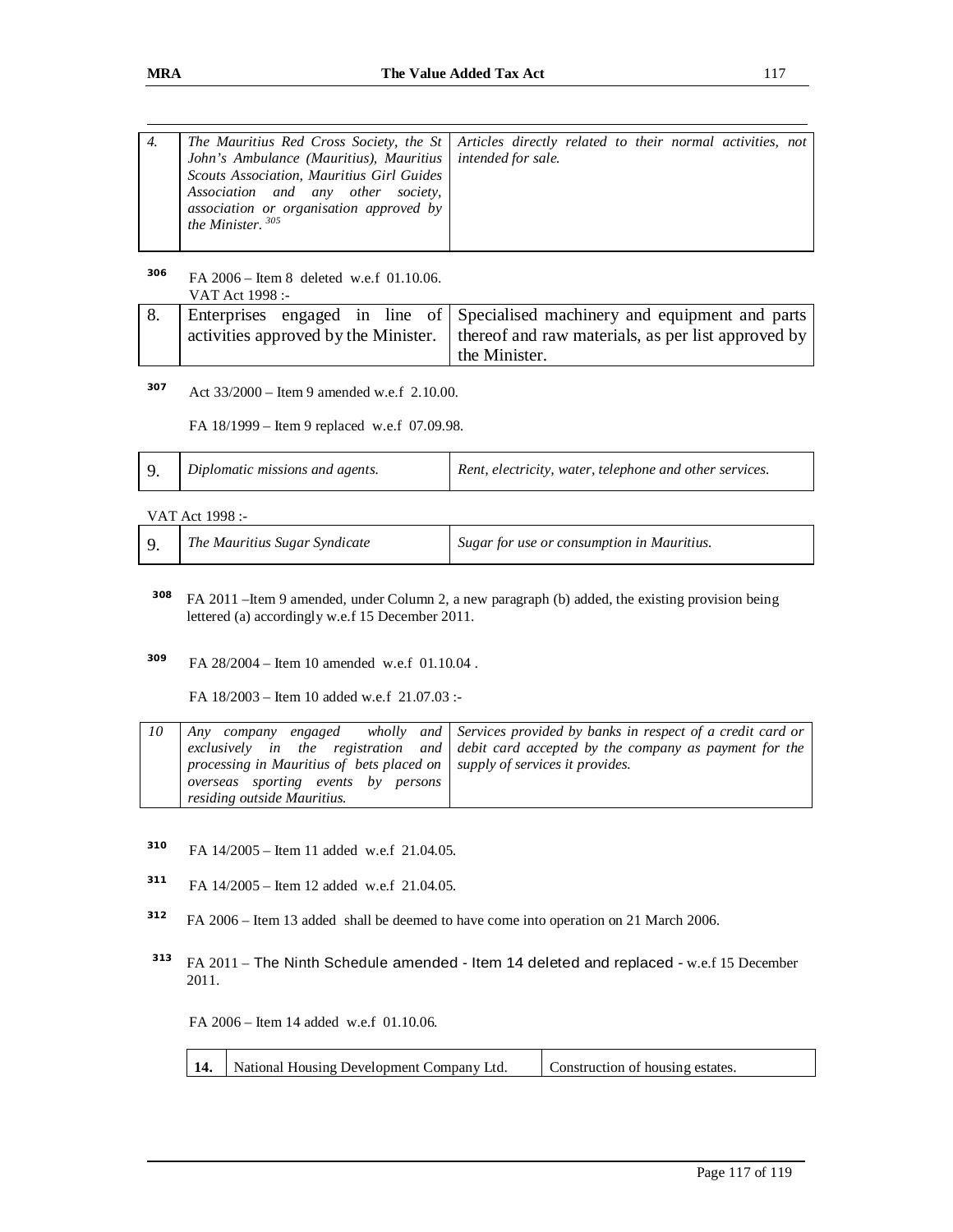- **314** FA 2002 – The Tenth Schedule added , Part I w.e.f 01.09.2002 and Part II w.e.f 01.12.2002
- **315** FA 2006 – Item 4 amended w.e.f 01.10.06. *4 Architect and or draughtsman*
- **316** The Financial Services Act 2007 - Section 97\_ Consequential amendments Item (14) - A reference in any enactment to the Financial Services Development Act 2001 shall be construed as a reference to the Financial Services Act 2007.
- **317** FA 2006 – Item 21 deleted w.e.f 01.10.06.*Tour operator*
- **318** FA 2006 – Item 22 deleted w.e.f 01.10.06.. *Travel agent registered with the International Air Transport Association (IATA)*
- **319** FA 18/2003 – Item 23 added w.e.f 01.10.03.
- **320** FA 2006 – Item 24 deleted w.e.f 01.10.06.

FA 18/2003 – Item 24 added w.e.f 01.10.03.

*24 Car rental* 

- **321** FA 2006 – Item 25 added w.e.f 01.10.06.
- **322** The Financial Services Act 2007 - Section 97\_ Consequential amendments Item (14) - A reference in any enactment to the Financial Services Development Act 2001 shall be construed as a reference to the Financial Services Act 2007.

FA 14/2005 – Item 1 of Part II replaced w.e.f 01.07.05.

FA 20/2002 – Item 1 of Part II added w.e.f 10.01.03 :-

*Banking by a company holding a Category 1 banking Licence under the Banking Act.* 

**<sup>323</sup>** FA 2011 – Item 2 of Part II of The Tenth Schedule deleted - w.e.f 15 December 2011.

FA 18/2003 – Item 2 replaced; paragraph (a) w.e.f 01.09.03 and paragraph (b) w.e.f 01.10.03.

- (a) Insurance agent under the Insurance Act except the business in respect of contracts of life insurance *entered into prior to 10 January 2003.*
- (b) Insurance broker under the Insurance Act except the business in respect of contracts of life insurance entered prior to 1 October 2003.

FA 20/2002 – Item 2 added w.e.f 10.01.03 :-

*Insurance agent under the Insurance Act.* 

- **324** The Financial Services Act 2007 - Section 97\_ Consequential amendments Item (14) - A reference in any enactment to the Financial Services Development Act 2001 shall be construed as a reference to the Financial Services Act 2007.
- **325** FA 18/2003 – Item 4 added w.e.f 01.10.03.
- **326** FA 18/2003 - Note added w.e.f 01.09.03